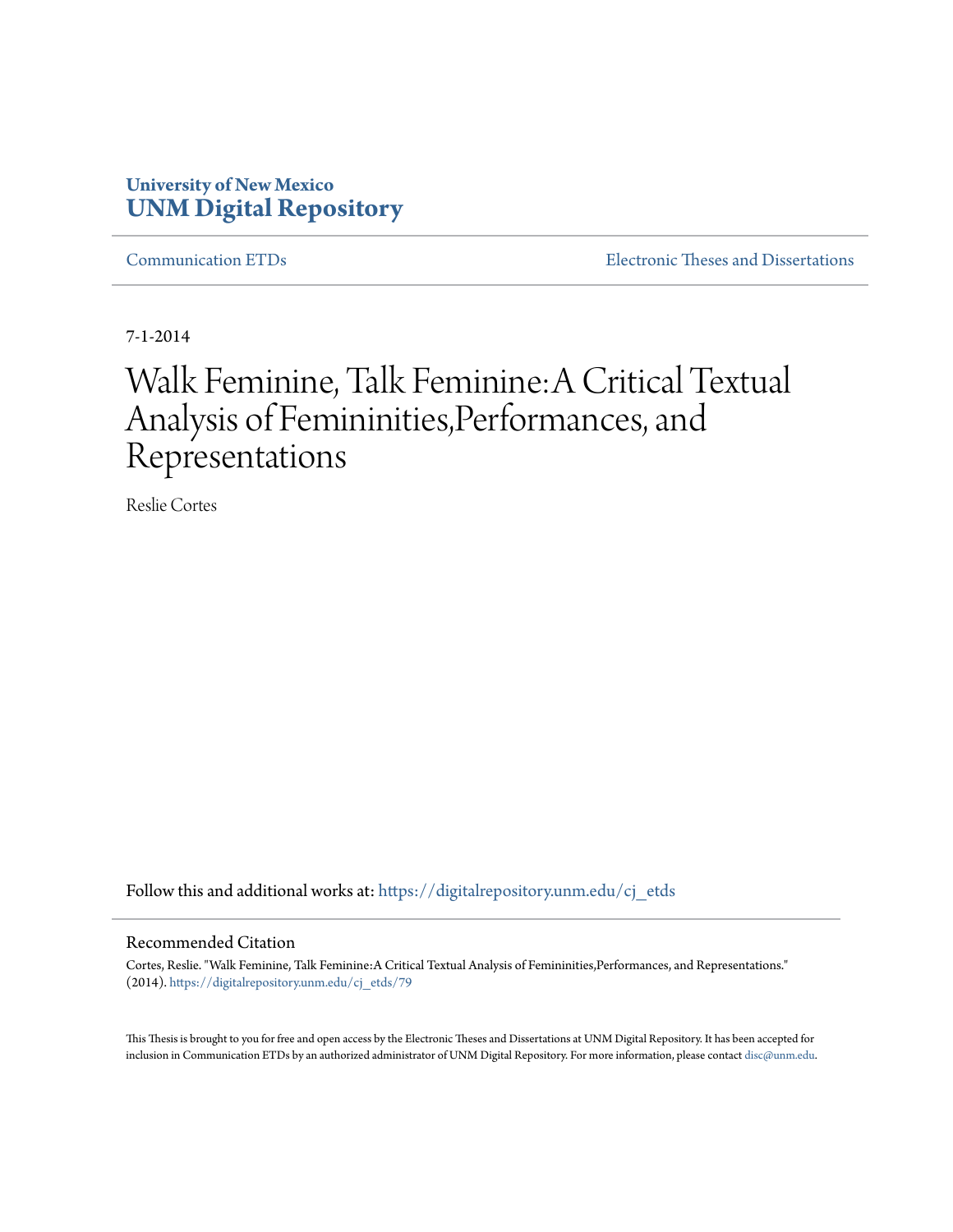Reslie Cortes

 *Candidate*

 Communication and Journalism *Department*

This thesis is approved, and it is acceptable in quality and form for publication:

*Approved by the Thesis Committee:*

Shinsuke Eguchi, Ph.D. , Chairperson

Ilia Rodriguez, Ph.D

Myra Washington, Ph.D.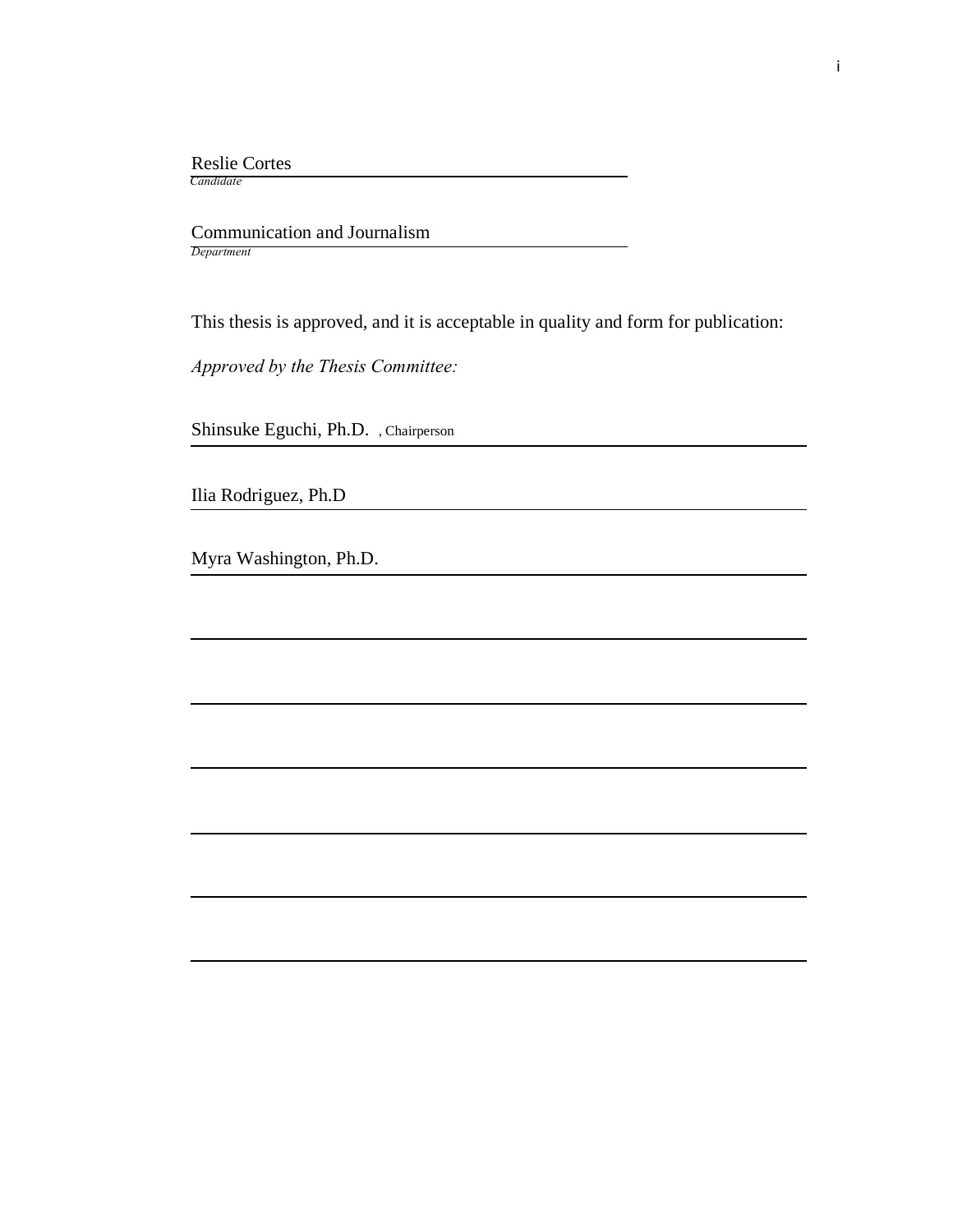# **WALK FEMININE, TALK FEMININE: A CRITICAL TEXTUAL ANALYSIS OF FEMININITIES, PERFORMANCES, AND REPRESENTATIONS IN ANIME**

**by**

# **RESLIE CORTES**

# **B.A. COMMUNICATION STUDIES**

# THESIS

Submitted in Partial Fulfillment of the Requirements for the Degree of

**M.A. Communication**

The University of New Mexico Albuquerque, New Mexico

**July 2014**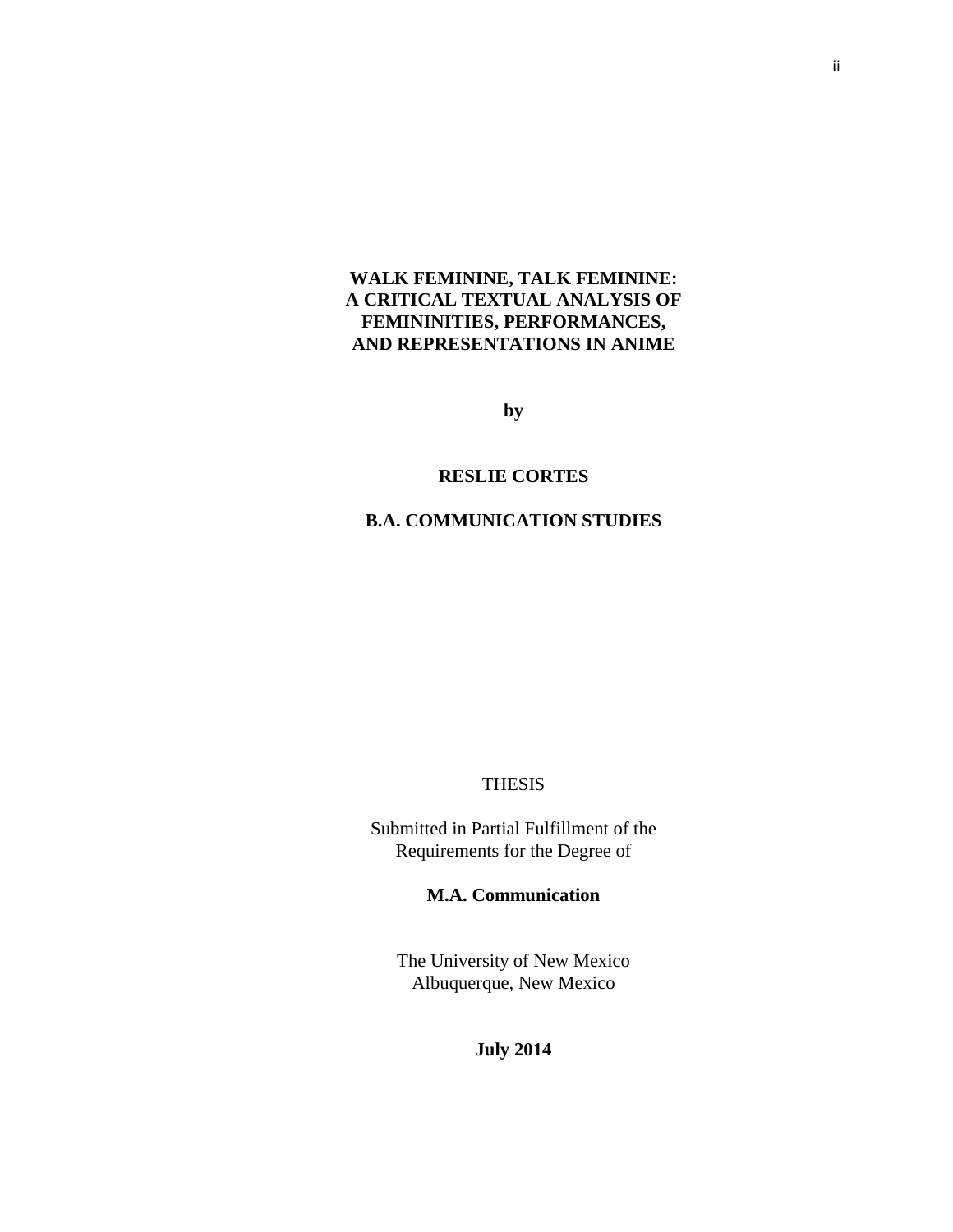# **Acknowledgements**

There are many people who in some way gave me valuable support, mentorship and guidance. Without you this thesis would not be possible. Shinsuke, thank you for your enduring support and for being the mother-hen I often needed. To my academic life mate, Sarah Beck, thank you for ensuring my physical, mental, and psychological wellbeing and engaging in fabulously atrocious behavior with me. I could not have survived without you. Myra, your constant sincerity and punchy attitude make me hopeful about navigating the academic world. Ilia, your compassion and encouragement were ever welcome. I only wish we had had time for more cheerful chats in your office. I also would like to extend a special thanks to my wonderful office who gave their time, ears, hugs, tissues, and coffee in support of this rigorous endeavor. Christopher, our chats, walks, and trips to the duck pond saved my sanity on more than one occasion. China and Seth, thank you for spoiling me with good food, company, and a mutual love for anime. Minnich, you are the most cheerful person I have ever met and your energy has been completely contagious. Mami, you have given me so much, and I can never really pay anything back. You were the first queer feminist I ever met, even if you didn't know it at the time, and I never would have gotten this far without you cheering me on. To my partner David, thank you for grounding me when my brain would go off in circles and thank you for hanging on for this crazy ride with me. To my sister Ruby, you are one of the smartest people I know and I have always looked up to your strength and courage. Roxy, your smiles and laughter are enough to lift my spirits on the worst of days. Papi, I could not have come this far without all of your hard work and encouragement. Thank you all for being there for me, it was very much appreciated.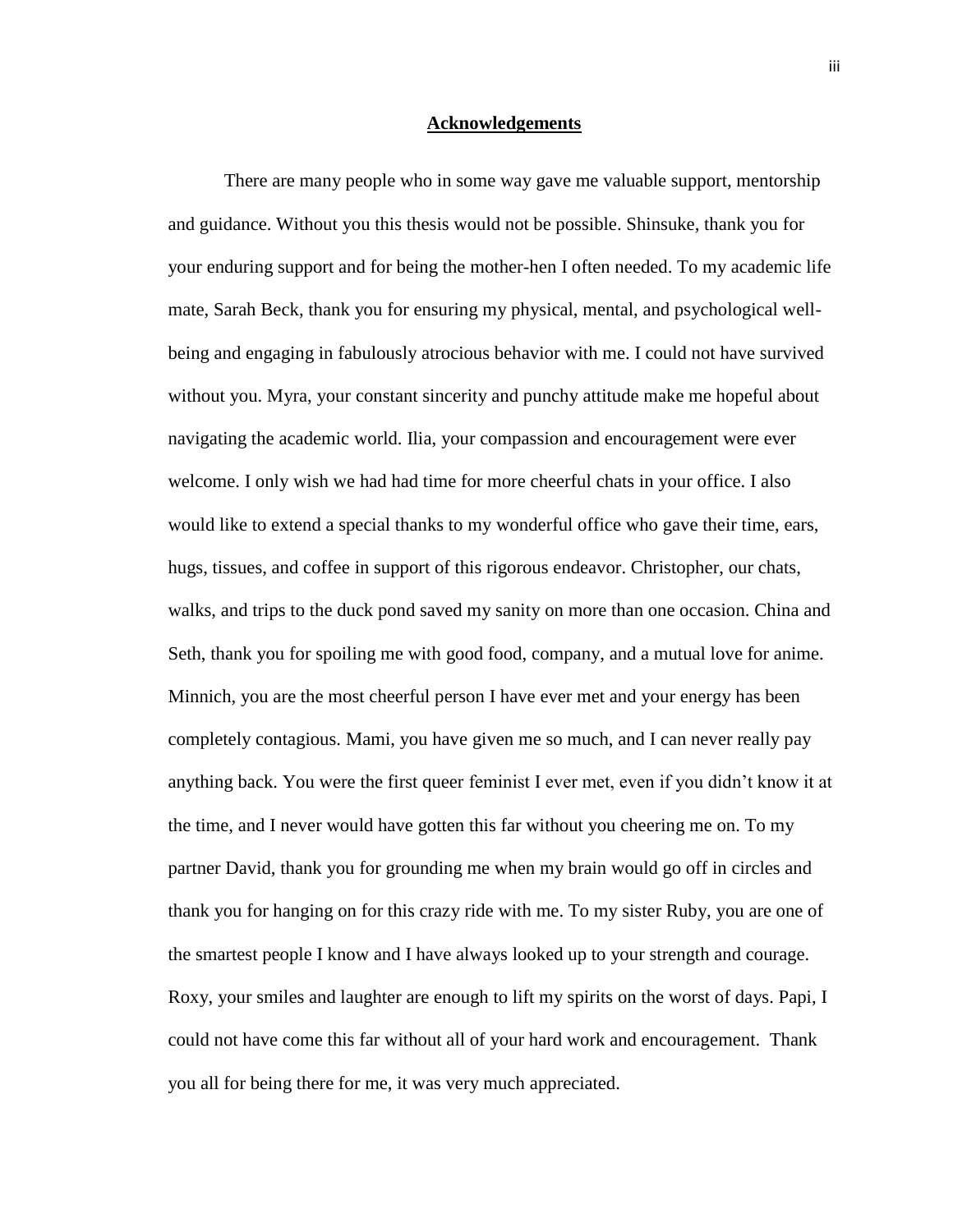# **Walk Feminine, Talk Feminine: A Critical Textual Analysis of Femininities, Performance, and Representation in Anime**

**By**

**Reslie Cortes**

**B.A., Communication Studies, Rowan University, 2012**

**M.A., Communication, University of New Mexico, 2014**

# **ABSTRACT**

In this study I examine the multiple ways in which femininity is performed and how those performances intersect with race/ethnicity, class, and sexuality in the anime *Bleach* and *Samurai Champloo*. I also interrogate the implications of these performances in relation to hegemonic discourses of Japanese femininity in the U.S. as submissive, deferent, incompetent, and domestic. As I explain in this document many performances of femininity reinforce this Orientalist ideology, however there are also performances that can alter viewers' perception of femininity and offer performances of gender identity that do not conform to hegemonic norms. By doing so, anime can shape U.S. perceptions of Japanese/Asian Americans, which impacts intercultural relationships.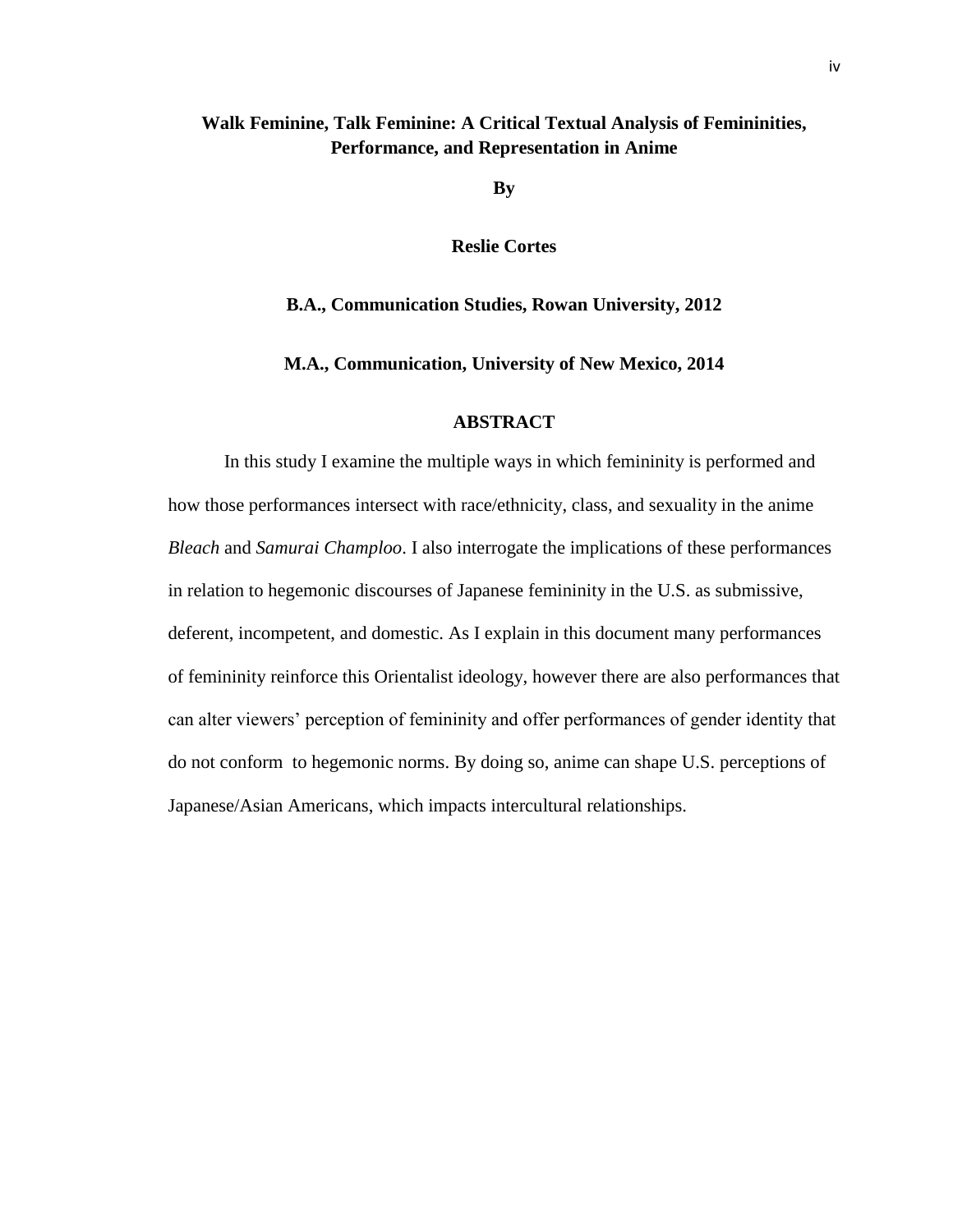# **Table of Contents**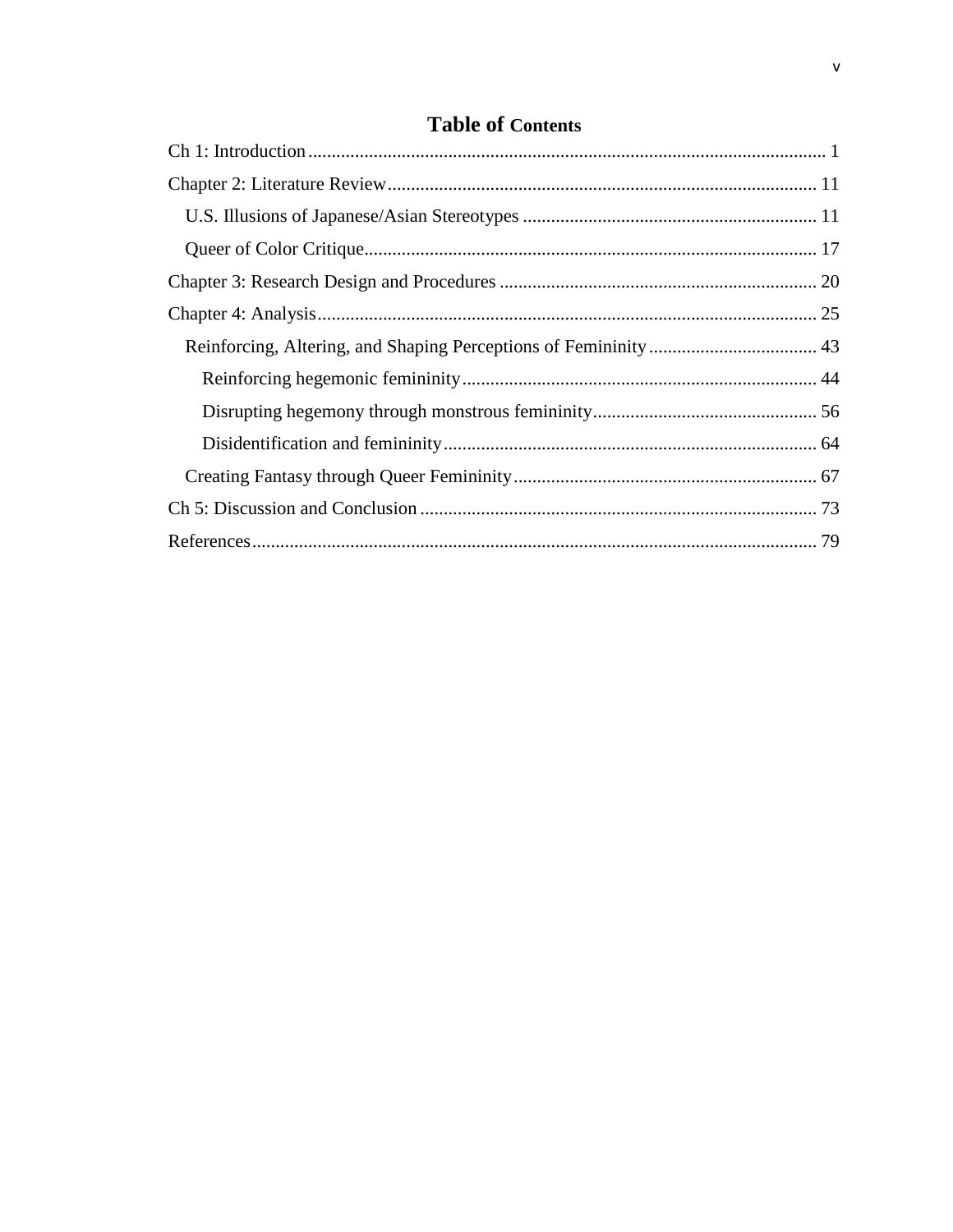#### **Chapter 1: Introduction**

<span id="page-6-0"></span>In Japan the word *anime* (アニメ) refers to any animated media and cartoons. In

the United States, anime specifically refers to Japanese cartoons (Price, 2001). Japan began exploring its production of anime in 1914 (Benesh-Liu, 2007). Producers completed and aired what is widely considered the first Japanese commercial animation, *Imokawa Mukuzo genkanban no maki* (芋川椋三玄関番の巻), in 1917 (Poitras, 2001).

At that time, this animated short was shown in theaters prior to the main feature film. The first feature-length anime film, *Momotarou: umi no shinpei* (桃太郎 海の神兵), did not

debut until 1945. It was commissioned by the Japanese Navy in an effort to "lift the spirits of Japanese children" (Poitras, 2001, p. 49). The film tells the story of a bear, a pheasant, a monkey, and a dog who join the military and eventually liberate the island of Celebes from British rule. While this may reflect anti-Western sentiment, it is important to acknowledge how this medium was inspired and made possible through Western influence and animation technology. Japan has also been influenced by other Western cultural elements including the widespread use of English loan words (Kowner & Daliot-Bul, 2008), the taking up of Blues (Inaba, 2012) and Hip Hop culture (Darling-Wolf, 2006), and even educational systems (Yamasaki, 2010).

With this historical background, I argue that anime is a text of intercultural communication. As Halualani and Nakayama (2010) contended, "…to say that culture is a site of struggle is to point to the process whereby competing interest (dominant structures and cultural communities) shape different representations of culture from different positionalities of power" (p. 6). Japanese produced anime is consumed in the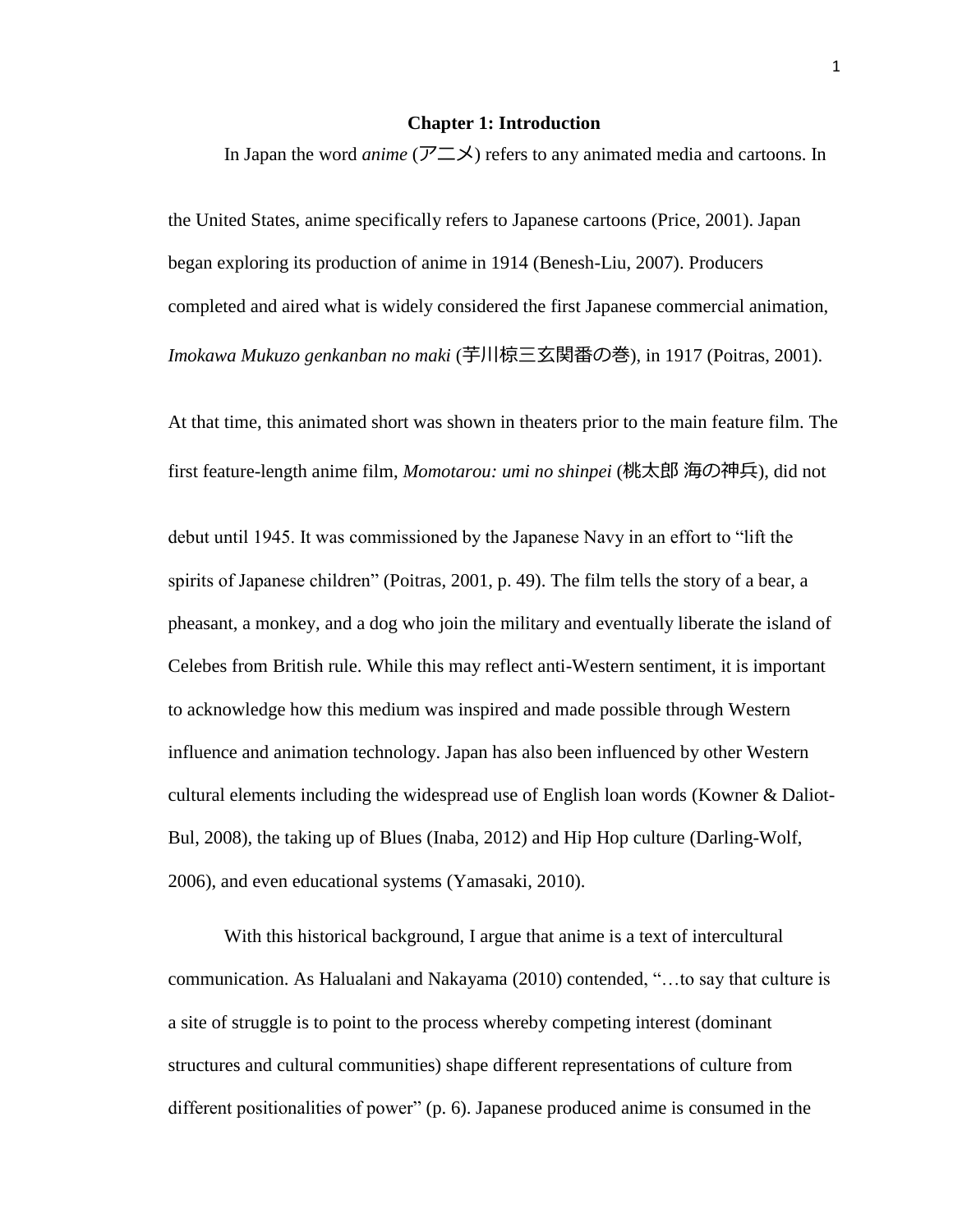West; simultaneously, it is influenced by Western technology and animation style. Specifically, I approach anime as a way to symbolize how social and performative constructions of Japanese cultural and gender identities are repeatedly rearticulated and reimagined in the intersected webs of political, economic, and historical contexts. Additionally, Japanese anime has a significant influence in Asia today, being viewed in Malaysia, Korea, China, and other Asian countries (Wahab, Anuar, & Farhani, 2012). Beyond the influence of anime, Japan is considered the West of the Eastern world, holding enormous financial, technological, and political power (Lu, 2008). Thus, while Japan is influenced by the West, it also has a strong influence within Asia. As Treat (1996) argued, "It is now impossible to write or even conceive of 'Japanese' popular culture without involving . . . much of the rest of the world" (p. 13). This hybridity constitutes the intercultural text.

Despite the implications of anime as an intercultural media text, it has not frequently been examined in the field of intercultural communication. In this context, I argue for the critical examination of anime from the intercultural communication perspective. Bardhan (2011) has stated that "hybrid subjectivities are caught up in multiple transborder tensions that often split their senses of cultural identity…" (p. 43). In the context of Japan these tensions exist due to the materiality of colonial and colonized histories. As Shome and Hegde (2002) pointed out "the historical relation between Japan and Korea, and Japan's economic stronghold in several parts of Asia, constitute important examples of colonial dominance produced by modernities outside of Euro/Anglo modernity." (p. 256). This creates tensions between Japan and other Asian countries in addition to tensions betweeen Japan and the West. Anime becomes a product of these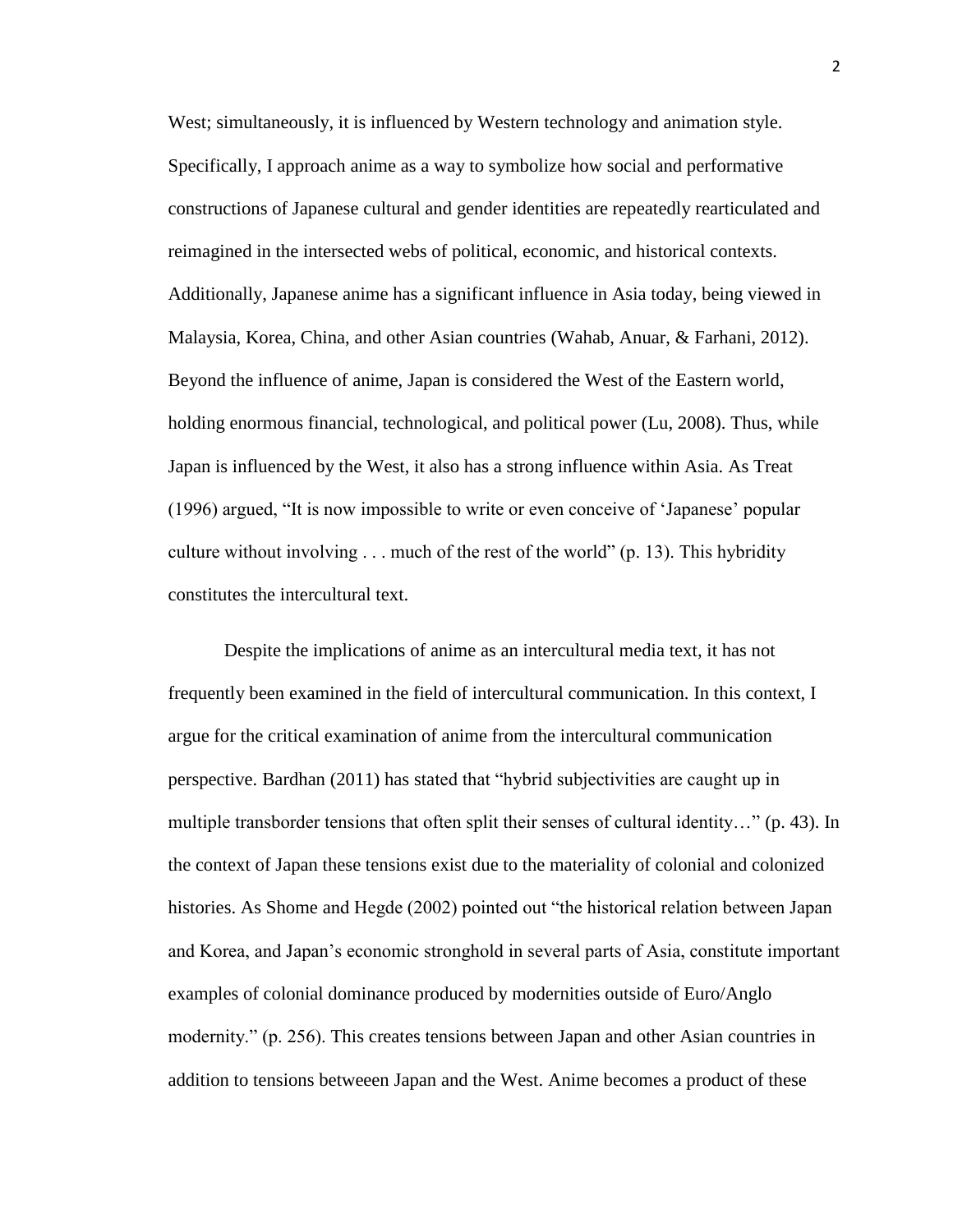tensions which is then consumed abroad (Darling-Wolf, 2006). In order to examine the implications of these tensions of hybridity and consumption of anime in the U.S. an intercultural approach is critical.

I argue that a critical intercultural approach must consider the myraid ways in which cultural and gender identities are represented in media. Due to the hybrid tensions within Japanese cultures, anime often includes different races and ethnicities. Examining how these interracial and intercultural relationships are represented and negotiated adresses this gap in communication research. Bardhan (2011) maintained that media representations can offer "the discursive and representational practices that contest … hegemonies."(p. 45). Thus I consider the ways in which anime can offer representations of Japanese that disrupt current U.S. stereotypes of Japanese/Asian identity, particularly as it performed through gender.

While anime has a visually distinct style, globally acclaimed anime artists and directors such as Miyazaki Hayao and Takahata Isao were inspired by Walt Disney's animation in their careers (Hu, 2010). Many of the anime features that are available in the United States were mostly produced by these two icons including *Spirited Away* (Miyazaki, 2003)*, Ponyo* (Miyazaki, 2008)*, Nausicaa of the Valley of the Wind* (Miyazaki, 1984)*, My Neighbors the Yamadas* (Takahata, 1999)*,* and *Grave of the Fireflies* (Takahata, 1988)(these are the English titles). These films are originally produced by Studio Ghibli but were licensed in English through Walt Disney, largely due to the support of John Lasseter (Chai, 2012). These affiliations have allowed anime to infiltrate mainstream U.S. entertainment. In turn, U.S. animators have been inspired by this genre. They have integrated and adopted visual aspects of anime. Series like *Avatar:*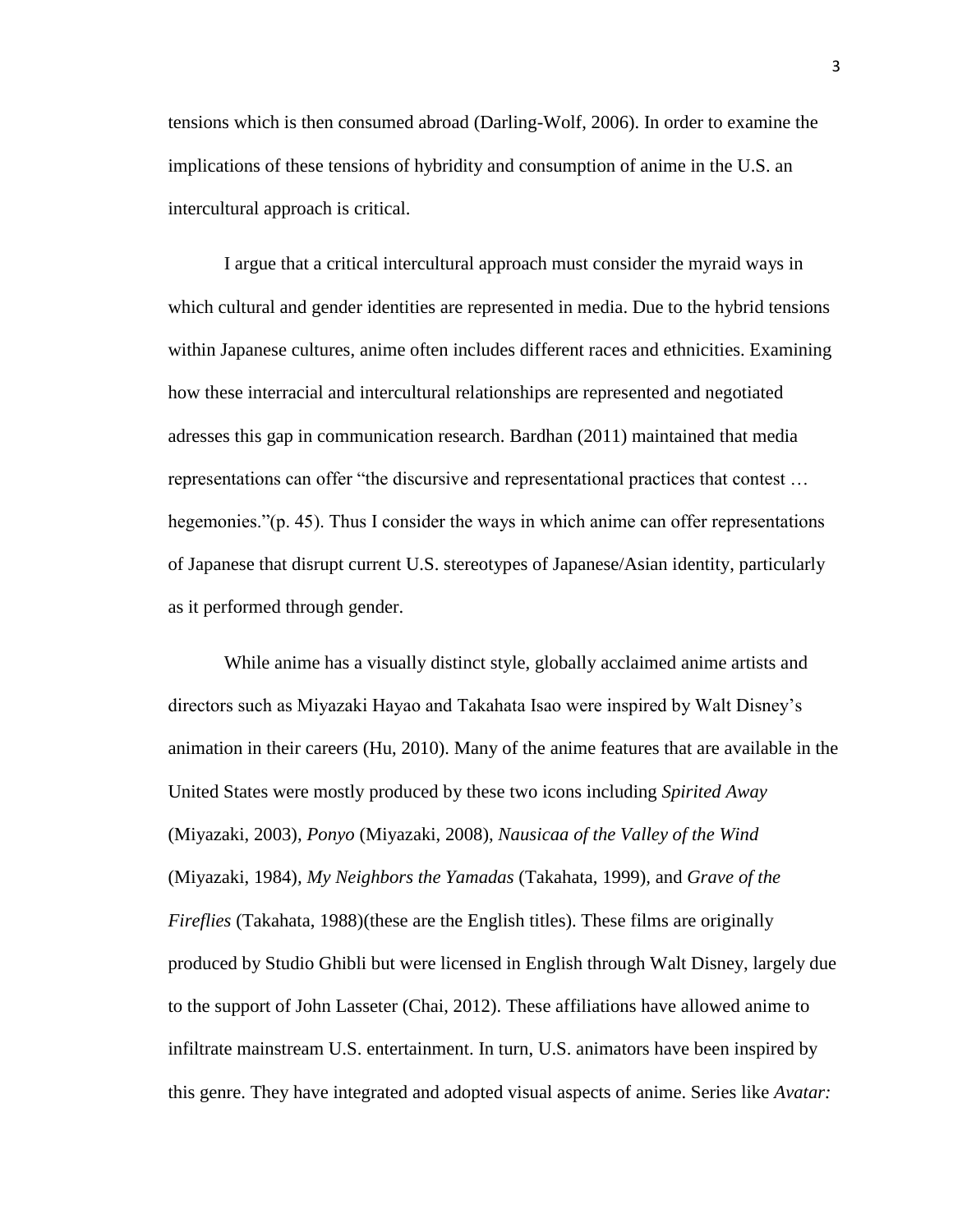*The Last Airbender* (Henrickson, 2007)*, Teen Titans* (Murakami, 2012)*,* and even *The Matrix* trilogy (Solomon, 2003) were all heavily influenced by anime style and themes. These anime-inspired American cartoons have been dubbed *Amerime* by the anime fan community (Akai-sama, 2008), and many fans often contest the authenticity of these inspired series. This contested space is indicative and reflective of the nature of anime as an intercultural communicative text in which fans view anime not only as a visual and artistic style but also as necessarily originating in Japan.

I argue that complex nuances of values or cultural artifacts are strategically erased or overlooked in U.S. licensed versions of anime. For example, the first anime imported into the United States was Osamu Tezuka's *Tetsuwan Atomu*. It debuted domestically and in Japan in 1963 (Schodt, 2007)*.* NBC bought the rights to the series soon after its release in Japan and introduced a *localized* (O'Hagan & Mangiron, 2013) English-dubbed version re-titled *Astro Boy* (Gibson, 2012). The series follows an atomic powered humanoid robot originally named *Atomu* (Atom), who is adopted by professor *Ochanomizu* and saves the world from various evils. However, the localized version changed the robot's name from Atomu, which had negative associations with atomic power and weapons, to Astro. This version obfuscated vestiges of the atomic powered technology celebrated in the original, sometimes excluding entire episodes in order to erase the theme of atomic power. Rather than a simple translation of the series, it has been modified extensively to silence the reminder of the atomic attack on Hiroshima during World War II (Gibson, 2012). This is an example of a localization process through which a product is modified to be marketable and profitable in a different culture. This produces a hybrid and intercultural text that combines culture of the original text and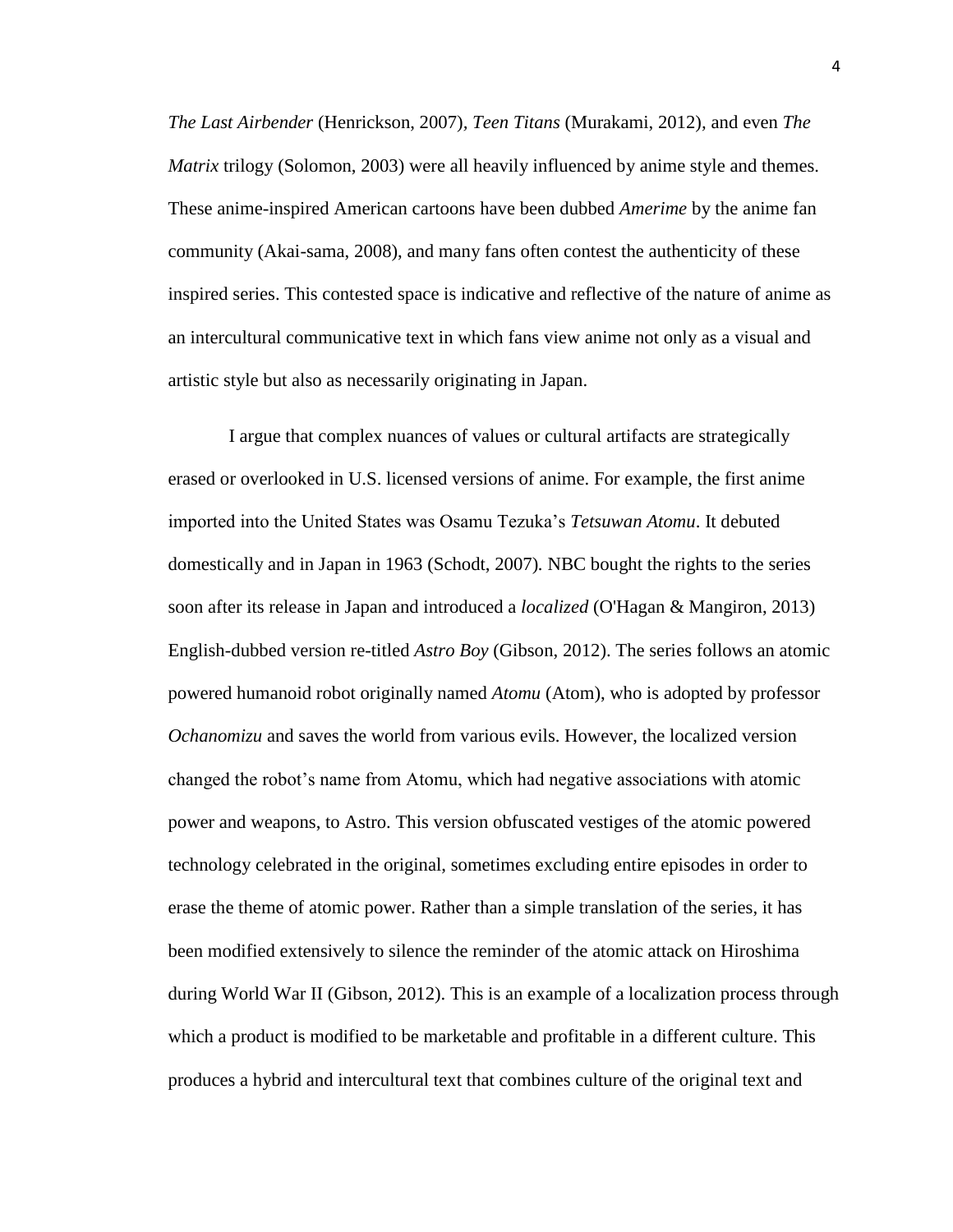negotiates meaning so that it is understood in the target culture (Darling-Wolf, 2006). Although the term localization was not coined until the 1980s (O'Hagan & Mangiron, 2013, p. 26), some process of modification was in place at the time of *Astro Boy's* debut. In this case, U.S. producers considered citizen's sentiment towards atomic power in the post WWII moment. As a result, themes involving atomic power were erased. However, anime are transformed in more subtle ways, including linguistic and visual aspects. For instance, in several episodes of *Pokemon* an onigiri (お握り) or rice ball were exchanged

for a hoagie, cracker, or sandwich (LaymanIX, 2011). While a U.S. audience may not be familiar with onigiri it is not inexplicable and could easily be introduced to U.S. viewers. For marketing purposes, the Japanese staple was replaced with American foods even when it did not fit the context of the story. These productions frequently replace complex Japanese language structures with overly simplified English language. This changes relational position between the characters and by extension may construct different understandings of Japanese culture and relationships.

Despite the implications of these changes, the U.S. anime fan population continues to grow. New technologies and production studios have introduced larger volumes and varieties of anime into the U.S., especially for those with internet access who can stream from specialty for-profit sites like *Crunchyroll*. They can also purchase corresponding figures, posters, key chains, and other collectables on these websites (Marketwired, 2013). Mainstream sites like Hulu and Netflix also offer anime streaming (Chozick, 2011). Free streaming sites like *AnimeGet.com* and *Anime-Sub.com* have emerged to meet audience demand at faster rates than licensed versions. Specialty stores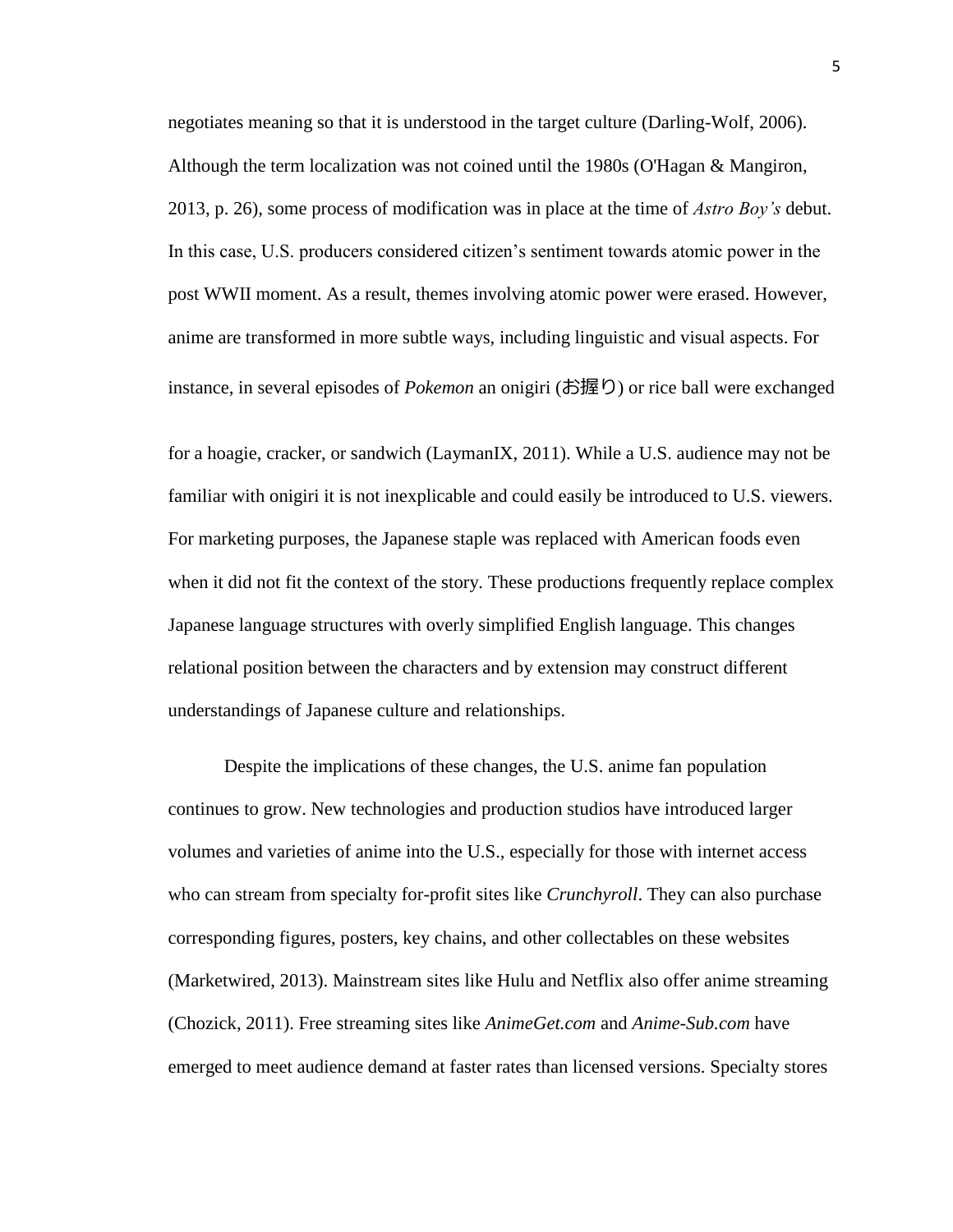like *Best Buy* now have entire sections dedicated to anime (De La Cruz, 2004), while big box stores such as *Target* and *Walmart* have a small selection of current popular titles. Anime has been made available through U.S. television networks like *Adult Swim.* A number of anime television networks and producers emerged in the U.S. as well, with promises of high quality voice-overs (also known as dubs). *FUNimation* network, for instance, attained rights to *Dragon Ball Z* in 1994 and has been acquiring and producing dubbed anime on its own network ever since, currently boasting over 300 active titles (FUNimation).

Fans of anime in the United States have multiple reasons for their attraction to anime such as well-developed characters, interesting plots, and the quality of the art itself (Manes, 2005; Won, 2007). These motivations result in doing more than watching anime. Fans purchase related-merchandise and also participate in anime conventions held in the United States and abroad (Benesh-Liu, 2007), where they dress up as characters from their favorite series, meet other fans, and attend panels with well-known directors and voice actors. According to 2009 sales data, U.S. fans spent a total of \$2.420 billion on anime related character goods, but only \$306 million on actual DVDs (Anime News Network, 2011). The extent of available online anime content is evident in the vast gap between DVD and character good sales. As Ramasubramanian and Kornfield (2012) suggested, the high investment in character good sales indicates that anime fans are sufficiently engrossed in the world of the characters to engage in *parasocial maintenance behaviors.* This includes purchasing figures or clothing accessories in order to engage with their favorite character. These one-sided relationships the audience cultivates with the characters require maintenance behaviors in order to thrive. These performances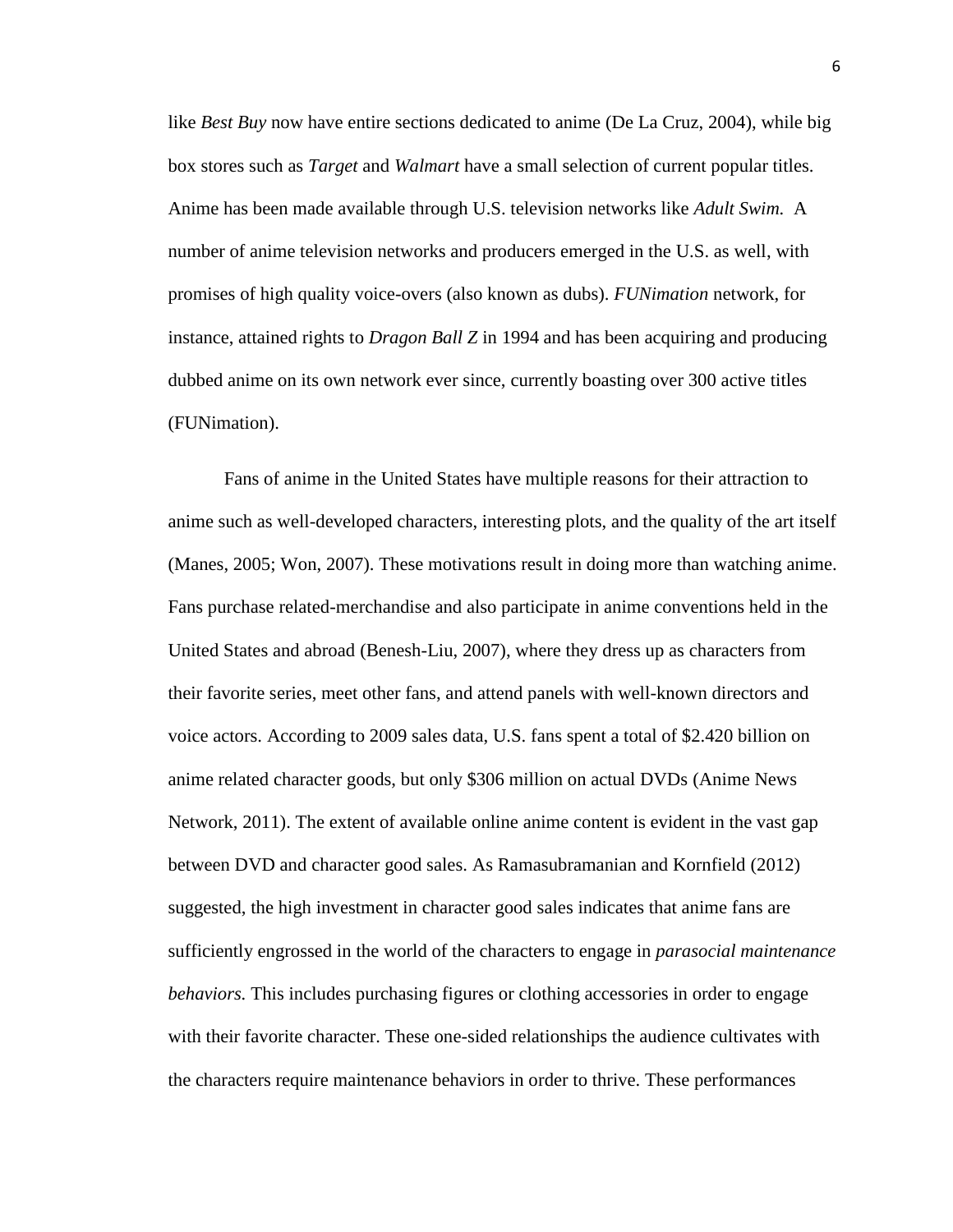include sympathizing with the character, interaction with the character outside of viewing the anime, and imitation of (Japanese) mannerisms, gestures, and phrases. Therefore, while cultural understanding is not a primary motivation to view anime it may be an outcome of being engrossed in anime culture.

These mannerisms, phrases, gestures, and ways of being are products of Japanese culture. As a result, fans also broaden their interest of Japanese language, food, and clothing, and other cultural artifacts through anime (Fukunaga, 2006). Whereas some of these cultural artifacts are obfuscated or erased during the localization process depending on the, fan produced subtitled versions attempt to preserve these cultural elements. Many fan produced subtitled anime include cultural translations that explain the use of certain phrases, objects, pronouns, practices, superstitions, and relationships. Therefore, a fan's exposure to and understanding of Japanese culture will vary depending whether she or he watch licensed vs. fan-produced subtitles or dubs.

Performances of some characters in anime may not specifically illuminate the communicative practices of Japanese cultural tradition, authenticity, and identity. That is, they may not look Japanese appearance, engage in Japanese rituals, or demonstrate Japanese values (Lu, 2008). As Lu points out "A fascinating characteristic of anime is that it usually does not seem Japanese…Many anime feature Caucasian-looking characters either from the West, or Orientals with Western names" (p. 170-171). This lack of national identity has been coined *mukokuseki* (無国籍, statelessness) (Fennell D. ,

Liberato, Hayden, & Fujino, 2012; Iwabuchi, 2001). Lu argued that this is a deliberate choice on behalf of the creators in order to make Anime more attractive in the global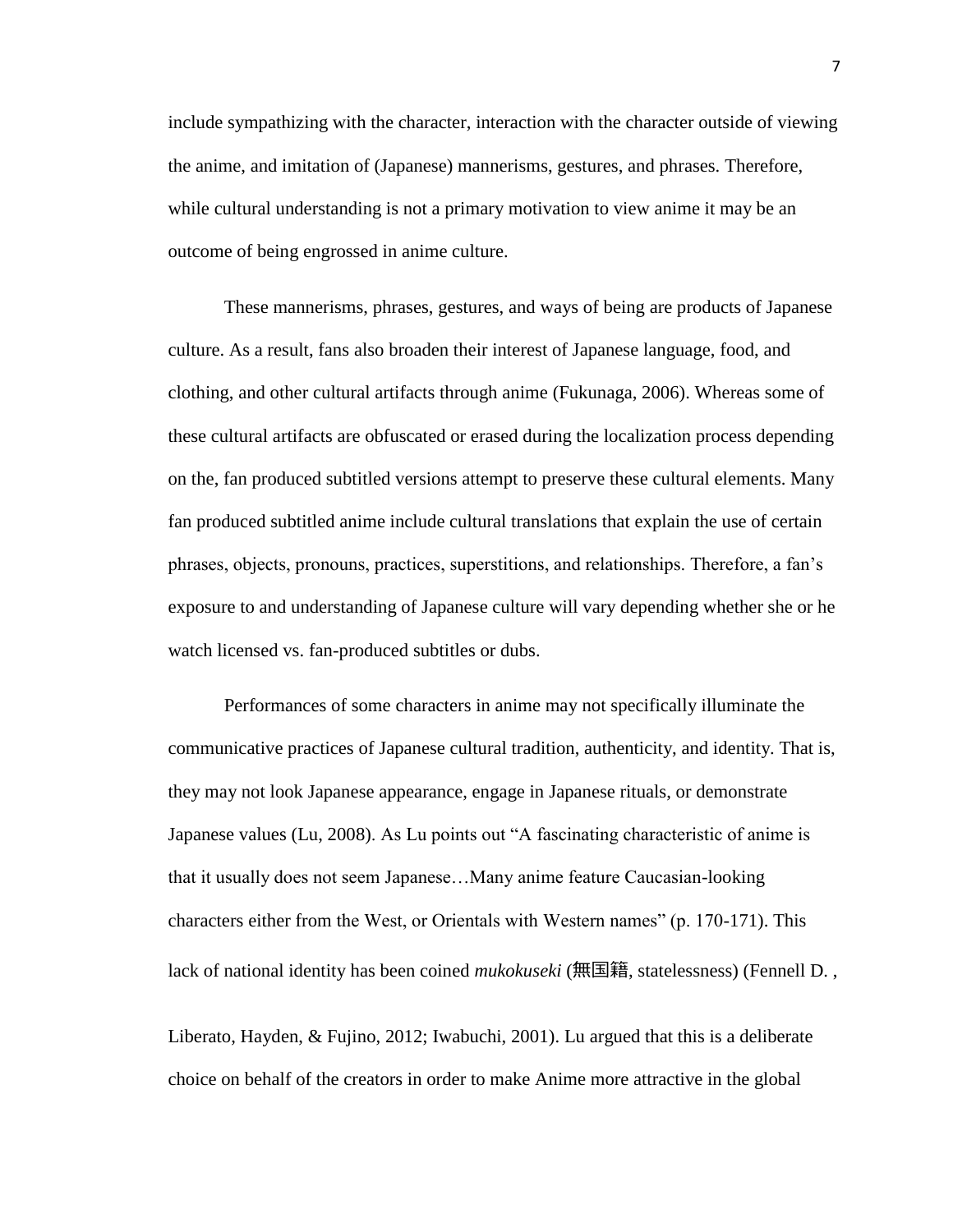market. At the same time, there are clear indications of Japanese cultural elements being performed within various venues of anime. Making anime a potential vehicle for reproducing the construction of Japanese identities (Wahab & Anuar, 2012).

Artifacts such as language, clothing, food, games, job roles, technology, superstitions, and cultural norms are used to perform Japanese identity ways that connect anime to Japan. Manes (2005) noted, "This genre normally portrays a Japan that is not religiously oppressive in terms of human interactions, sex and violence, and therefore appears to be a refreshing paradigm for American youth" (p. 1). Cultural narratives such as myths, deities, and monsters are also prominent in many anime series (Papp, 2010). *Yokai* monsters from the Edo and Meiji period frequently make appearances in the series *Inuyasha* (Ikeda, 2004)*, Natsume Yuujinchou* (Omori, 2008)*, Mushishi* (Nagahama, 2007)*, Kekkaishi* (Kodoma, 2011), among many others. Rituals such as funerals, rites of passage, and temple visits are also enacted in these series. These valuable sites of analysis should not be discounted as they have implications on U.S. fan's perceptions of Japanese culture and performing of Japanese intersectional identity, which acknowledges the ways in which race, class, sex, gender, and ethnicity overlap and influence each other (Darling-Wolf, 2006).

A broad spectrum of Japanese gender, racial, and class identities are also performed within anime. However, fans also felt that racialized characters relied heavily on stereotypes such as *the coon*, *primitive*, and the *sexualized Latina* (Fennel, Liberato, Hayden & Fujino, 2012)*.* Conversely, Lu (2009) suggested that Caucasian fans are more likely to misrecognize characters as Caucasian due to their non-Japanese appearance. While scholars (Bresnahan, Inoue, & Kagawa, 2006; Choo, 2008) argued that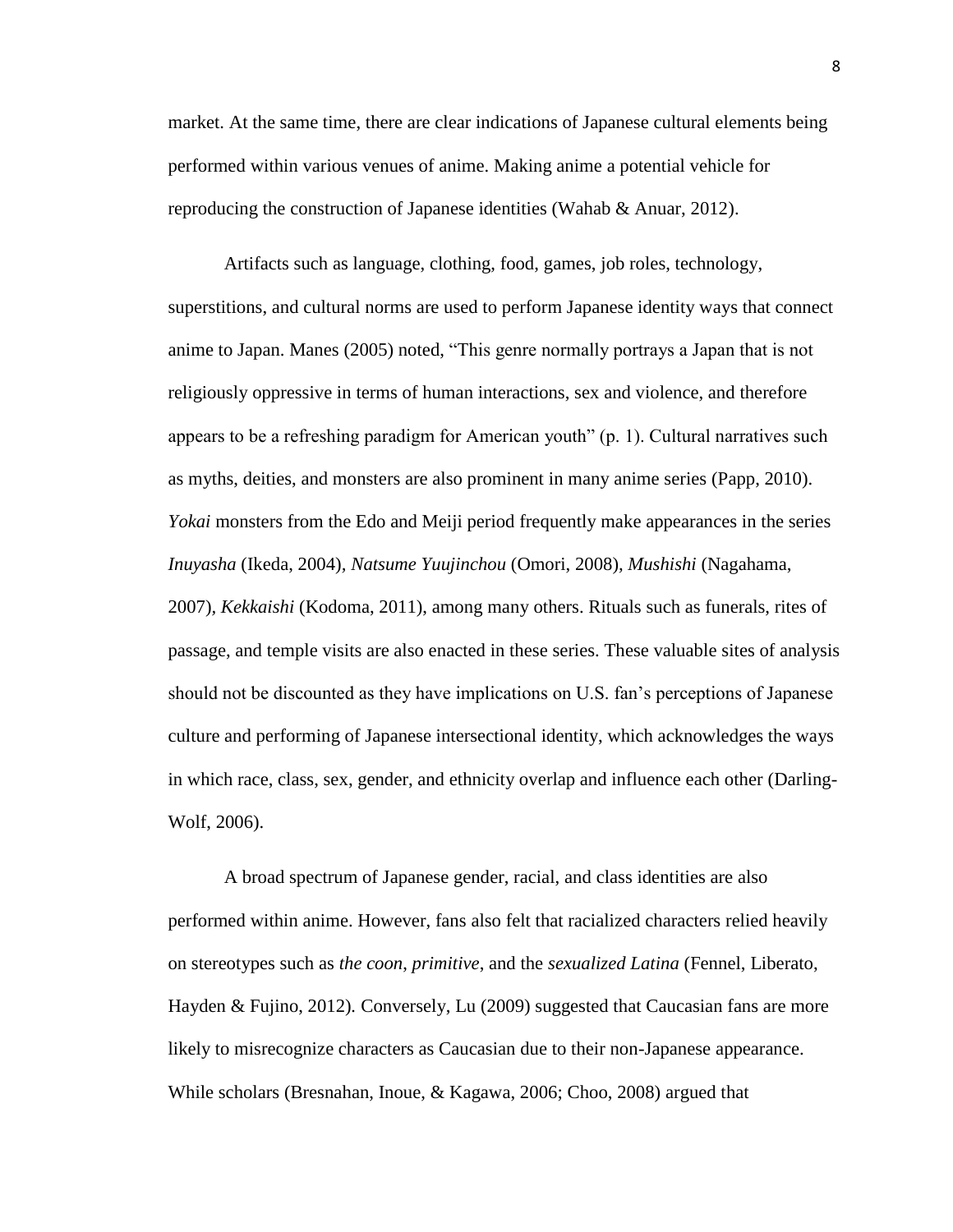performances of femininity render female bodies open to censure and abuse, some performances can disrupt these norms and stereotypes of femininity. Barber (2009) maintained that "manga and anime challenge the boundaries of gender, humanness, sexuality and class" through characters with multiple identities. Although anime may indeed present a challenge to these identity performances, research has mostly focused on same-sex romance (see for example: Miyake, 2013; Wood, 2013; Zanghellini, 2009). Meanwhile, little attention has been given to queer performances outside of sexual orientation even though many series include queer characters that engage in nonnormative gender identities as a normal part of daily interactions (Bailey, 2012; Hiramoto, 2013).

Anime can provide alternative representations of (non-heteronormative) sexual and gender identities that counter U.S. narratives of queer identity performance, which often frames the body as a sexualized commodity (as is reflected in the research conducted) or a site of crises. This production of queer characters within anime is a valuable site of analysis as it provides a context for constructions of intersectional identities such as gender, sexuality, class, and race. Thus I investigate performances of queer identities in anime and how they manifest within intersections of race, class, and sex.

For this critical/cultural/qualitative inquiry, I use representations of feminine performance as a site of analysis to uncover and unpack the ways in which performative modes of femininity are discursively and materially articulated, defined, and imagined through both female and male characters in Japanese anime. As Eguchi (2011) argued, "the primary assumption of performativity emphasizes that gender is produced and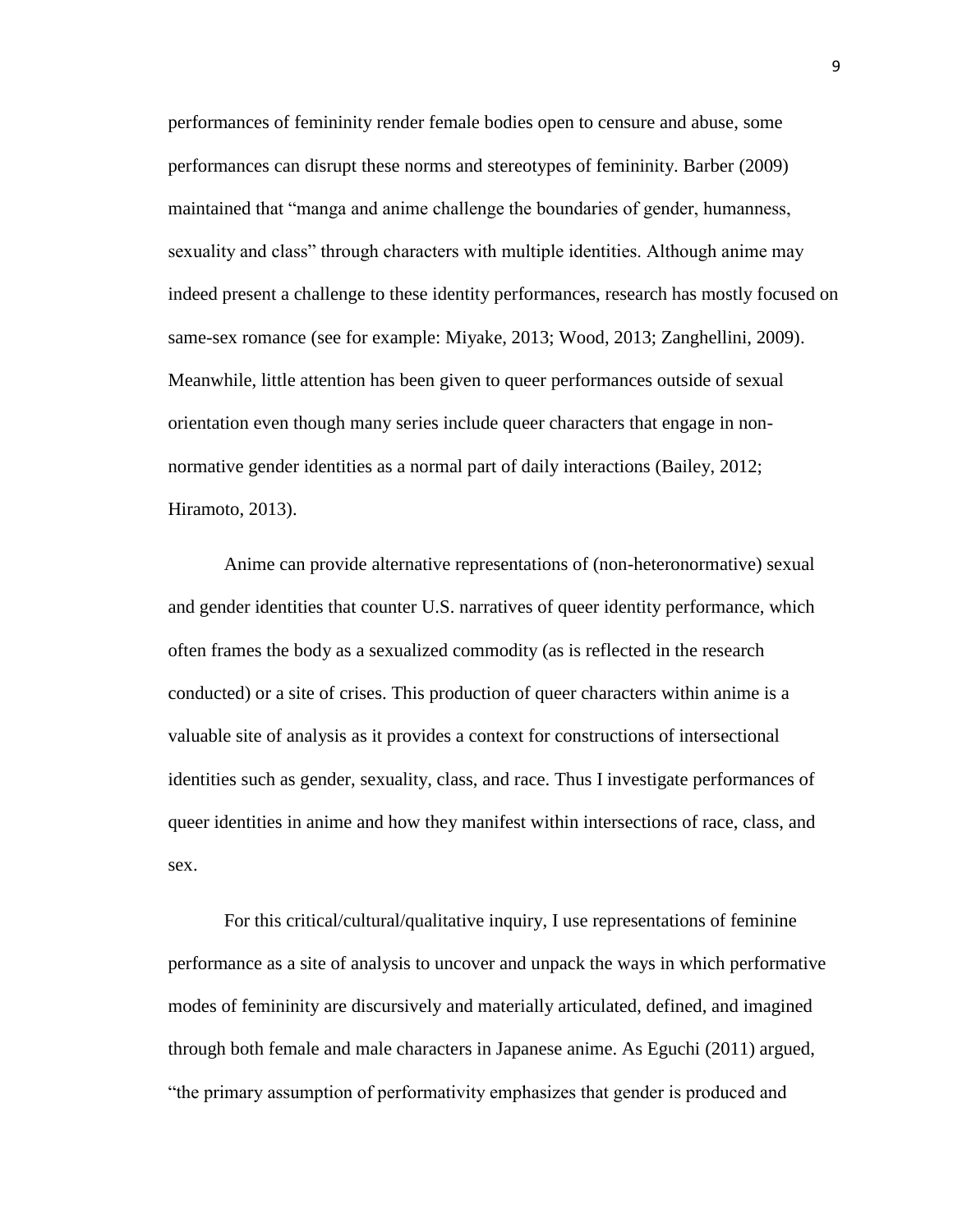reproduced through the human body's ritual repetition of performing gender norms" (p. 24). Within this context of performativity, I interrogate how multiple forms of Japanese femininity are gendered, racialized, and classed in Japanese anime. To do so, I specifically chose to examine two discursive texts; *Bleach,* which includes a wide variety of male and female characters and *Samurai Champloo,* one of the only anime to have an indigenous Japanese main character. I raise two specific research questions to analyze the texts. They are: 1) how are cultural performances of Japanese femininity represented in anime? And: 2) how do anime's representations of Japanese femininities alter, shape, and /or reinforce hegemonic constructions of Asian/Japanese (American) stereotypes in the United States? By answering these questions, I intend to rearticulate if anime can offer a queer potentiality of counter-hegemonic gender performances.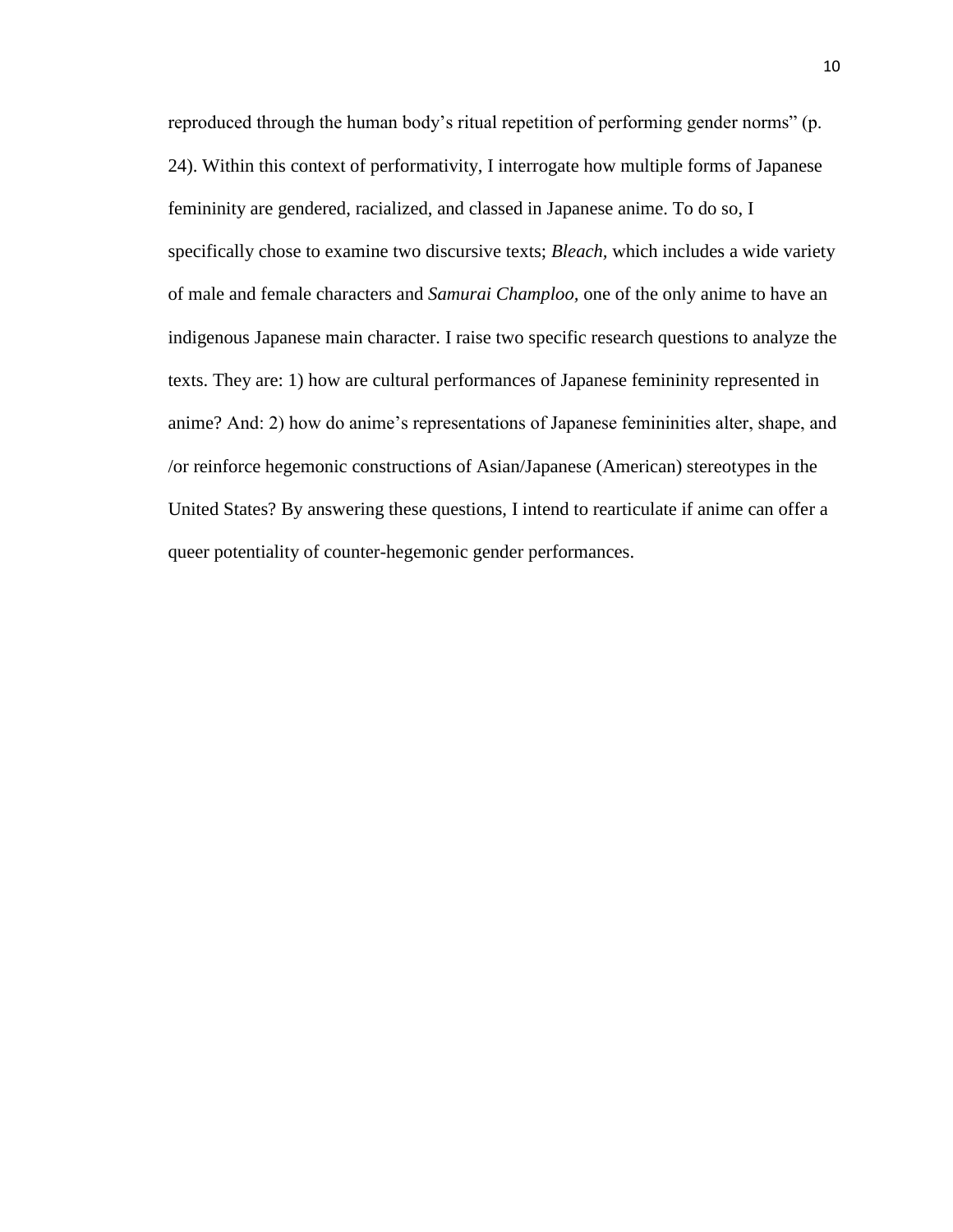## **Chapter 2: Literature Review**

<span id="page-16-0"></span>In this section I offer several theoretical concepts and frameworks that guide my study. These include: 1) current U.S. constructions of Japanese/Asian gender performance, 2) globalization and hybridity in Japan, and 3) queer of color critique. I use current U.S. constructions of Japanese/Asian gender performance as a basis for understanding how anime can reinforce, alter, and disrupt social and performative constructions of hegemonic femininity. I also utilize the queer of color critique to examine how performances of femininity in the anime are represented in the context of intersectionalities. Intersectionality is more than just the intersections of subject positions, rather:

[t]hick intersectionalities call for an exploration of the complex particularities of individuals' lives and identities associated with their race, class, gender, sexuality, and national locations by understanding their history and personhood in concrete time and space, and the interplay between individual subjectivity, personal agency, systemic arrangements, and structural forces. (Yep, 2010, p. 173).

Thus I examine femininity at the intersections of race, class, and ethnicity within historical and structural contexts.

# <span id="page-16-1"></span>**U.S. Illusions of Japanese/Asian Stereotypes**

As I am conducting this study from the U.S. point of view, it is necessary to acknowledge how social and performative constructions of Japan cultural national identity are articulated in the United States. Primarily, the cultural diversity of East Asian countries is not fully recognized or acknowledged in the United States. This is due in part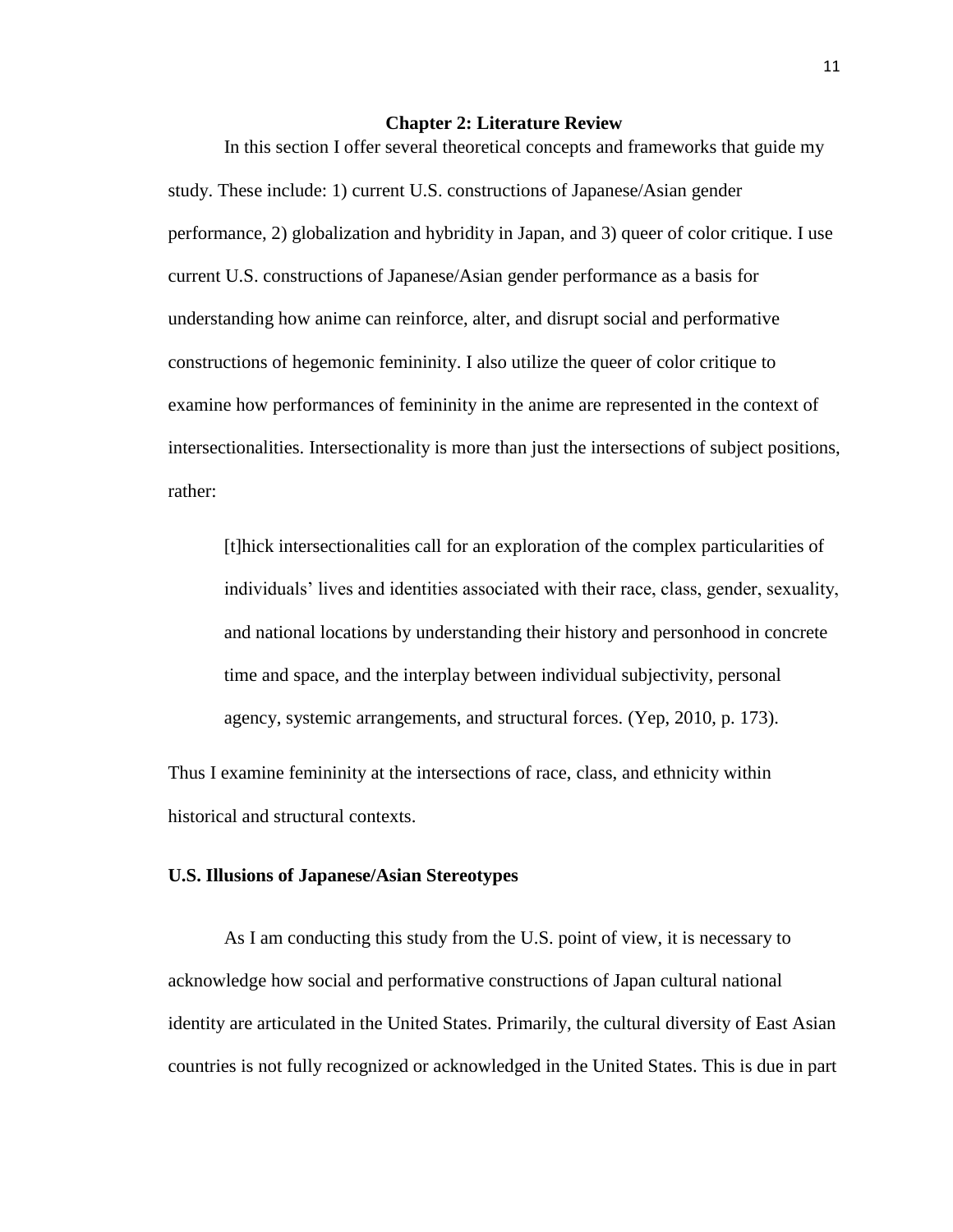to long standing Orientalist ideologies that conceptualize Eastern countries as homogenously mysterious, romantically extravagant, exotic, and primitive (Said, 1978). This results in understandings of Asia as a whole without distinguishing the differences between countries like Japan, China, Vietnam, Indonesia, or Thailand. These unique national and cultural identities are flattened to produce representations of Japanese/Asian Americans that are homogenous and essentialized. These representations shape U.S. ideas about Asian cultural identities without distinction. Thus, racialized and generalized Asian/American stereotypes have been applied to Japanese cultures (Toyosaki, 2011). I use the term *Japanese/Asians* in order to acknowledge this flattening while still recognizing my primary interest in Japan as a unique cultural identity. The constructions of gender performed in these anime have implications not only for U.S. understandings of Japan, but understanding of East Asia as well (Kang, 1993).

Perceptions and stereotypes of Japanese/Asian-Americans have shifted over the last few decades (Eguchi, 2013). This began with constructions of Chinese and Japanese immigrants as cheap labor for mines, railroads, and sugar plantations in the mid-19<sup>th</sup> century (Lee, 1976). However, once the labor was no longer in demand, perceptions of the *yellow peril* dominated the U.S. imaginary (Kawai, 2005). This new construction of Asian immigrants was based on fears that their large numbers would dominate the United States and change their way of life. It also produced legislation that limited immigration based on ethnicity in the form of the Chinese Exclusion act in 1882 and later the Immigration and Nationality act in 1965 (Tung, 2010). Additionally, Japanese Americans were subject to legislative, physical, and social violences in the United States as a result of ostracization and internment camps during World War II (Martin & Nakayama, 2004).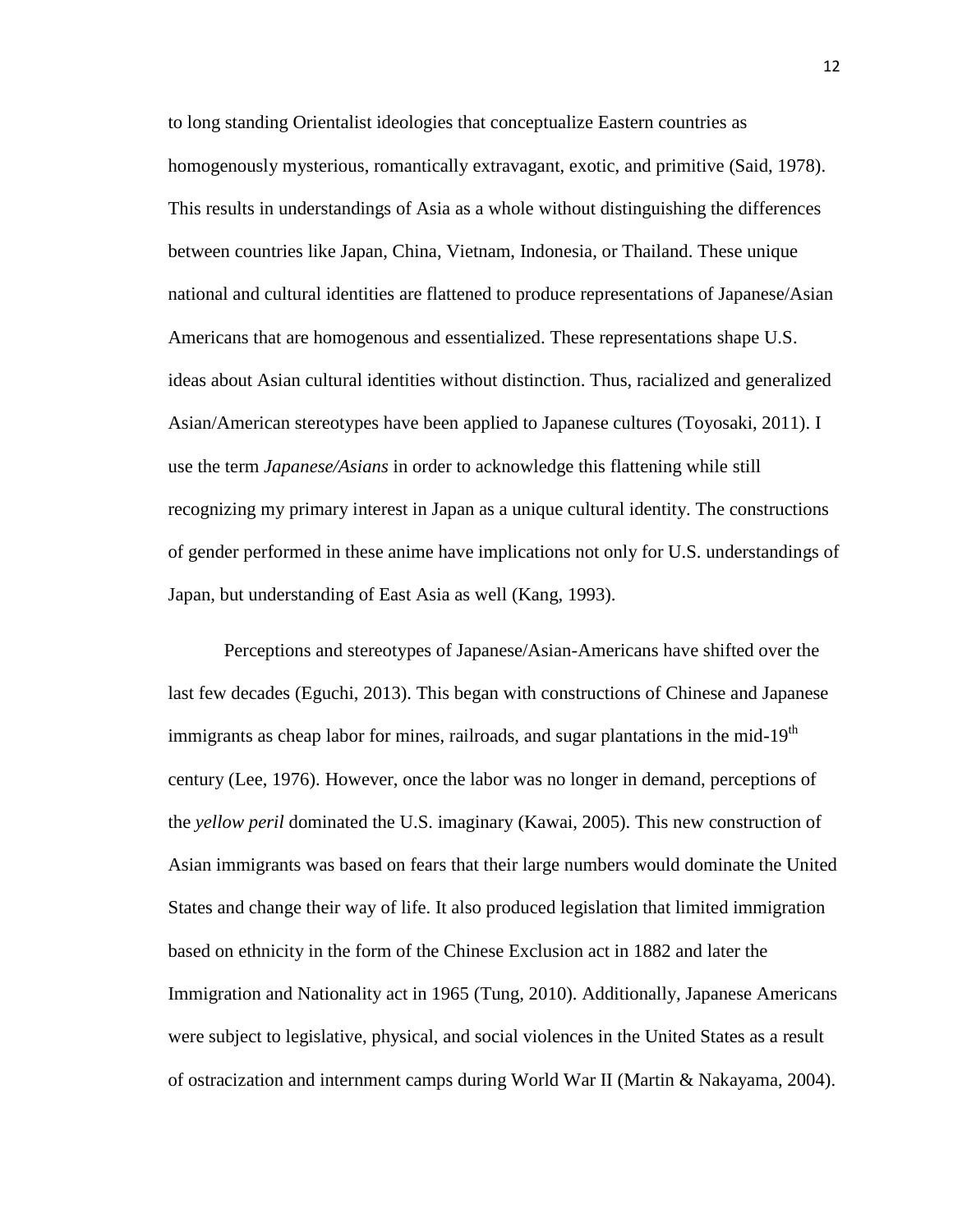They were also dispossessed of land property and banned from certain kinds of labor, limiting them financially (Hong, 2006). Therefore, Japanese Americans have been constructed in many different ways within the Unites States based on political and historical contexts.

Current mainstream U.S. perceptions of Japanese/Asians include a variety of classed, gendered, and sexed constructs that place Japanese/Asian bodies as inferior to and subordinated by White bodies (e.g., Eguchi, 2009; Eguchi & Starosta, 2012; Kang, 1993; Tajima, 1989; Toyosaki, 2011). In this way, stereotypes that appear to have positive qualities actually perpetuate racial inferiority. For example, the *model minority* stereotype places Japanese/Asian Americans as superior to other racial minorities through their diligence and company loyalty. This also causes Japanese/Asians to be perceived as hard working, smart, and nerdy but without the prestige or authority of White males in the professional setting (Eguchi & Starosta, 2012). While the same qualities could be used to describe the performance of *salariman* masculinity that reflects the hard-working white-collar employee in Japan (Hidaka, 2010), perceptions of this archetype are skewed when placed in the context of a predominantly White heteronormative masculine workspace (Eguchi & Starosta, 2012). Within this context the Japanese/Asian male is feminized through domestication (Nakayama, 2002).

While the Japanese/Asian male is domesticated and rendered asexual and submissive through model minority stereotypes (Eguchi & Starosta, 2012), perceptions of the Japanese/Asian female body are sexualized and commodified for the White heteromasculine gaze. This includes the *Lotus Blossom* and *Dragon Lady* archetypes, which are both sexualized in different ways (Washington, 2012). The Dragon Lady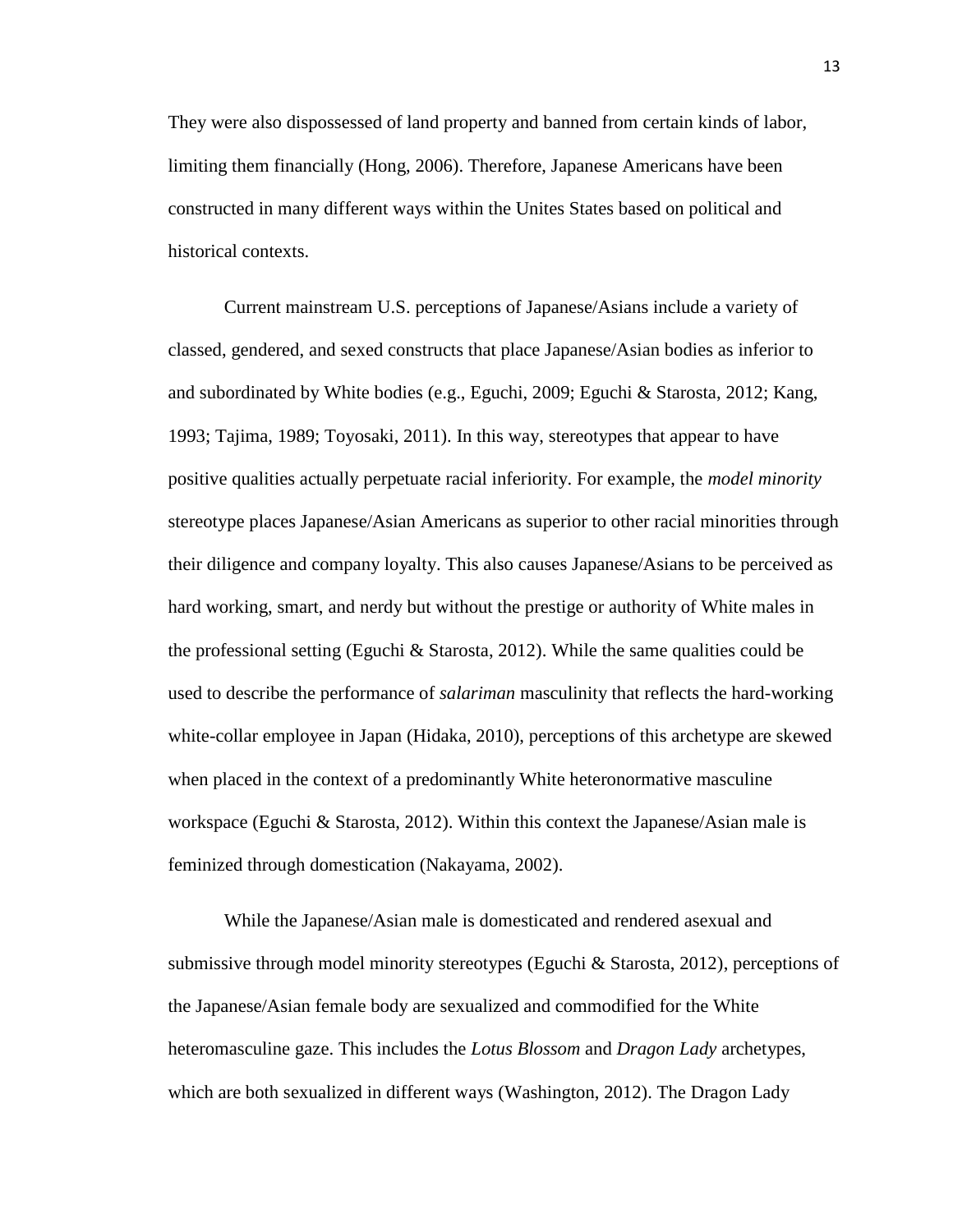stereotype constructs a witty female with unquenchable sexual appetite, but no need for emotional attachments (Kang, 1993). In contrast the lotus blossom, also known as the *geisha* when referring to Japanese women, presents the loyal and loving submissive yet sexualized female stereotype (Tajima, 1989). I reflect on these stereotypes as I reconsider the potential for anime to disrupt notions of Japanese/Asian femininity.

The (re)production of discourses surrounding Japanese/Asian stereotypes is made possible through globalization and immigration, but is brought into mainstream discourse through the use of media representations. Media representations of Japanese/Asians in the U.S remain few, resulting in these stereotypes to become even more prominent. Kawai (2005) argued that these representations make use of both the yellow peril and model minority stereotypes to construct these identities in media. These constructions continue to place Asian immigrants as a group that cannot properly assimilate into U.S. culture, "forever foreigners" (Suzuki, 2002, p. 117).

While Japanese-Americans are conceptualized in particular ways in the United States, these stereotypes do not reflect how Japanese construct their own identities. In order to disrupt U.S. stereotypes, it is important to consider these conceptualizations of Japanese identity from the context of Japan's history and political endeavors. Perceptions of Japanese/Asians in the U.S. have changed over the last two centuries, but Japan has also negotiated and renegotiated its own cultural identity for many centuries (Darling-Wolf, 2006). These constructions of Japanese identity and performance must be considered within the global context as intercultural and international relations heavily influence them. Several waves of nationalism and globalism have impacted constructions of Japanese cultural identity.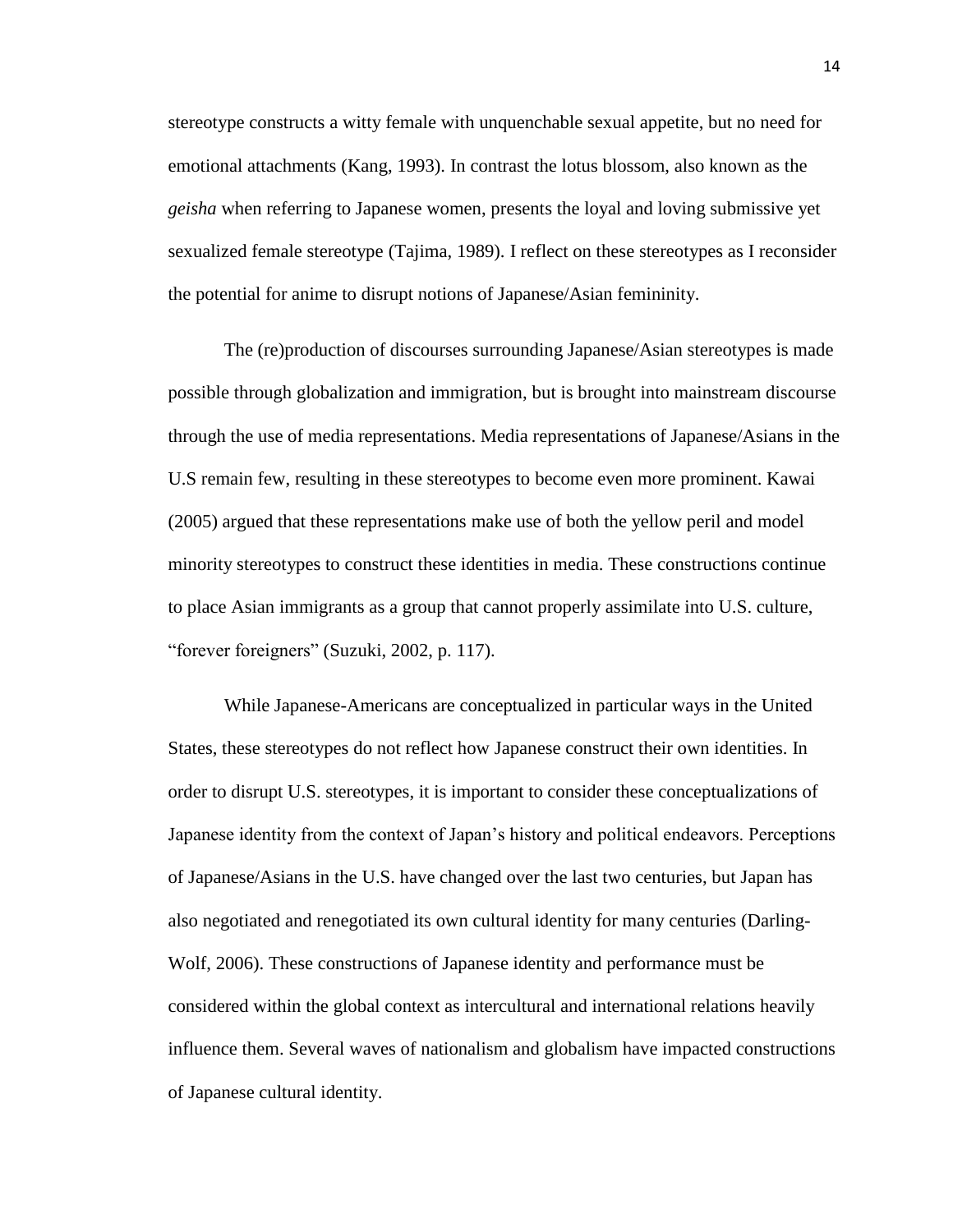Beginning in the 1960s the concept of *Nihonjinron*, otherwise referred to as Japaneseness, came into prominence (Wahab, Anuar, & Farhani, 2012). At the time Japan's uniqueness was emphasized in circulating literature by Nihonjinron theorists such as Takeo Doi and Chie Nakane, who emphasized hierarchical structures particular to Japan and concepts of interdependence (Payne, 2003). However, the concept itself has been of debate much earlier than that. After a samurai movement managed to overthrow the Tokugawa shogunate, the Meiji Restoration period in 1868 brought about a strong sense of nationalism because "the growing cultural import from the West represented a threat to the cultural identity of Japan" (Kowner & Daliot-Bul, 2008, p. 252). In addition to strong national sentiment, Japan strove to increase their lexicon in order to replace English loan words –or words frequently borrowed from another language-- that had been in use. However, this ban on English loan words was short lived and by 1947 English was being taught in most schools. Today, using English loan words are viewed as an acceptance of modernization, while retaining Japanese words is symbolic of upholding tradition. However, in today's historical and political context the traditional and the modern are not easily separated. Thus a dialectical approach to identity construction that disrupts binaries between traditional/modern and global/local is necessary within this globalized context (Eguchi, 2013).

More recently, Japanese cultural identity has been influenced by the United States through globalization. Through this intercultural contact and globalization, the U.S. has reinterpreted Japanese identity and constructed stereotypes. In turn, U.S. media create media representations that reify Japanese/Asian stereotypes as submissive and domestic through the model minority while simultaneously positioning them as the yellow peril.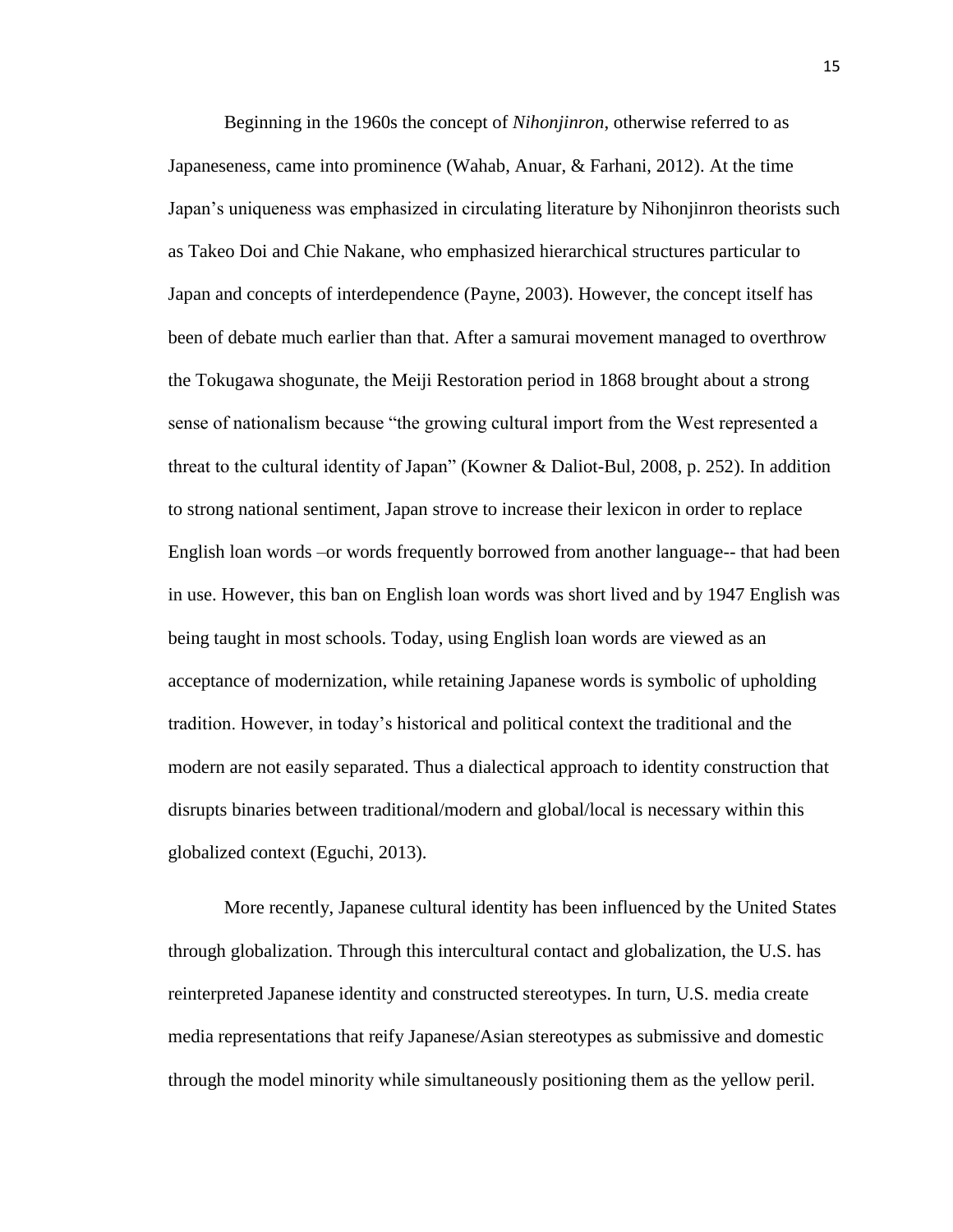However, Japanese also rearticulate and renegotiate their cultural identity within their media, such as anime. This cultural identity cannot be considered in isolation within a global context, as these constructions have been influenced in many ways through intercultural relationships with the West and other Asian countries (Darling-Wolf, 2006; Lu, 2008). Thus, I examine anime as a global text which combines attributes of both Japanese and U.S./Western culture**.** Lu also posited that "through its suggestion of racial mixing and cultural blurring, anime neutralizes itself, which reflects a broader national desire to enter an extra-territorial stage of development" (2008, p. 172).

From this intellectual space, I examine that the characters in anime represent hybrid identities that blur the lines between Japanese and Western culture. Characters that represent this hybridity shape our perceptions of intersectional Japanese identities, even if the objective of this ambiguity is to cultivate marketability on a global market. As anime viewership has risen in the U.S., so has the attention this genre has attracted from scholars over the last decade (e.g., Bresnahan, Inoue, & Kagawa, 2006; Cavallaro, 2012; Choo, 2008; Fennell, Liberato, Hayden, & Fujino, 2012; Fukunaga, 2006; Lu, 2008; Napier, 2001; Price, 2001; Ramasubramanian & Kornfield, 2012). Whether or not anime accurately depicts Japanese identity construction, it is an influential source of cultural information for U.S. viewers. With viewership of anime on the rise, how Japanese characters are depicted can have an impact on U.S. perceptions of Japanese identities that can potentially alter current stereotypes of yellow peril and the model minority.

As anime is increasingly globalized and internationalized, it becomes a vehicle for the performance of Japanese, gender, sexual, and racial identities. While some scholars claim that hyper-masculinity and hyper-femininity reign supreme within anime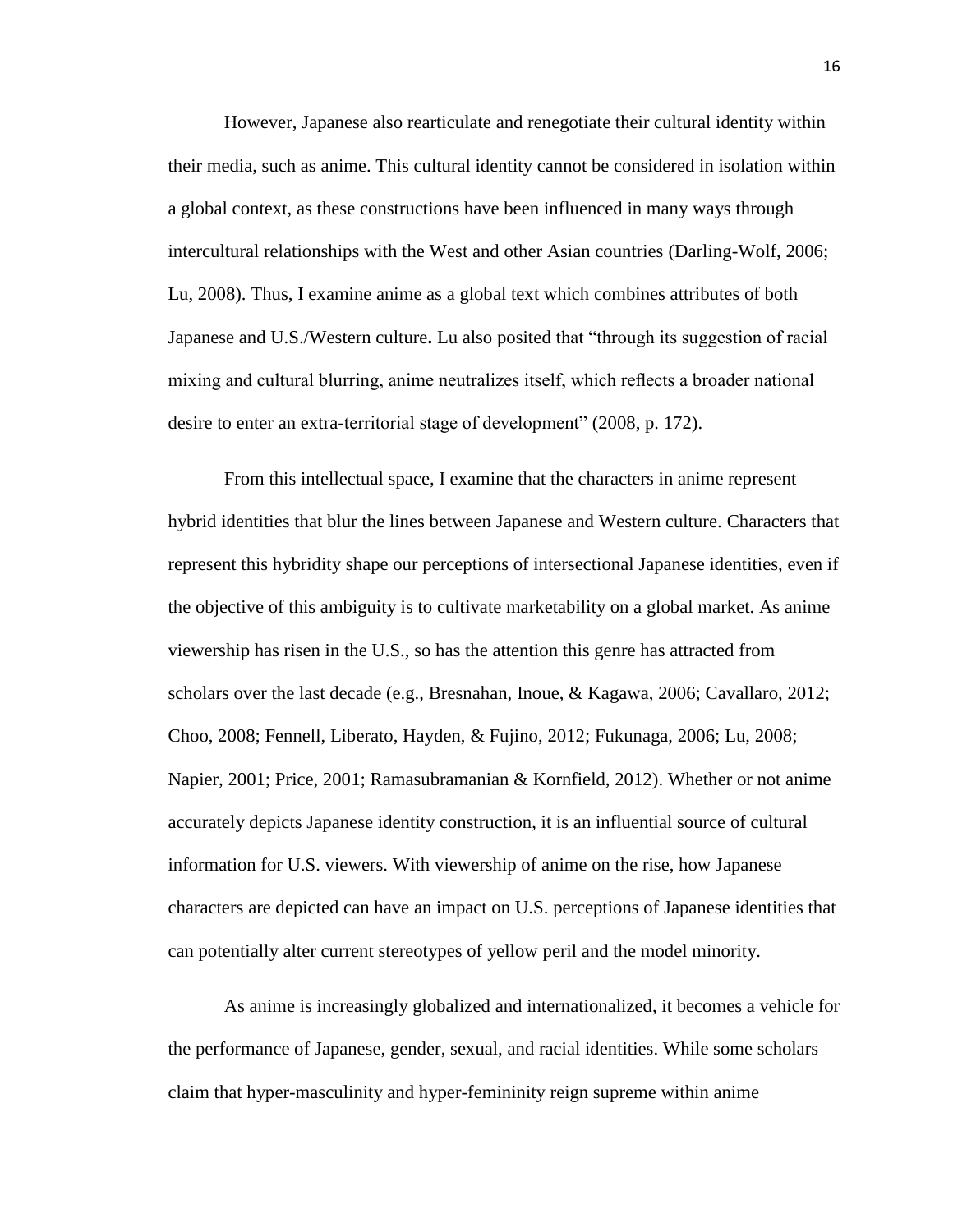(Bresnahan, Inoue, & Kagawa, 2006; Choo, 2008; Russell, 2008), I complicate this notion by examining alternative feminine performances that are made possible through intersectional identity performances.

## <span id="page-22-0"></span>**Queer of Color Critique**

In this study I utilize queer of color critique in order to unpack the ways in which gender performance is constructed and performed. By examining these anime through a queer of color lens the performances of race and class can become more visible in the context of feminine performance. This is also important because of the many ambiguities present in anime. Anime has a tendency to imply certain relationships, gender, and sexual identities, rather than expressing them explicitly. I argue that the ambiguity of gender identities of such characters in Japanese anime explicate, elucidate, and elaborate queer potentiality of gender, sex, and sexuality. Queer of color critique allows me to fully examine the intersections of identity present in performances of femininity and establishes the ways in which identities do or do not conform to hegemonic expectations of liberal citizenship.

Queer critique alone would be insufficient to analyze this text because while it encompasses the fluidity of sexual and gender identities it fails to acknowledge the material realities of people of color as well as the importance of intersectionality (e.g, Alexander, 2004; Chávez, 2013; Eguchi, 2014; Eng, 2010; Ferguson, 2004; Johnson, 2005; Johnson 2013; Muñoz, 1999). As Johnson explained "[b]ecause much of queer theory critically interrogates notions of selfhood, agency and experience, it is often unable to accommodate the issues faced by gay and lesbians of color who come from 'raced' communities" (2005, p. 126-127). Meaning the material realities of queer of color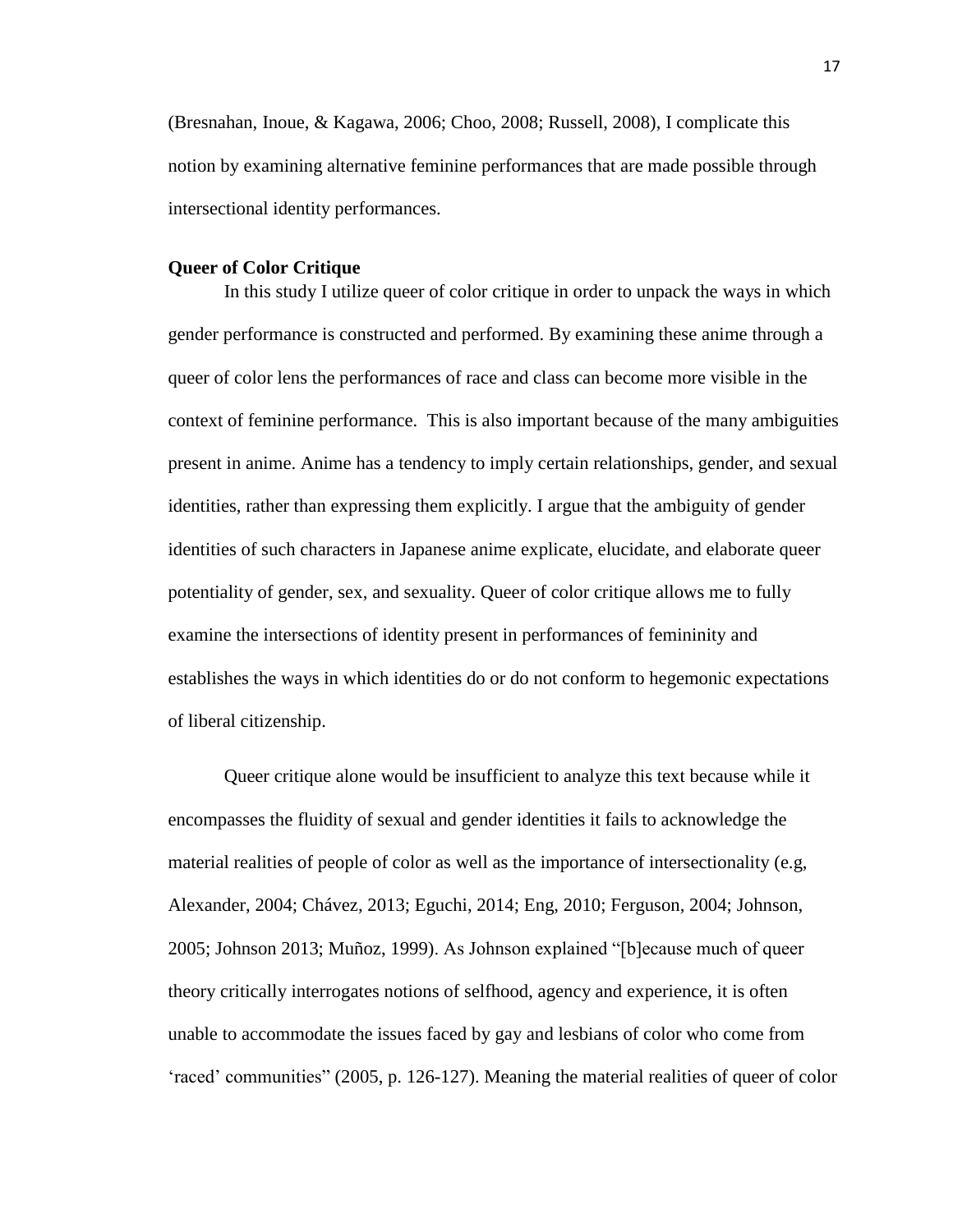are very different from those perpetuated by mainstream discourses, which is dominated by white middle-class queers. Additionally, "queer critique favors universalizing views of sexuality over minoritizing ones" (Chávez, 2013). Therefore queer of color critique is necessary in order to examine diverse sexual identities that fall outside the margins.

Moreover, queer critique attempts to discursively discard the body, however not all bodies can be discursively castoff in this way as they are racially marked or even criminalized (Eng, 2010; Johnson , 2013). This is partly because of the performative aspects of race/ethnicity, class, sexuality, and gender. Alexander (2004) noted "[c]ultural performance refers to the systematized practices of people within a specified social context" (p. 503). Combining queer critique with historical materialism and women of color feminism addresses this gap. Women of color feminism addresses intersections of race, class, sex, and gender as well as how these identity positions are negotiated within the context of globalism and capitalism (Hong, 2006).

Historical materialism extends the critique of capitalism by addressing both material realities and the power relationships negotiated within the means of production (Ferguson, 2012). However, within queer of color critique we are aware that some of the Marxist formations do not address intersections of race, sex, gender, and ethnicity in the context of class (Muñoz, 1999). Together, these three constructs complement each other through material realities, queerness, and intersectional identity construction and performance. As I am looking at gender performances within an intercultural text queer of color critique is critically important as it allows me to examine anime intersectionally.

I use queer of color critique in order to address gender performance not only within the intersections of race, class, and ethnicity, but also within a historical and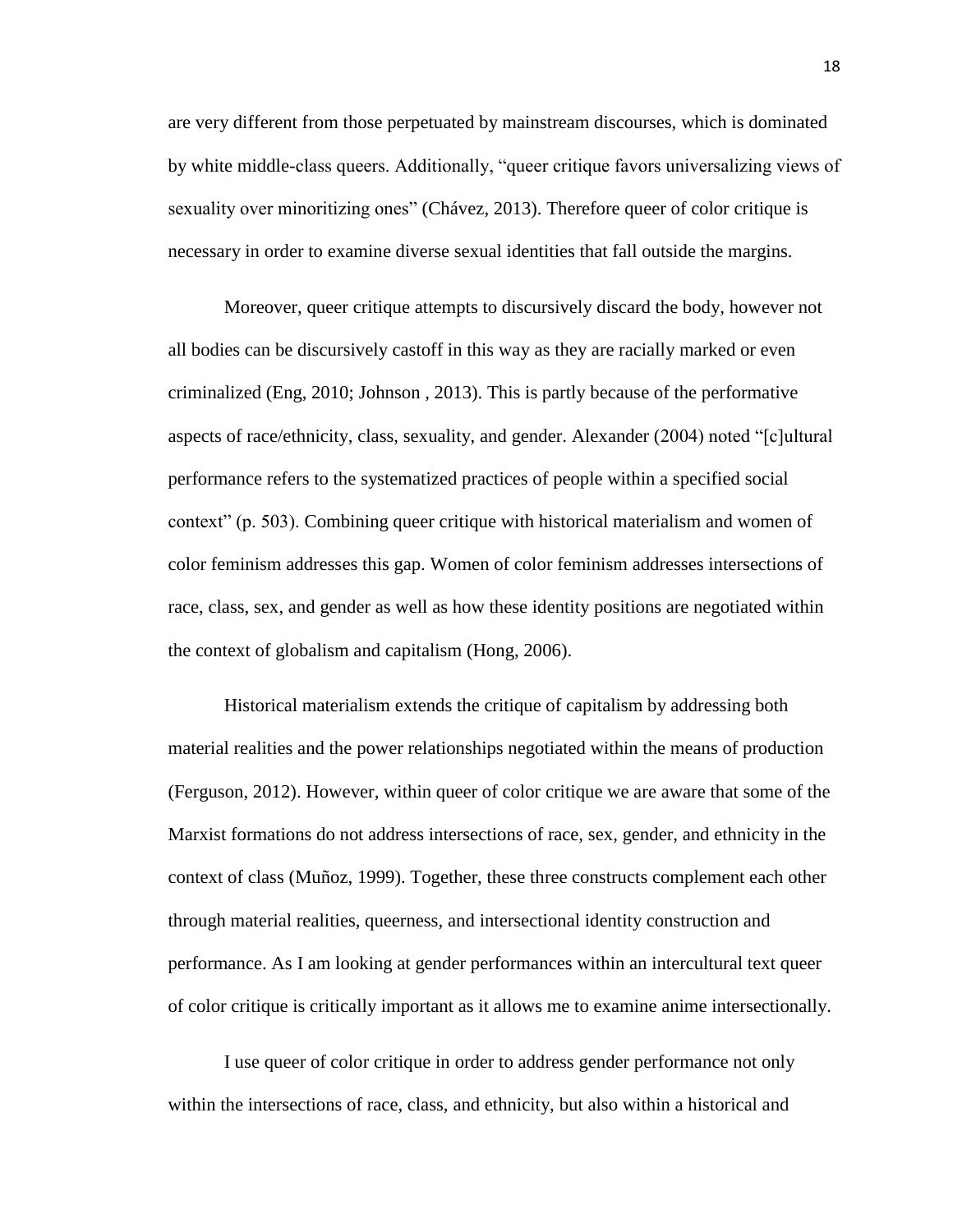political context that addresses capitalist-consumer relationships. "Queer of color critique approaches culture as a site that compels identifications with and antagonisms to the normative ideals promoted by the state and capital" (Ferguson, 2013, p.121) For these reasons, materialism and the body has been reclaimed within queer of color critique as it addresses the context of race, class, and ethnicity (e.g., Ahmed, 2012; Calafell  $\&$ Moreman, 2010; Elbert, 1992; Ferguson, 2013; Yep, 2013).

Other mainstream discourses also allow some queers to be folded into society as laborers and consumers in ways that people of color cannot access (Eng, 2010). Instead, Eng argued that discourses created around non-heteronormative performances of gender and sexuality criminalizes people of color because their performance does not fit into the queer neo-liberal discourse. Using a queer of color critique is particularly important considering Lu's (2008) argument that racial and ethnic identities are made less visible in anime. This closely parallels the critiques made of queer theory, making queer of color critique the ideal framework for this analysis.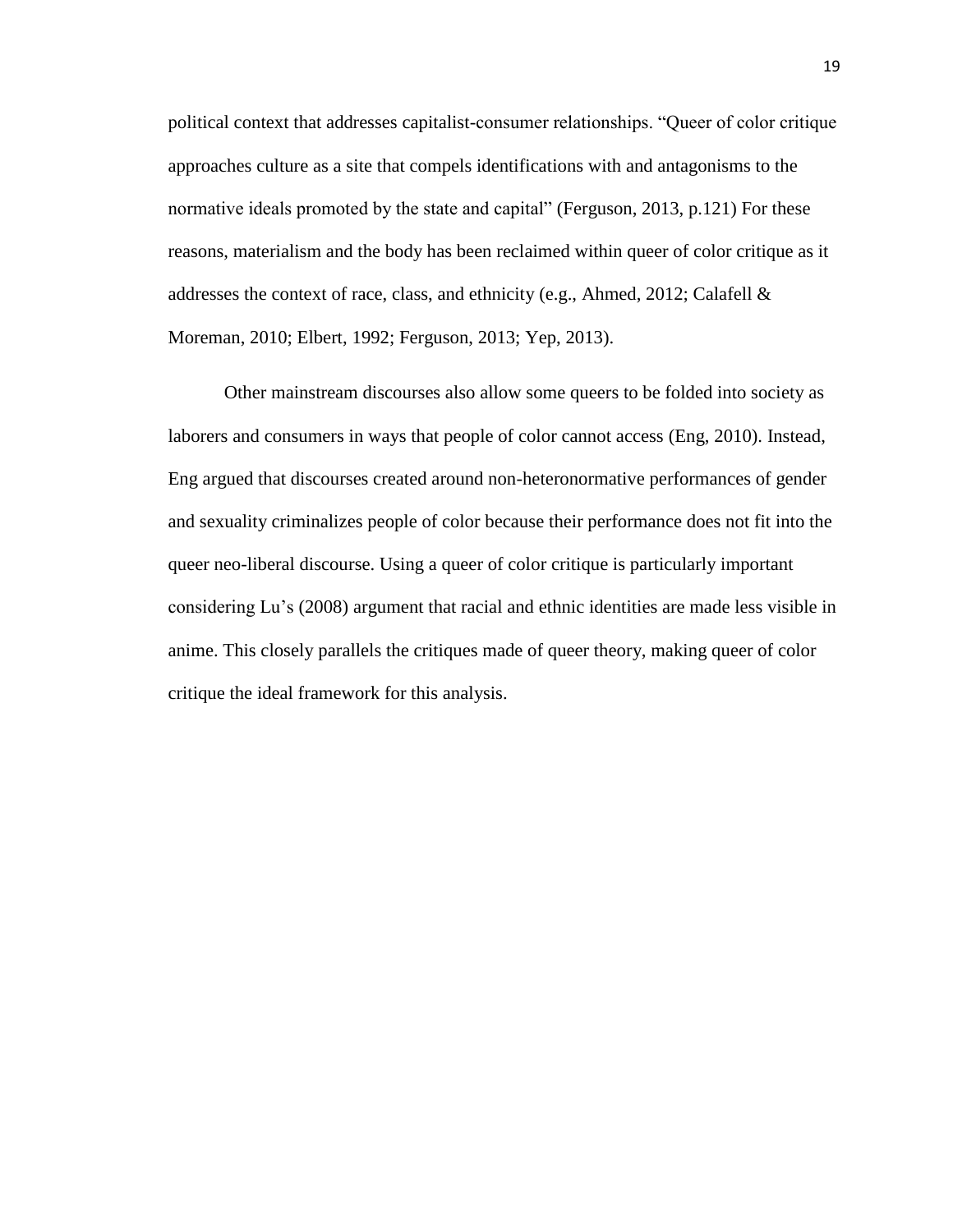#### **Chapter 3: Research Design and Procedures**

<span id="page-25-0"></span>In this study, I utilize critical textual analysis to identify how hegemony, ideology, and oppressive forces are reproduced in two Japanese anime texts: *Bleach* and *Samurai Champloo*. More specifically, critical textual analysis is used to "reveal a range of more-or-less 'hidden' and more-or-less politically motivated ideologies in texts or bodies of texts." (Jeffries, 2007, p. 5). Critical textual analysis examines multiple elements in the text in order to uncover the reproduction of power relationships. These elements can be verbal or visual; therefore dialogue, scene composition, and the depictions of the body can all be analyzed as textual (Rose, 2012). Verbal text can be analyzed in a variety of ways, but here I focus on the ways in which race, class, and gender are performed through language use. Likewise, I look for visual elements that shed light on how race, class, and gender are performed. Thus, I examine whether femininity as performed through the words and visual elements of the text reinforce or disrupt hegemonic femininity within the context of race and class. Wodak and Meyers (2009) suggest that examining the (re)production of power, oppression, and privilege are foundational to understanding the text. I use critical textual analysis to uncover the ways in which these structures of power and gender hierarchies are performed in anime.

In order to analyze relationships of power and oppression in these two series, I consider verbal and visual texts as part of gender performance. I pay particular attention to the visual representation of the body and take up Jeffries' (2007) conceptualization of the body as text to examine gender performance. She argued, "[w]omen have to deal with their material bodies on a daily basis" (p.18). Since femininity is performed partly through the body, her conceptualization of the body as text is useful, particularly because

20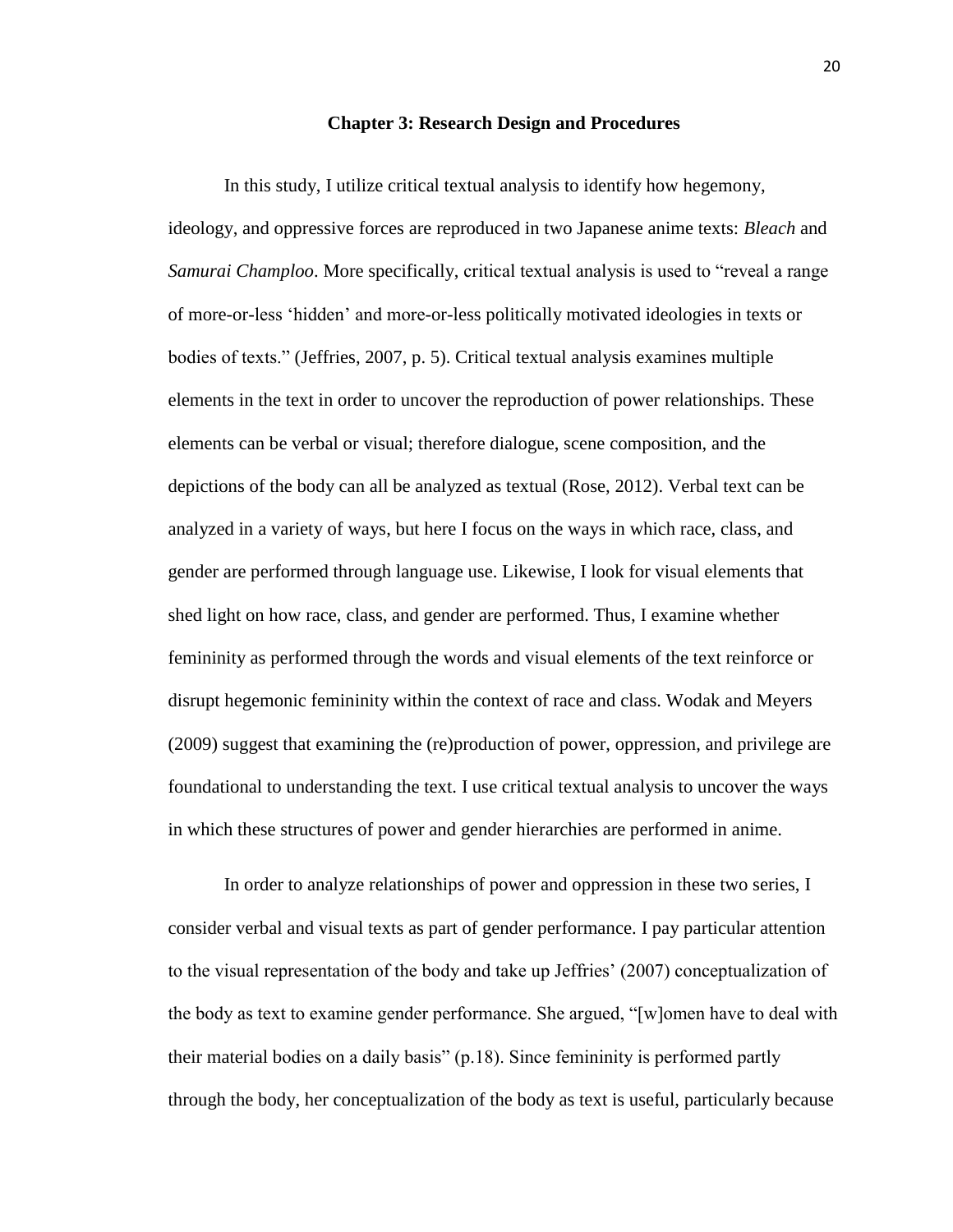anime is known for *fanservice*, which is a form of overtly sexual visual display. Furthermore, this allows me to make full use of queer of color material based critique. However, the assumption that only women deal with their material bodies fails to acknowledge the ascribed associations of femininity and the female body that allow for these material realities to exist. The feminine performing male body also receives this kind of scrutiny. Thus, it is not only the female body that experiences this materiality, but the feminine performing body, be it male or female. It would be impossible to address the gender performance in anime without taking into account the performance of the body itself. I also look to other visual and verbal performances of race, class, and gender to uncover the power structures being (re)produced or disrupted.

The analysis of data for this research followed several stages. The first viewing required the researcher to act as audience, without any note taking and focusing on the development of characters and story. The second viewing sought to identify themes. Subsequent viewings examined visual details and dialogue in depth. This method relied heavily on the theoretical frameworks I have chosen to code examine the text. In this case, I gave close attention to how queer of color performance and hybrid identities were represented to identify hegemonic relations of power. Specifically, I watched each episode of the series at least thrice. I examined anime in Japanese audio with fanproduced subtitles. The first time I viewed the series I positioned myself as a fan-girl, the second as an interested researcher, and during the third viewing I made notations regarding sites of interest in representation of Japanese identity. Fourth and fifth viewing of some episodes were sometimes necessary in order to observe the full scope of representations.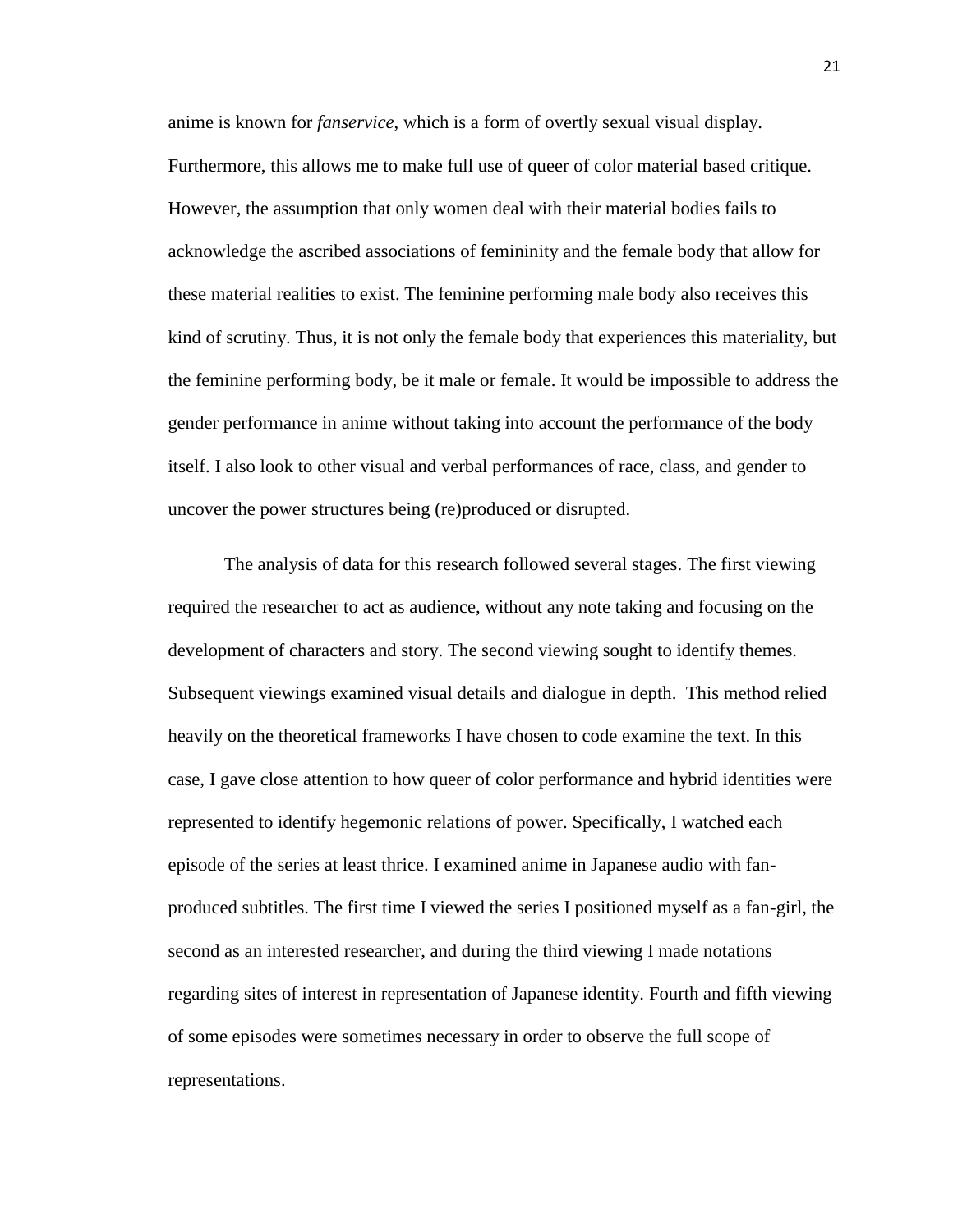For this study I have chosen the two series *Bleach* and *Samurai Champloo* for a few reasons. Although *Bleach* does not have the same proliferation of submissive homogenous female characters, it has remained popular in the U.S. Despite the array of female characters performing masculine and a variety of feminine roles, *Bleach* still holds a spot in the top 10 most popular anime in the U.S. after 8 years on the air (Anime News Network). This provides contrast to Benesh-Liu's (2007) findings of female characters occupying very limited (gender) roles. It also has a near equal number of female and male characters, providing a counterexample of what Bresnahan, Inoue, and Kagawa argued, "male characters also outnumber female characters in animation" (2006, p. 208).

My second text is the series *Samurai Champloo*. It is important to include this series in my analysis because of the presence of a single character. The series is set in the Edo era of Japan and *Mugen* is a rogue warrior and *Ryukyu* native*.* This is a rare representation of a Japanese ethnic minority in popular media, as Ryukyu natives are considered direct descendants of a prehistoric population known as the Joumon people (Weiner, 1997). Since Ryukyu was annexed at the beginning of the Edo period, hostility arises between Mugen and the other characters he meets on the mainland. Another aspect that makes this series prime for analysis is the hybridity displayed in the aesthetic style of the show. Japan has positioned itself somewhere between Western Technology and Eastern tradition (Wahab, Anuar, & Farhani, 2012), and this series is exemplary of that positioning. Although it is set in Edo period japan, complete with building and clothing of the period, it also has a hip-hop soundtrack and Mugen's style of fighting is redolent of contemporary breakdancing. The two series also take place in Japan, which is important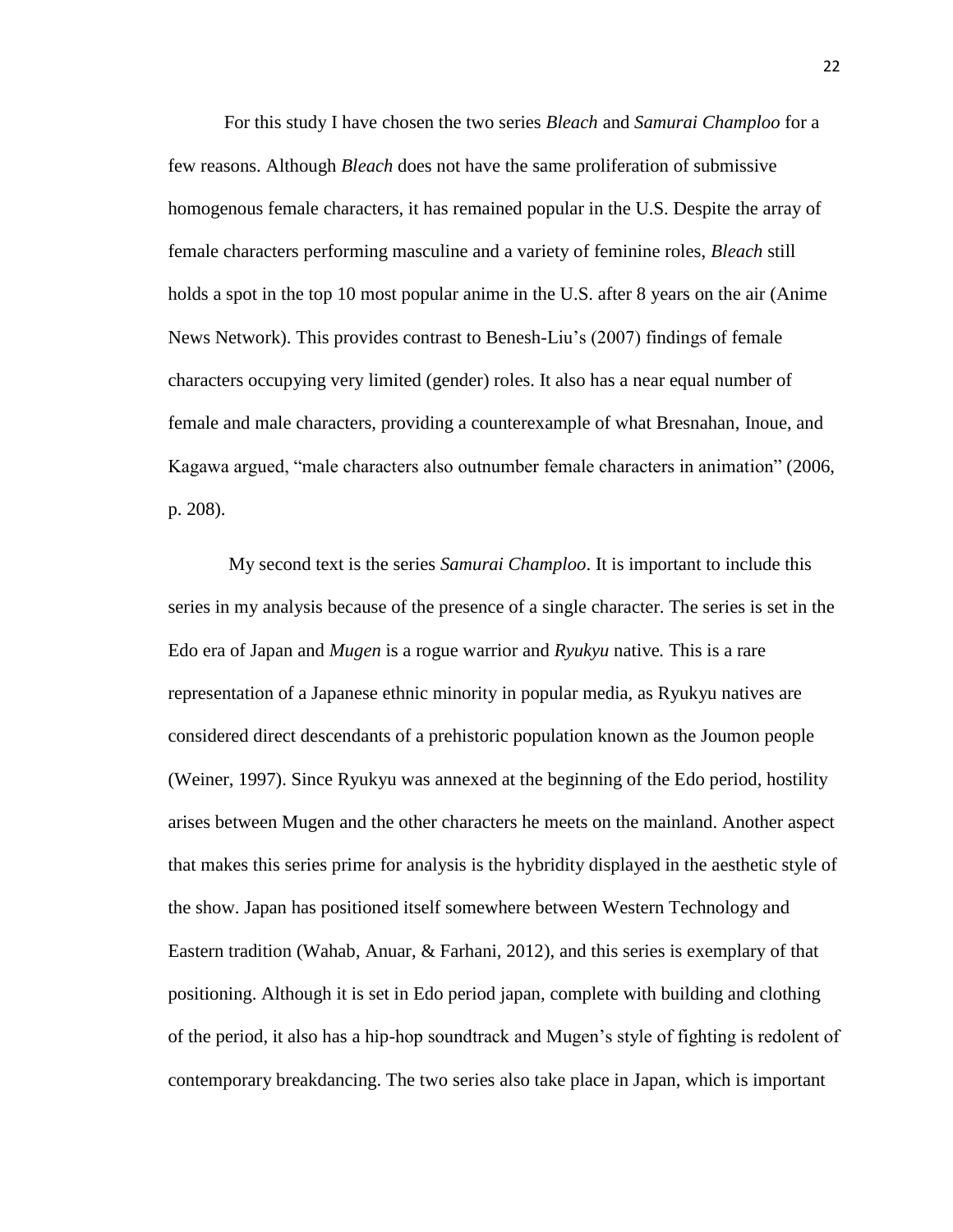in examining performances of Japanese/Asian femininities. For these reasons I have selected these two series.

I briefly summarize the main plots of the two series in order to contextualize the gender performances of my analysis. *Bleach* follows Kurosaki Ichigo in his transformation from normal Japanese fifteen year old to a *shinigami* (死に神, death god).

In order to protect his family from monsters called *hollows*, he accepts shinigami powers from Rukia, who is the shinigami in charge of his town. The very premise of this series relies on negotiating gender performance, as the female shinigami gives up her powers to the male protagonist. In an effort to save Ichigo and his family Rukia lends him some of her power, and Ichigo becomes a shinigami. Within in this story we have several female characters that enact a broad spectrum of gender performance as well as male characters that take up femininity.

The series *Samurai Champloo* does not delve into the supernatural as *Bleach* does and does not have as many female characters; however it provides a rare opportunity to examine a rarely shown identity in Japanese media, the indigenous Japanese. In addition to the Ryukyu native Mugen, the series *Samurai Champloo* follows *Fuu* and *Jin* on their journey across Japan*.* Fuu is a 15 year old girl who we first meet working at a *dango* (団

子, a type of sweet Japanese dumpling) shop and Jin is a stoic skilled samurai with no

master. Both Jin and Mugen become involved with the local authorities in the first episode and their willingness to display their swordsmanship gets them arrested. After Fuu rescues Mugen and Jin from the execution she bids them to help her find a samurai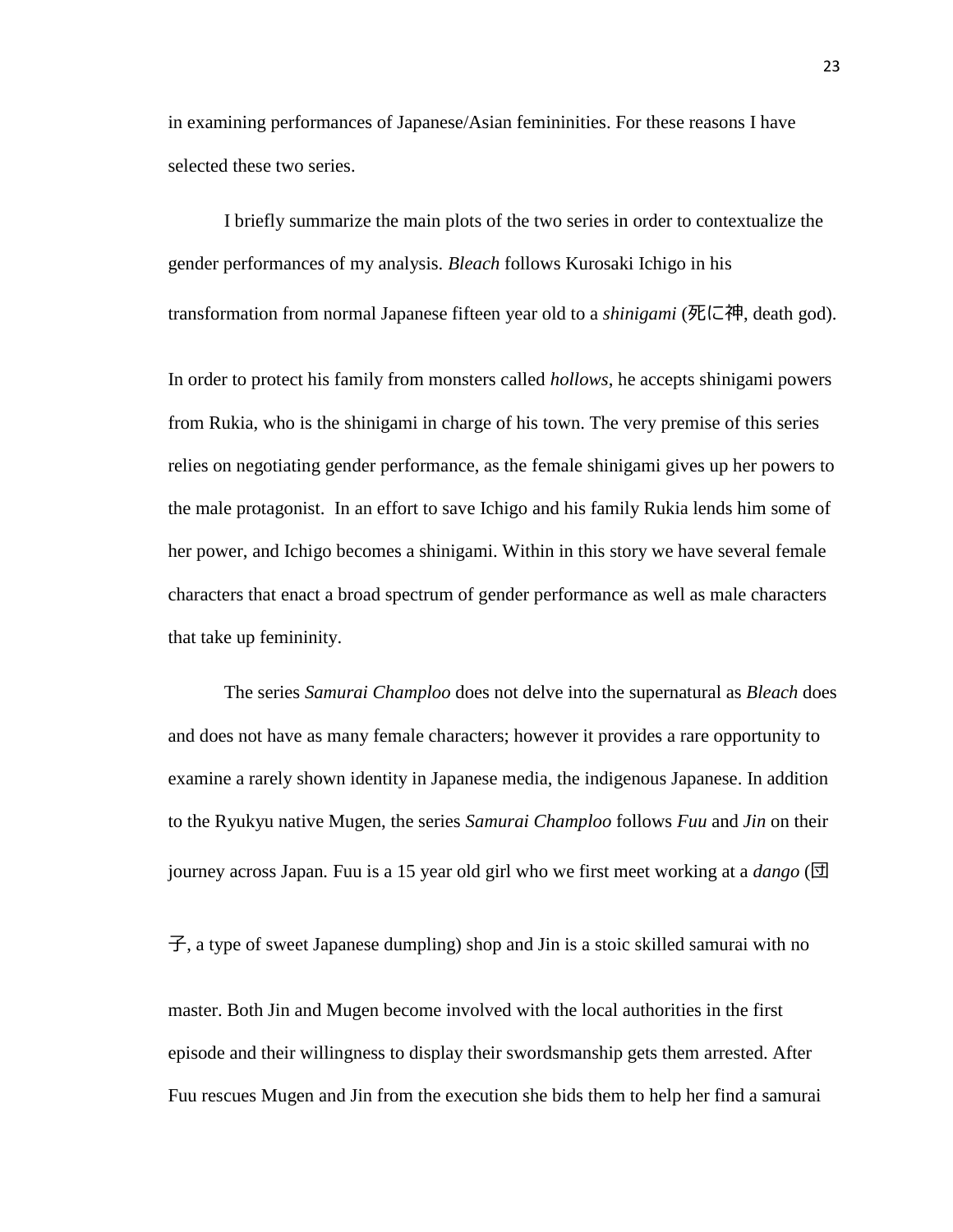who smells of sunflowers, which is actually her father. The two rogues reluctantly agree and the series follows the three strangers on their journey across Japan.

Before moving on to an analysis, I would like to reflect my entry into this study that emerges out of being a long time viewer of anime. My interest in anime as a subversive text existed long before my years in higher education. As a teenager I looked up to female characters in anime, especially the kind explored here, as my heroines. They were bold and they had the strength to act on their conviction even if it meant getting hurt or being rejected by their peers and society. Growing up in a very conservative Seventh-Day Adventist Puerto Rican family, these were qualities that I admired, yet were far out of reach. In my own reality I could not voice my own convictions, and felt stifled by the silence imposed on my gender by religious and ethnic tradition. As I grew older I decided I would go against the tradition of home-maker, and instead used my intellectual gifts and rebellion as a driving force to make my own way through college. Further along I turned to male and female characters as role models for gender performance in a time where I felt unsure about my own gender identity. Without these heroines I could not have motivated myself to get this far, and might not have realized my own potential or possibilities outside of a tradition of female silence and subjugation. This is why I critically approach to the subversive potential of anime, and especially non-normative performances of gender.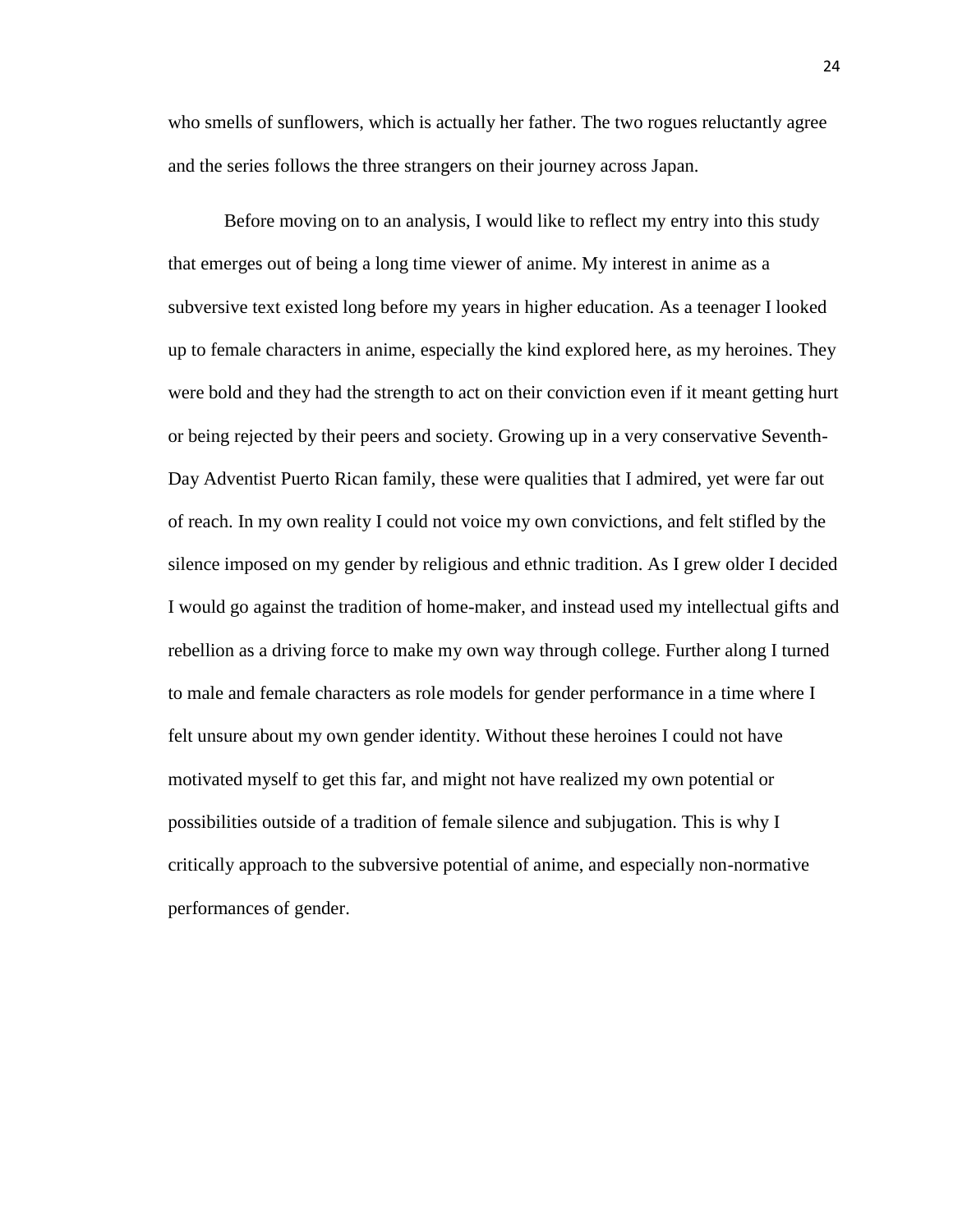## **Chapter 4: Analysis**

<span id="page-30-0"></span>While analyzing these two series (20 episodes of *Samurai Champloo* and 80 episodes of *Bleach*), I identified three salient patterns regarding the performance and possible implications of femininity. Firstly, that femininity is performed in different ways depending on intersections of race, class, ethnicity, and sex. Secondly, these performances of femininity can reinforce, alter, or disrupt hegemonic constructions of femininity. Lastly, these feminine performances have implications for the understanding of Japanese gender performance in the U.S. I begin this analysis by explaining how the multiple forms of femininity are constructed in anime.

# **Femininity Comes in Intersectional Forms**

Intersectional forms of femininity are clearly visualized in anime. They particularly relate to intersections of race/ethnicity, gender, sexual orientation, and class. These intersectional identifications operate in performances of femininity, and none of them works in isolation (e.g., Anzaldúa, 2012; Alexander, 2005; Calafell, 2012; Eguchi, 2014; Johnson, 2005; Muñoz, 1999). Performances of femininity can be accessed and assessed based on the ways in which class, race, and sex intersect. When speaking of access, I refer to the social and performative constructions of hegemonic femininity that is read as White, middle to upper-class, and female. However, all characters are not constructed in ways that allow access these traits. Instead, they are constructed as performing alternative femininities.

For example, both male and female anime characters are constructed to access different forms of femininity. Since the authenticity of femininity is mostly associated with the female body, female characters accentuate female body parts through their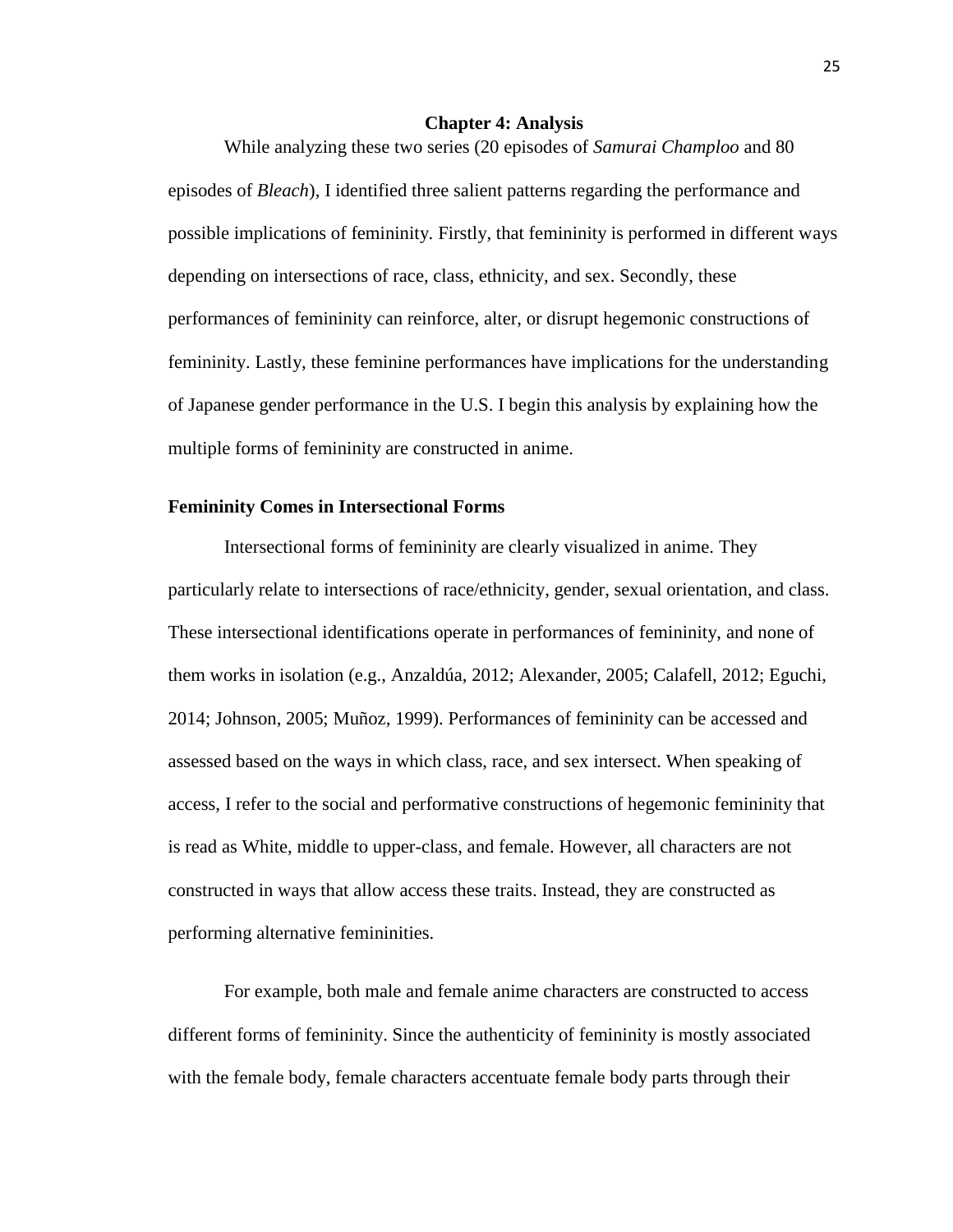physique or use of clothing. They can perform femininity through particular Japanese speaking styles and lexical choices. Characters in *Bleach* like Inoue Orihime (井上 織姫) and Hinamori Momo (雛森 桃) who refer to themselves using the pronoun atashi (私), instead of the commonly used watashi (also  $\mathcal{H}$ ), are feminizing their speech in a deliberate and discursive manner. They use the feminine form of other phrases. Using polite registers of language over informal registers and even through pronunciation can achieve this. Different verb endings can be used with the same verb root to convey different levels of politeness or informality and become part of gender performance. Different verb endings include –masu (ます, polite), -ru (て, informal), or ro (ろ,

informal and assertive form), among others. Polite forms are used to convey respect and deference, often used to speak to a superior. Feminine performing characters to emphasize humility and subservience also use it.

The use of politeness and discursive humility contrasts sharply with characters that use assertive informal language. This intensifies the perception of feminine submissiveness through polite language. Both male and female characters are represented to use the phrase gomen (御免) to apologize. However, you increase the level of politeness by using gomen nasai (御免なさい). Anime characters using this form reflect over-accommodation on behalf of the speaker. They are represented as subservient to the person they are apologizing to. Conversely, hypermasculine males in the series use a different phrase for apologizing, warui (悪い). This word translates to "bad", but is often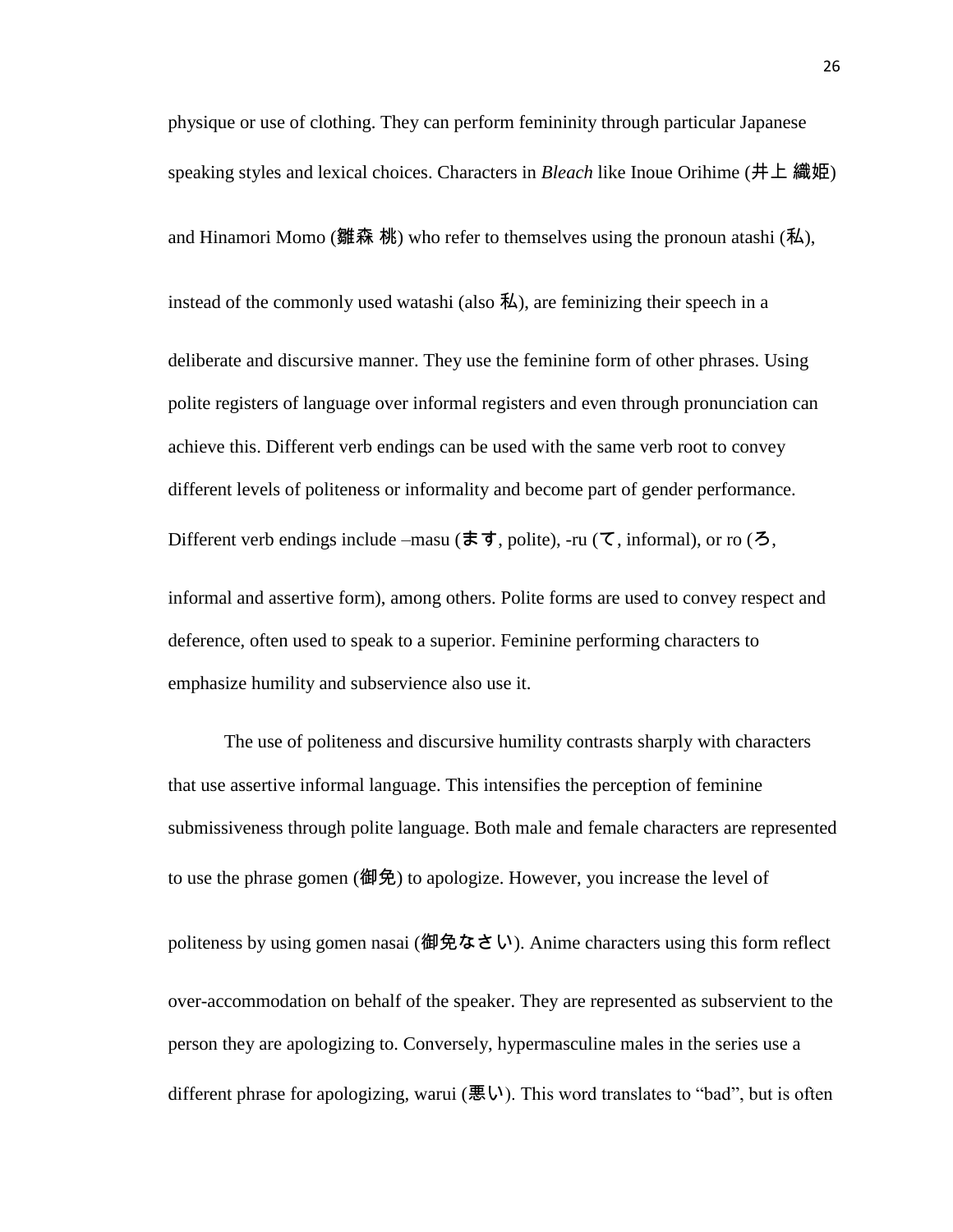interpreted as the English phrase "my bad". This can be considered a rude way to apologize in Japanese, as it does not humble the user, positioning them on equal terms with the one they are apologizing to. In the contents of the two anime, I viewed this phrase was only used by hypermasculine male characters like Ichigo (*Bleach*) and Mugen (無幻) (*Samurai Champloo*). While female characters feminize their speech, male characters did not perform femininity this way in these two particular series.

This kind of feminine performances is clear when watching the anime in Japanese audio; however it is obscured in the English dubbed versions of the anime. This gender performance becomes lost in translation to some extent. The English productions companies use different ways to convey this feminine performance, relying mostly on tone to convey these performances of gender. While it is difficult to increase politeness in English, some female characters in both English and Japanese versions use high-pitched and gentle voices to perform femininity through verbal cues. This positions them as *nonthreatening as if they are the model minority.* This can create some of the same subservience that using polite language can. It reifies female-bodied characters as being nurturing and male-deferent by using a gentle and high-pitched voice that highlights male characters masculine performance.

Conversely, masculinizing characters is attempted through other means. In the case of Mugen (*Samurai Champloo*), the English version has sprinkled his vocabulary with vulgarity to convey nonconformity to communication practices. This is one reason why some U.S. fans insist on subtitled anime rather than dubbed anime to preserve how characters perform their (gender, class, and social) identities in Japanese (Clements &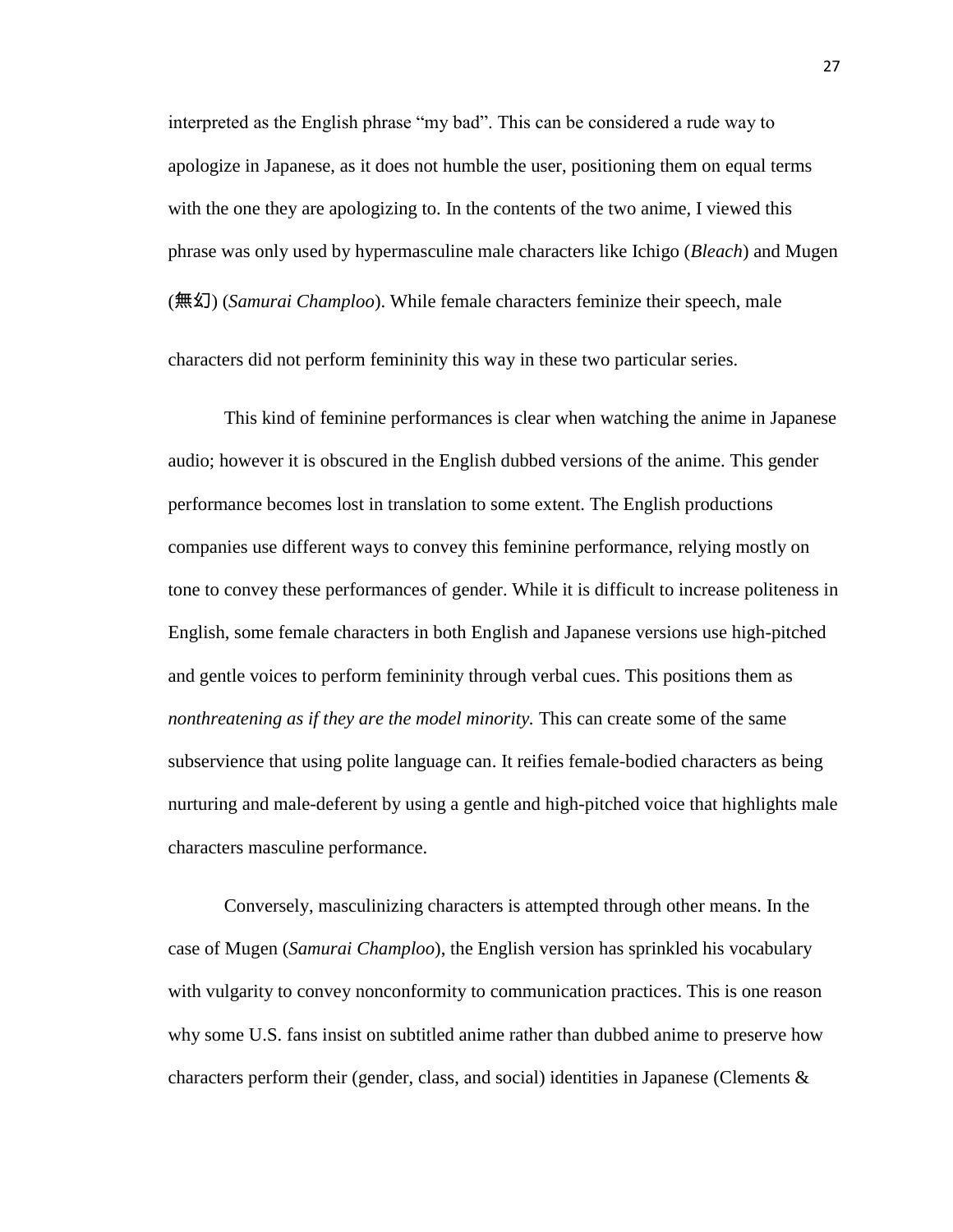Mcarthy, 2006; Exner, 2012). While translating these gender performances does not fully imitate the original Japanese audio, U.S. producers still take these performances in to consideration. They reconstruct femininities and masculinities in ways that are understandable to a U.S. audience and reify these normative gender constructions.

Femininity can also be performed by what is left unsaid, or silence. Alternatively, some feminized bodies are given fewer and shorter lines. In Bleach, for example, Inoue Orihime is not a character with many lines even though she is a main character. If she is speaking at all it is usually to only call out to the male protagonist's name, "Kurosaki kun!" Likewise, Hinamori Momo is likely to call out "Aizen taicho!" another male character in the series. Other lines performed by these characters are usually to give the male characters encouragement, providing emotional support. Having their main lines reduced to calling out to the male characters creates an androcentric reality where these women are solely concerned with their male interests, and nothing else is important or even *worth saying.* 

Heteronormative masculine characters are constructed as more complex characters and central to achieving the goals of the plot. Thus, these characters are privileged in the greater scheme of the series. The female characters can *only* rely on the strength of their male protectors. On the other hand, female characters have a tendency to have longer lines that are more varied, and fewer lines that are simply calling out a male character's name. While it may take on a different form, limited air time and speaking lines for female characters has also been criticized in U.S. television and film. In Lauzen's report on the top 100 films of 2013 she explained that only 15% of the films featured a female bodied protagonist (Lauzen, 2014). Even when female characters are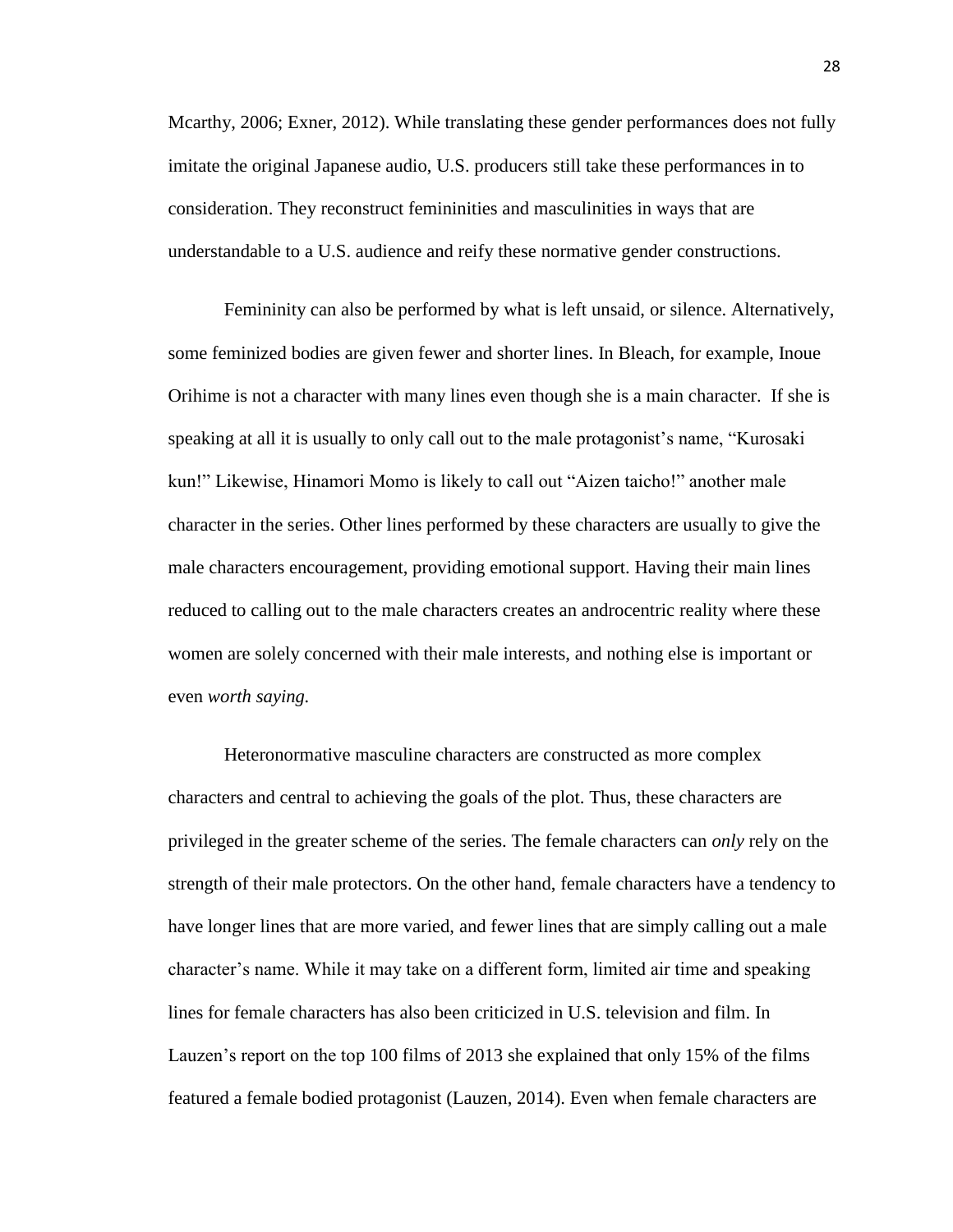present they serve insignificant roles "[o]ften when women are included in a film for the sake of simply having a female in the film, she is relegated to a stock character role." (Scheiner-Fishera & Russell III, 2012, p. 222). Further, many of the lines they deliver are andro-centric (centered and reflective of male experiences (Plumwood, 1997), revolving around the male-bodied characters of the show or film, as is the case with Orihime and Hinamori. This has led to the emergence of the *Bechdel Test,* created by feminist comic strip writer Alison Bechdel (2013). She argued for film to meet 3 requirements 1) there be at least 2 female characters 2) who talk to each other 3) about something other than a man. This guide has been taken up by feminist film critics (see for example: Burleigh, 2013; Dockterman, 2014; Guest, 2013).

Male characters who are represented to perform femininity do not necessarily share these qualities. Most male-feminine performances serve a comedic purpose, rather than the support role. These overt performances of male femininity are so excessively extravagant they verge on camp, as if they are not meant to be taken seriously (Rhyne, 2004). For example, *Bleach's* Ishida Uryuu (石田 雨竜) appears to possess a kind of stoic masculine nature. However he engages in a hobby that does not fit this image. When Ichigo suddenly needs a stuffed lion mended he brings it to Inoue to fix. She tells him that she is unable to do so but refers him to the handy crafts club. Inoue takes him to see Ishida, who is quietly reading a book. Upon showing him the ripped lion Ishida is hesitant to engage in the task, but when he is goaded on by Ichigo he reveals a sewing kit and with a dramatic flourish threads a needle and stitches up the lion. In answer to being goaded on by Ichigo, Ishida not only mends the small rip but gives the stuffed lion a complete Victorian make-over. He dresses it in a pink frilly frock and blond curly wig.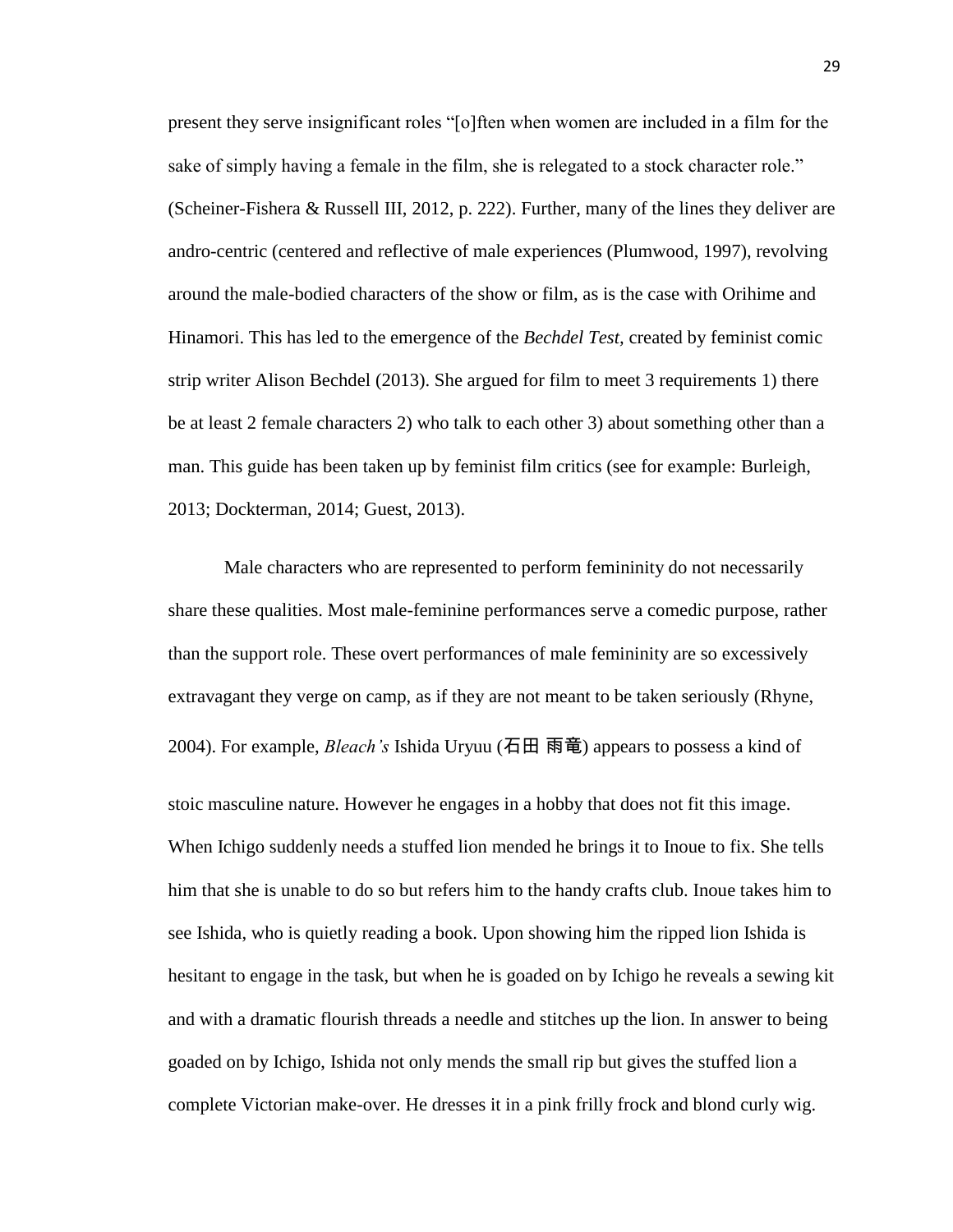This becomes even more comical because the stuffed lion is possessed by a masculinized soul, and this act feminizes both characters. Yuzu, the younger sister of Ichigo, is delighted by the makeover and decides to add the stuffed lion to her collection of dolls and teddy bears, further humiliating the stuffed lion. Male characters do not perform femininities in ways to consider femininity as part of their intersectional identity. Instead, femininity is used as a comedic gesture, preserving heteronormative masculinity by making the feminine performance the tagline of a joke.

Racialized femininity is represented in ways that limit or give access to particular gender performances. While the social construction of race is usually based on phenotype or physical appearance, *Bleach* also defines it by spiritual energy and abilities. While these spiritual energies may not fit the definition of race as a particular appearance, the fan community has conceptualized these spiritual cultural groups as "races" (Bleach Wiki). There are several races in the series that are divided by the kind of spiritual energy they possess instead of physical appearance alone. In the context of this series, spirituality is used as a way to gloss over racial conflict. Spiritual races are constructed through the use of particular spiritual skills and colorful auras. To non-human races these spiritual signatures are recognizable in ways that allow them to sense each other's presence and determine whether they belong to the same spiritual race. This allows for races like Shinigami and Hollow monsters to sense each other across long distances. By and large the different spiritual races are always in conflict so that this recognition becomes a precursor to an inevitable battle. The different races include Shinigami, Humans, Vizoreds, Quincy, Plus, Hollows (further categorized as Normal, Arrancar, and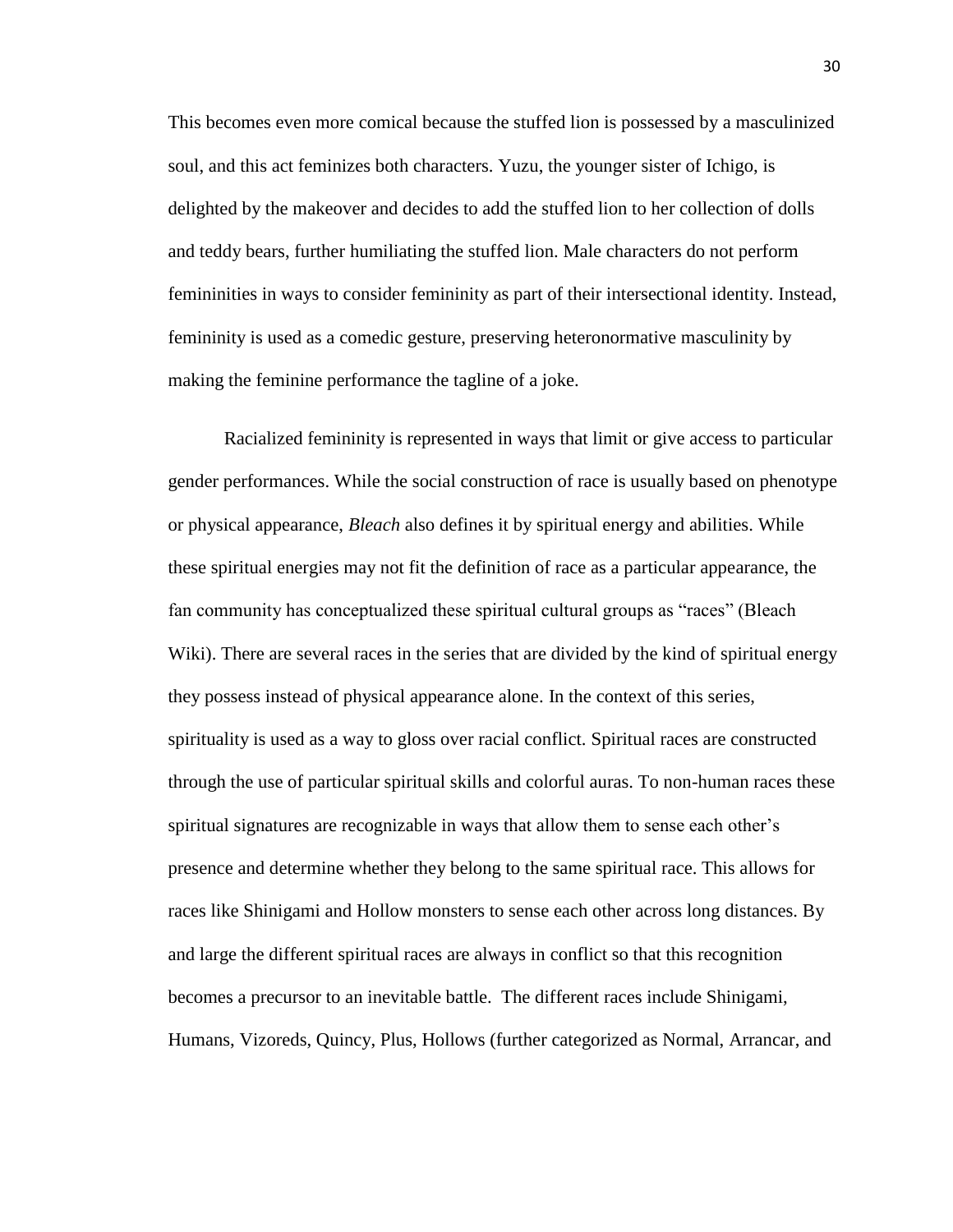Espada), Fullbringer, and Bount. Each use a specific set of spiritual abilities and have differently colored energy signatures.

To demonstrate these spiritual interracial relationships I will briefly describe a few races' spiritual abilities, signatures, and planes of existence. Note that while there are tensions between the races they are all interconnected and essential to each other's survival and existence. There are three races that are constantly presented in the series, though other races are introduced for short periods. The main races in *Bleach* are Humans, Shinigami, and Hollows. Humans are beings tied to the physical world known as Gense (現世, the human world), and generally have such low spiritual ability that they are unable to recognize the other spiritual races or even see them. While they are unable to sense the other spiritual races they do have a spiritual signature that allows Hollows and Shinigami to trace them. After humans die, they can become souls that will pass onto Soul Society as a Plus. If they do not pass into the spiritual realm they will become Hollows, who are monsters that consume the souls of living humans. Alternatively, human souls who have passed onto Soul Society can eventually become Shinigami if they show spiritual gifts. Therefore, these races are interconnected such that the destruction of one race would destroy the other two races.

While humans live in Gense, Shinigami reside in Soul Society, and Hollows reside in a plane known as Las Noches (Spanish- the nights). Hollows go to Gense to hunt humans, in turn the Shinigami hunt Hollows. Although Hollow attacks have red energy signatures Shinigami's visual spiritual display comes in different colors depending on the person. This represents Hollows visually as a homogenous race.

31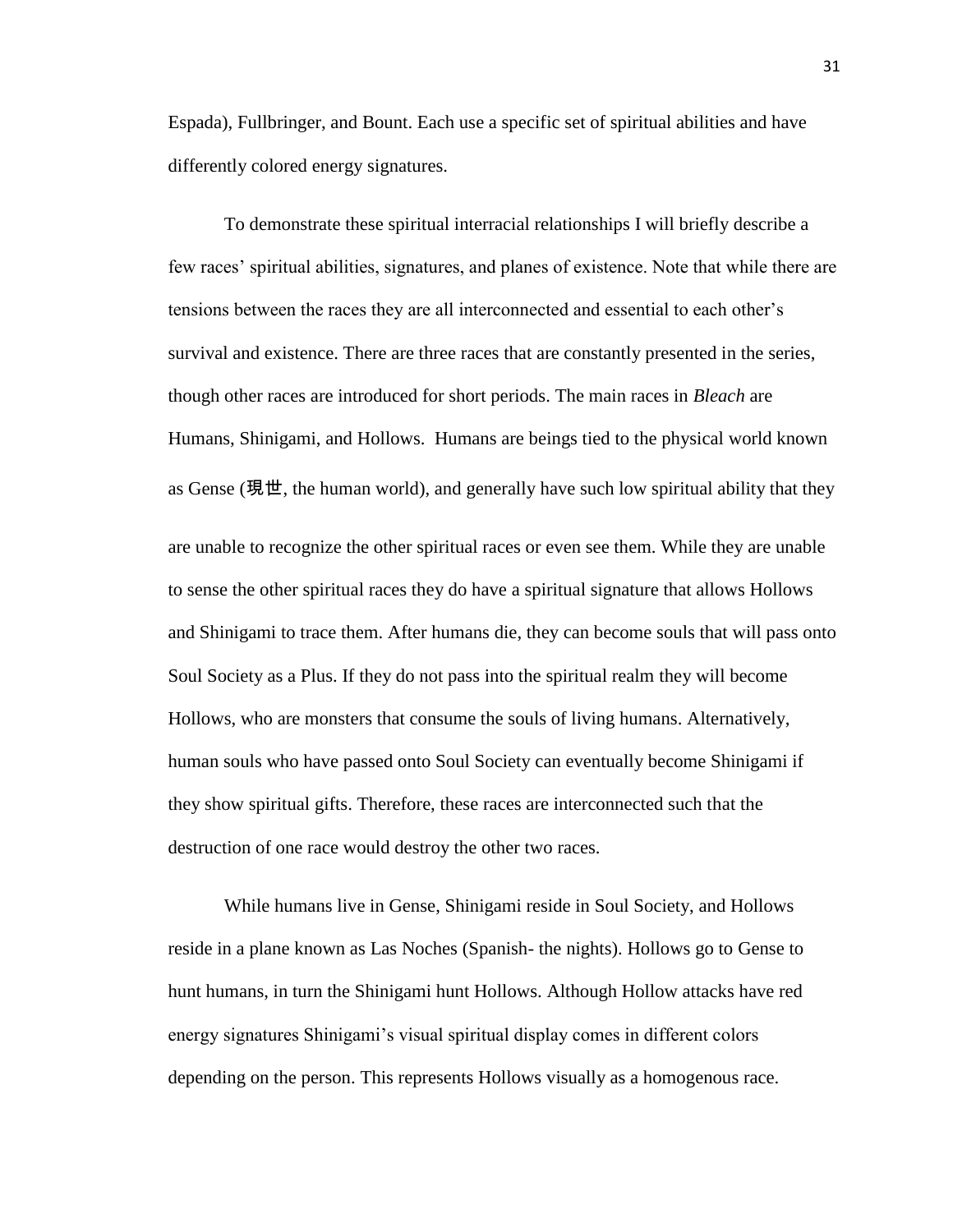Additionally human spiritual signatures do not manifest visually. Instead, Hollows sense them through smell, much like a predator senses its prey. The use of visual energy signatures reflects racialized hierarchical structures that give power to Shinigami, followed by Hollows, and lastly humans who are unable to protect themselves at all.

Notably, each of these spiritual races includes a range of material races such as Japanese/Asian, Black, Latino, and White characters. This emphasizes spiritual race rather than material race, particularly as conflicts arise between these spiritual races. However, material racialized body is performed through particular stereotypes despite the hypervisibility of spiritual race. At the same time, it can be difficult to discern people of color when most of the characters have Japanese names even when they do not appear to be like Japanese. Thus, material race is ambiguously constructed, making it impossible to construct a world where material interracial conflict and hierarchy occurs.

Spiritual race is privileged as a source of conflict, but material race is still performed in *Bleach*. Shihouin Yoruichi (四楓院 夜一), Tousen Kaname (東仙 要),

Zaraki Kenpachi (更木 剣八), Don Kanonji (ドン観音寺), and Aikawa Rabu (羅武 ラブ

) 1 are all *Bleach* characters with Japanese names, but they also have darker skin than the other characters. With the exception of Yoruichi they have hair that is worn in dreadlocks, afros, or cornrows, styles that mark them as racially Black rather than Japanese. There is a tension between being nominally marked as Japanese but materially constructed as black. This reifies the cultural myth of Japanese as homogenous. Multiple

 $\overline{\phantom{a}}$ 

<sup>&</sup>lt;sup>1</sup> Although the name Aikawa is Japanese, his given name is written in katakana. This suggests his given name is foreign rather than Japanese, and it is sometimes pronounced "Love".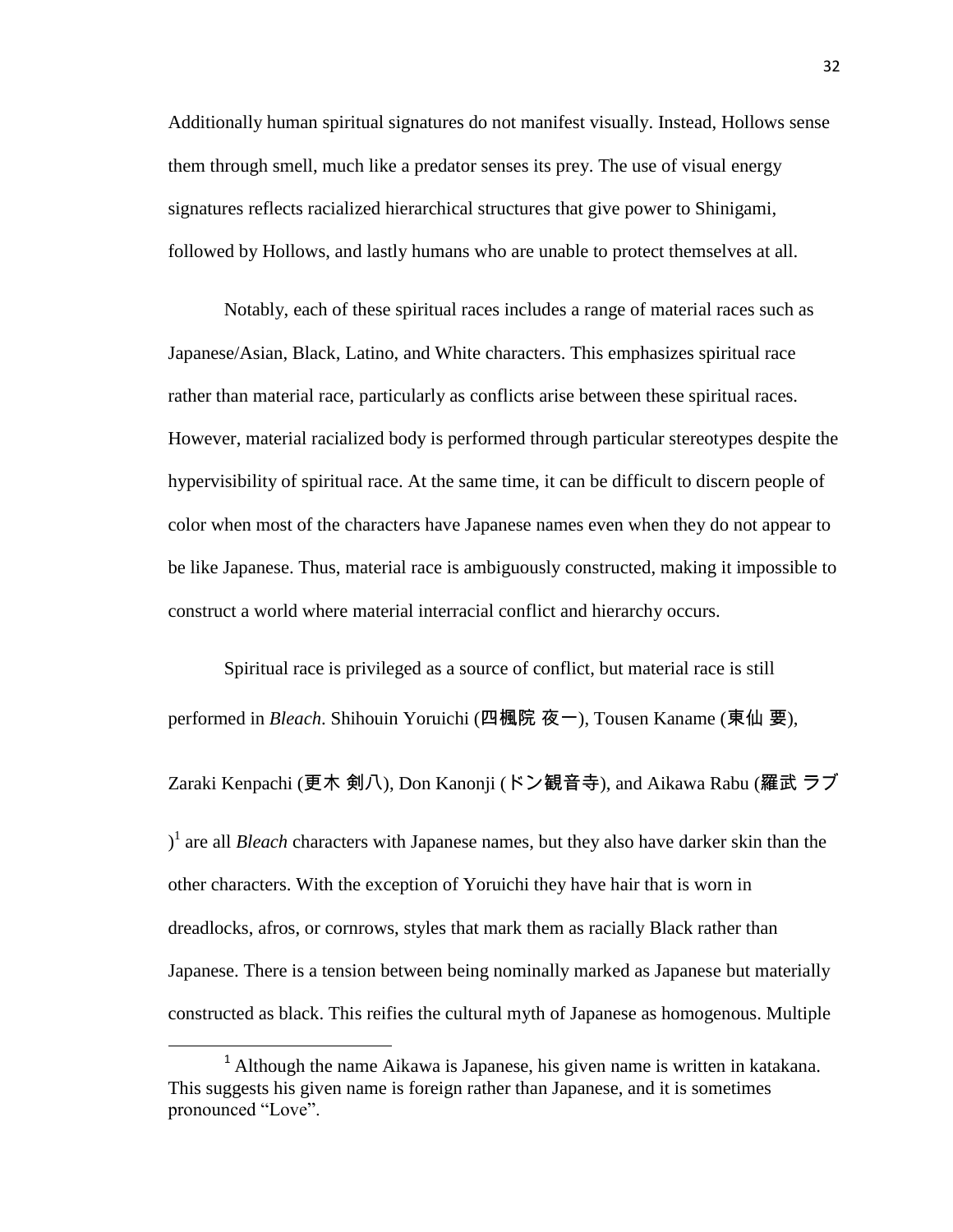indigenous bodies are positioned as outsiders in Japan, occupying lower social and economic status than light-skinned Japanese (Weiner, 1997). By positioning spiritual race as a source of conflict, the creators are able to ignore material racial issues present in Japan.

This glosses over the complex histories of indigenous populations; which includes people with darker skin color and more coarse hair (Henshall, 1999; Hudson, 2007; Weiner, 1997). Additionally, from U.S. perspectives, these bodies are racially marked as Black rather than possibly indigenous because Japan is imagined as a homogenous nation. The Black bodies are marked as racially different from the Caucasian and Japanese appearing characters in the show, but in ways that provide no indigenous background as to how the character identifies. Further, some characters appearance does not match any human race we know of, like having pink hair or yellow eyes. This creates a blurring of racial identity and creates a fallacy of racial neutrality. Some bodies are unmistakable however, and this is emphasized by the ways in which they are able to access femininity. These bodies are racialized both materially and within their performances of gender (Eng, 2010; Johnson , 2013).

Additionally, all characters of color are not represented in the same way or access the same femininities. The Japanese creators of the series often represent Japanese characters as if they are White characters. As Eguchi and Starosta (2012) suggested, this phenomenon paradoxically reinforces the model minority stereotype as if Japanese/Asian Americans are like 'honorary Whites." It also reflects Japanese international and intercultural desire for Westernization (Kowner & Daliot-Bul, 2008). By internalizing the globalized discourse of Japanese/American as the model minority, the creators have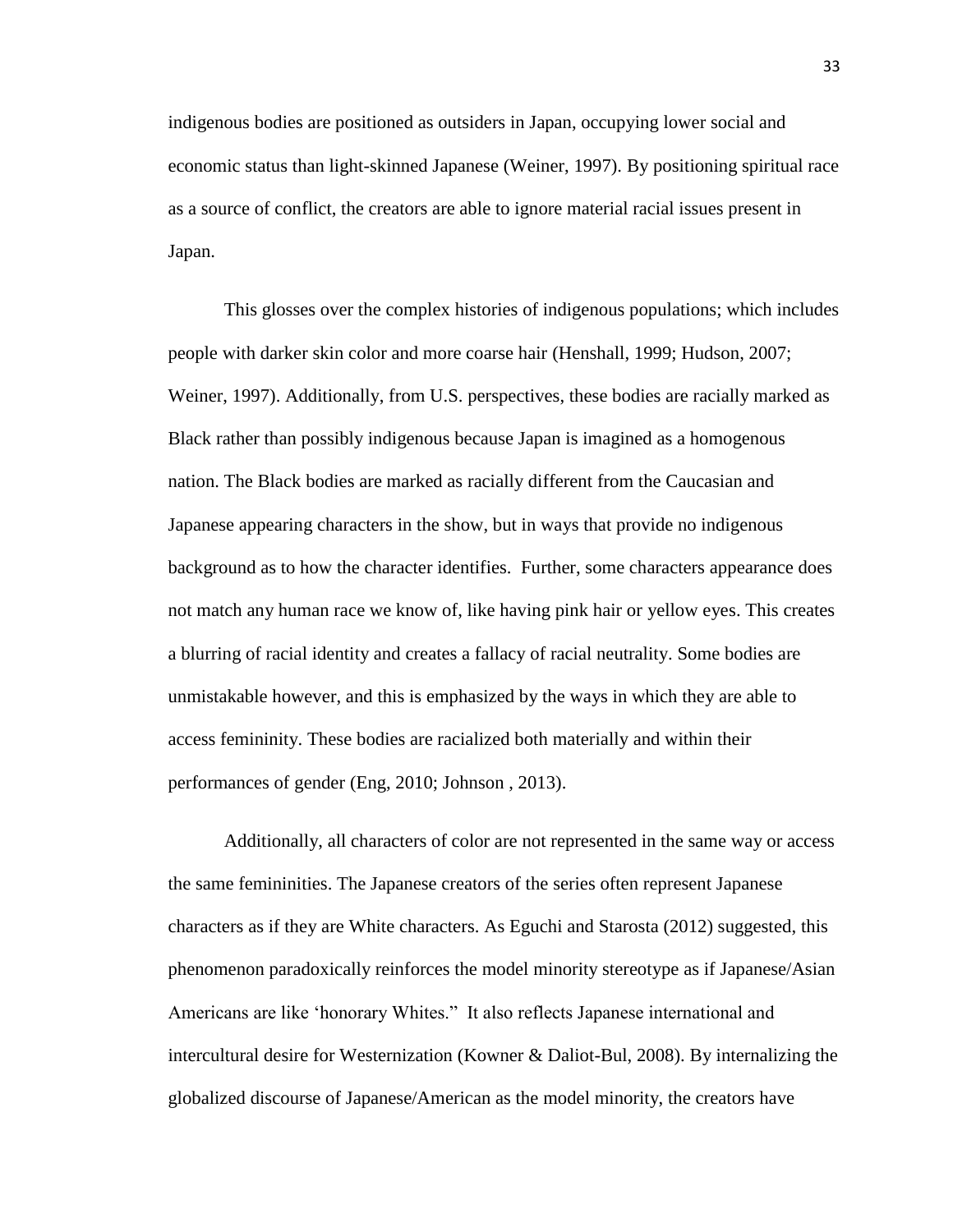closely aligned Japan with the West and White bodies in such a way that it can be convoluted to decipher which bodies are Japanese or White. By extension, this constructs other bodies of color as markedly different. This racialized difference is visualized and imagined even clearer through gender performance.

For example, women of color are limited to using their bodies to perform femininity. Although there are only a few women of color in *Bleach*, and none shown in *Samurai Champloo*, none of these female-bodied characters engage in polite or feminized speech. Instead Yoruichi, Mila Rose, and Harribel use informal and assertive language that is characterized as being more masculine. They have deeper voices than their lightskinned counterparts. While Orihime and Hinamori have light sweet voices, Yoruichi, Mila Rose, and Tier Harribel<sup>2</sup> speak at lower octaves, making their dark skin and racialized status more visible and denying them access to femininity through verbal cues. Additionally, they do not participate in emotionally supportive roles. Instead femininity can be expressed by the materially and discursively constructed body (Jefferies, 2007). Screen shots place emphasis on the thighs, breasts, and butt. In other instances, the shot pans upwards or downwards to facilitate appraisal of these bodies, offering them up for the viewers' evaluation. In anime the bodies of women of color are hypersexualized as they are in U.S. news, music videos, and film media (respectively: Aldama, 2003; Jhally, 1995; Mowatt, French, & Malebranche, 2013; Washington, 2012).

I observe that there are significantly less representations of women of color in Japanese anime. Yoruichi, Mila Rose, and Harribel are the only women of color portrayed in the first 12 seasons of *Bleach* –a total of 208 episodes. Mila Rose and

 $\overline{\phantom{a}}$ 

 $<sup>2</sup>$  Mila Rose and Tier Harribel are not Japanese names and therefore katakana was not included</sup>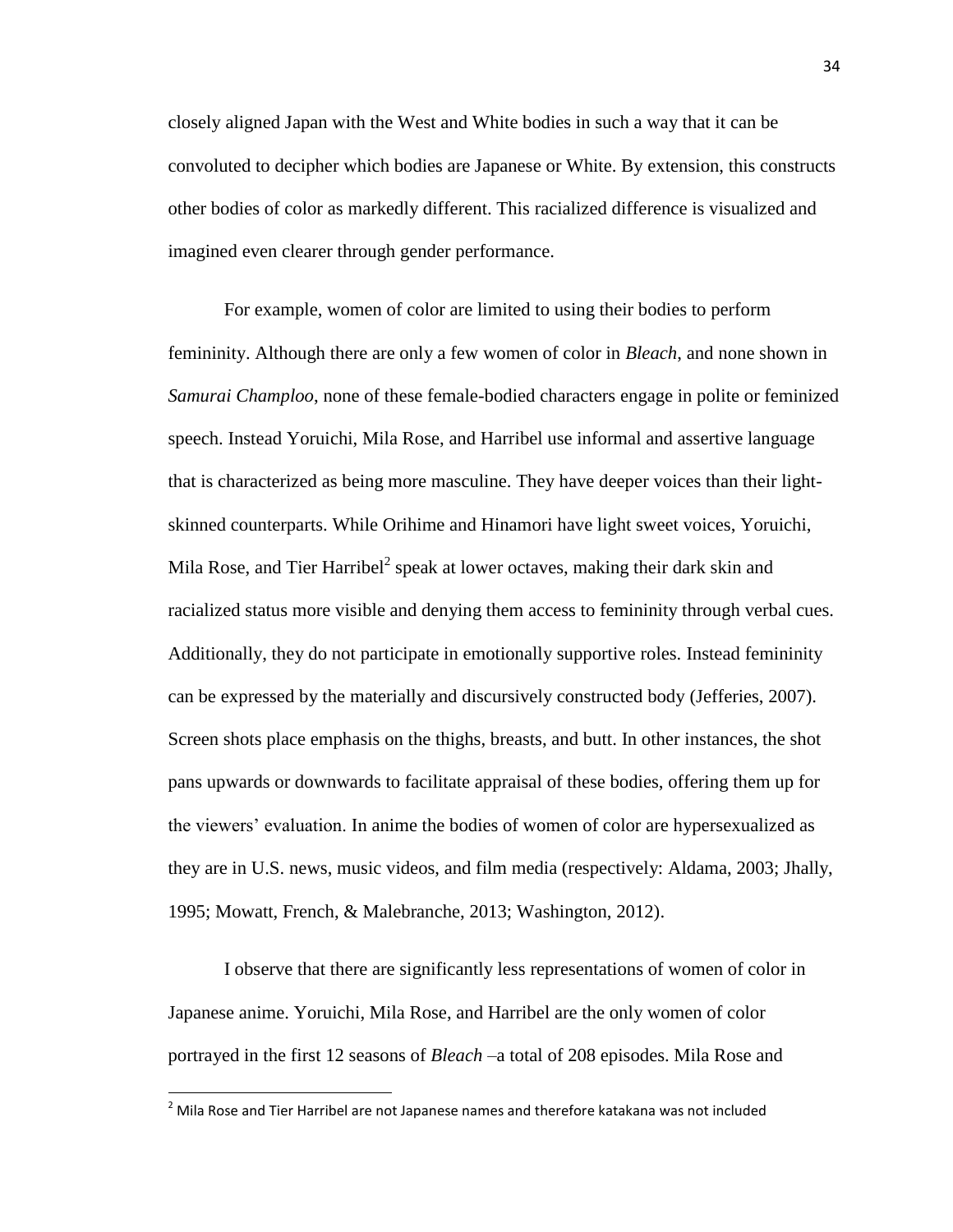Harribel only appear in a handful of episodes as side characters with very few lines. Yoruichi is the only woman of color who is not a cameo or side character, leaving me with only one woman of color to fully analyze. While *Bleach* has representations of many different body types, from slender to curvy, however the few women of color all fall along the curvy (read sexy) end of the spectrum. These bodily traits are emphasized by revealing skin and the composition of the frame. These women of color are not constructed through delicate femininites. Combined with a lack of emotionally supportive roles or polite speech, this is their only shred of normative femininity, eroticizing the bodies of women of color. Mila Rose and Harribel belong to the same team of Espada, along with two other female characters. This collective of women show competition amongst themselves and little interest in performing normative gender roles. Rather than deferring to the male leader of the Espada, Mila Rose and her two companions are fiercely loyal to Harribel. In this way, the small collective resists the patriarchal standard of femininity, which requires them to defer to the male-bodied leader, by placing more importance on the authority of the female leader. This creates a small structure of resistance within the patriarchal system of the Arrancar.

Presenting men of color as hypermasculine further emphasizes the lack of access to multiple forms of femininity for people of color. At the same time, the Japanese and White male characters are constructing in such a way that they can perform femininity. The similarity between Western and Japanese gender performance is emphasized in ways that marks other bodies of color differentially. While Black, Hispanic, and Native men of color are represented in these anime, they are positioned as hyper-masculine and without hope of performing femininity. This hypermasculinity contrasts sharply with the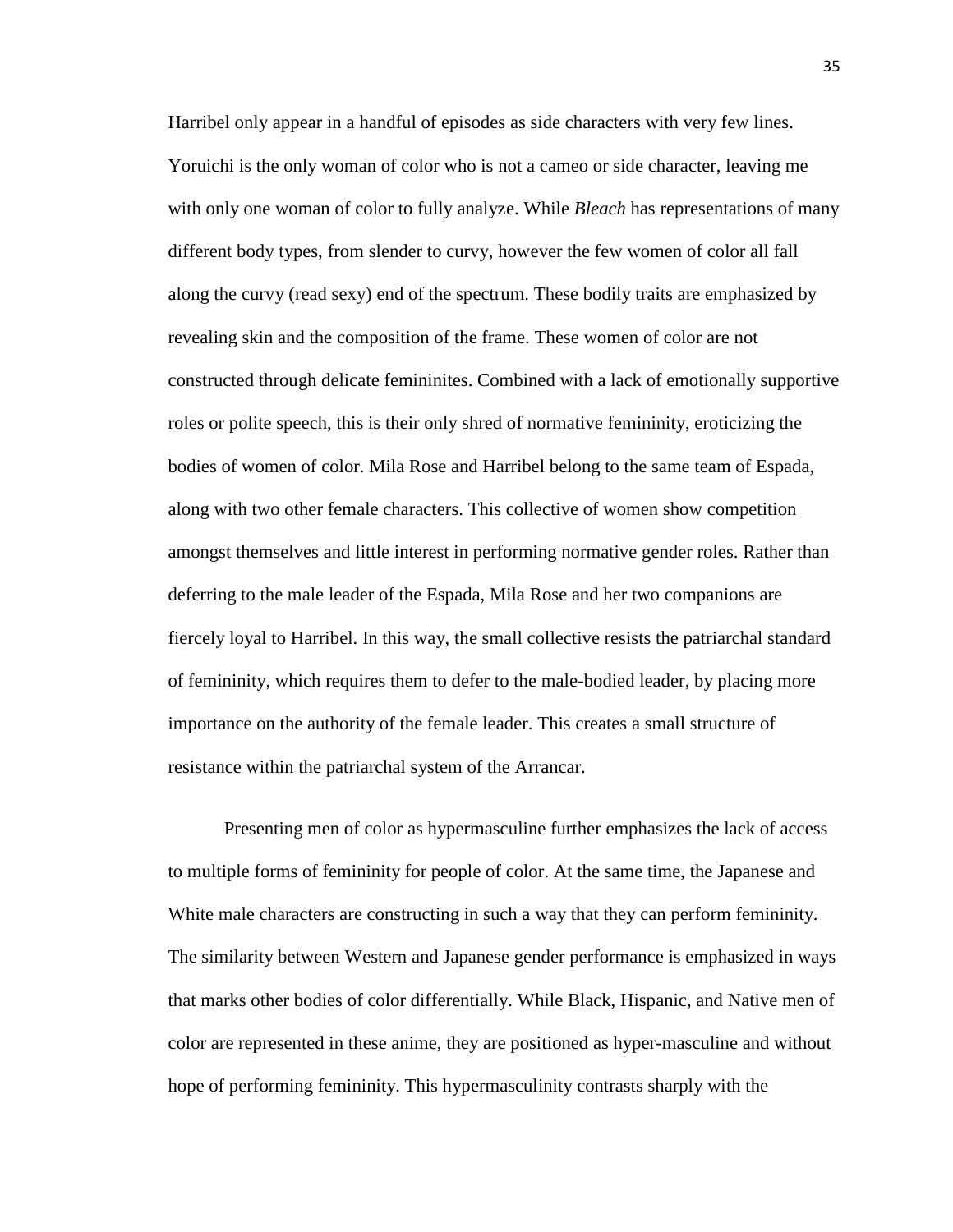submissive femininity of Japanese and White characters and makes their normative feminine performances more visible. In *Bleach* there are a few men of color in the series with various parts. There are also a few male characters that appear to have ambiguous racial identities as they have Japanese names, but do not appear to be like Japanese.

Central to the plot of *Bleach* are Tousen Kaname and Sado Yasutora (茶渡 泰虎).

Tousen is shown with various hairstyles over the years, including an afro, dreadlocks, and cornrows. He is the only person of color at the rank of taicho in Soul Society. He is one of only two characters<sup>3</sup> to have a different-abled body, being born blind. This blindness transcends the physical level into the moral one when Tousen decides to follow the rogue shinigami and main antagonist Aizen Sousuke (藍染 惣右介). Not only is he constructed

as racially ambiguous, but his material body positions him as less abled than the Caucasian and light-skinned Japanese bodies around him, and with questionable morals. While Sado is explicitly constructed as being Mexican-Japanese, Tousen's racial and ethnic identity is never explicit. This reproduces discourses of homogenous Japanese racial identities as it constructs him as an outsider and allows for the continual disavowal of racial struggle in Japan.

Another male of color is Sado, a Mexican-Japanese *mestizo*. His racial identity is constructed through the use of Spanish words as well as personal narratives. He frequently speaks about his upbringing in Mexico and his *abuelo* (Spanish- grandfather) as his source of inspiration in many battles. Additionally, his attacks and abilities are named in Spanish, racially marking his difference from other characters. These narratives

 $\overline{\phantom{a}}$ 

 $^3$  The other different-abled character is Kukkaku, discussed in the section on Monstrous Femininity.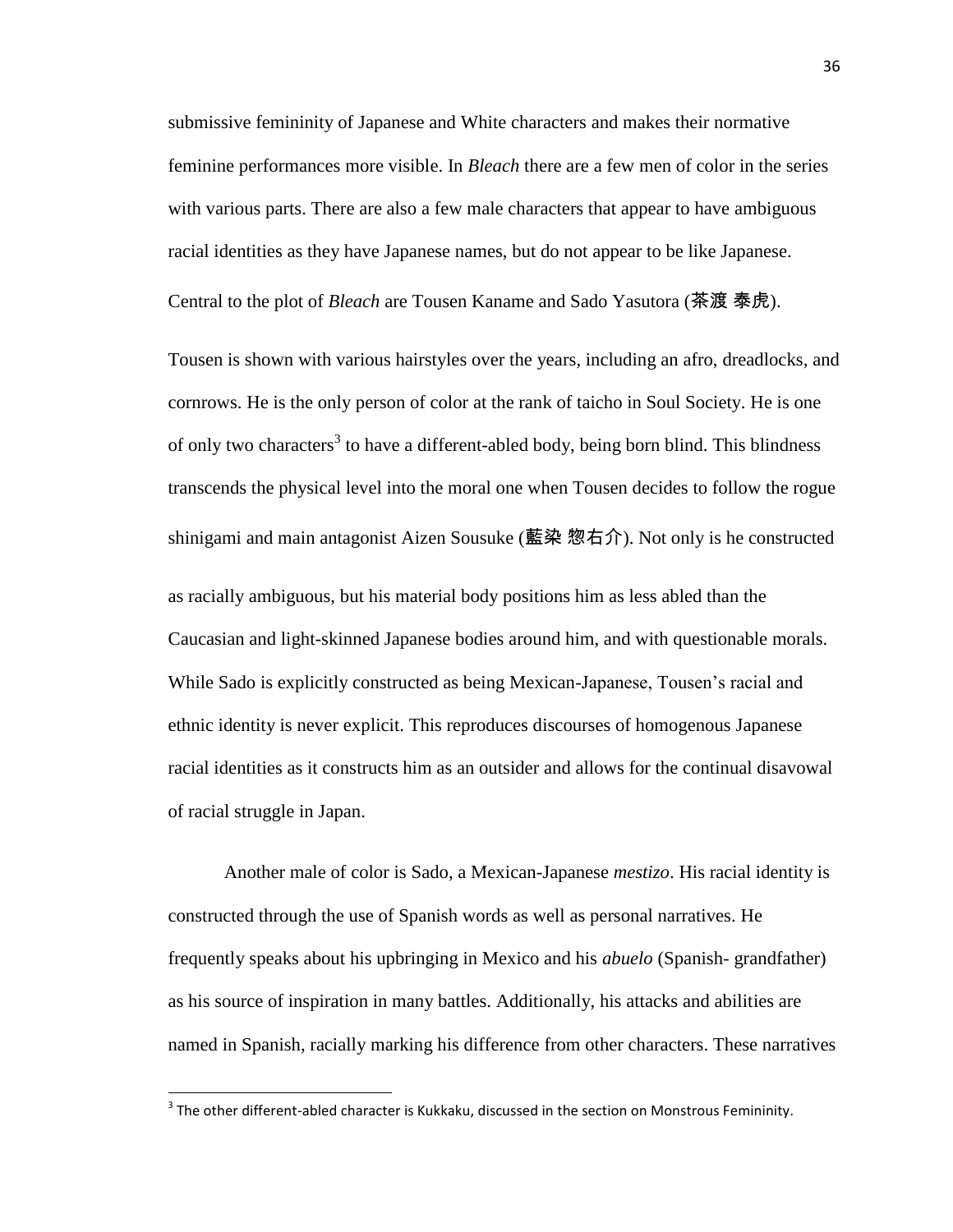and use of language position him as the only character in *Bleach* whose race and ethnicity is made explicitly visible. His body is fabricated in ways which cement this Mexican-Japanese identity. His large muscular hypermasculine body is constructed as threatening and imposing and he eventually increases his physical strength when Ichigo bestows him with his own spiritual energy without realizing it. Sado is usually seen with Orihime, and the performance of his hypermasculinity makes her normative femininity much more salient. He provides a target for her accommodating and subservient nature.

Like Sado, Mugen is defined by his racial and ethnic background. He is a Ryukyu native and in the very first episode explains that his complete disregard for societal norms is because he is from Ryukyu. To understand the implications of this statement it is important to put this into historical and political context. Ryukyu is one of the Okinawan islands, one of the last areas of Japan to be colonized by Korean and Chinese immigrant descendants (Weiner , 1997). Originally it was inhabited by indigenous Japanese populations. However, Korean and Chinese began to immigrate and push indigenous populations southward and Ryukyu was forcibly into a tributary relationship with China and then Japan in 1609; eventually it was annexed into Japan completely (Totman, 2005). Considering that *Samurai Champloo* is set in the Edo period (1603-1867), Mugen's emphasis on making this identity position hyper-visible is a political move on his part. While *Bleach* obfuscates the racial struggles in Japan, *Samurai Champloo* capitalizes on this identity position and colonial contexts. However, to the U.S. viewer who is not familiar with the history of Japan, his Ryukyu identity may seem irrelevant as this political and historical context is not explained.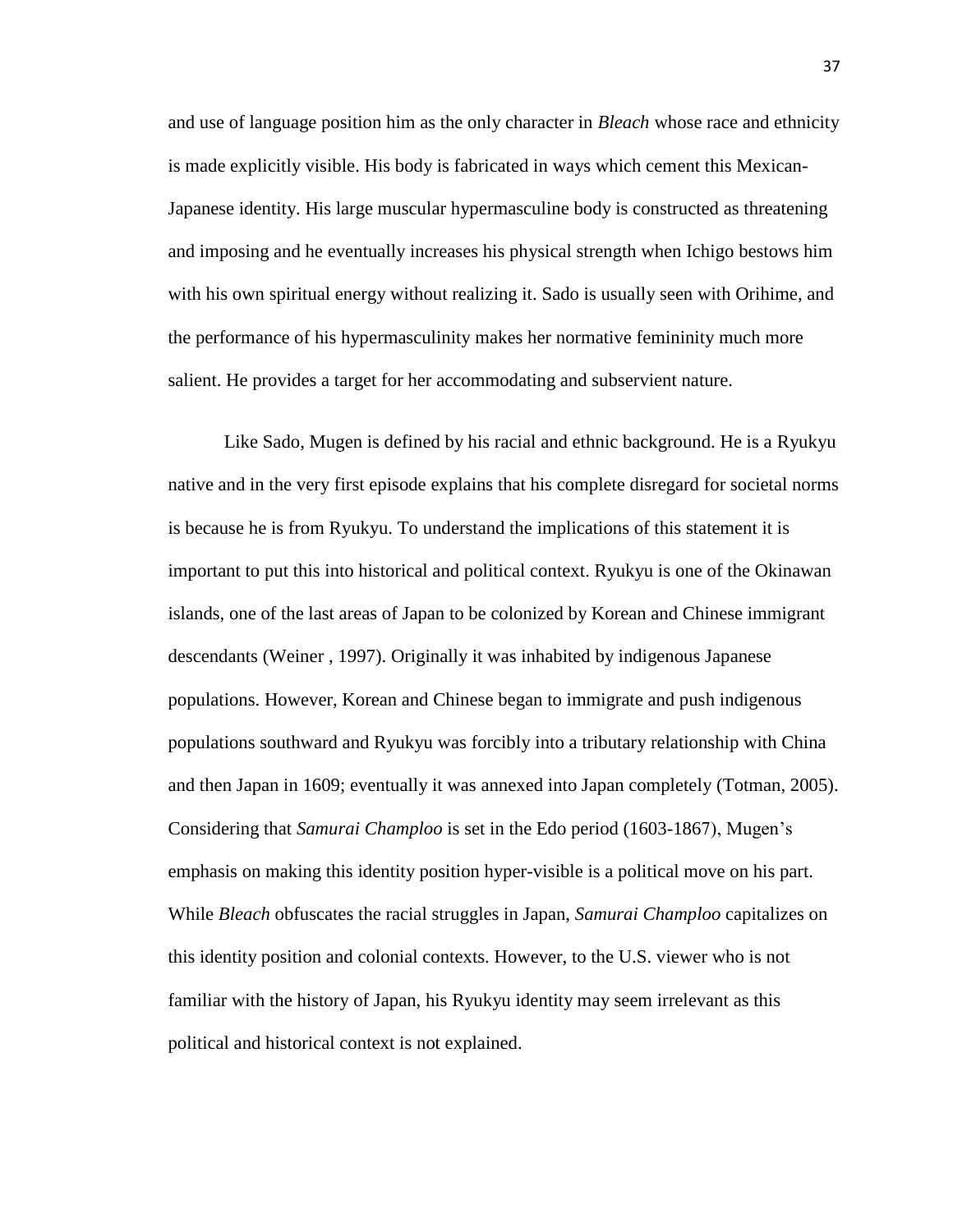While this representation of Japanese heterogeneity makes racial tensions in Japan visible, the gender performance of Mugen positions him within stereotypes of the primitive. Not only does Mugen perform hypermasculinity through a penchant for fighting, he is described as animalistic<sup>4</sup>, at times engaging in unnecessary violence. He has been known to stab random men with their own barbeque skewers to steal their food. At other times his violent acts are simply a rebellion against political and social structures. His bestial nature contrasts strongly against the feminine traits of the other two characters of the series. In contrast to Mugen's unbridled wildness, Jin  $(\Box)$  is always calm and composed. Considering Mugen's bestiality is linked to his indigeneity, Jin's self-control is linked to being Japanese. However, Jin is feminized in comparison due to his quiet composed nature. In the societal construction of a U.S. viewer, performative aspects of hegemonic masculinity require one's ability to directly and assertively speak one's mind (Eguchi, 2009). Here Jin is feminized because, much like the submissive feminine performing females, he rarely ever speaks or expresses himself. In contrast, Mugen repeatedly says whatever is on his mind and expresses himself with confidence. Mugen's hypermasculine performance also makes Fuu's (風) performance of femininity

become more visible, even if she does not always perform normative femininity. As a man of color he has no access to feminine performance because his dark body is already marked as threatening, masculine, and over-sexed (e.g., Darling-Wolf, 2006; Washington, 2012). His hypermasculine performance becomes a threat to White and Japanese-masculinity by positioning his attacks as unwarranted and inescapable. This reifies the de-facto criminalization of men of color (Cacho, 2012). At the same time this

 $\overline{\phantom{a}}$ 

 $<sup>4</sup>$  In his character profile and show summary on the producer website Funimation.com</sup>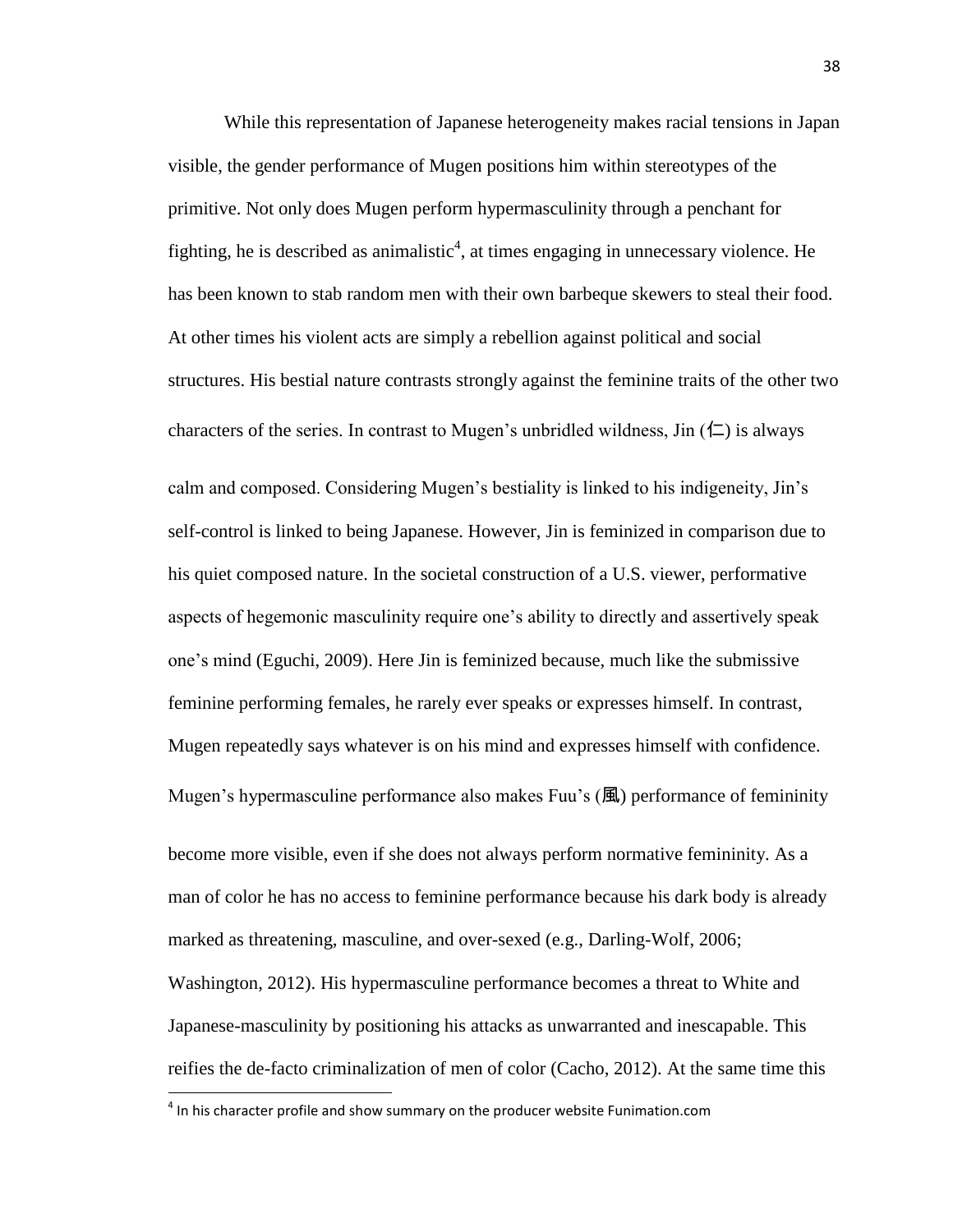hyper-masculine performance emphasizes his heterosexuality as well (Eguchi, 2009). As Eguchi argued "Men must express themselves as heterosexual in order to be perceived as masculine." (2009, p.194). Mugen is consistently represented as a notorious womanizer, going as far as fighting an entire underground organization in order to sleep with a girl. In comparison, Jin does not usually display any sexual desire, except for one episode, which positions him as feminine in contrast. Mugen's oversexed performance an criminality become intertwined in ways that reify stereotypes of indigenous blood/sexual lust, placing femininity out of his reach.

While characters of color are marked racially, the same cannot be said of sexuality. Performances of sexual identities are represented through one character's sexual or romantic relationships with other characters. However, sexual relationships are constructed solely through heterosexual male desire in *Samurai Champloo*, as is constructed through Mugen and Jin's performances. Although Fuu becomes the object of desire on several occasions, sexual desire is never reciprocated. Between Mugen's oversexed performance and Fuu's complete lack thereof this anime reproduces a narrative of Asian masculine sexual desire and female sexlessness (Osella, 2012). On the other hand, *Bleach* expresses neither sexual nor romantic relationships. *Bleach* does not include any kind of romantic, marital, or sexual coupling. This series terminates the explicit sexual, romantic, reproductive, marital couple. The representations of this kind of relationship exist in the context of the widower. Kuchiki Byakuya, Shiba Isshin, and Ishida Ryuuken are all male characters who have tragically lost their female spouses. Even in flashbacks the couples are very rarely shown in the same frame. Since the survivors are all male, this representation positions females as the weaker sex. It also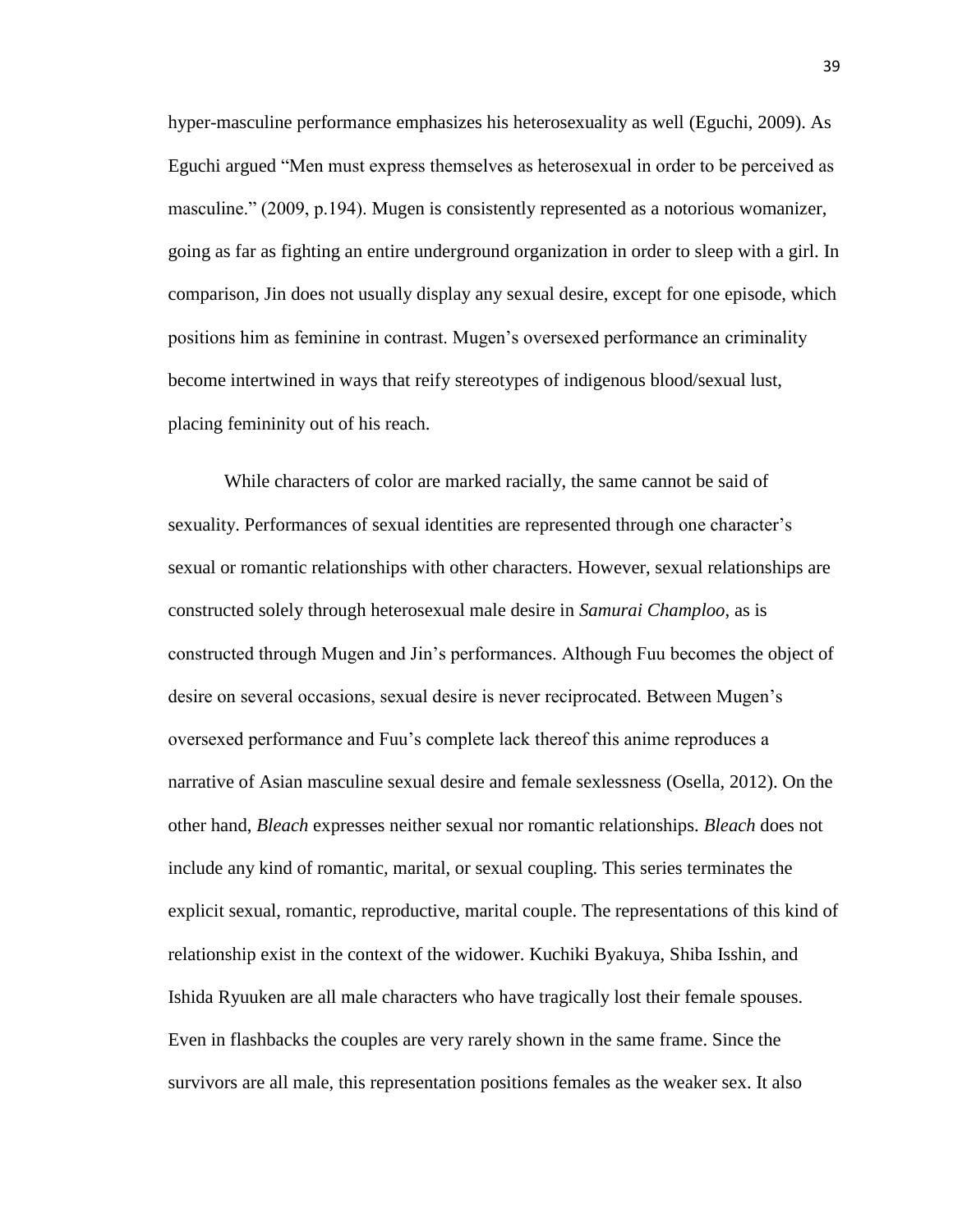reduces the number of female characters. The frailty of femininity is constructed through the deaths of the female spouses and in turn the sullen, mourning, and stoic widowers are constructed as more masculine through their survival of tragedy. These are the explicitly defined romantic or sexual relationships; however, there are those that are implied in *Bleach.*

In *Bleach*, implied relationships come in both queer and heterosexual forms. At the same time, I argue that there are more same-sex couples rather than heterosexual couples. However, this ultimately reifies the ultimate heterosexual coupling between Ichigo and Orihime because they are the only heterosexual couple. The relationships between Yoruichi and Suì-Fēng, Ikkaku and Yumichika, Kyouraku and Ukitake are all same-sex relationships that are presented as very *strong friendships* but often lead to expressions of intense admiration. These characters are rarely seen without their partners and the constant visual coupling may imply something more than friendship. This coupling is visualized in other ways, such as Kyouraku and Ukitake's weapons which are the only dual blades in Soul Society. This emphasizes a belonging together that is unavoidable or fate, which is usually reserved for romantic coupling. Notably, these couplings also emphasize gender duality as there is always a more feminine and more masculine partner. Even in the implied context of these same-sex couples normative gender-roles are reproduced. The implied existence of these same-sex couples function to make the ultimate heterosexual couple more visible. The relationship between alpha-male and main protagonist Ichigo and ultra-feminine Orihime is more strongly implied than other couples. This is reflected in the very plot as half the series involves Ichigo trying to rescue Orihime. Despite of representations of potential same-sex couples, this particular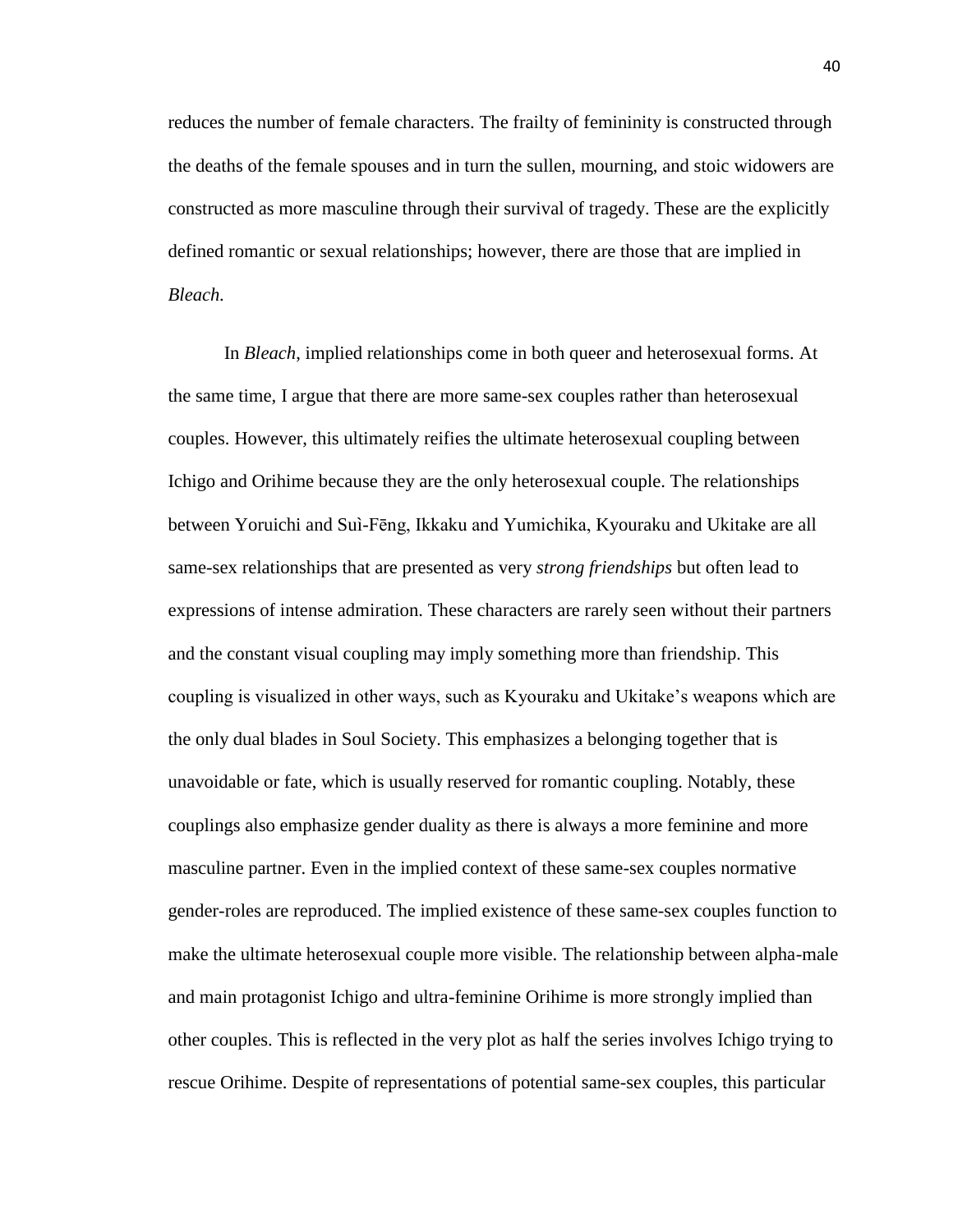relationship is privileged through normative gender performance and a bond that is implied more strongly than others by positioning it central to the plot.

Performances of race and gender are also influenced by class identities. Class allows for some characters to access to different forms of femininity. Class is also made more complex in *Bleach* by the ranking system in Soul Society. Upward mobility is made possible by honing one's spiritual abilities and through Hollow combat. However, there are also the four noble houses to consider, whose status lie outside of this ranking system. These class identities become visible through the performance of race and gender.

For example, one character who exemplifies the ways in which gender and race performance intersects with class is Ayasegawa Yumichika (綾瀬川 弓親) from *Bleach*. He is a feminine performing Japanese shinigami with a girlish face, but was initially from one of the poorest districts of Soul Society. When we see him prior to becoming a shinigami he performs a very submissive and polite form of femininity. He is about to head to Seireitei when a young girl faints because she can feel the pressure of his spiritual energy<sup>5</sup>. He goes over to her and generously gives the girl some onigiri (おにぎり) assuring her that she will become strong. This kind of maternal instinct is how Yumichika is portrayed before becoming a shinigami. However, as a shinigami he embodies a catty type of femininity and becomes vain about his appearance and skills. He transforms from a submissive nurturing femininity to catty vanity by elevating his rank as a shinigami. Even the same character can access different kinds of femininity by changing their class status.

 $\overline{\phantom{a}}$ 

<sup>&</sup>lt;sup>5</sup> Bleach episode 32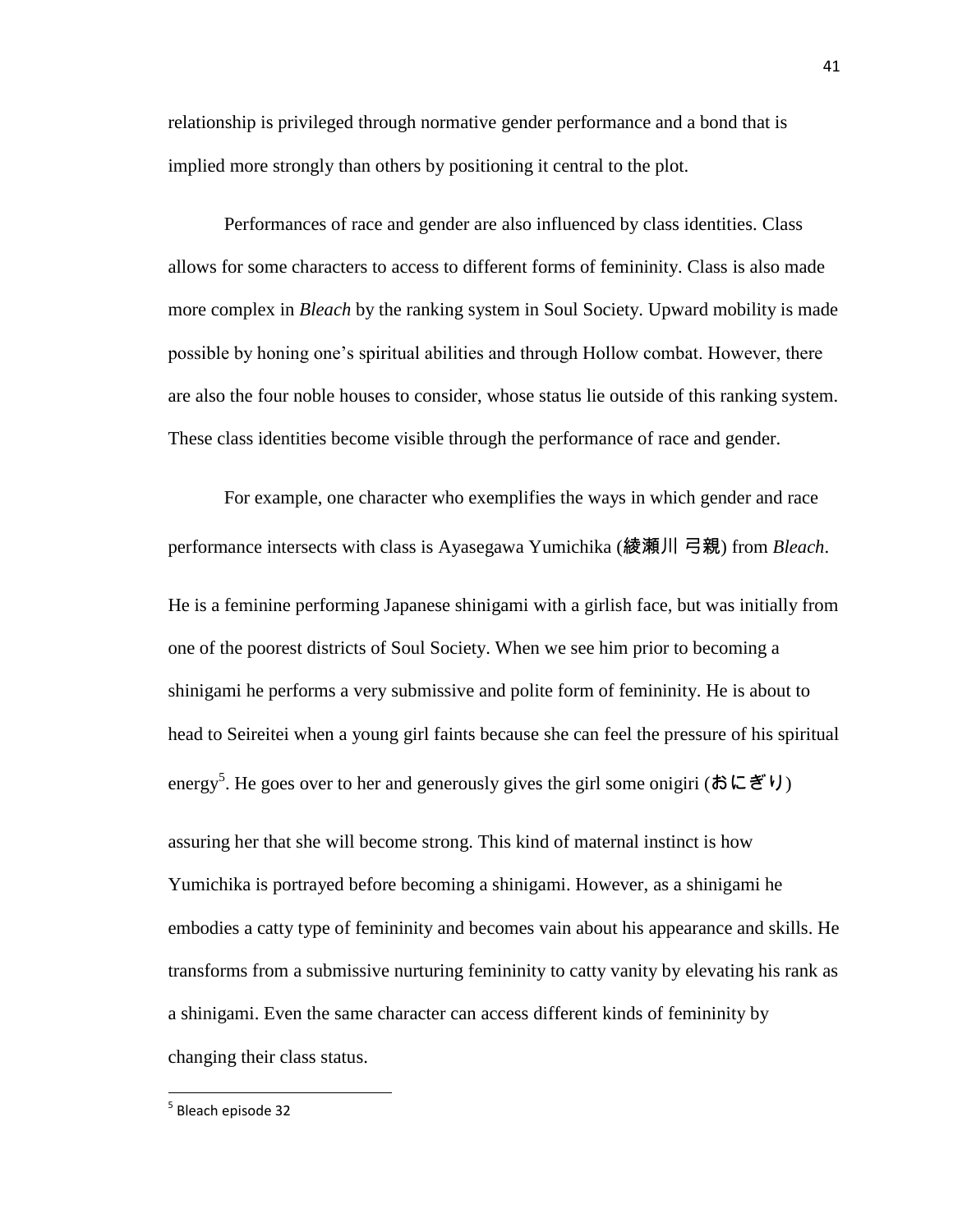This also happens with Suì-Fēng (砕蜂) taicho, a Chinese woman who belongs to a lower noble house that serves the Shihouin clan. Although in present times she is shown as the fierce and ruthless leader of the  $2<sup>nd</sup>$  division and the special tactics force, flashbacks into her childhood show a very different personage. Here ethnicity and nationality become associated with class by positioning the Chinese house as inferior to the Japanese noble family. This reflects the way in which Chinese immigrants have been marginalized in Japanese society, discursively and materially placing them as inferior to Japanese (Weiner , 1997). A hundred years prior Suì-Fēng was shown to be a sweet girl who admired and strived to serve Shihouin Yoruichi, constantly seeking her approval. She becomes frustrated with her inability to protect her mistress properly and is eager to improve her skills for the sake of her mistress. Her meek and subservient performance of femininity is part of her class identity. Her position as a lower house requires femininity to be performed in particular ways in order to fulfill her duties in the Fēng family. This becomes apparent when she takes Yoruichi's position as taicho of the  $2<sup>nd</sup>$  division, as both her class and gender performance change drastically. She is no longer sweet, submissive, deferent, or self-doubting. Instead, she becomes a capable and confident leader who strikes fear into the heart of enemies and foes alike. By shifting her class status her gender performance also experiences a shift. While she is able to access hierarchical power through this alternative feminine performance this upward mobility is also demonized.

The demonization of upward mobility through alternative feminine performance is enacted upon our first encounter with Suì-Fēng. We first meet Suì-Fēng taicho just prior to Kuchiki Rukia's imminent execution. Before the execution can transpire Rukia is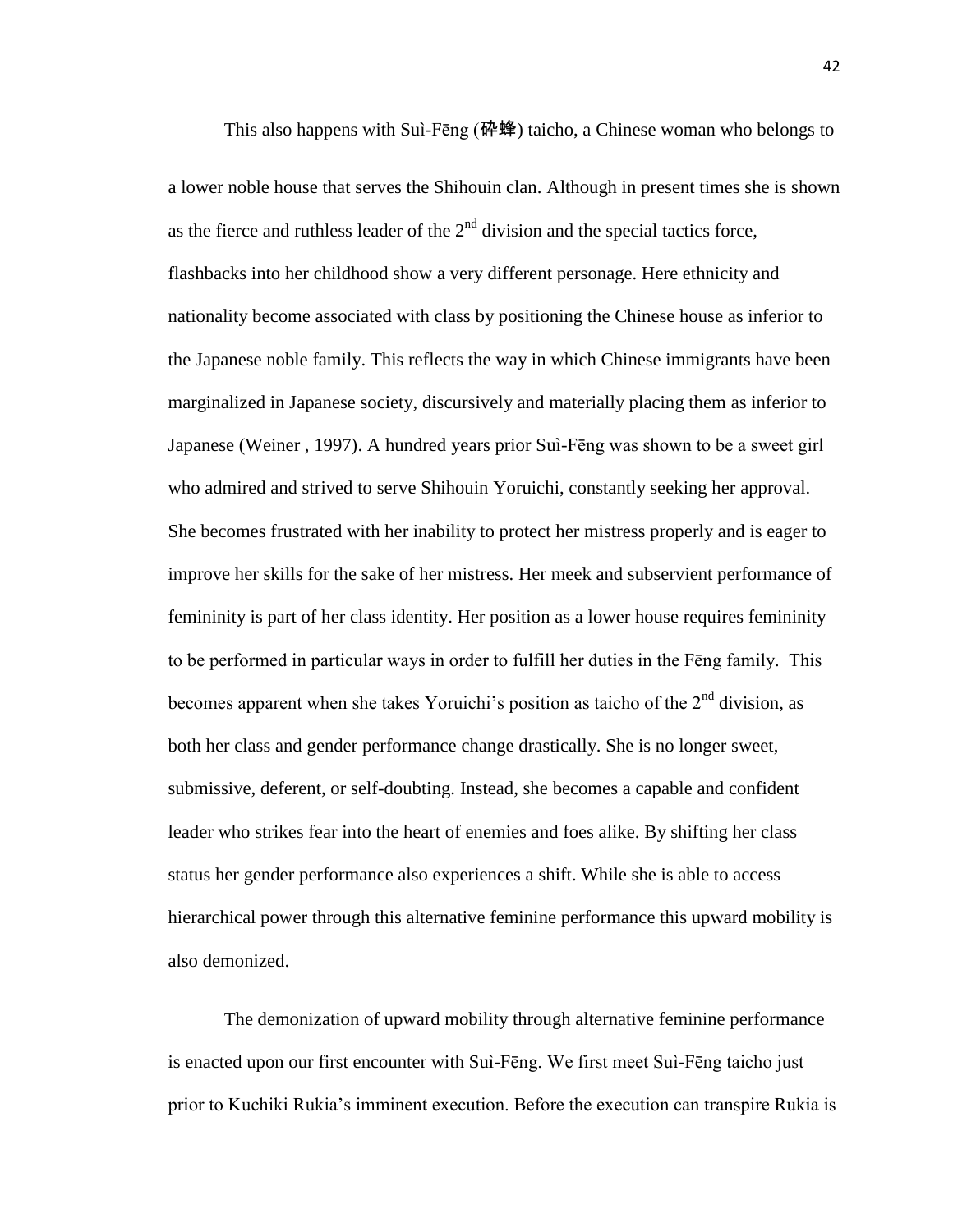rescued *valiantly* by Ichigo and his Soul Society Allies. Suì-Fēng's sense of duty to the Gotei 13 causes her to react strongly to this betrayal. Insulted that some of her peers have sided with the humans and against the ruling of the Soul Society court she attacks Kiyone (清音). Although Kiyone is not involved with the intervention of the execution, she is the subordinate of one of Ichigo's allies. Within this hierarchical structure, Kiyone becomes responsible for her taicho's act of rebellion and must be punished. Suì-Fēng's attack is excessively cruel; as the younger shinigami lies on her back panting she grinds her foot into Kiyone's chest, cracking her ribs. In this scenario Suì-Fēng's upward mobility

through alternative femininity is made inseparable from her unwarranted violence. While later portrayals of Suì-Fēng show a much softer side, this first impression of her cruel violence is automatically grafted onto her performance of alternative femininity. This also prompts questioning of whether women can/should actually be in power, as they can become atrociously vicious. While alternative femininities are present they are constructed in negative ways that demonize this gender performance.

In this section, I have identified the ways in which the complex intersections of identities shape constructions of femininity in *Bleach* and *Samurai Champloo.* Feminine performances occur within and in concert with performances of race/ethnicity, nationality, sexuality, class, and multiple social positionings. None of these identity representations can occur in isolation. In the following section, I will explicate that intersectional identity performances may reinforce, alter, and shape how we construct and understand feminine performance.

## **Reinforcing, Altering, and Shaping Perceptions of Femininity**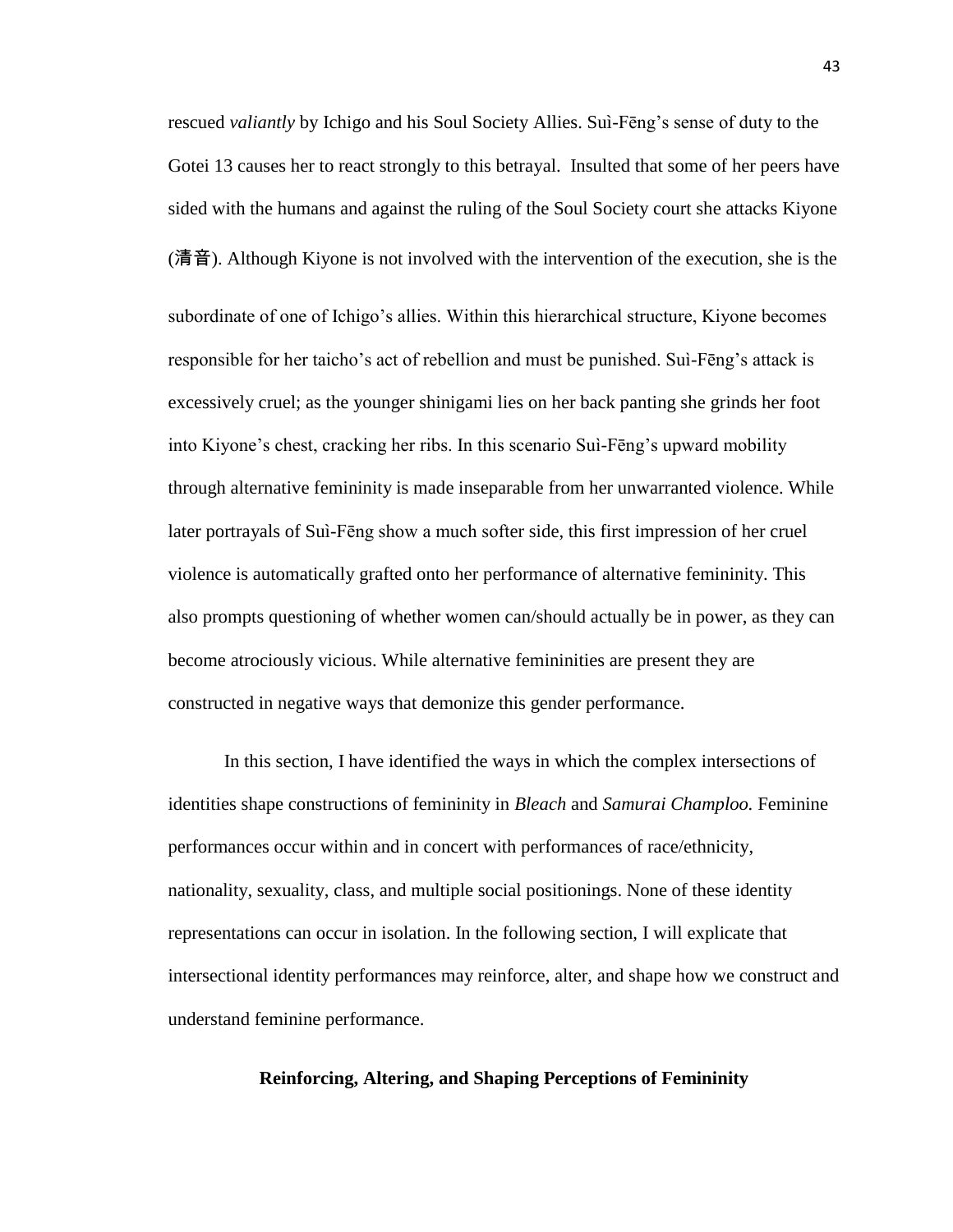Reinforcing ideology about feminine performance involves reproducing messages of hegemonic femininity and rewarding those performances. At the same time, counterhegemonic performances alter our perceptions of femininity by presenting alternative ways of being. These may not be rewarded in the same ways as normative femininity, and may be censured instead. Performing normative femininity can reap benefits for the user in the form of upward mobility or romantic relationships. By being ostracized from their communities and denied certain relationships, characters are constructed to reject normative performances of femininity.

## **Reinforcing hegemonic femininity**

By enacting femininity through the female body and in ways that maintain patriarchal standards of submissivity, nurturing, objectification, incompetence, and domesticity hegemonic femininity is reinforced. In the series *Bleach*, abilities and fighting styles are gendered, racialized, and classed. The types of abilities used, perfected, and preferred by different shinigami reflect different gendered performances, and therefore some basic knowledge of techniques is necessary. All shinigami (死神)

a style of swordsmanship known as zanjutsu (斬術). However, there are other techniques and abilities that can be used in battles with Hollows or other shinigami. They will rely on either spiritual or physical attributes. These techniques can reflect masculine qualities of strength and power or feminine qualities of nurturing. The two techniques that reflect these gendered constructions are hadou (破道) and kaidou (回道). Hadou techniques can

have a special sword for defeating Hollows called a zanpakuto (斬魄刀), which involves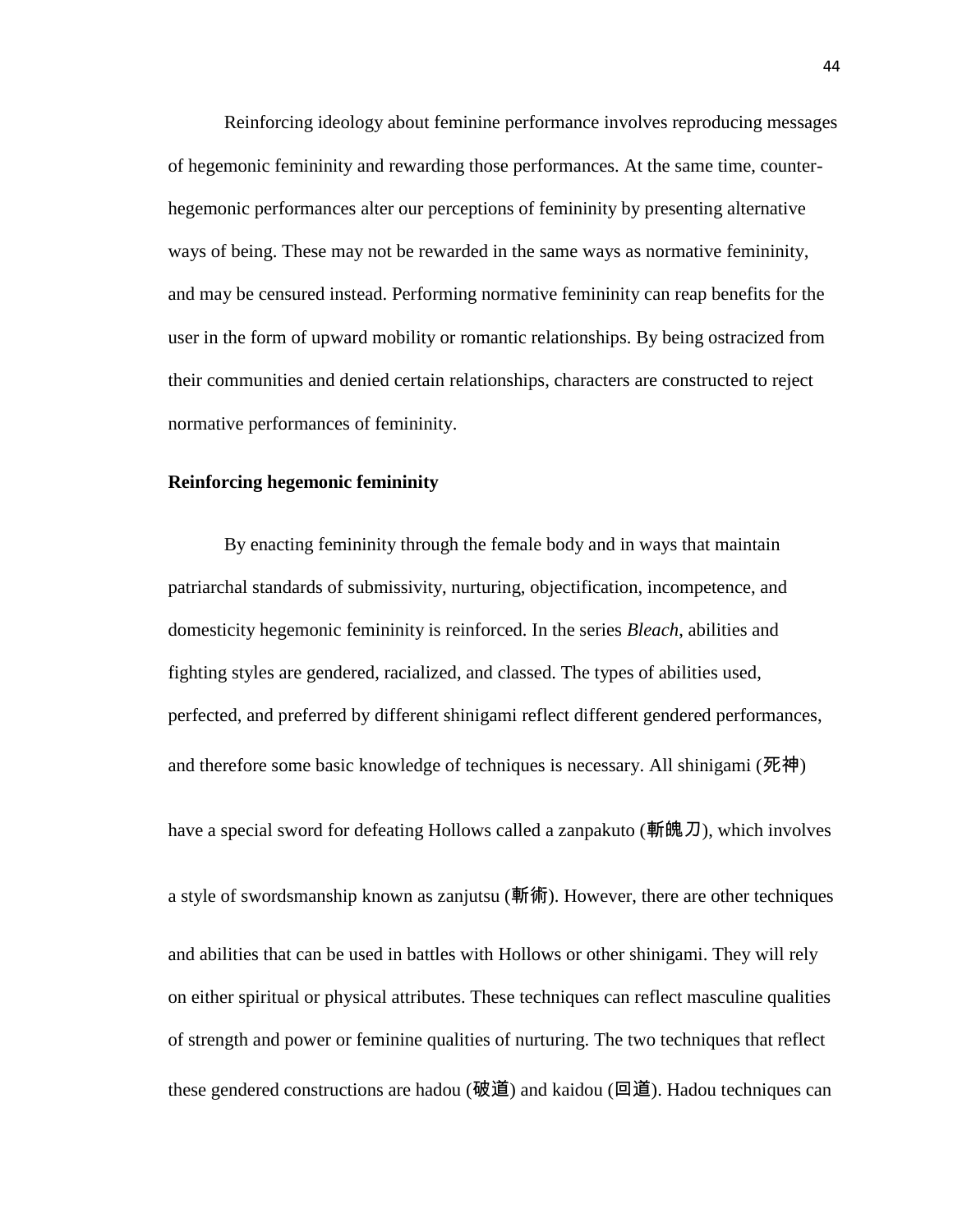be used for powerful physical attacks while kaidou is a specialized healing technique. The valuing of hadou over kaidou parallels the patriarchal structure of Soul Society. For the most part proficient hadou users are male-bodied, while kaidou users are femalebodied. While nurturing is considered a feminine attribute in the real world, kaidou uses up the user's spiritual energy as well. To heal another person literally requires giving up your own life force. Thus, femininity is symbolically performed through the use of kaidou because of the self-sacrifice performed by the user. This kind of sacrifice is not as valued in Soul Society as physical skills, and the reason becomes very upon realizing that most kaidou users are female.

The entire fourth division is dedicated to kaidou skills, and the majority of this force is female. This includes both taicho (隊長, commanding officer referred to as captain in the English version) Unohana Retsu (卯ノ花 烈), and fukutaicho (副隊長, 2<sup>nd</sup> in command referred to as vice-captain in the English version) Kotetsu Isane (虎徹 勇音 ). Unohana and Suì-Fēng are the only two female taichou and their gender performance contrast strongly and are reflected in the specialization of their divisions. Suì-Fēng performs an alternative femininity that is constructed as vicious, but her division is also in charge of secret tactics and punishment.

On the other hand, Unohana performs femininity through her use of kaidou. This characteristic is emphasized as most of the divisions do not have a specialization. To have a female taicho in one of the few divisions with a specialty defines her as that specialty such that Unohana is the embodiment of nurturing and healing. Instead, the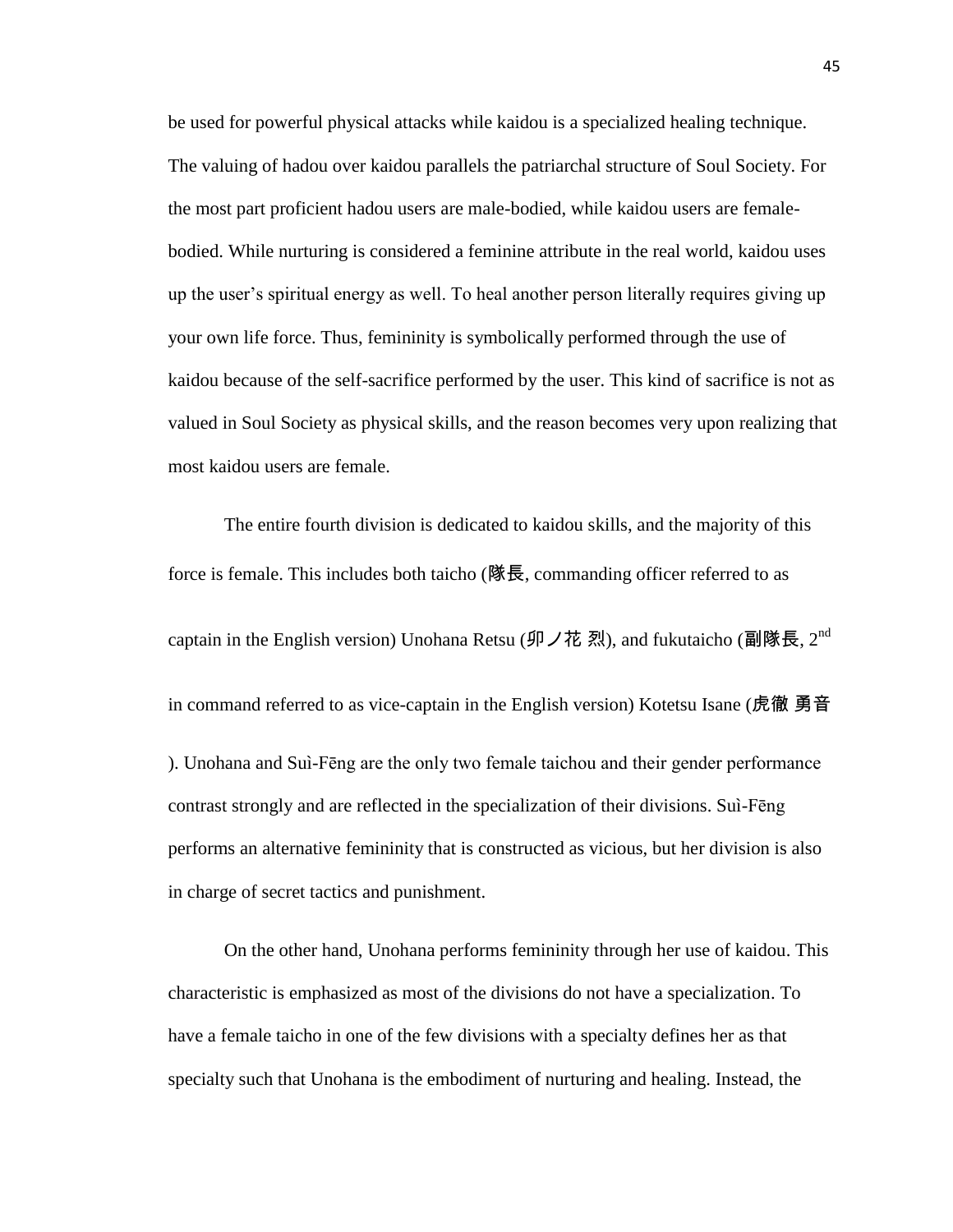other male captains can enact multiple skills and personality traits and are not confined to their specific roles. This relegates, limits, and reduces Unohana taicho to the caretaker role. While she is unable to escape from the feminine role ascribed onto her female body, she uses her healing skills and femininity to rise to the rank of taicho. This emphasizes the ways in which normative femininity is rewarded in positive ways. Unohana's performance of normative femininity is celebrated and encouraged; conversely, Suì-Fēng is demonized in her upward mobility because of her gender performance.

Unohana's high rank in the medical division is not her only way of performing and reinforcing hegemonic femininity. She has a communication style that is consistently polite, even when she is actually invoking a threat. This style is an example of the carefully formed message. Scholars (e.g., Ishii, 1984; Miike 2003) have proposed in the *enryo-sasshi* model of communication. This model involves the encoding of a message that can be interpreted in multiple ways. This also requires subtlety so that neither party is humiliated. However, it symbolizes a performance of feminine submissivity, politeness, and subservience because it positions the speaker as nonconfrontational and accomodating. Unohana performs this kind of communication in ways that make her femininity more legible. From a U.S. perpective this form of communication is feminized because she does not express her self in a straight forward or confrontational manner. This cryptic way of speaking is associated with femininity. It reflects less skill in verbal expression. Combined with her devalued healing ability her feminine performance portrays female bodied characters as nurturing, polite, and subservient to their male counter-parts. This avowal of hegemonic femininity is then rewarded through upward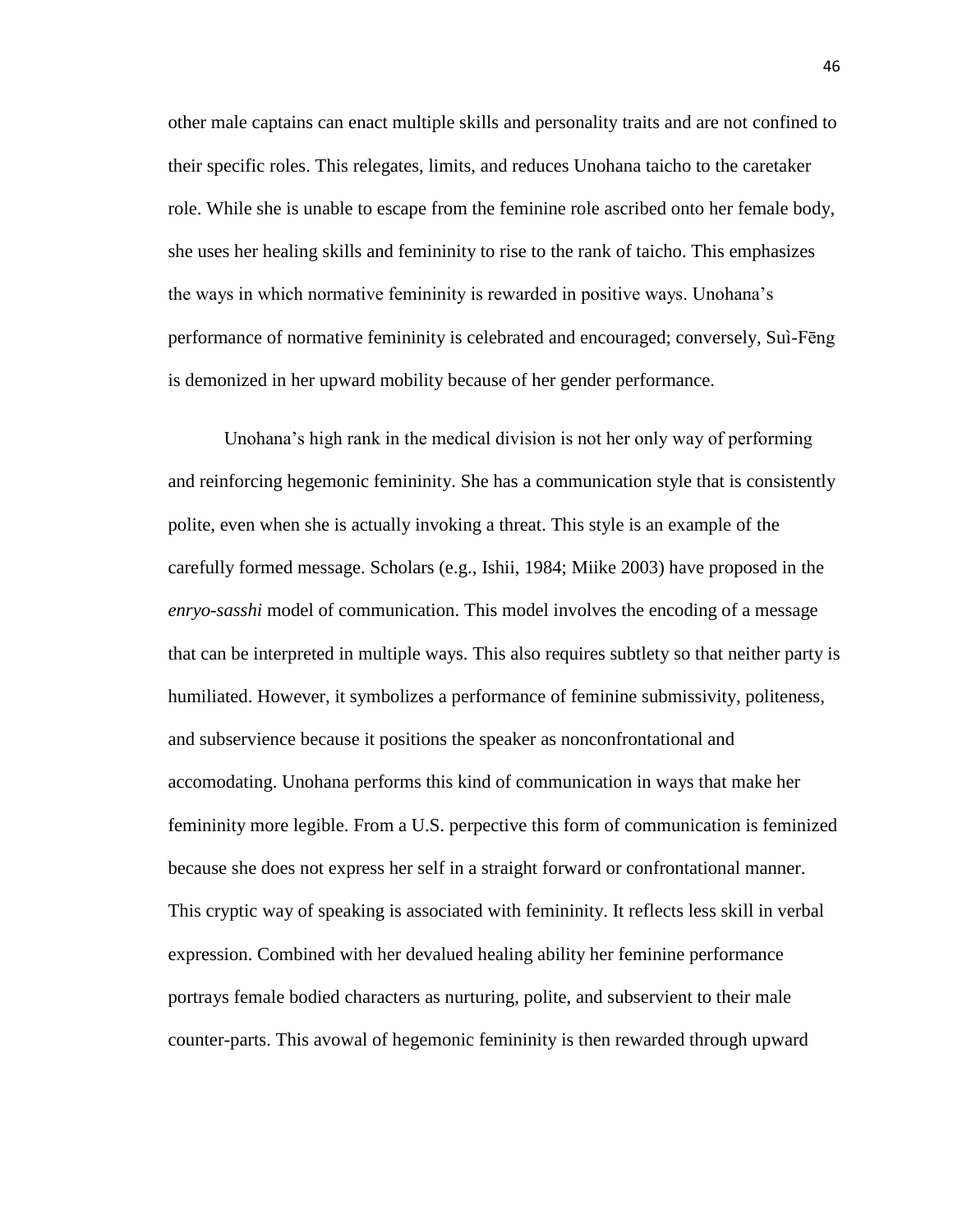mobility as one of two female taicho. Constructing feminine conformity as rewarding performance encourages normative feminine performance outside of the anime.

Most of the female members of the  $4<sup>th</sup>$  division (medical specialists) reinforce the notion of nurturing which continue to define the performative aspects of hegemonic femininity. Surprisingly, the first member we meet is a young male named Yamada Hanatarou (山田 花太郎). He is the male member of division 4 that has any lines or is named, so his performance of gender as a male body is important to consider. While this had the potential to subvert the notion of nurturing through the female body, Hanatarou performs his healing duties with little grace. Despite his seeming incompetence Hanatarou insists on helping to save Rukia. He is introduced as her gawky caretaker when Rukia is first imprisoned. He brings her food, cleans her cell, but is often pushed around and bullied by male characters in other divisions. While he tries to comfort her he is presented as mostly useless, with very little confidence in himself. However, he proves to be quite adept at healing when he helps Ichigo recover from very serious injuries. His skills and attributes do not have any value until Ichigo acknowledges him as a healer. He is portrayed as having no confidence, deferring to other male characters, and incompetent. The female members of the squad seem to have confidence in their own skills even if those skills are not valued within the larger social structure. This shows the ways in which the male body is somehow alien in this feminized squad, naturalizing femininity performed through the female body. While femininity is less valued than masculinity within this militaristic space, its role is to be supportive of the combative (read masculine) members of the 13 divisions. Simultaneously, femininity is valued far less when performed through the male body. It is made alien and unnatural in such a way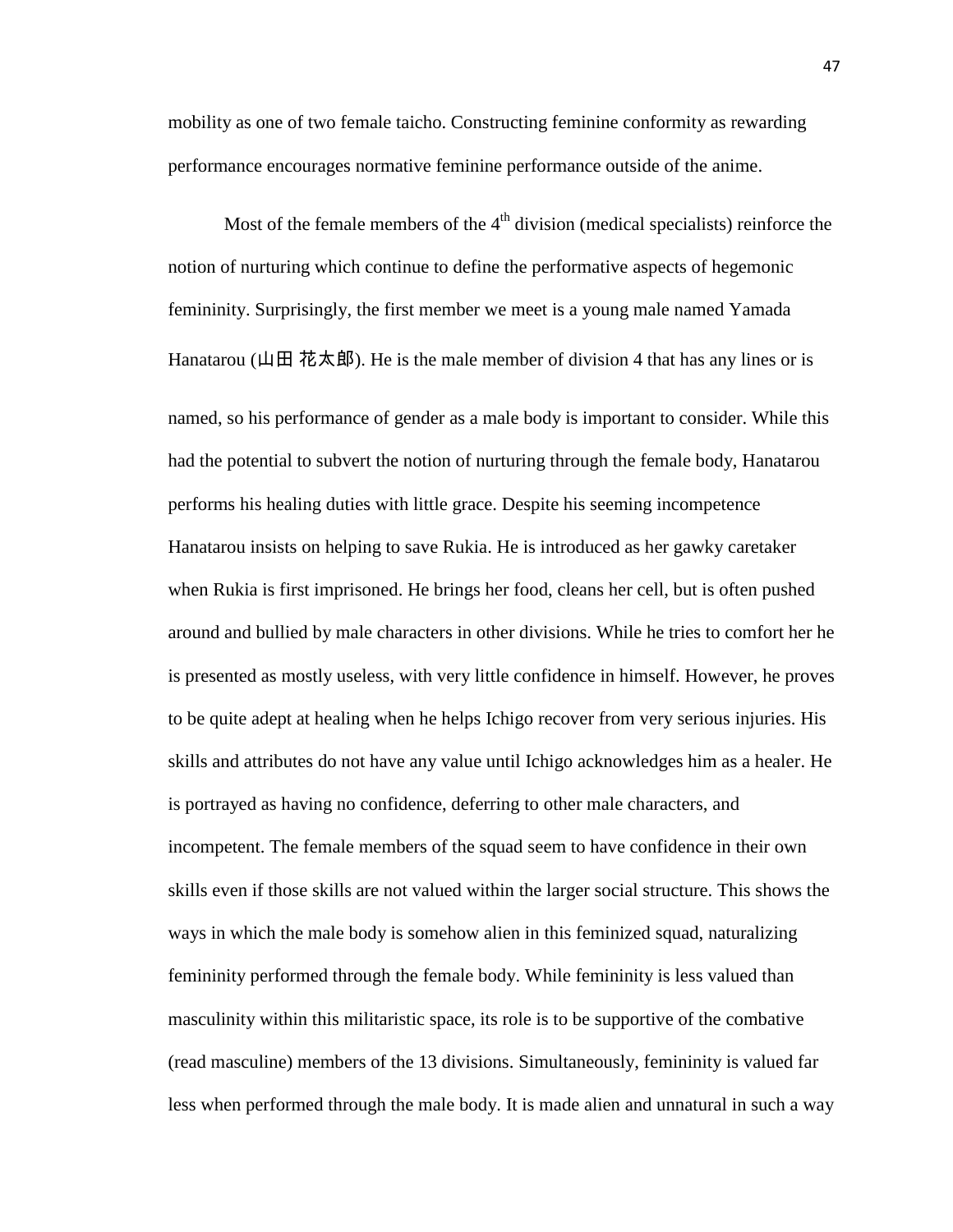that female bodied performances of femininity appear to be capable and valued within the hierarchy of feminine performance.

While the majority of healers in *Bleach* are part of the 4<sup>th</sup> squad Orihime also posesses special healing abilities. Her abilities emerged due to her connection with the main character, Ichigo, all of her powers are possible because of Ichigo. Her power has 3 distinct parts including shielding, attacking, and healing by reversing time. However, she is most valued because of her healing ability and she rarely ever attacks anyone. Symbolically and materially, Ichigo gave her the ability to heal but restricted her fighting ability, binding her to feminine performance. Once again, the female role as caretaker and nurturer is emphasized.

While healing is feminized and undervalued within the context of the heteropatriarchal Gotei 13, healing is not always constructed this way in the series. Two characters in *Bleach* also have healing abilities, but they are not of the spiritual variety. Nor is this healing performed through female bodies. Both Ishida Ryuuken (石田竜弦)

and Kurosaki Isshin (黒崎一心) are men who reside in Gense but neither is human.

Isshin is a former shinigami and Ryuuken is part of the race known as the Quincy. They are former combat specialists who currently own medical facilities. Although Ryuuken owns runs and entire hospital and Isshin only runs a small clinic neither of these facilities have diminished value. Instead, they are seen as doctors, as professionals with prestige that is grafted on to their healing skills through masculinity. Thus, the gendered constructions of healing are valued differentially in ways that reinforce colonial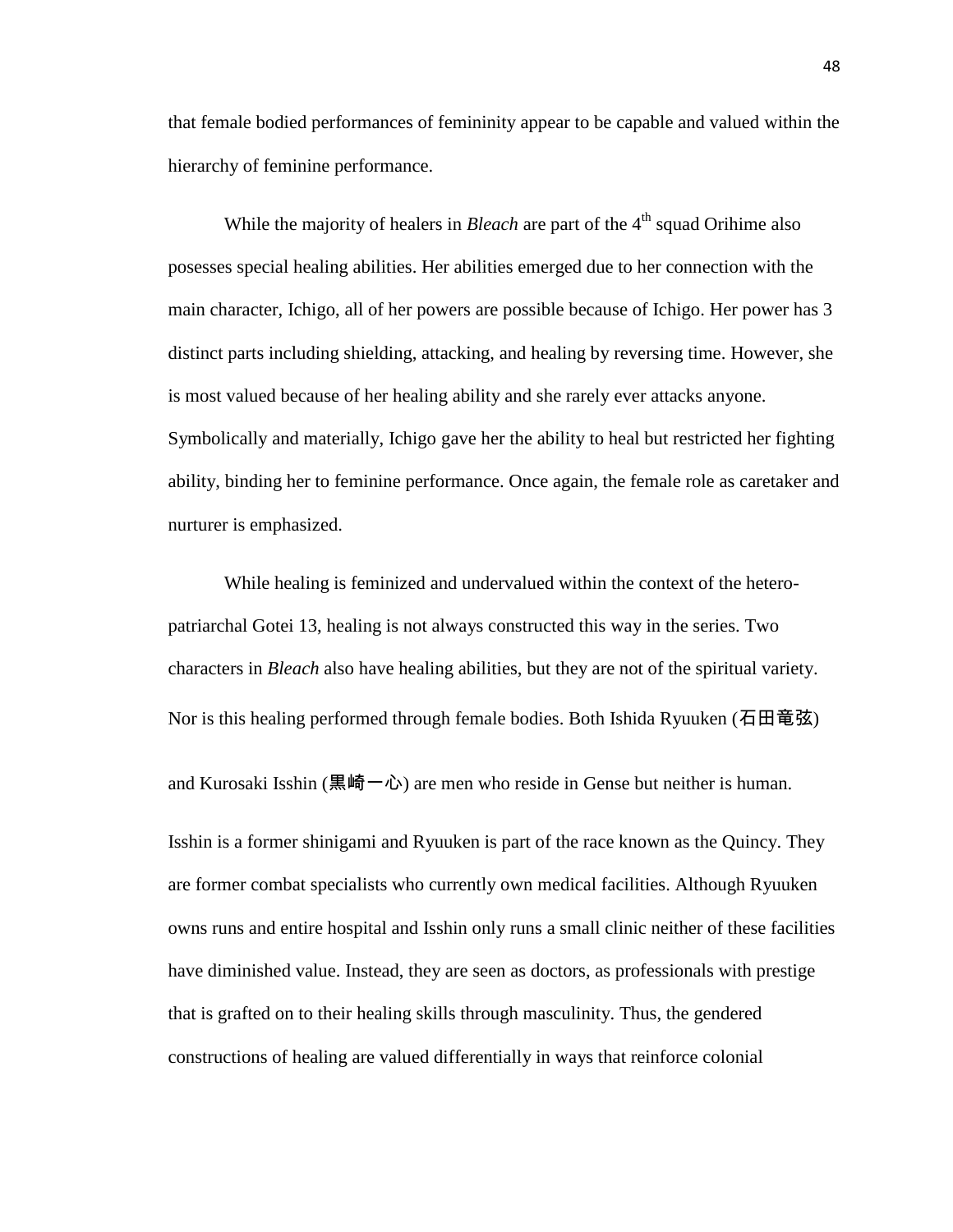heteropatriarchy. Feminine healing requires self-sacrifice and nurturing while masculine healing invokes prestige. This places feminine healing in the role of the caretaker.

The role of caretaker and nurturer ties closely with another prevalent theme, domesticity. Through hegemonic constructions of feminine performance, femininity is relegated to the private sphere and the home, oftentimes exclusively. By performing a femininity inescapably tied to the home, these anime reproduce and reinforce the hegemonic domestication of femininity. In addition to being in charge of medical treatment, the  $4<sup>th</sup>$  division also takes care of maintenance and housekeeping duties. This is attributed to their non-combat role in Soul Society, thus they specialize in unmarketable skills. The 4<sup>th</sup> division is given all the *other* jobs around Soul Society because they are *not as busy.* This runs parallel to the belief that domestic work is not *real* work. Instead, the value of a squad is determined through their ability to exterminate Hollows. Out of all of the divisions in Soul Society, this one has the least to offer in the completion of this task. However, they hold a support role, a feminine trait, to the more masculine divisions who do the *real work.* They only work in the field in order to give treatment or to take in injured shinigami. They clean up the mess left behind by shinigami, Hollows, humans, and whoever else was engaged in the fight and this is the extent of their usefulness. Not only does division 4 become the thankless nannies of Soul Society, they must do so quietly and as invisibly as possible. To get around Soul Society members use underground sewer systems. This reminds us that this set of skills is invisible, both literally and symbolically. In the literal sense you cannot see the inner workings of division 4's maintenance of Soul Society. Symbolically however, being unseen equates to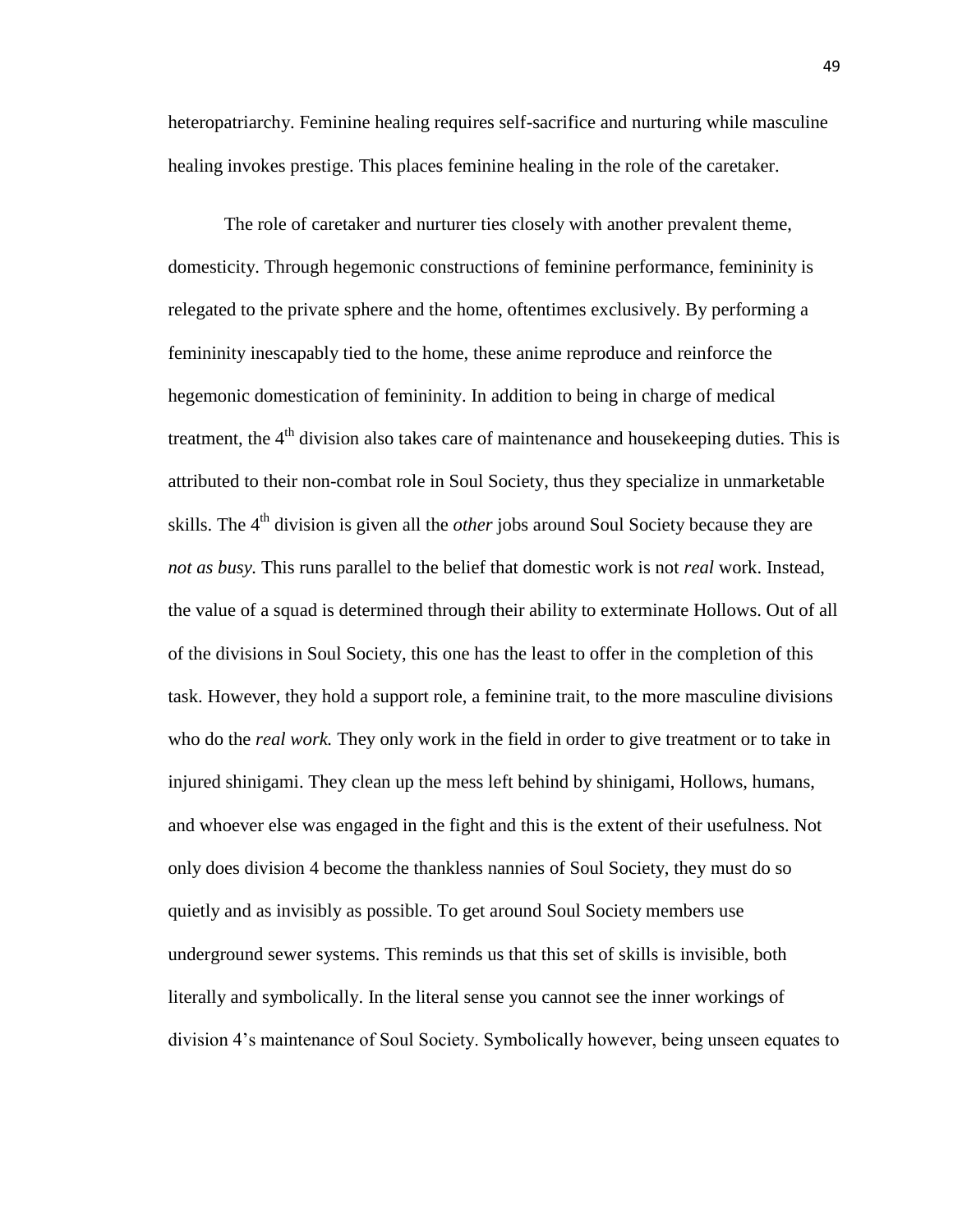being unacknowledged in this world. This reproduces the idea of domesticity as undervalued compared to the hypervisibility of masculine performance through combat.

Individual characters are shown to perform domesticity. In the case of the Kurosaki (黒崎) family, which includes Ichigo (一護), Isshin (一心), Karin (夏梨), and

Yuzu (遊子), only one character is ever seen as taking care of household duties. The youngest daughter of the Kurosaki family, Yuzu, is 11 at the start of the series and undertakes housecleaning and cooking duties in order to help out the family. Yuzu is usually shown handing off a homemade bento  $(f\ddot{+}H\ddot{=}S)$ , Japanese lunch box) to her older

siblings or carrying a ladle or broom. She speaks quietly in a high-pitched voice and her speaking manner is polite. Her siblings seem to take after the father, Isshin, and are rowdy and use informal speech even when it is inappropriate to do so. It is clear that Yuzu did not learn her communication style from her family, so her polite and submissive manner is normalized and naturalized. She never complains about her role in the family, instead she always looks happy while partaking in feminine domesticity. Meanwhile, Ichigo and Karin are usually out playing sports or having fun with friends and are not shown to contribute to the household in any way. Conversely, Yuzu is never shown outside of the home unless she is with her family. Thus, her femininity makes her literally homebound.

Hegemonic femininity is also reinforced through the female body as an object of hetero-patriarchal sexual desire. In *Samurai Champloo* Fuu is literally transformed into a sexualized object. She agrees to model for an ukiyoe (浮世絵) art print, popular during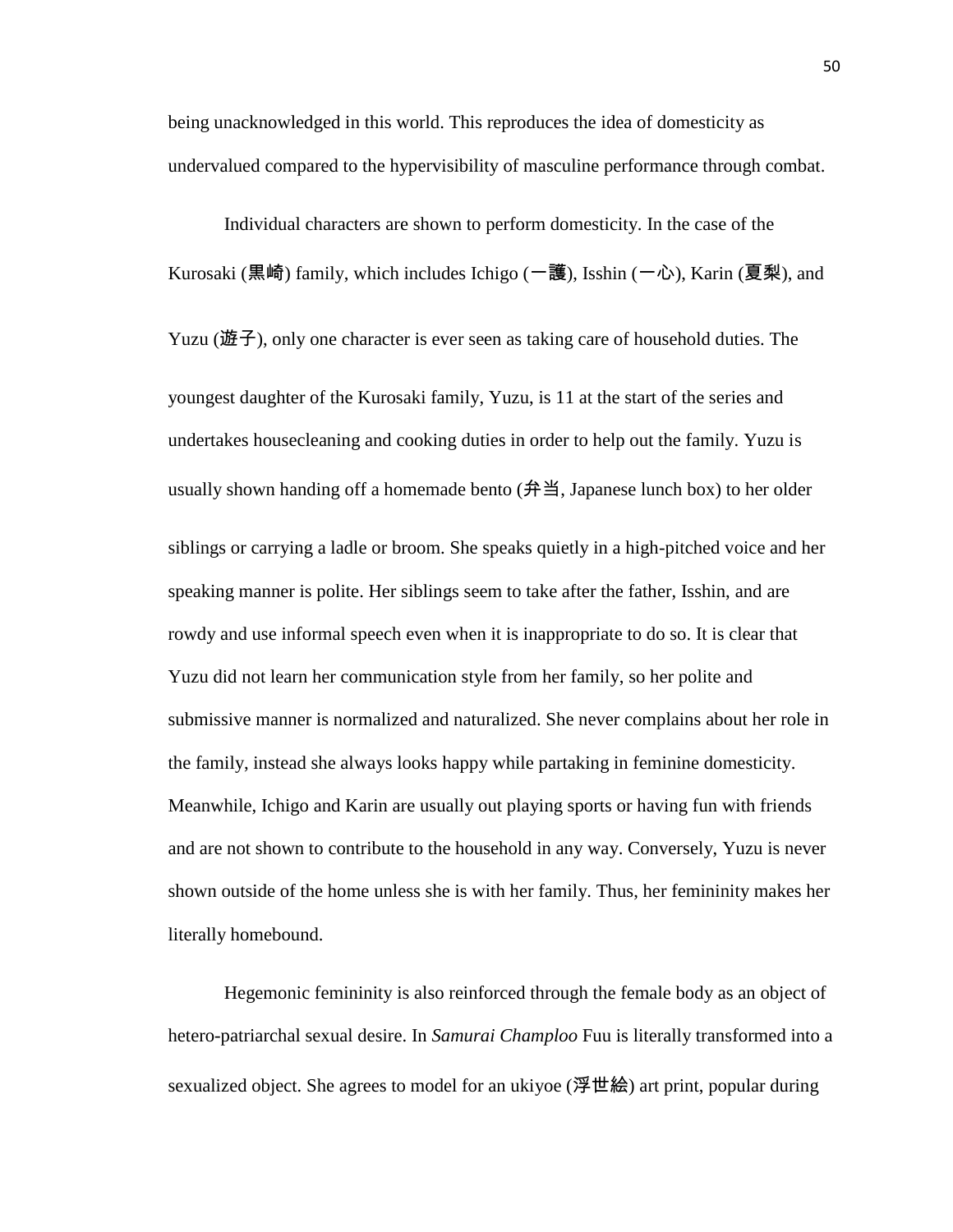the Edo period. Little by little the artist convinces her to show more and more of her skin for the sake of art, and she hesitantly agrees. Unbeknownst to her however, the artist is part of a smuggling circle which relies on his art prints and she is kidnapped shortly after the painting is completed. The prints of the girls he paints are displayed in a shop. Potential buyers could then select women they wanted to buy by purchasing the print. In this case, Fuu is turned into a sexual object by removing parts of her clothing very literally.

The sexualization of characters is further intensified depending on the character's awareness of their body. Matsumoto Rangiku (松本 乱菊) (*Bleach*) is one of the frequent female characters who constantly bares all. Even though the shiihakusho uniform she wears is a modest kind of clothing her breasts cannot be contained in them, leaving her cleavage to show constantly. As if to emphasize her breasts, she has a necklace that dips in between them. She draws attention her body by not acknowledging it. She does not seem concerned that her breasts are hypervisible, nor does she make any effort to hide them or move in ways that will not display them more intensely. At times she may bend over or lay back in ways that will make them more visible, but does not seem to have any motivation for doing so. This invites the audience (male) gaze to the female body and leaves her open for viewing.

The ways in which Fuu and Rangiku are sexualized are different from the sexualization of darker women of color. Characters like Yoruichi and Harribel show sexual intent within their nudity. They are constructed to be inherently sexual beings who are active agents in their performances of nudity. This is implied by how they take off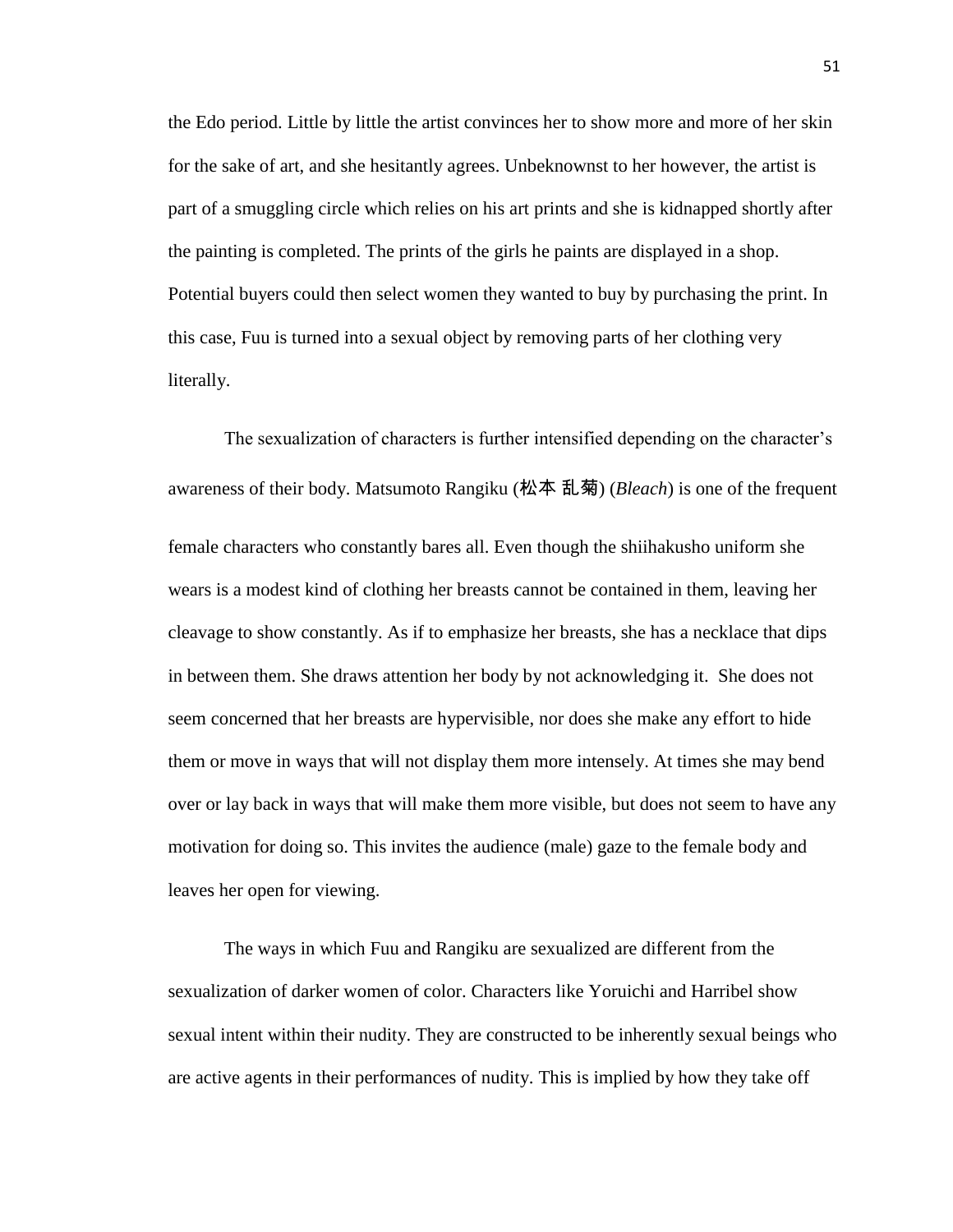their clothes without prompting from other characters. Rangiku and Fuu however, seem oblivious to their sexual nature. Fuu is led to believe that she is a model for and art piece rather than a sexual painting, and Rangiku is seemingly unaware that she even has breasts. This perpetuates ideas of Japanese women lacking sexual desire (Osella, 2012). In contrast dark skinned women of color are constructed in ways that render them as permanently sexualized.

Another kind of baring and sexualization comes in the form of transformation. That is, characters that evolve or transform sometimes access new skills, attacks, and abilities. Along with evolution always comes a physical transformation in *Bleach* and other anime series as well. Physical transformation does not mean the body changes always, but oftentimes the clothing of the user does. Interestingly, there is a tendency for the transformation of female powers to bare more skin than male characters. As male characters that evolve often get more clothing and cover up instead. Ichigo for example dons a long black jacket in his evolved form. Another male character, Abarai Renji (阿散

井 恋次) has an evolved form that adds a heavy red fur mantle. Female characters, on the other hand, become sexualized beings in their transformation. A sexualization that negates whatever abilities and skills they may have because the attention of the audience is drawn to the female body instead of skill.

A good example transformative sexualization is Nelliel Tu Odelschwanck (*Bleach*), a highly evolved Hollow known as an Espada (Spanish- spear) which is given to the top ten Arrancar (Spanish- to rip off). When we first meet Nelliel she appears to be a small child of ambiguous sex, but it turns out that she has lost her memories of being an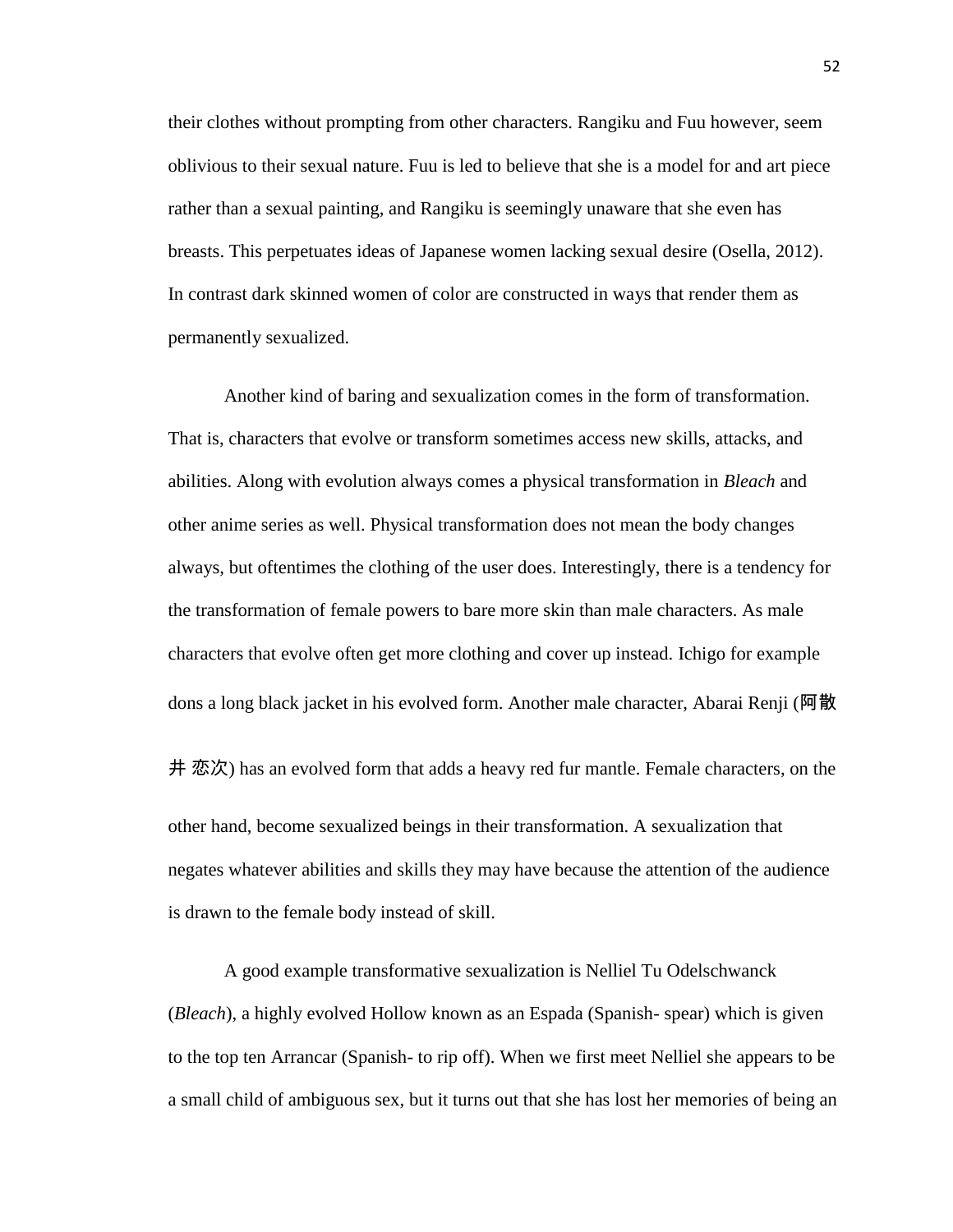Arrancar. When faced with protecting Ichigo and his friends she regains her memories of being an Arrancar. At that moment she transforms into her evolved form, a beautiful busty female with flowing aqua colored locks. In the process her small dress rips conveniently to cover part of her breasts and around her hips. Similarly, Harribel must bare her breast in order to show her ranking mark; tattoos that all the Espada have declaring their rank. While being the  $3<sup>rd</sup>$  strongest Arrancar should be impressive, attention is drawn to the sexualized body instead. This diminishes her importance as the 3<sup>rd</sup> strongest by emphasizing that despite her rank she is still a woman, still a sexual object constructed for the male gaze. Since she can be turned into a sexual object to be used and looked at then her threat as an Espada is dismissed. Her objectification is further underscored by her silencing. While her uniform bares her breasts to us, it also covers her mouth and she rarely speaks. She symbolically gives away her voice while becoming a sexualized object, as if the two can never exist at simultaneously.

While it is very common for women to bare their skin during transformations, male bodies can do so as well. The meaning ascribed to this nudity is vastly different however, emphasizing masculine strength rather than sexualized object. This contrast accentuates the ways in which the nudity of the female body is feminized through hypersexuality. While nudity hypersexualizes the feminine body by reducing it to an object of sexual desire, masculine nudity exudes physical power. Together they reinforce patriarchal standards of feminine objectification and subservience to masculinity.

When male characters take off clothing it is in a show of power and can be deliberate or incidental. However, female character's nudity is always sexualizing, it is never to show power. The commander of the Gotei 13 for example intentionally removes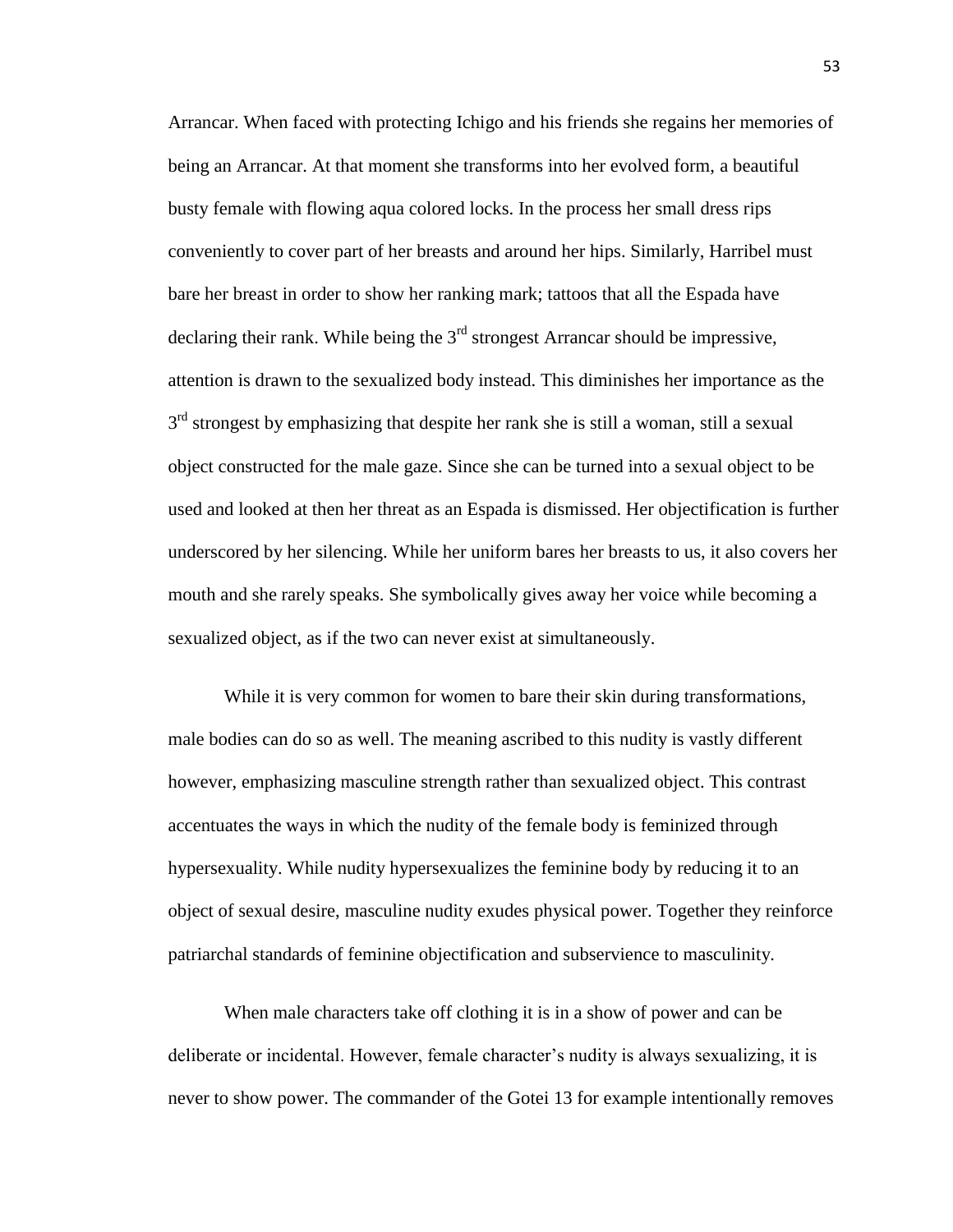indication of how far he will go in a battle against his two former students. With this act alone they understand that he will not be holding back against them. This kind of nudity focuses the on the raw power of the male body, a well-defined abdomen as well as arms and shoulders. Other male characters that perform masculinity through their bodies this way are Madarame Ikakku (斑目 一角) and Zaraki Kenpachi, whose shiihakusho always shows off their muscular chests. In the midst of battle the slashes to their clothing eventually reveal more. By positioning male nudity as a sign of physical prowess, feminine nudity is further positioned as sexualized for the male gaze. Presenting nudity in this way enforces hegemonic feminine performance as sexual objectification available to the male viewer's gaze.

his kosode (こそで, top part of the shinigami uniform) before a serious battle. This is an

Female incompetence is represented as a way to define femininity. This is made more visible by performing incompetence in conjunction with the masculine ability and desire to protect. In *Bleach* masculinity's ultimate form is the ability to protect those you care about. In contrast, an inability to single-handedly protect people who are important to you becomes a feminine trait because it shows weakness and incompetence. In this way femininity and masculinity accentuate each other by who can protect (usually male characters) and who needs protection (usually female characters). At the beginning of each episode we hear Kurosaki Ichigo explain that his reason for becoming a shinigami is to achieve this, to be strong enough to protect his family, friends, and town. Although this often requires collaboration between him and other shinigami there is also the trope of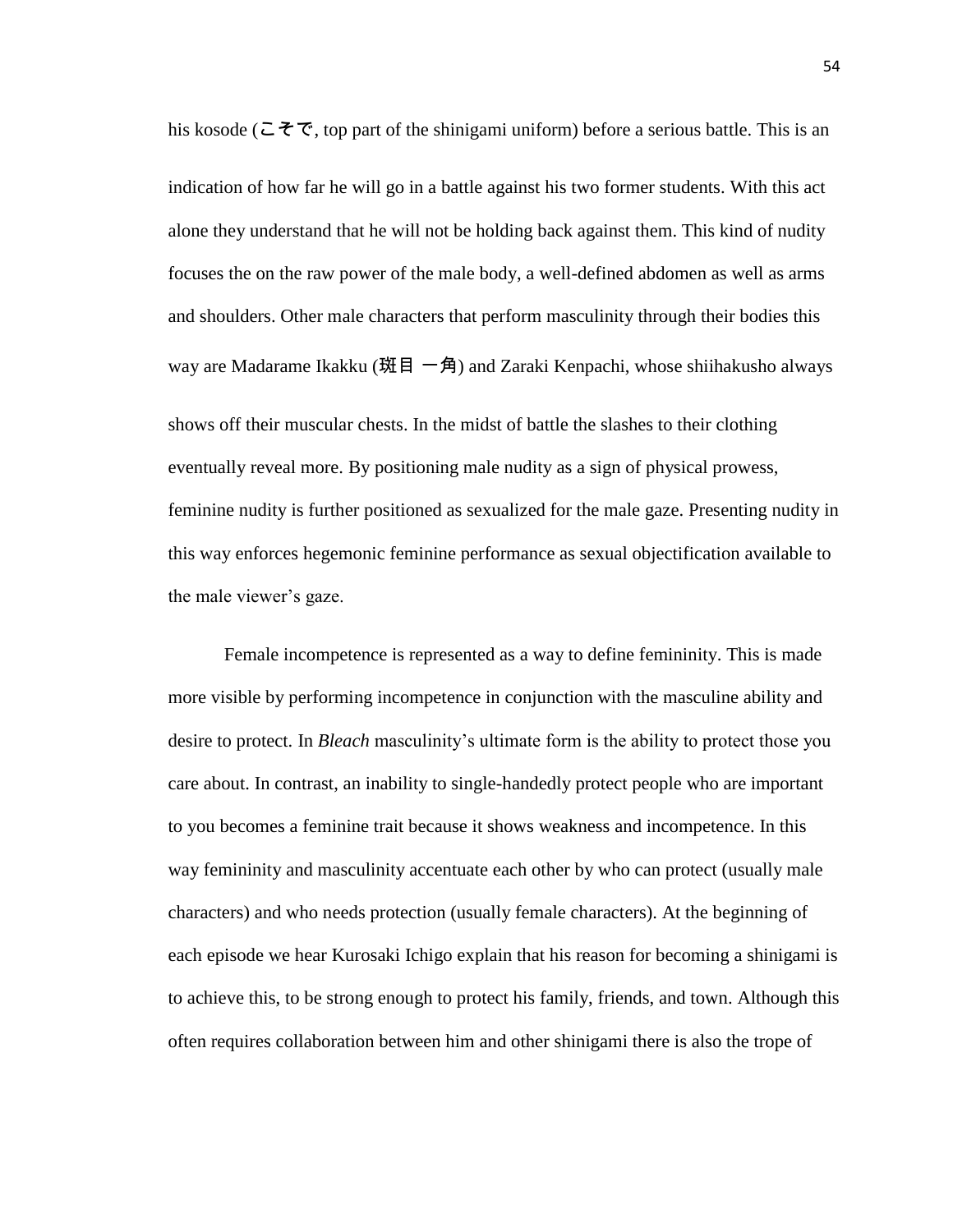fighting a battle for the sake of pride. This kind of battle is always fought alone, and it is limited to male characters.

Conversely, female-bodied characters are repeatedly told to rely on others (read: males). This happens often when female characters realize the limitations of their abilities. For example, Inoue trains hard to improve her shield and attack abilities, while her healing abilities are never doubted once. Despite all of her training she realizes in the midst of battle that she cannot win at her current level. Her inability to rise to the occasion makes her a burden to the rest of the group. At this point a male character would find a way to get stronger, sometimes through sheer will or perhaps some hidden power. Alternatively they will lose this battle, but train to become stronger and eventually will get another opportunity to defeat the enemy. For Inoue however, there is only reliance on others. This trope is intensified when she is kidnapped by a rogue shinigami, once again she must rely on Ichigo and the others to be saved. These representations are used to affirm male viewer's construction of the damsel in distress that cannot survive without them.

By constructing female characters that adhere to patriarchal standards of feminine inferiority anime can reinforce hegemony. These performances position female bodied characters as being less capable than their male counterparts. The skills they do possess and excel at are devalued compared to masculine achievements and bind them to the domestic sphere. In turn these performances of femininity encourage and reward female characters' reliance on male characters. The constructions of these feminine performances allow male viewers to position women as inferior, sexual objects, who need males to protect them. At the same time rewarding hegemonic femininity encourages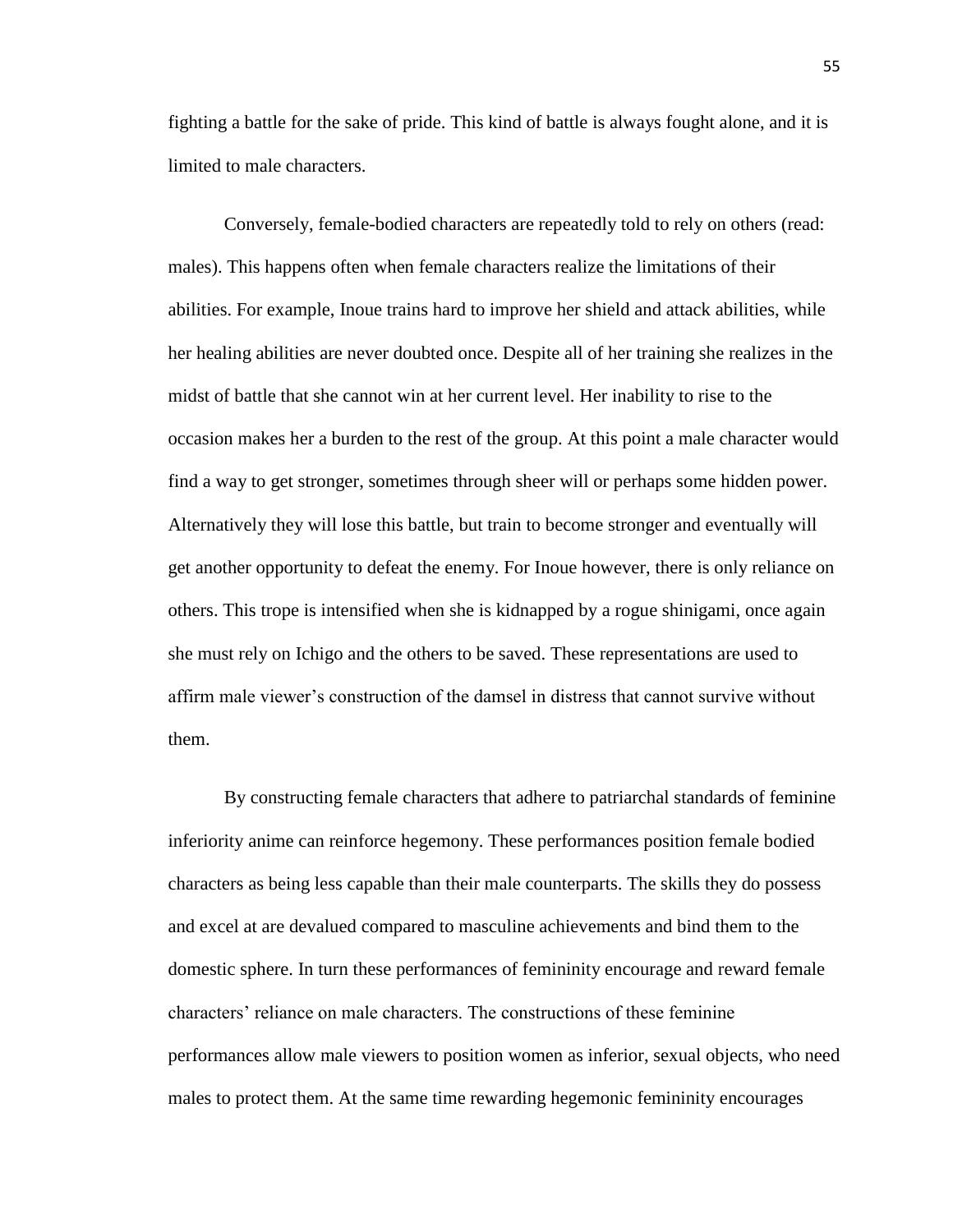female viewers to continue conforming to feminine standards. In order to disrupt rather than reinforce these hegemonic constructions of masculine superiority, performances that do not conform to hegemonic femininity must be identified.

## **Disrupting hegemony through monstrous femininity**

There are myriad ways to disrupt this heteronormative gender system through alternative feminine performance. Monstrous femininity is an alternative to hegemonic femininity that "reflect[s] the anxieties of [our] time…" and addresses the ways in which women of color are "animalized, exoticized, tokenized, and sexualized"(Calafell, 2012, p. 112). Calafell argued that monstrous femininity is a breaking away from hegemonic White femininity through the use of monstrous, aggressive, and angry gender performance. Monstrous femininity is a performance that highlights racial otherness.

While most of Japanese looking female characters are shown to perform normative femininity, some of them take up monstrous femininity in order to break away from the racialized expectations of gender performance. They are constructed as less authentically Japanese as they do not conform to hegemonic femininity through submissivity. Their angry and bestial performances disrupt notions of femininity and patriarchal dominance. For many characters this bestiality is symbolic, but animation allows for the bestial nature of monstrous femininity to manifest materially.

In *Bleach,* Shihouin Yoruichi is initially presented as an old black (male) cat. The other characters believe she is male because her speaking voice is very deep in her cat form and her speaking style mimics that used by older Japanese males. However, these presumptions are dispelled when she transforms into a human, revealing that she is actually a dark-skinned female shinigami. By constructing Yoruichi as transcending the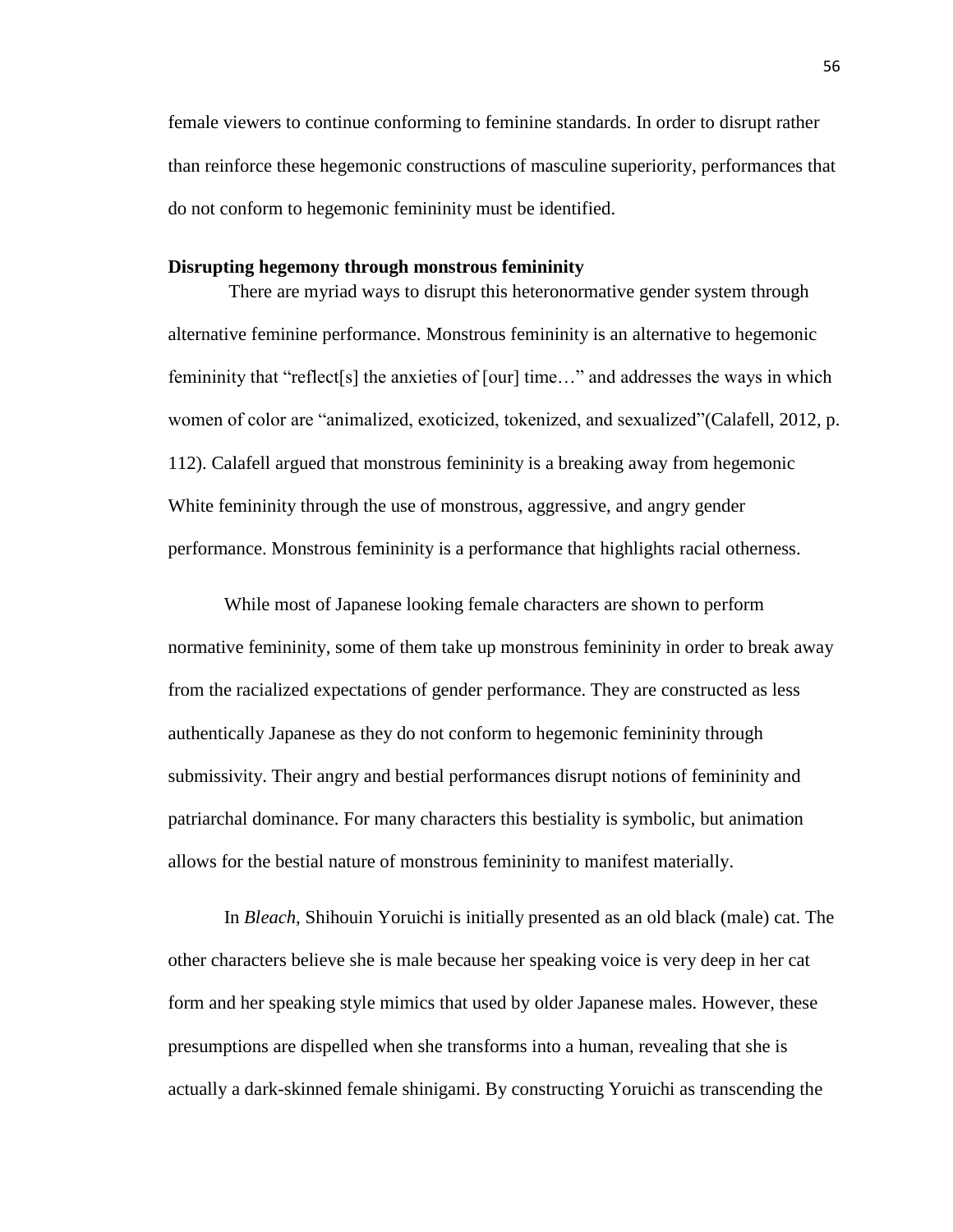division between animal and human she breaks out of the confines of normative gender performance. Additionally, her status as a rogue shinigami constructs her animalistic body as a site of rebellion against the patriarchal order of the Gotei 13. Not only has she rejected the policies of the Gotei 13, but she is able to escape sexual objectification in her animal form. Her animal form is constructed and performs alternative femininities that are not sexualized. Monstrous femininity allows her to resist the sexualization of her female body and cannot be reduced to just her body. Instead, Yoruichi can be viewed as a complex character who is extremely smart, the fastest hohou (flash step) user in Soul Society, a skilled user of hakuda ( type of hand-to-hand combat) and kidou (spiritual attacks), and a mentor to Ichigo, Orihime, and Sado. If she did not perform femininity in this way it is possible that these complexities and roles would not be accessible to her.

Shiba Kukkaku (志波 空鶴) is another female character in *Bleach* who is

considered to be a scary female, but her performance is symbolic rather than literal. She does this by rejecting standards of femininity that require her to be submissive and defer to male counterparts. Instead, she takes the leadership role within her clan eschewing the male members. Taking on this role can be considered a part of monstrous femininity because driven women who take on the leadership roles meant for men do so by rejecting submissivity and subservience. Doing this constructs a character that is feared by others and abnormal or even insane. This abnormality is further highlighted by her role within Soul Society as a bomb maker. Her explosive escapades have left their marks on her body, one arm replaced with a prosthetic. Yet she continues to make bombs, and building a reputation as a dangerous bomb lover. This gives her an edge of insanity, for putting herself in harm's way in the first place and still continuing to make the bombs after. For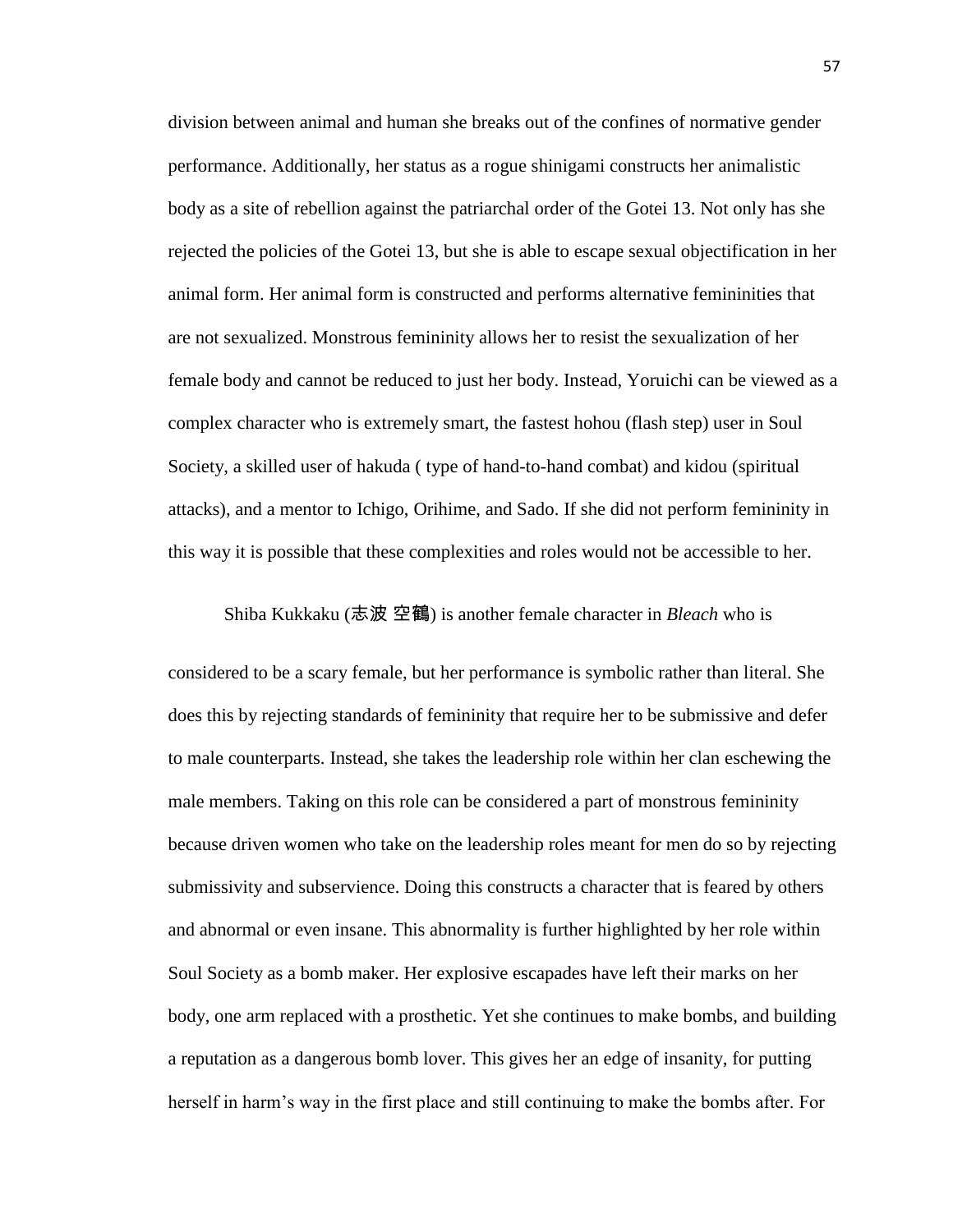Kukkaku, rejecting hegemonic femininity in this way is both a blessing and a curse. She is able to be a leader for her clan but at the same time she becomes an outcast within Soul Society.

Kukkaku's rejection of normative femininity is reflected in how other characters perceive her before meeting her. Like Yoruichi, she is thought to be male until you meet her. As Ichigo, Sado, Inoue, and Ishida wait to meet her they produce different imaginaries of this person being a wizard or a sage, but always male. When they finally meet Kukkaku her female-bodiedness comes as a surprise. By performing a femininity that does not conform to hegemonic femininity she is even mistaken for a male person but she also disrupts how femininity is constructed. Kukkaku offers a different form of femininity that potentially frees her from expectations of submissivity, male deference, and from the hierarchy of the Gotei 13. Her performance causes the viewer to question how the female body can be performed and how femininity does not necessarily follow norms of submissivity or passivity. While this performance simultaneously positions her as an outsider, she appears to be content living as a reject of the patriarchal society. Her performance of monstrous femininity offers a sense of freedom within the acceptance of otherness.

These two female characters have another aspect in common, which is class and status. By intersecting with upper class statuses, these women are further disrupting the norms of femininity. Upper class characters have a tendency to adhere more closely to hegemonic gender performances in order to maintain their statuses. There are higher expectations for them because of the duties they have to their noble houses. Both Yoruichi and Kukkaku were born into prestigious clans in Soul Society. They were both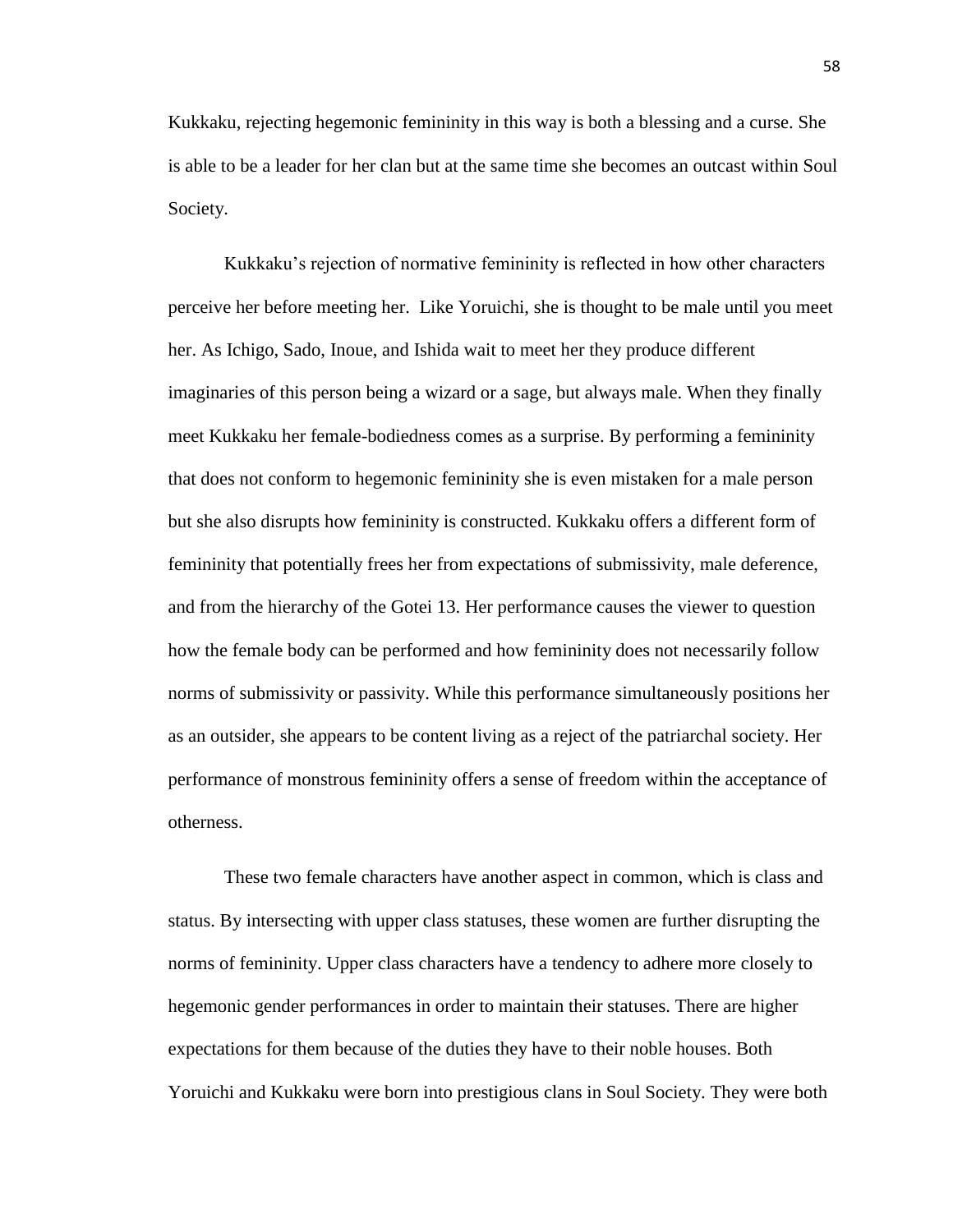highly regarded before they rebelled. It is unclear how the Shiba clan fell out of favor with Soul Society and lost its place, but it is made clear that Yoruichi may also cause the downfall of her clan for not conforming to the expectations of her clan of feminine and class performance. The consequences of these performances of monstrous femininity are the potentiality of being rejected from society. In this case refuting normative femininity puts them at risk of losing their class status. They reject the patriarchal order of their clans and race by performing monstrous femininity and disrupt the ways in which upper class femininity is performed. The implications of these constructed gender narratives are that gender performances that do not conform lead to ostracization, so while there are representations of alternative femininities they are not necessarily encouraged or rewarded.

Performances of monstrous femininity are described as intersecting with the lower classes and women of color. However, monstrous femininity is also performed differently in the context of age. Female characters in lower classes who performed monstrous femininity were also much younger than Yoruichi and Kukkaku. For example, highschool student Arisawa Tatsuki (有沢 竜貴) (*Bleach*) becomes a threat to the masculine male through her monstrous femininity. She performs this monstrous femininity through outrageous physical strength and fighting ability that cannot be categorized as normative femininity. She and Ichigo were formally karate partners, and she never lost a fight to Ichigo. Arisawa continues to practice and win competitions for a sport that is dominated by males, disrupting the ways in which physical strength is associated exclusively with male bodies. She is also fiercely protective of Orihime, who is ditzy and easily taken advantage of. Arisawa has been known to attack boys or girls who try to approach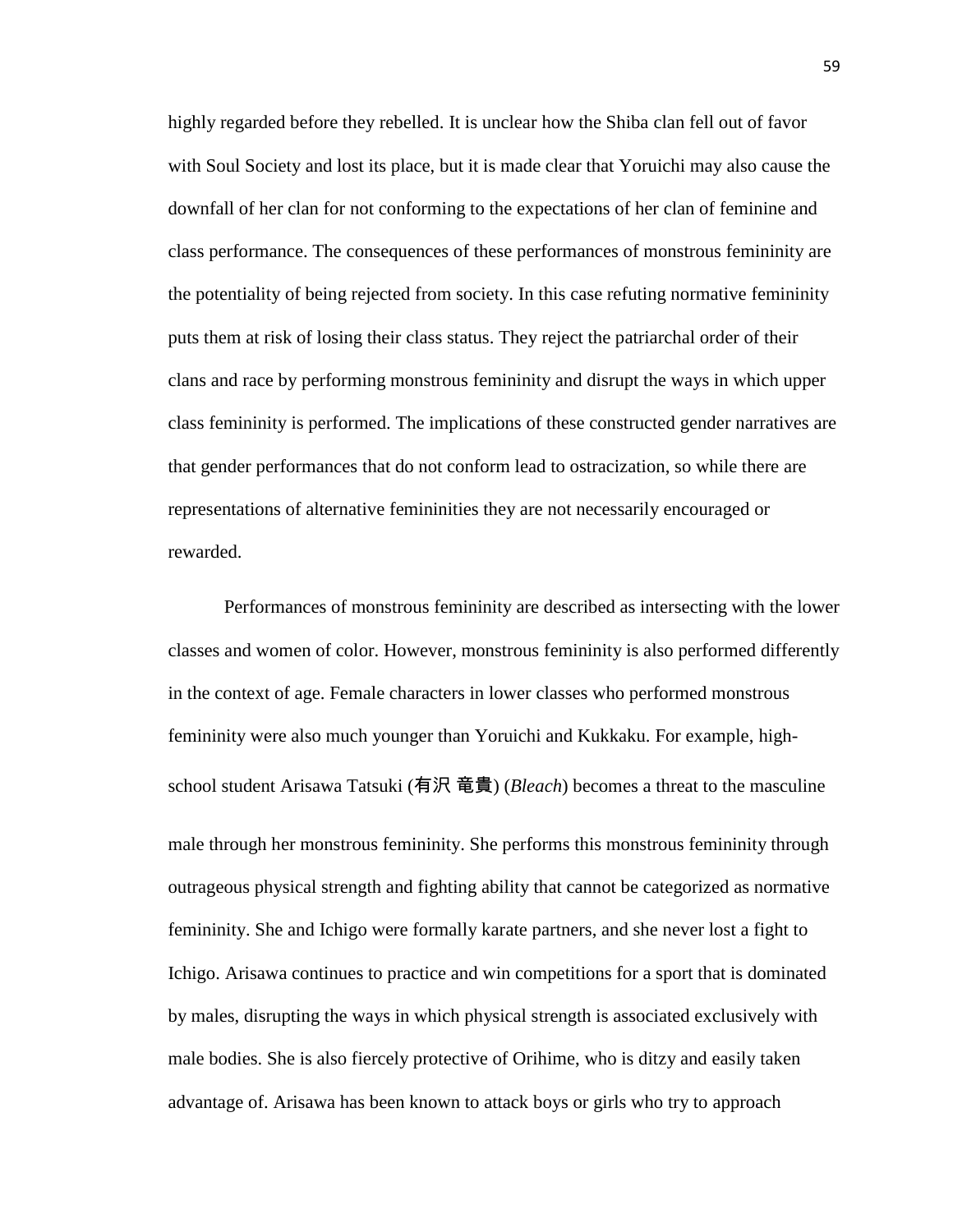Orihime with potentially bad intentions and most of the males at their high school are fearful of her. This protective nature is not the nurturing protection associated with femininity; it is too violent to be associated with normative femininity. Interestingly, she is not bestowed with any spiritual powers by Kurosaki the way Sado and Inoue are. If she were to receive spiritual abilities the potential of her monstrous femininity could become more of a threat to the masculine male body, which would nullify the role of the male protagonist. If she was able to beat him in karate without supernatural powers, she would completely annihilate him if she also had spiritual abilities. Therefore, her strength has been limited by her lack of spiritual ability.

Compared to quiet and domestic Yuzu, Kurosaki Karin (*Bleach*) is fierce and aggressive. She is often invited to play sports with the boys in her class who depend on her super kick. Rather than expressing herself in a polite or feminine manner she speaks as Ichigo would and has a similar scowl plastered on her face. This facial expression defies the constant smiling faces of feminine performing characters like Orihime. The extent of her monstrous femininity becomes apparent when she is attacked by a Hollow. Although she does not have sufficient spiritual ability to see the monster she is able to attack it even without a zanpakuto or spiritual weapon. None of the other human characters who see Hollows have been able to counter any attack, so this act is notable even if she is saved by Sado in the end. Her monstrous nature is a force even Hollows would reckon with, and she eventually begins to fight Hollows in secret. She symbolically and materially positions herself as a threat to the masculine constructed hollows, this disrupting patriarchic notion of feminine frailty.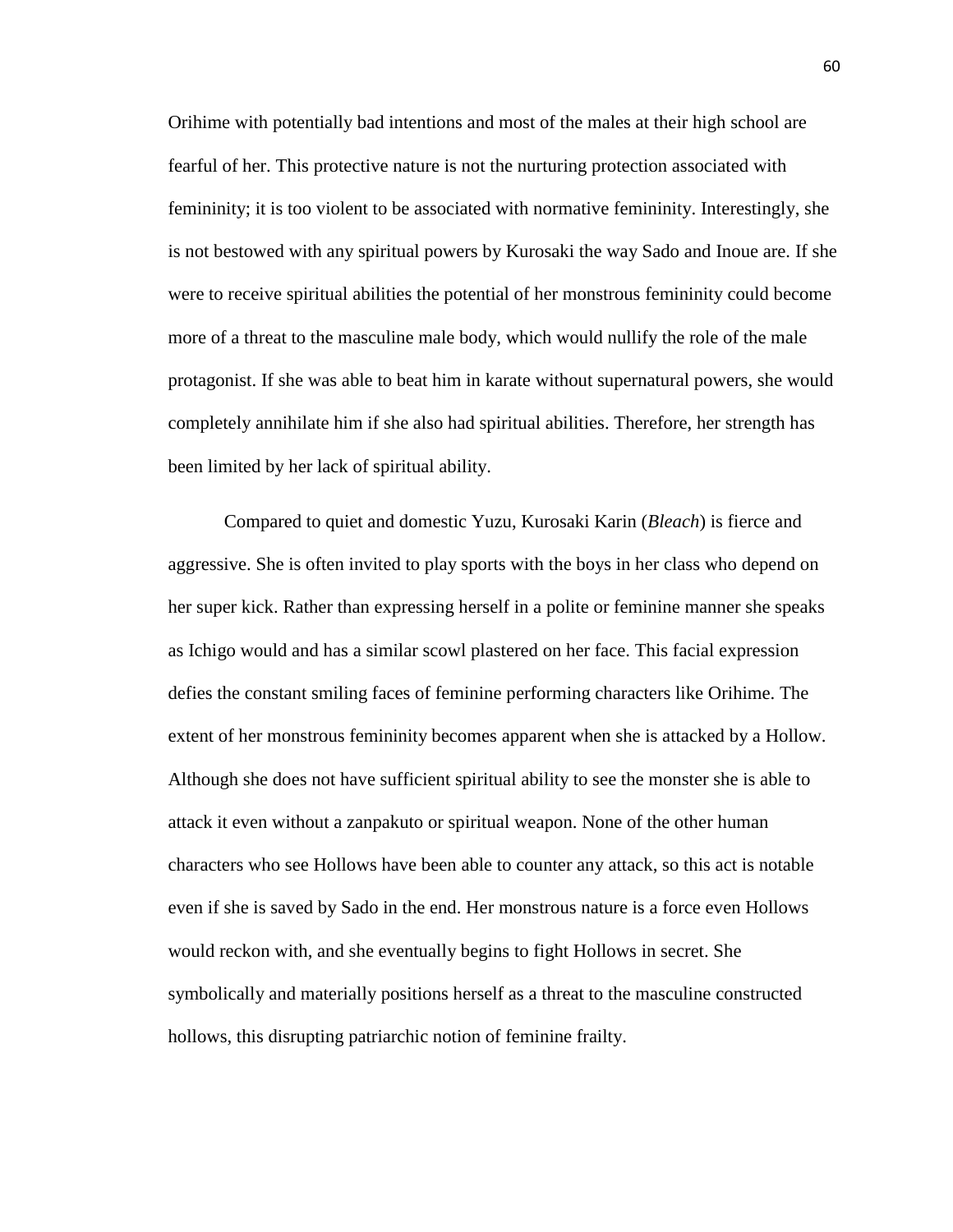Fuu (*Samurai Champloo*) also demonstrates a monstrous kind of femininity. While Karin and Arisawa appear to be middle class, Fuu becomes homeless after the dangoya (団子屋, a shop where sweet Japanese dumplings are served) she works at is destroyed by a fire. Since her mother died a few years ago, she decides to search for her father who mysteriously disappeared when she was young. We get the impression that this will not be a warm family reunion, but rather a violent kind of revenge. Fuu saves two male swordsmen in the hopes that she can bully them into traveling with her in exchange. Mugen and Jin reluctantly agree. As a young girl of 15, it may seem dangerous to travel with two older and suspicious looking men. Although Jin is simply a wandering samurai with no master, Mugen comes from a Ryukyu island where criminals are exiled to. She is able to temper their masculinity by showing a feminine strength that positions her as an *Other* in relation to the other females in the series. Again, monstrous femininity allows her feminine body to become a threat to the masculine performances of Jin and Mugen. Within this series, this monstrous femininity privileges the goals of the female character even within the masculine/male dominated genre of shounen anime.

On one occasion they happen upon an eating contest in their travels. Jumping at the opportunity to eat free food the three enter the contest. Jin, calm composed and adherent to social etiquette, quits after his second unadon (鰻丼, a bowl of rice served with grilled eel on top) and Mugen gives up after 17 bowls or so. Fuu out-eats them all, eating at least 27 bowls. Her monstrous appetite is matched only by an enormous Dutch man who snuck into the competition. In the next scene she is shown sitting on the steps and bloated to massive proportions, further emphasizing her monstrous nature through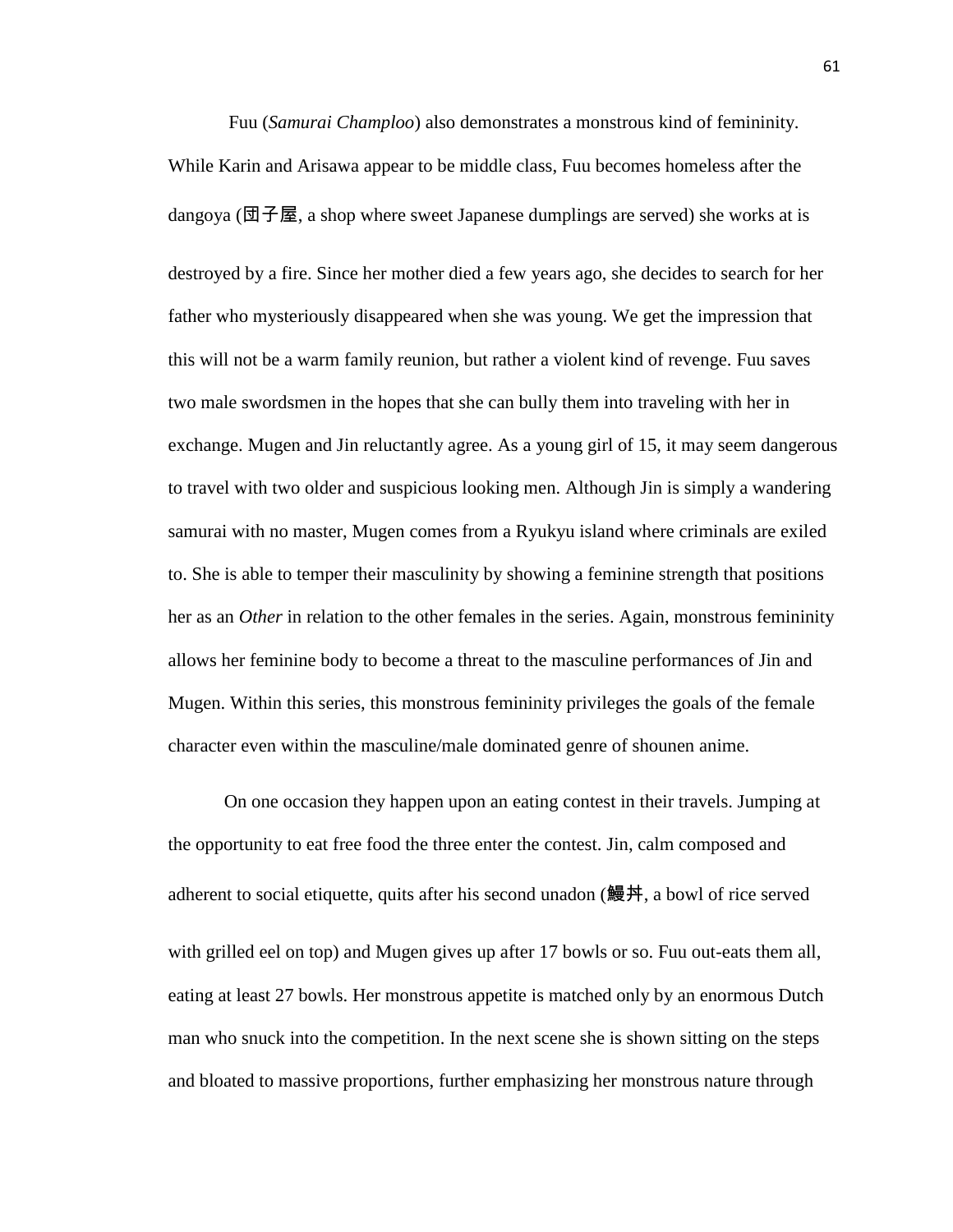physical transformation. Her eating practices and physical manifestations disrupt associations of femininity with food portion control or consideration for a slender physical appearance. By taking on this grotesque appearance she refuses to comply with the demands of normative femininity to be slender, pretty, and exhibit the outmost consideration for her appearance.

Other physical monstrous transformations are those of the Tres Bestias (Spanishthree beasts). This is a trio of elite Espada females in the Arrancar army who report to Harribel. Like all Hollows, Espada bear a whole where their heart should be. However, Harribel has her void lower, where her womb would be. This symbolically removes her from normative womanhood and femininity and emphasizes the beastly nature she releases during transformation. Espada experience physical transformation through a skill known as Resurrección. This evolved state causes physical transformation of the user that releases their full power, and for many of the Espada there is a resemblance to an animal. For the Tres Bestias and their leader, their animal forms are a shark, snake, deer, and a lion. This trio has an additional unique skill they share. By ripping off their right arms they are able to summon an enormous chimera that bears resemblance to each of them. The monster nearly annihilates the Gotei 13, an organization made up of mostly men, momentarily disrupting the patriarchal order. While summoning a monster that towers over sky-scrapers is beastly in itself, the required penance for doing so makes this act even more monstrous. By shedding off a normative performance of femininity and taking up monstrosity they are able to overpower the 13 divisions.

These characters embody monstrous femininity by literally or symbolically transforming into monsters that disrupt the patriarchal order. By drawing out this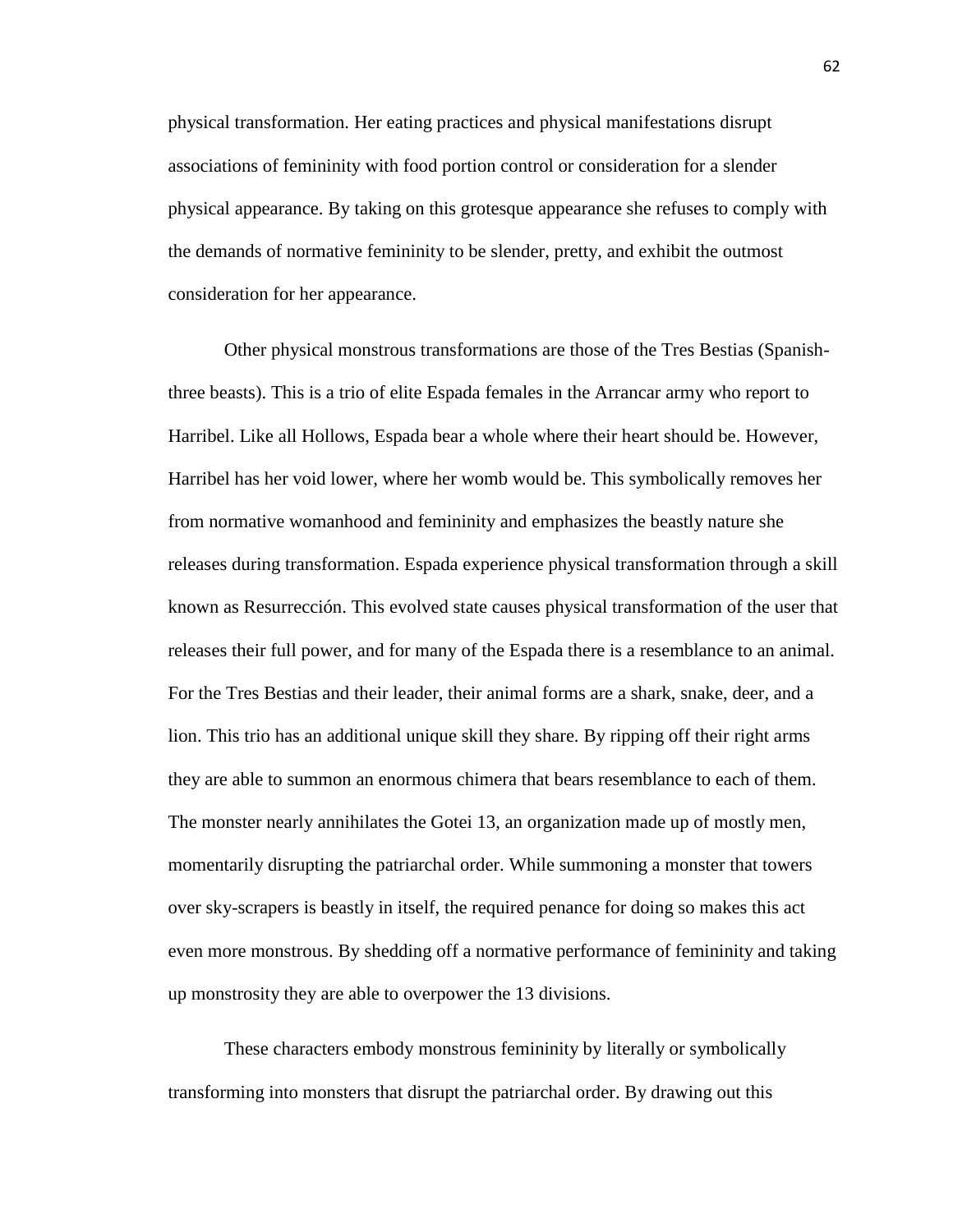animalistic source of strength they supersede the strength of male characters and defy feminine deference to masculinity and weakness. In this form femininity does not require submissivity, passivity, or incompetence. These females perform a different kind of femininity that proves their strength and value. It requires the taking up of monstrosity that disrupts hegemonic gender performance. Simultaneously, the inclusion of these gender performances allows for the appearance of gender diversity while still maintaining the status-quo (Ahmed, 2012; Eng, 2010; Ferguson, 2012). In reality these representations function as fulfillment of a diversity quota that ultimately continues to reify normative gender formation by othering non-conforming gender performances.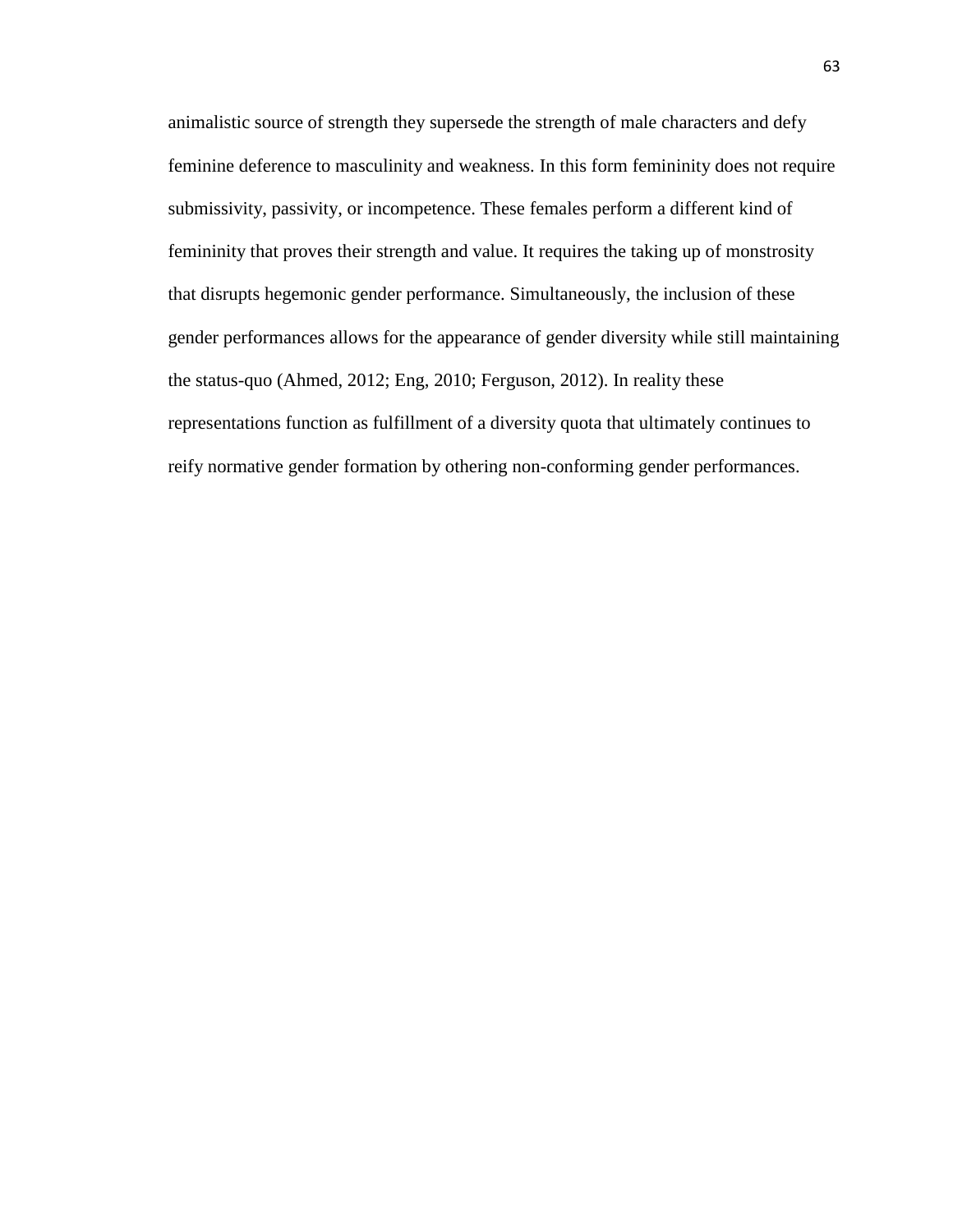## **Disidentification and femininity**

In addition to performances of femininity that alter hegemonic constructions, some characters are constructed in ways that perform the potentiality of *disidentification*. Disidentification is a type of cultural performance that creates new identity constructions within the tensions of assimilation and opposition of hegemonic identity formations (Muñoz, 1999). This new positioning allows for reconstructions of identity performance that verge away from limiting stereotypes. By locating themselves within this tension minority subjects may also navigate through their social realities in ways that escape the material violence inflicted on racialized, sexed, classed, and gendered bodies. As Muñoz explains, "[d]isidentification is meant to be descriptive of the survival strategies the minority subject practices in order to negotiate the phobic majoritarian public sphere that continuously elides or punishes the existence of subjects that do not conform to the phantasm of normative citizenship" (location 270). Minoritarian subjects can sometimes navigate the world in a different way through this identity performance. At times disidentification involves *passing* in ways that allow minority subjects to inhabit spaces they could not access otherwise.

tensions between masculinity and femininity. As the head of the highest noble house in Soul Society, there are expectations of heteromasculine performance. However, he also has qualities that construct Byakuya as feminine. He negotiates these gender identities by performing femininity and masculinity simultaneously at times, constructing alternative ways of being that protect his social status. His stoic nature and fighting ability position

Kuchiki Byakuya (朽木 白哉) is constructed in ways that locate him in the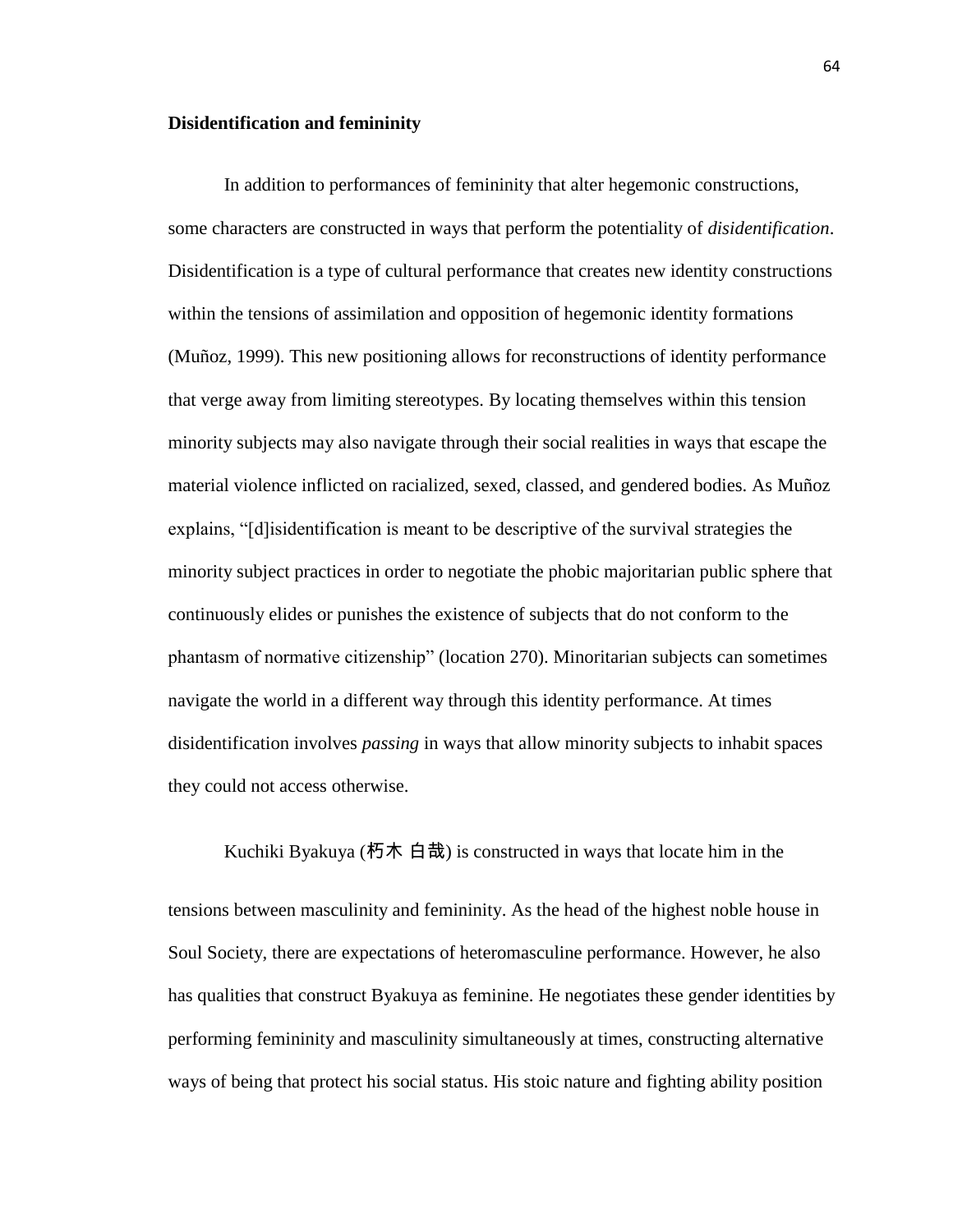him within masculinity. At the same time his signature outfit includes a pretty white accessory that holds back his hair called a kenseikan (牽星箝, Star-Pulling Insert). Hair accessories are feminized objects and have been normalized for female bodied use. The very existence of a male bodied person wearing a hair accessory is feminizing in this sense. Additionally, the manifestation of his zanpakuto has a highly feminized appearance. When released his blade takes the form of pink cherry blossom petals, an accurate depiction considering the blade is called senbonzakura (千本桜), meaning a thousand (long/pointy) cherry blossoms. He contrasts the beautifully feminized form by making it a lethal weapon. The tension between masculine sword ability and feminine beauty constructs a tension and alternative way of performing femininity and masculinity. By using disidentification, the binary between femininity and masculinity is disrupted. This performance shows both genders being performed in collusion with each other. Not only does this tension allow Byakuya to maintain his social status, but it also positions him as one of the strongest taichou in Soul Society.

Yumichika is constructed within performances of disidentification that make some asepects of femininity more visible and other aspects of femininity less visible. This is possible through the feminization of kaidou spiritual abilities. The devaluing of kidou becomes a central crisis for Yumichika, the 5th ranked member of the 11th division whose primary concern in life is beauty. He is tall and slender with large expressive eyes and straight short black hair. His lashes and brows are adorned with colorful feathers. These visual feminine markers allow for him to make other femininities less visible. In Yumichika's division there is a strong preference for zanpakuto with physical abilities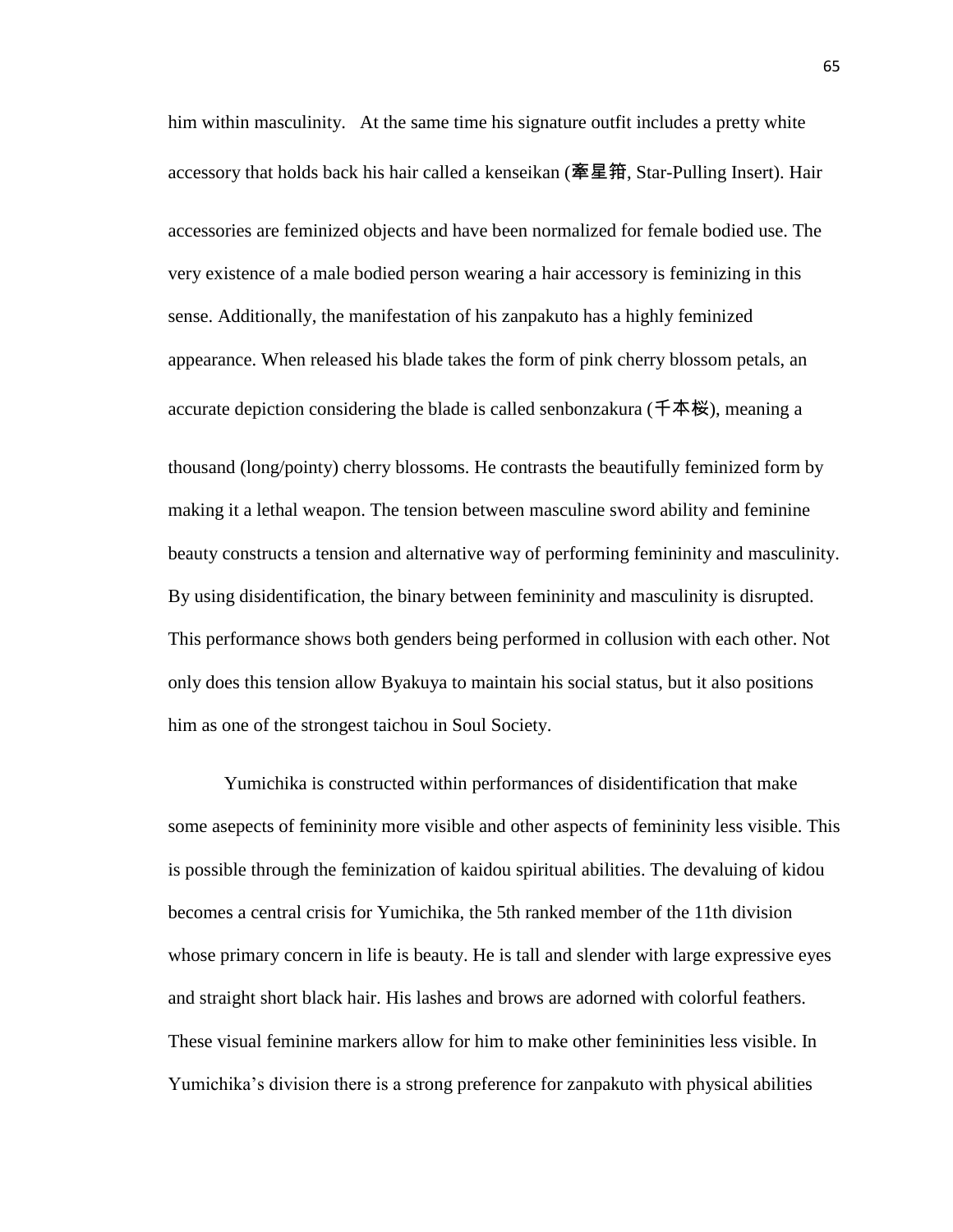rather than spiritual abilities. This explains why he has never revealed to his comrades the true nature of his zanpakuto ability. He explains that his best friend and taicho will dislike him if they knew he possessed a kidou type zanpakuto, instead of a physical type one. We first see him release this ability when fighting a member from the 7th division. While he sustained some slight injuries, the scene after the battle shows him without a scratch. He finds his captain, Zaraki Kenpachi (更木 剣八), sitting after his own battle and proceeds to sway his hips and spin around on tip toe in a happy dance while he hums in excitement from the battle, his posture accentuating the curve of his hips and butt. Zaraki immediately orders him to stop his "disgusting" dancing as he realizes Yumichika won the battle without a scratch and looks even more refreshed than he did before the battle. He then explains to his taicho that he got dirty and had to go home to change clothing, another indication of his obsession with beauty and appearance. In order to maintain the high regard of his fellow division members, Yumichika must pass as a physical zanpakuto user. This performance reveals how disidentification can be used to avoid some of the material implications of performing minority identities.

Performing disidentification allows Yumichika and Byakuya to maintain their social positions in Soul Society and escape the censure of particular feminine performances. The performances of disidentification persuade audiences (myself included) that anime producers value diverse intersections of race and gender. Alternatively, it may be easy to assume these representations are included in order to add versatile and dynamic characters. However, the inclusion of difference here is folded into anime in order to present an illusion of diversity (Ahmed, 2012; Eng, 2010; Ferguson,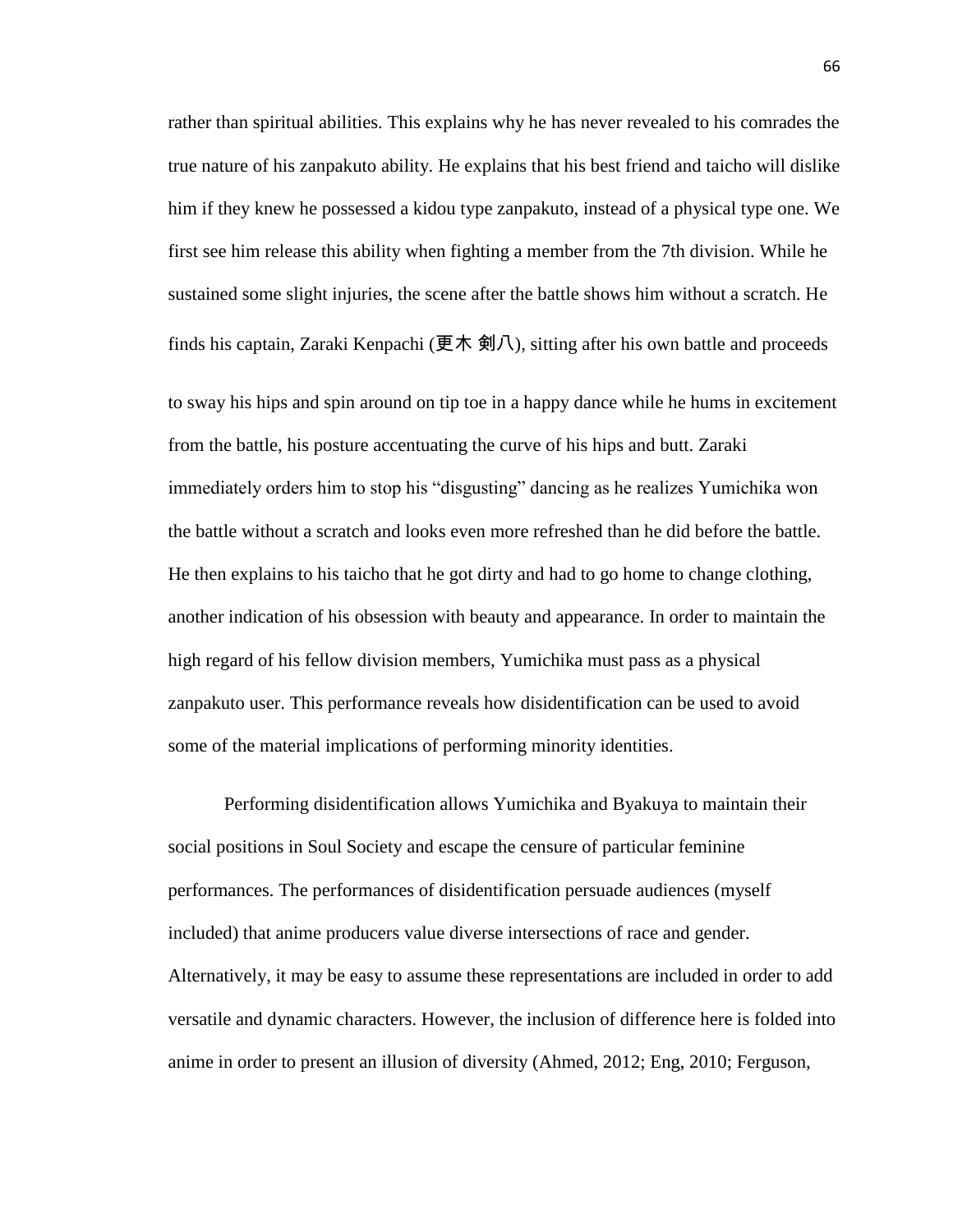2012). This illusion is constructed in ways that present diversity without addressing the material implications of nonconformity to White heteromasculinity.

Through different performances of femininity these anime reinforce, alter, and disrupt hegemonic femininity and oppressive patriarchal structures. Representations that continue to reify femininity as submissive, deferent, inferior, incompetent, and sexualized reinforce hegemony. However, these anime also present different construction of femininity by offering alternative gender performances, like that of monstrous femininity. Still other characters are constructed in ways that disrupt normative feminine performances by engaging the tensions between femininity and masculinity in disidentification. While these performances are altering and disrupting hegemony they also have further implications and create queer fantasies, as I explain in the following section.

## **Creating Fantasy through Queer Femininity**

*Bleach* and *Samurai Champloo* offer alternative gender performances that alter and disrupt hegemonic femininity. However, even these performances can produce essentialist narratives of Orientalism and fantasy. In this fantasy world the material consequences of queer performance are not engaged as it would be in the real world. This makes it easy for the viewer to forget these potential consequences.

Some of anime characters in *Bleach* and *Samurai Champloo* are shown in ways that disrupt hegemonic formations of gender performance. By having male bodies perform femininity or presenting alternative femininities characters, these representations alter notions of what femininity is and can be (Muñoz, 1999). This simultaneously creates a potential narrative of acceptance if queer feminine performance which does not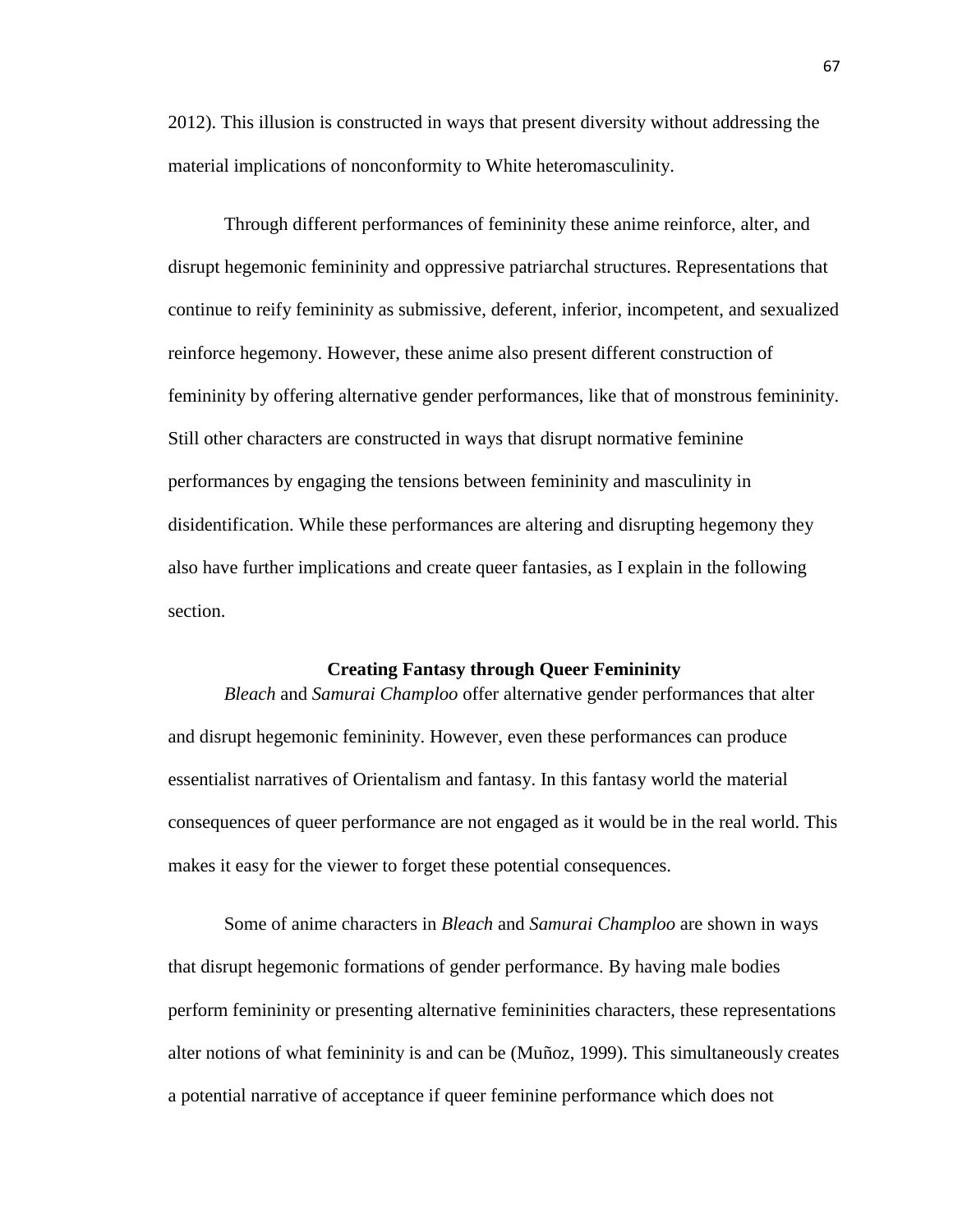necessarily apply in the real world (Eguchi, Calafell, & Files-Thompson, 2014 in press). These queer performances of femininity may idealize the ways in which femininity can be performed without considering the material implications those performances will have outside of anime.

Yumichika is a good example of this idealization as he performs femininity through a male body but still gains acceptance in a male dominated community. Furthermore, he is able to move up through the ranks while performing femininity. This disregards the material limitations of alternative gender performance by creating a fantasy of upward mobility potential despite non-conformity to ascribed gender roles. Suì-Fēng is also able to sit as a commanding officer in the Gotei 13 while performing monstrous femininity. Many women who occupy leadership roles may be considered monstrous as well and because this challenges male masculinity it can have negative consequences. Even within a leadership role women are expected to perform normative femininity, doing otherwise categorizes them as bitchy, scary, and bossy (Calafell, 2012).

These narratives produce an ideal world where queer femininity can be performed and accepted. While Rukia is able to exist in multiple social spaces through her fluid performance of gender, but there do not appear to be any material consequences. In actuality performing multiple gender and class identities is often marked as being inauthentic, trying to fit in, or even having multiple personalities. This kind of performance is categorized as being unstable. Further, these narratives of disruptive gender performances allow us to believe that multiple forms of femininity can be performed and accepted without negative consequences. The bullying, criminalizing, and persecution of these characters due to their identity performances do not occur in these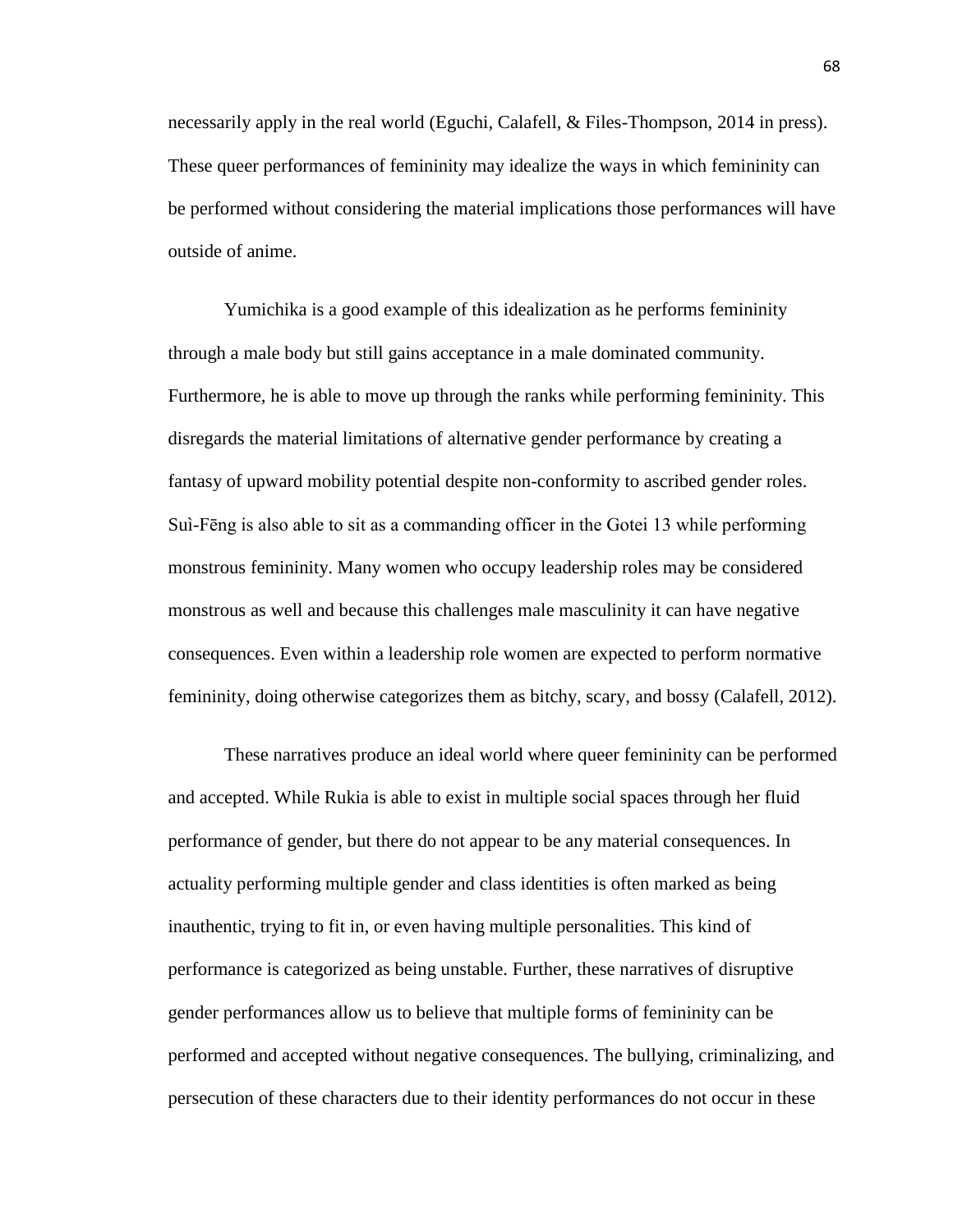representations. However, outside of the world constructed in anime, it is impossible to perform these nonconformative gender identities without implications on one's material realities (Calafell, 2012). These performances of gender do seem to disrupt patriarchal norms, however there are always material consequences to these performances.

There are times were material implications to alternative gender performances are presented. In subtle ways these nonconforming performances are disciplined and punished through social censure and physical displacement. Yoruichi and Kukkaku perform monstrous femininities that appear liberating and empowering. However, they have also lost their positions and status in the process. Particularly because the series does not explain how the Shiba clan lost their place in Seireitei it is easy to connect the downfall to her performance of monstrous femininity. The reason why the Shiba clan is dismissed from the 5 great noble houses is unknown, and as the representative of the clan Kukkaku does not take up a performance of nobility or normative femininity. Additionally, we do not realize the Shiba clan was a noble house when we first meet Kukkaku. All we see is a female who beats up her brothers and is missing an arm because she blew herself up. By the time we realize that the Shiba family was dismissed we automatically attribute it to Kukkaku and her monstrous feminine nature. We link the material consequence to her performance of femininity, because the series does not explain otherwise. Likewise, Suì-Fēng suggests that Yoruichi will cause the downfall of her house if she continues to disidentify with her class status and the duties that come with it. By opposing the patriarchal policies of Seireitei and her clan there are very serious social consequences. In this way monstrous femininity is disciplined and punished in order to diminish its capabilities. As monstrous femininity becomes a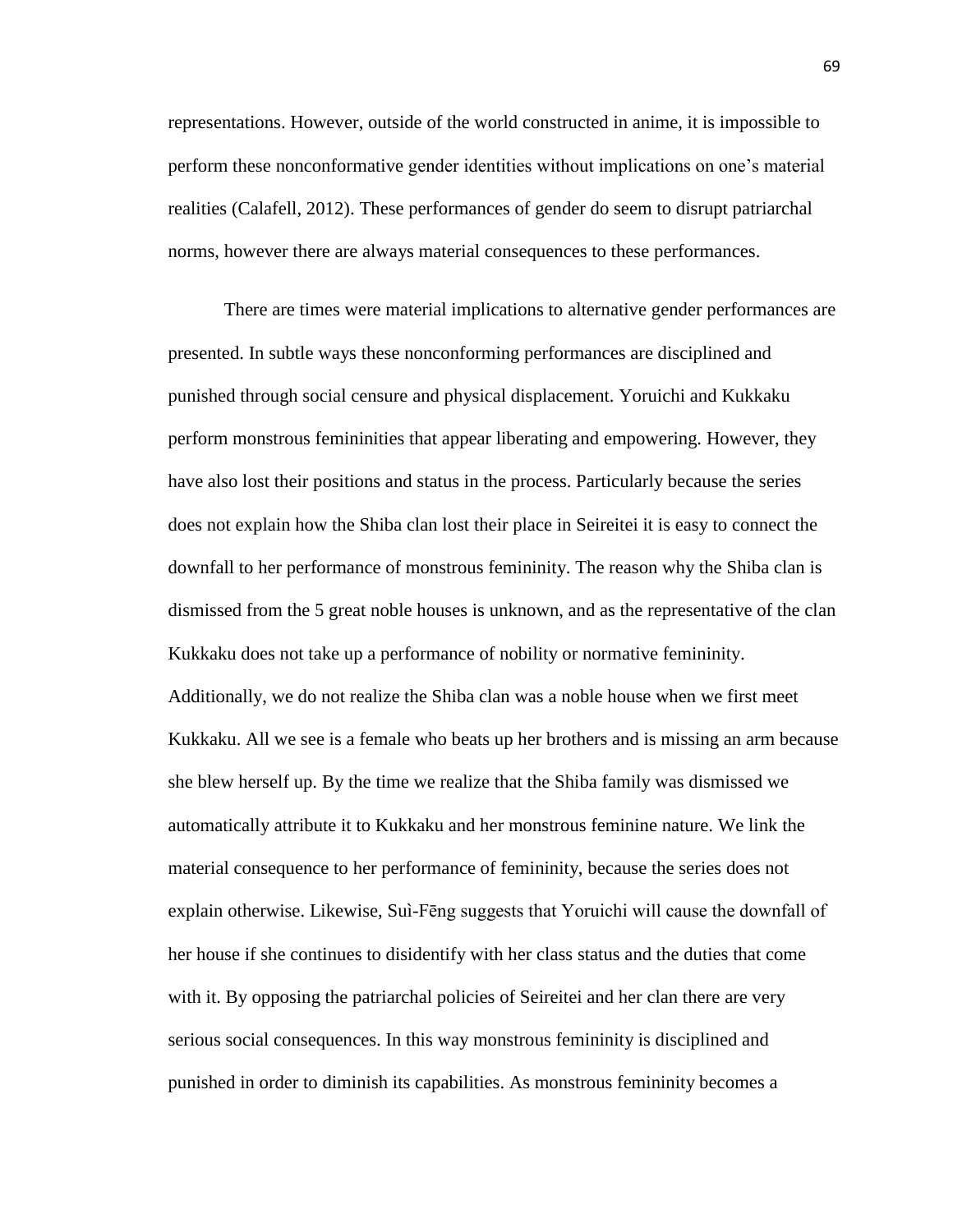potential threat to heteromasculinity, its performance is discouraged through practices of social ostracization. This neutralizes the threat of monstrous femininity by placing physical distance between monstrous feminine performers and heteromasculine performers. Yoruichi is physically displaced by leaving Soul Society to live in Gense. Likewise, Kukkaku is forced to live outside of the (heteropatriarchal) protection of Soul Society's wall. Thus, while alternative gender performance may appear self-determined, it is controlled by potential loss of status and physical displacement.

The idealizing of anime gender performance can be likened to Orientalism. Said (1979) explained that the ideology of Orientalism primitivizes and romantacizes Eastern culture and bodies in ways that justifies colonization by the West under the premise of civilizing. As Eguchi, Calafell, & Files-Thompson (2014, in press) posited, the representations of alternative gender constructions in media creates queer fantasy when material realities and intersectionality are not adressed. For the most part, these anime present non-normative gender performances that are accepted by other characters. In the case of Yumichika, his secret feminine abilities become mysterious since no one knows the true extent of his abilities. It reifies the idea of the mysterious geisha (芸者) through the male body. Furthermore, while there are nonconforming performances, the hegemonic femininity is still more common in anime. Although I chose *Bleach* particularly because it includes more alternative performances of femininity than other anime, it still portrays women as sexualized bodies that exist for the (white) Orientalizing male gaze. Anime allows the viewer to eroticize the Japanese characters portrayed by constructing bodies as sexual objects. Using particular screen shots or panning to emphasize the body of Japanese female characters enforces the (white) heteropatriarchal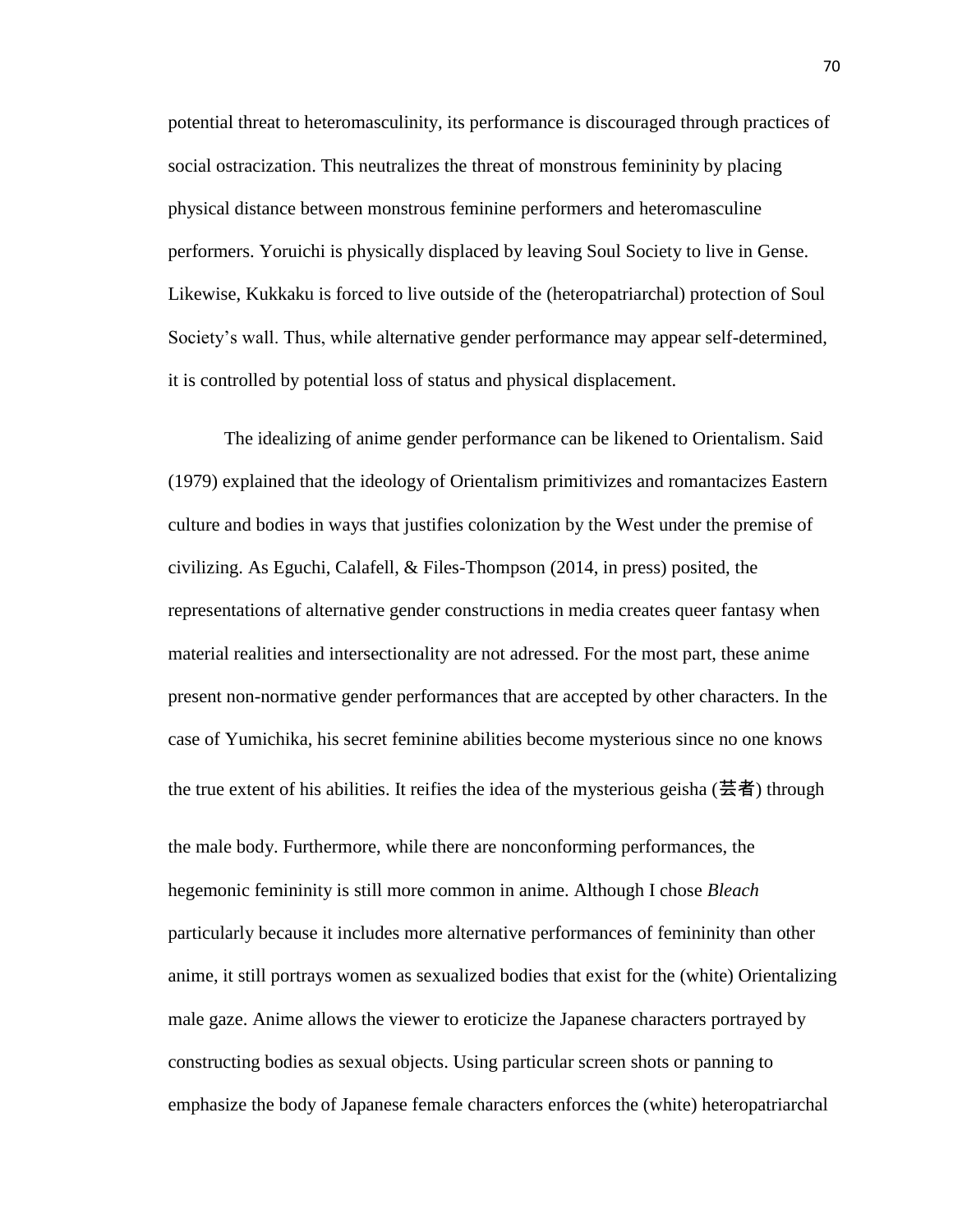gaze. Normative feminine performance through subservience and submissivity continues to reify the Oriental romanticization of the Japanese female, meant to serve. Unonaha taicho's use of the enryo-sasshi model of communication also reproduces Orientalism by rendering her as mysterious. Thus, anime presents a wide variety of gender performance and multiple forms of femininity. Some may initially appear to achieve resistance against normative gender performance; however they are disciplined and bridled. Conversely, normative femininity continues to be constructed as inferior to white heteromasculinity.

Performances of femininity can come in many different forms in anime. While feminine performance is influenced by intersections of race and class it can be expressed in multiple ways. The body, verbal cues, self-perceptions, and roles occupied by the characters are all elements of feminine performance. Characters that perform politeness, subservience, and deference to male characters can reinforce hegemonic constructions of femininity. However, these constructions are also refuted by other performances of femininity. Disidentification and monstrous femininities can resist the patriarchal standard of feminine inferiority and allow them to break out of the restraints of normative femininity. These sites of resistance have implications for U.S. perception of Japanese performance of femininity. By presenting characters that perform alternative femininities anime constructs a fantasy where there are no material consequences to resisting normative femininity. It can also reproduce Orientalist notions that eroticize Japanese female characters and creates mystification of Japanese characters and people.

While alternative representations of femininity can and should be included in anime, they are at times disciplined and punished. Conversely, the fantasy of these worlds can obfuscate the material realities of queer gender performance. These fantasies also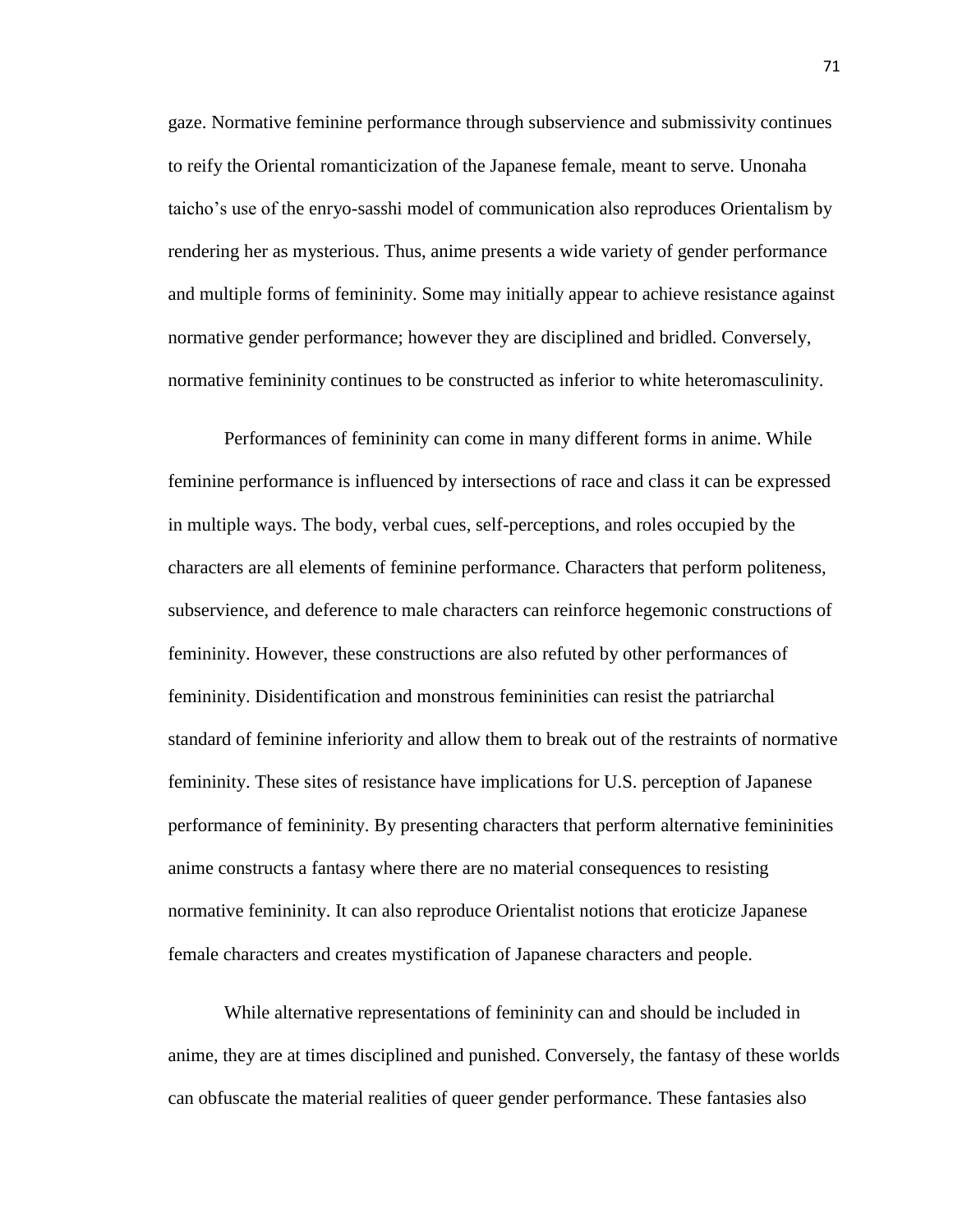reproduce Orientalist ideologies of mystery and romantic Japanese/Asians. These anime produce understandings for U.S. constructions of Japanese/Asians, and therefore anime should continue to be critically examined.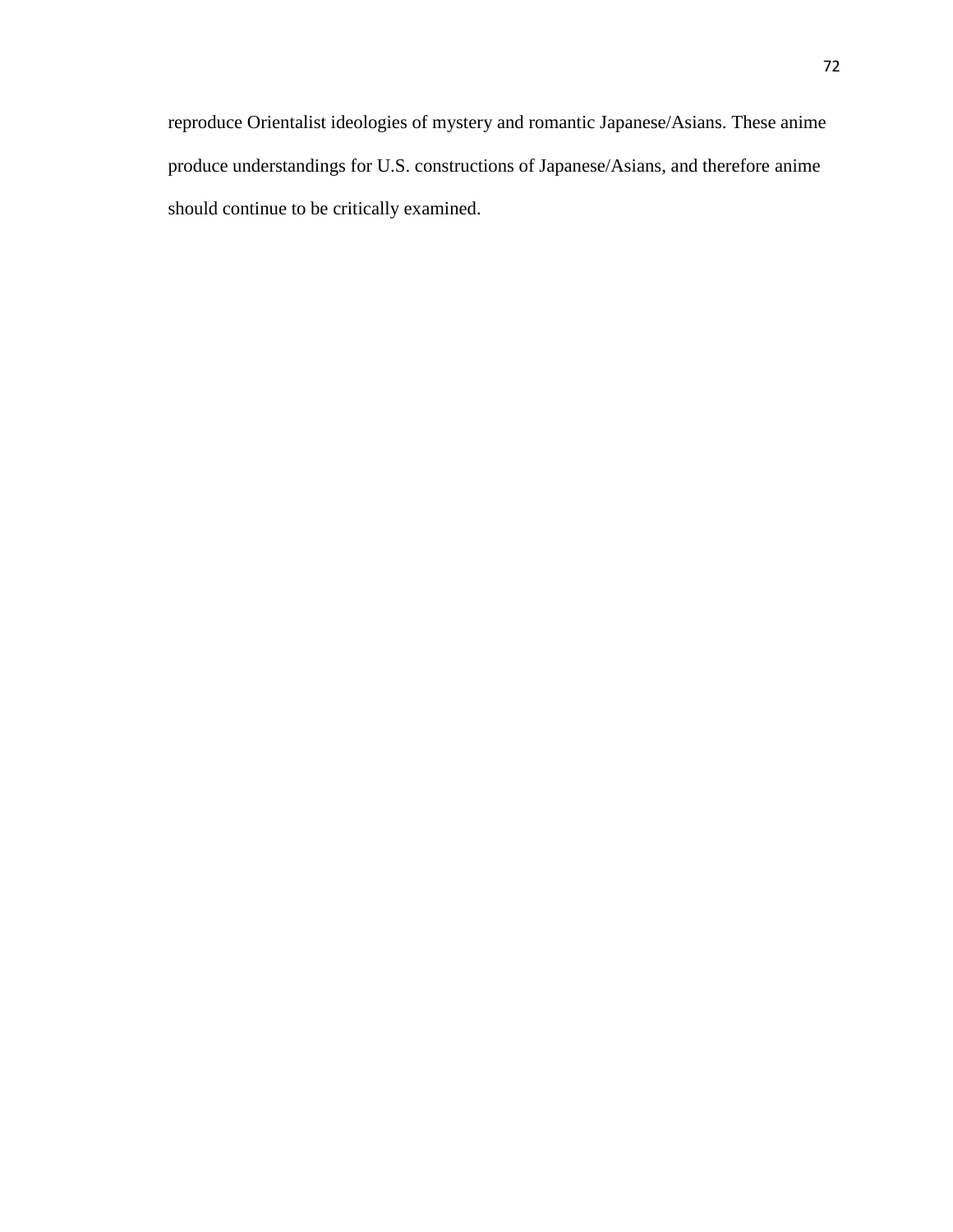## **Chapter 5: Discussion and Conclusion**

In this study, I utilize Queer of color critique as a central analytical framework to examine performance of gender intersectionally. Queer of color critique is a combination of several critical theoretical constructs including women of color feminism, historical materialism, and queer critique (Ferguson, 2013). Queer critique offers the discursive construction of the body, gender, and sexuality (Butler, 1999). Conceptualizing gender and sexuality in this way allows us to dis-establish the binaries between female-male and feminine-masculine (Wilchins, 2004). This reconceptualization allows for people to exist between these constructs of gender and biological sex. Additionally, queer critique rejects the strict categorizations of sexual orientation such as gay and lesbian (Fausto-Sterling, 2000). However, the complexity of this framework and the ways in which it can be used to unpack how gender is performed in anime is a long process, and one that requires further development than was possible within the scope of this study. Yet, using this critique to analyze this text was critical to uncovering the power structures represented in anime which construct particular material realities in the context of gender performance.

With the queers of color critique, I have attempted to unpack and uncover the ways in which feminine performances in anime reinforce, alter, and disrupt social and performative constructions of hegemonic femininity. Femininity is performed through the body and clothing, language, skills and ability, and through character's relationships with other characters. When performed through the body and clothing, feminine performances often reinforces the female body as an object of desire. By rendering the female body bare and offering it to the patriarchal gaze these performances can reinforce hegemonic constructions of femininity. However, when the body performs monstrous femininity these constructions can alter ideologies surrounding normative femininity. Language that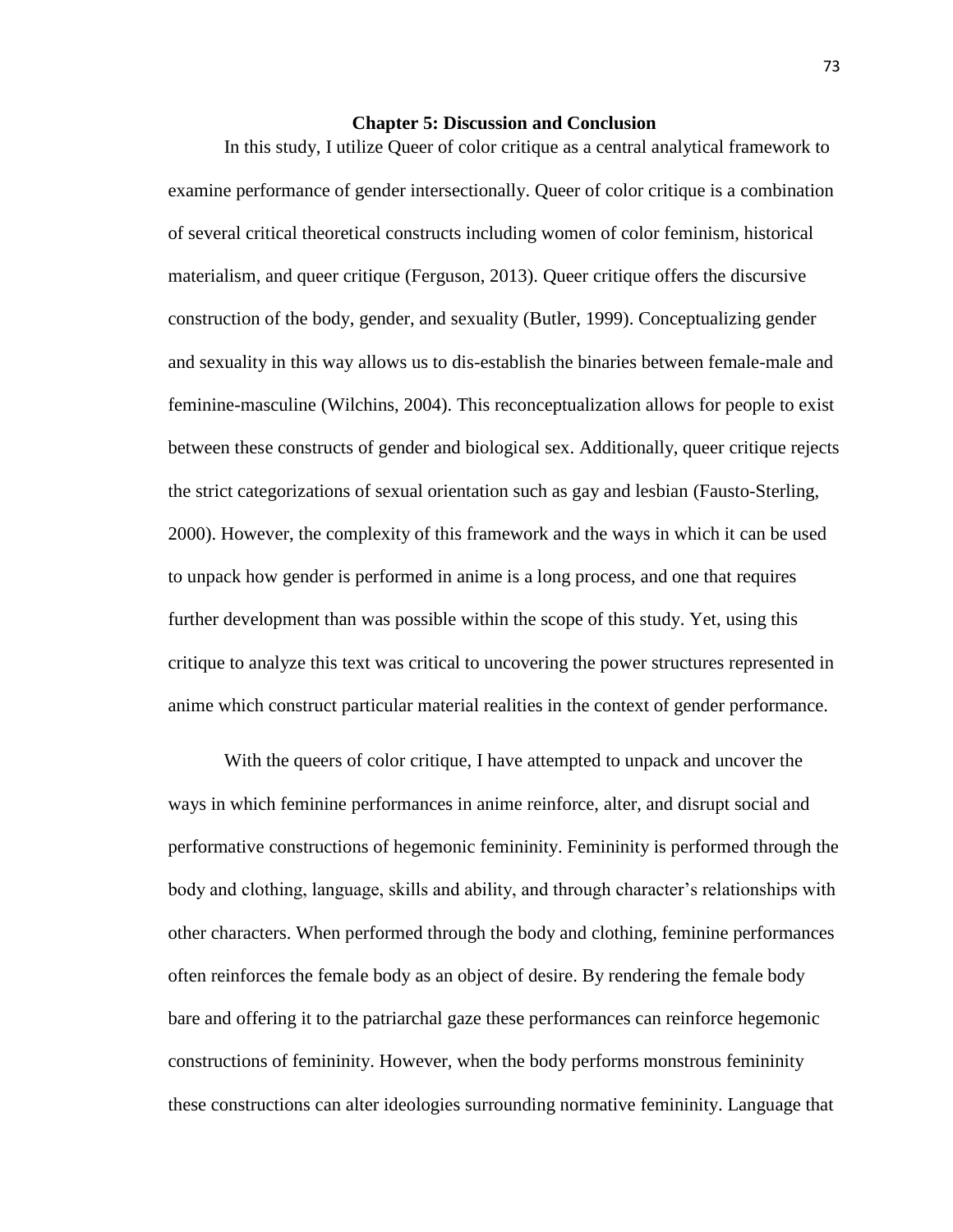humbles the speaker, creating hierarchies, can also be used to perform hegemonic feminine performance. Skills and abilities can function to reinforce, alter, and disrupt notions of hegemonic femininity depending on how they are performed and perceived. At the same time, characters are constructed in ways that disrupt perceptions of feminine performance can use abilities like hand-to-hand combat.

It is easy to believe that the strong willed feminine performing character found in *Bleach* and *Samurai Champloo* are disrupting the ways in which we think about feminine performance. Indeed, some viewers may believe this to be true and be prompted to reconsider their own gender performances. In this sense, watching anime may result in questioning and reconstruction of gender performance for fans. As a fan, I reflect that anime offers alternative gender/queer possibilities to viewers who find normative feminine performances of some characters contrived and limiting. At the same time, these performances are paradoxically disciplined by patriarchal structures like the Gotei 13 and the Arrancar. These structures reward normative femininity and punish feminine dissenters. In the context of U.S. viewers this reify the ways in which the image of Japanese/Asian femininity has been historically constructed. Submissivity, deference, and the sexualization of the Japanese/Asian female body are lauded. Thus, characters who are punished or disciplined through loss of status and ostracization emphasize that their performances of femininity does not conform to U.S. perceptions of Japanese femininity.

The examining and unpacking of the ways in which performances of femininity in anime are represented is critical. Investigating anime as an intercultural text addresses several gaps in critical intercultural communication scholarship. Primarily, very few studies have examined anime as an intercultural text. This is relevant considering its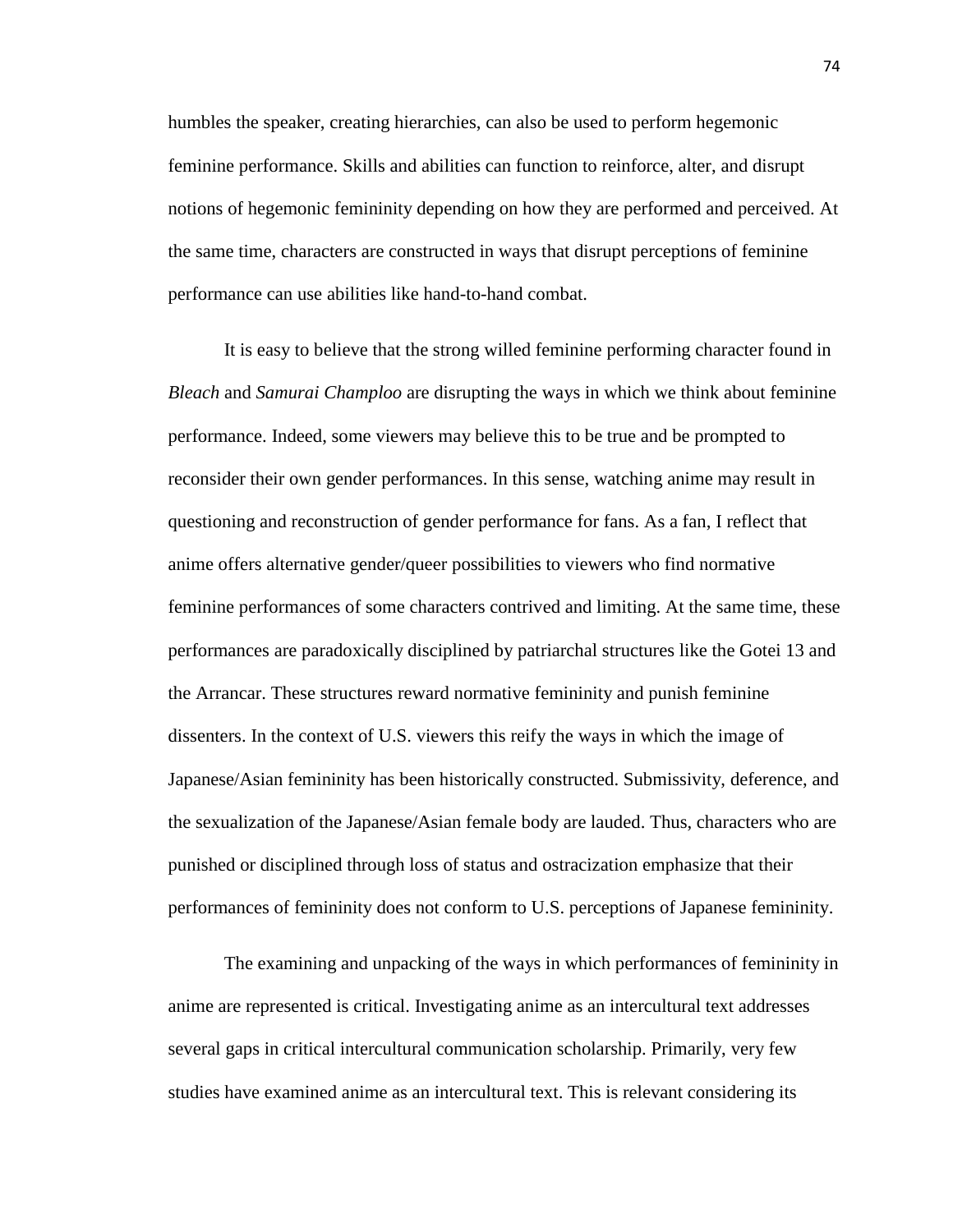implications for intercultural communication in a historical moment when anime is becoming increasingly popular and consumed in the U.S. As Moon (2008) argued, "how we understand ourselves as cultural members and our interactions with "Others" is too influenced by media representations." (p. 18) Therefore, unpacking the potential implications for this intercultural text is critical to understanding Japanese-U.S. American interactions.

While it is critical to research anime as an intercultural text – a text influenced by multiple cultural positions (Darling-Wolf, 2006)- doing so has also presented limitations. As an intercultural text in the U.S. context anime is originally in Japanese and then either subtitled or dubbed over in English by licensed production companies or fan based services. As I am not fluent in Japanese it was necessary to rely somewhat on these translations. A fluent speaker of Japanese would likely have more insight into the verbal nuances of gender performance. For this reason it was necessary for me to take the point of view of a U.S. viewer with varying levels of Japanese language competence. I also do not have a fully developed understanding of Japanese culture, and so it is possible that cultural performances may have been overlooked or misinterpreted. Additionally, my position as a passionate fan of anime presents some emotional bias. As anime has influenced understandings of my own identity construction, I remain ever hopeful for anime's potential as a site resistance.

Another limitation of this study is that I have only analyzed 2 series in an entire industry of anime production. Multiple genres, creators, and production companies will construct femininity in different ways that reinforce, alter, or disrupt hegemonic feminine performance. Additionally, this study examines the content of these media while not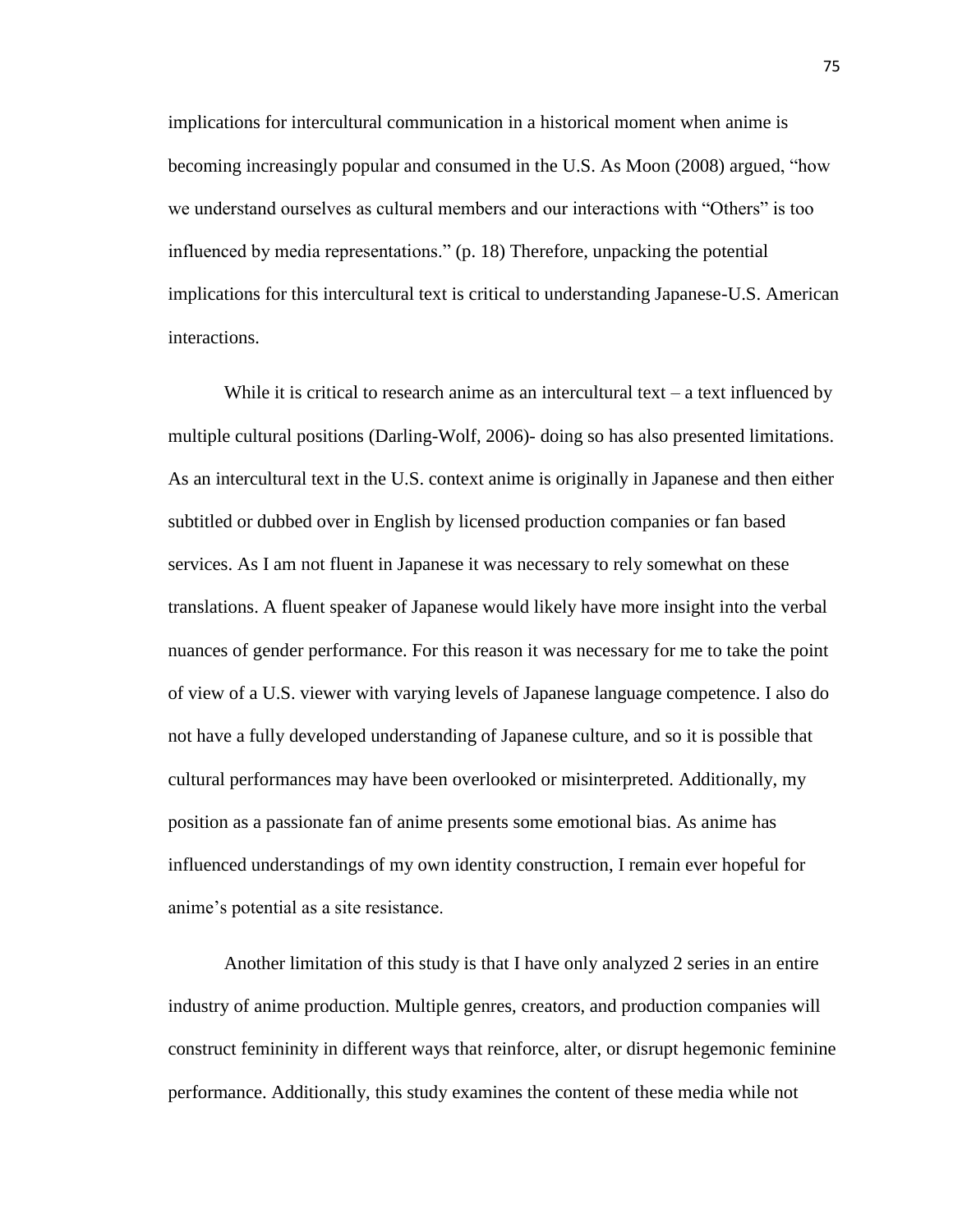addressing audience reactions and perceptions or the production technologies necessary to produce these series. Another aspect that influence anime are the creative players: producers, writers, voice actors, artists, editors and other people who make artistic and business decisions to create the final product. These people deliberately and unconsciously make decisions that shape the identity performances of anime characters and the realities created within anime. These other layers of analysis would be helpful in examining this media text, as no piece of media is content alone. Therefore, further research in this area requires attention.

While this work contributes to the growing area of research of anime and intercultural communication, many aspects of anime remain unexplored. Studies looking at queer representations and presence in anime have been limited to the homoerotic genres of yaoi/yuri, primarily focusing on sexual orientation within sexual/romantic relationships (see for example: Miyake, 2013; Wood, 2013; Zanghellini, 2009). However, queer gender as performed in anime has not been explored despite many representations of gender non-conforming characters. In the future, I would like to continue examining alternative gender performances in anime as a potential site of resistance. Anime offers alternative gender performances to mainstream U.S. media that may make audiences more aware of hegemonic gender as socially constructed and normalized performance. Despite the potential queer fantasy being constructed, the repeated representation of gender queer performance potentially disrupts understandings of normative gender constructions. U.S. media limits many representations of queer individuals to structured categories of gay, lesbian, and trans, but anime allows for more fluid performances of gender, sexuality, and kinship. By including characters that perform disidentification,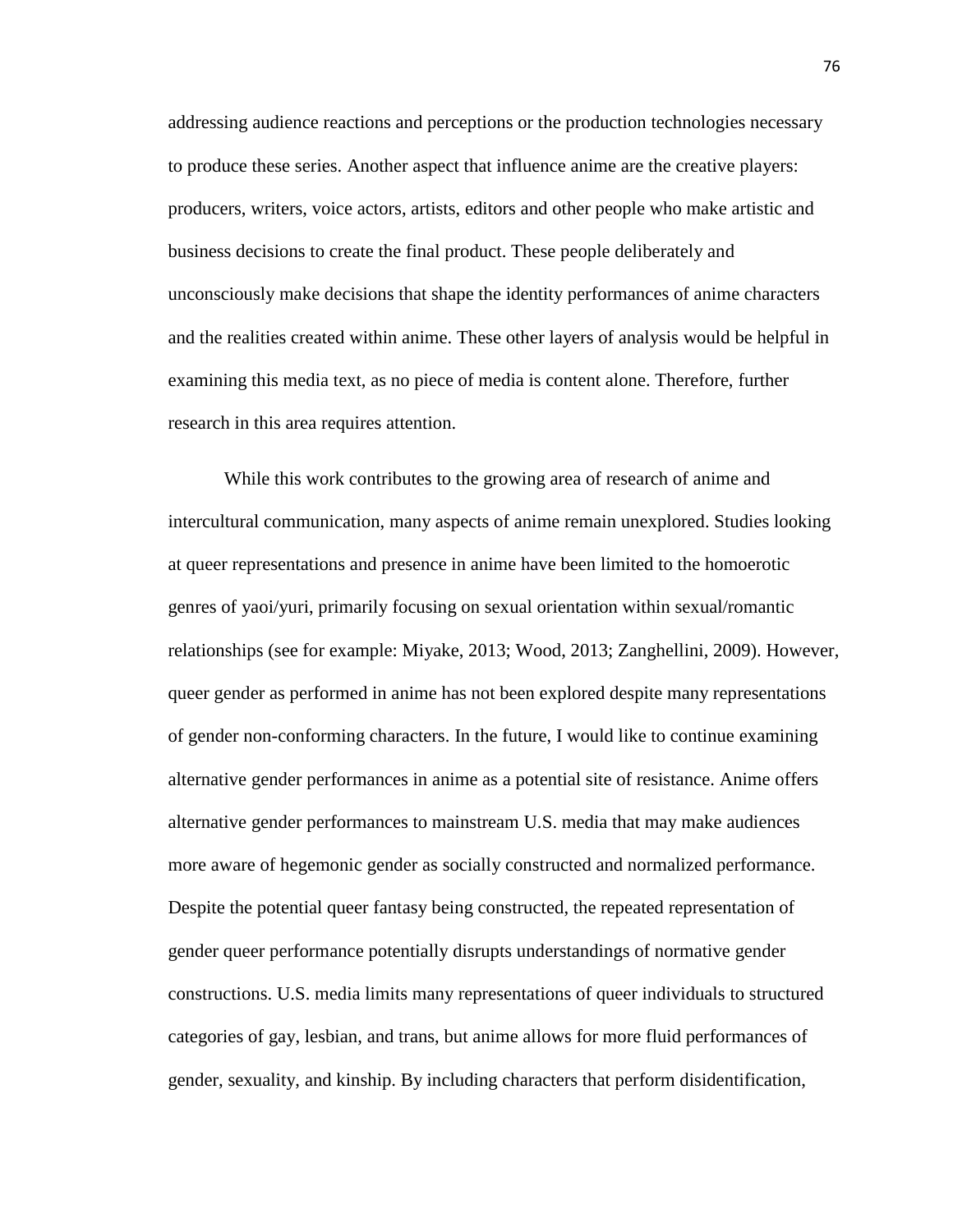ambiguous sexual orientation and kinship formations, and monstrous femininity normative identity constructions may be challenged. This presents the audience with alternative possibilities and ways of being that is generally not available in U.S. media.

Another topic of interest as anime relates to intercultural communication is the construction of Japanese intersectional identity. This work examined gender in relation to class and race, but does not fully address multiple racial/ethnic identities in Japan. The inclusion of *Samurai Champloo* and the Ryukyu character Mugen was an attempt to explore this cultural identity. However, his performance of Ryukyu and hypermasculinized identity could not be fully explored within the scope of this work. As one of the only representations of indigenous Japanese character, this series is important to examine further as it has the potential to dispel myths regarding Japanese homogeneity. Racial homogeneity is a narrative perpetuated both within Japan and abroad. Therefore, this representation is both rare and significant as a form of identity representation. The implications of this particular representation and identity performance have been limited by my focus on femininity within this anime. Consequently, further examination of this text is critical for understanding racial diversity representations in Japan.

Moreover I argue that the translation aspect of anime has not been explored within academic scholarship, even though it is a topic of hot debate in the U.S. anime fan community. Most U.S. viewers rely on subtitles or dubbed versions of their favorite anime. Not only do these translations have implications for gender performance, but they also construct particular understandings of Japanese identity and performance. As anime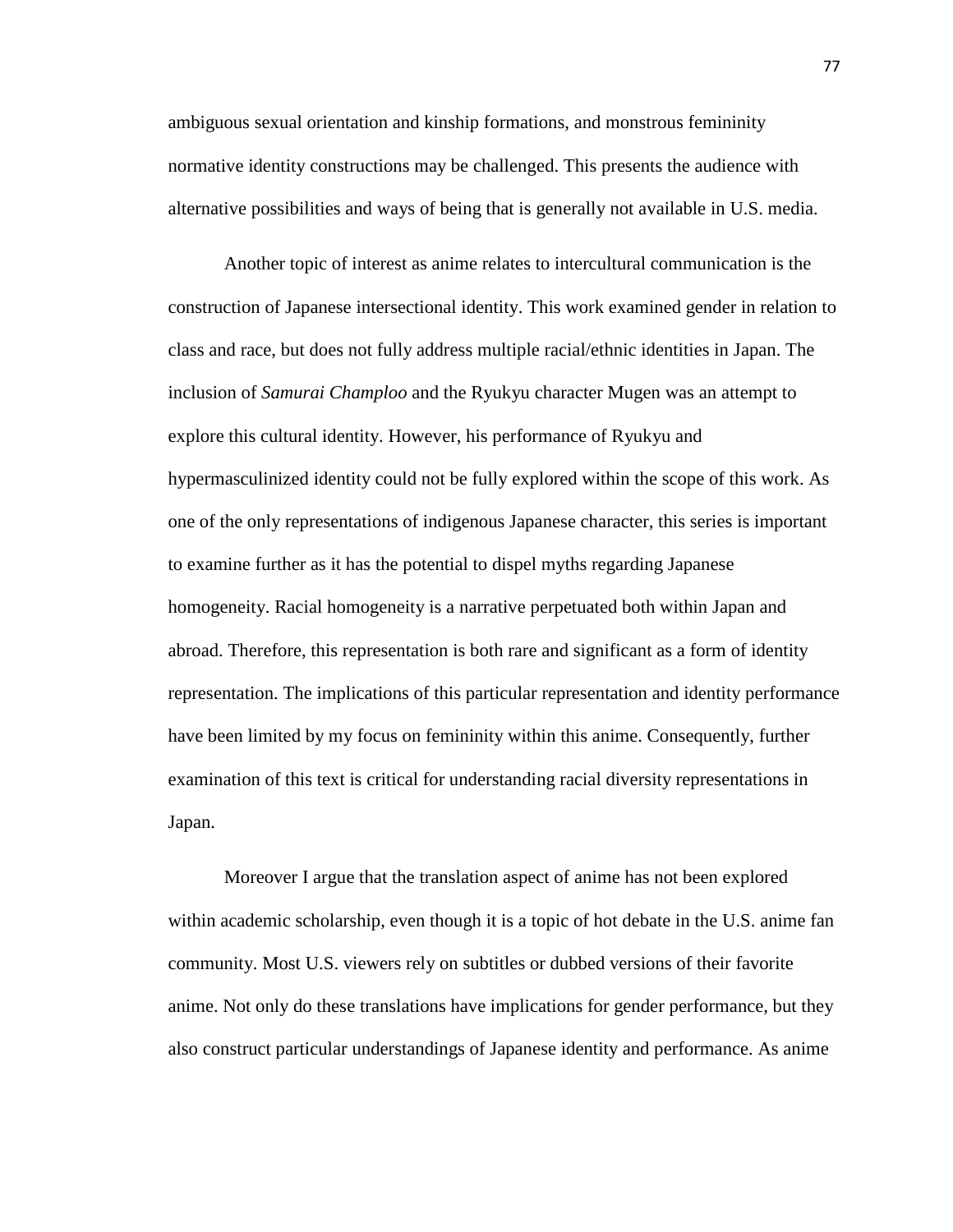can be a vehicle for identity construction and performance (Wahab  $\&$  Anuar, 2012) this is a critical text to examine from an intercultural communication perspective.

In conclusion, anime has potential implications for the understandings of Japanese/Asian-American gender performances. Anime is also a valuable text for intercultural communication as a media text produced in Japan and becoming increasingly popular in the U.S. In future research I aspire to continue examining the construction of Japanese intersectional identities in anime. I also hope that anime will continue being studied by other communication scholars.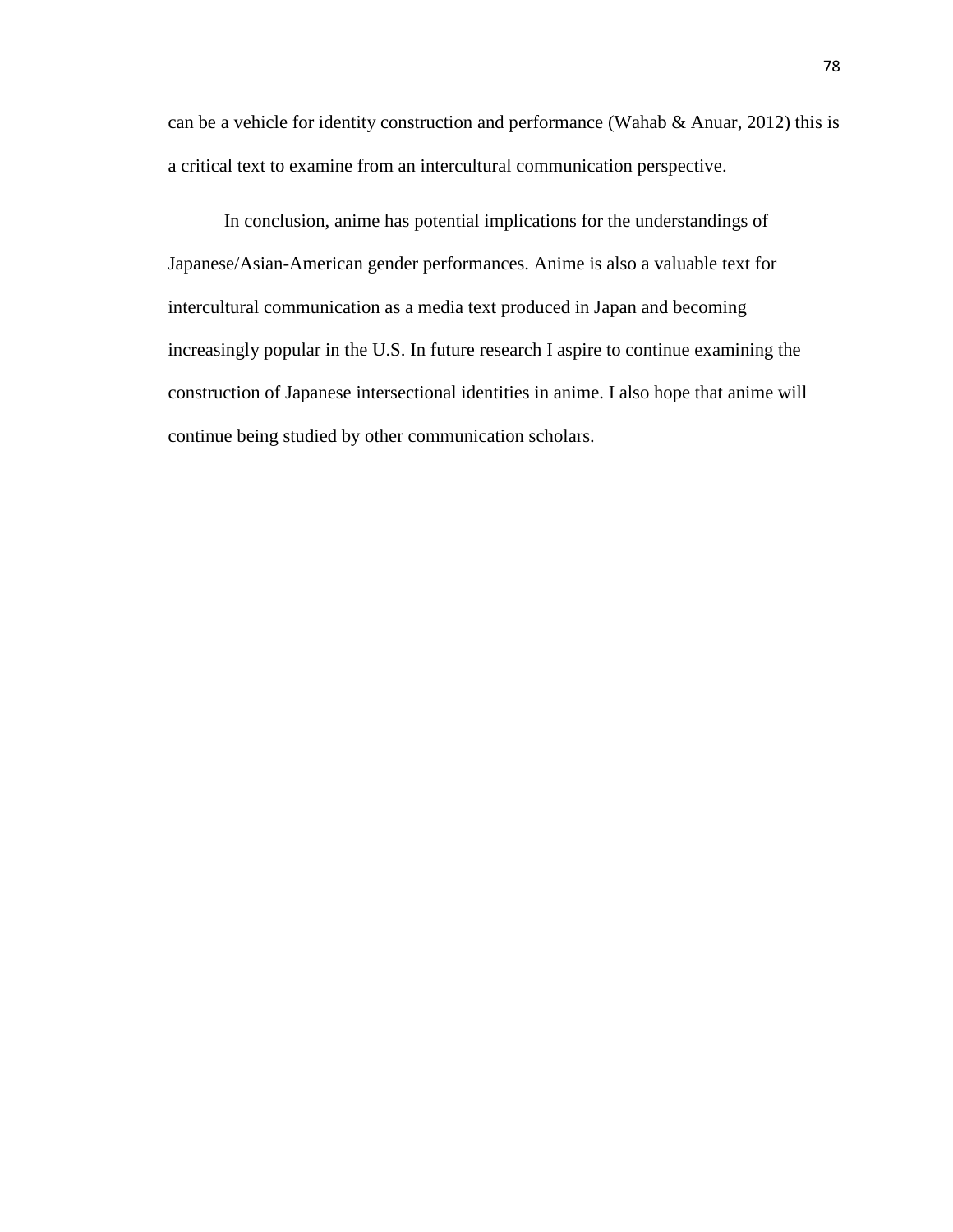## **References**

- Ahmed, S. (2012). *On being included: Racism and diversity in institutional life.* Durham and London: Duke University Press.
- Akai-sama. (2008, April 18). *Do you watch Amerime?* Retrieved from Anime nation: http://www.animenation.net/forums/showthread.php?t=213913
- Aldama, A. (2003). *Violence and the body: race, gender, and the state.* Bloomington: Indiana University Press.
- Alexander, B. K. (2004). Bu(o)ying condoms: A prophylactic performance of sexuality (or performance as cultural prophylactic agency. *Cultural Studies ↔ Critical Methodologies 4* (4), 501-525.
- Anime News Network. (2011, April 15). *America's 2009 anime market pegged at US\$2.741 billion*. Retrieved from Anime News Network: http://www.animenewsnetwork.com/news/2011-04-15/america-2009-anime-marketpegged-at-us\$2.741-billion
- Anime News Network. (n.d.). *Bleach (TV)*. Retrieved March 30, 2014, from Anime News Network: http://www.animenewsnetwork.com/encyclopedia/anime.php?id=4240
- Anzaldúa, G. (2012). *Borderlands/la frontera: The new mestizo* (4<sup>th</sup> ed.). San Francisco: Aunt Lute Books.
- Bailey, C. E. (2012). Prince charming by day, superheroine by night? Subversive sexualities and gender fluidity in Revolutionary Girl Utena and Sailor Moon. *Colloquy, 24*, 207-222.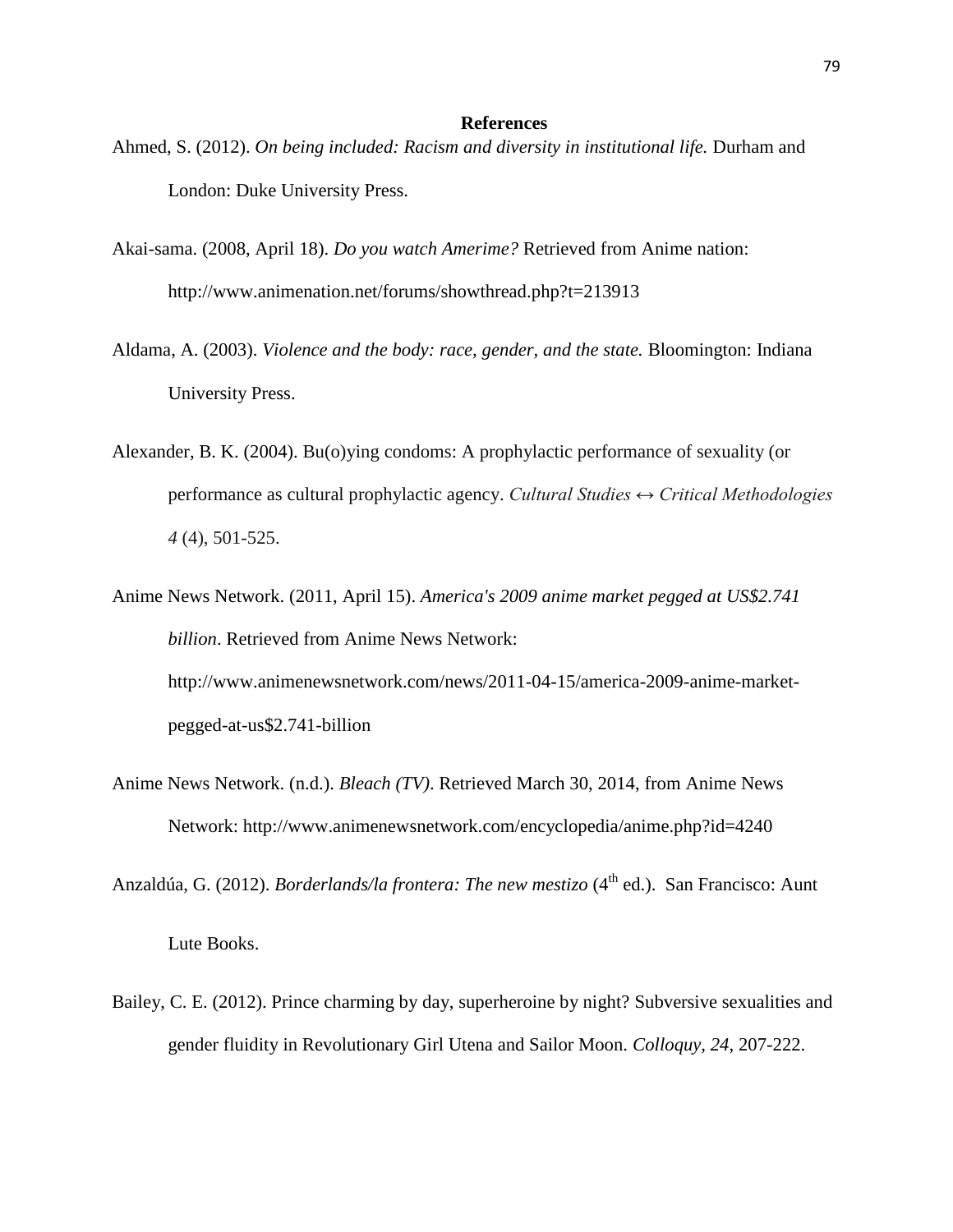- Barber, C. L. (2009). The displaced self in "Elfen Lied". *International Journal of the Humanities, 6*, 1-8.
- Bardhan, N. (2011). 'Slumdog Millionare' meets 'India Shining': (Trans)national narrations of identity in South Asian diaspora. *Journal of International and Intercultural Communication*, *4*(1), 42-61.
- Bechdel, A. (2013, November 8). *The rule*. Retrieved from Flickr: https://www.flickr.com/photos/zizyphus/10748290154/

Benesh-Liu, P. R. (2007). Anime cosplay in America. *Ornament, 31*(1), 44-49.

Bleach Wiki. (2013). *Races.*Retrieved from: http://bleach.wikia.com/wiki/Races.

- Bresnahan, M. J., Inoue, Y., & Kagawa, N. (2006). Players and whiners? Perceptions of sex stereotyping in anime in Japan and the US. *Asian Journal of Communication, 16*(2), 207- 217.
- Butler, J. (1999). *Gender trouble: Feminism and the subversion of identity.* New York: Routledge.
- Cacho, L. M. (2012). *Social death: Racialized rightlessness and the criminalization of the unprotected.* New York: New York University Press.
- Calafell, B. M. (2012). Monstrous femininity: Constructions of women of color in the academy. *Journal of Communication Inquiry, 36*(2), 111-130.
- Cavallaro, D. (2012). *Japanese aesthetics and anime.* Jefferson, North Carolina: MacFarland & Co. Inc.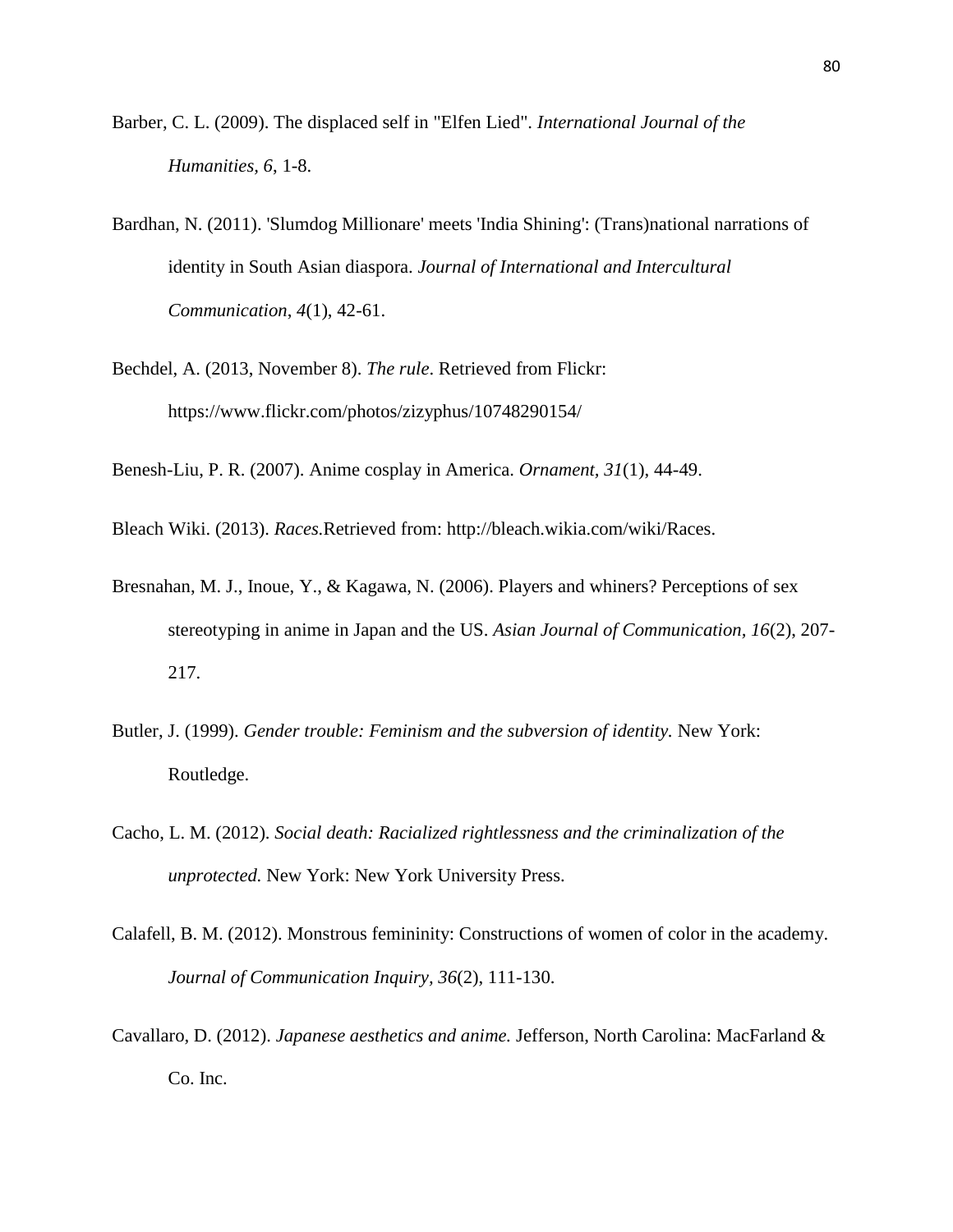Chai, B. (2012, February 6). *Animator looks to break through: Pixar's John Lasseter aims to help Japanese maker of 'Arrietty' reach broader group in the U.S.* Retrieved February 26, 2014, from

http://online.wsj.com/news/articles/SB10001424052970204369404577205272996617972 ?mg=reno64-

wsj&url=http%3A%2F%2Fonline.wsj.com%2Farticle%2FSB1000142405297020436940 4577205272996617972.html

- Chávez, K. R. (2013). Pushing boundaries: Queer intercultural communication. *Journal of International and Intercultural Communication, 6*(2), 83-95.
- Choo, K. (2008). Girls return home: Portrayals of femininity in populars Japanese girls' manga and anime texts in the 1990s in Hana yori Dango and Fruits Basket. *Women: A Cultural Review, 19*(3), 275-296.

Chozick, A. (2011, October 29). Animation gives and edge to streaming. *New York Times*, p. 1.

- Darling-Wolf, F. (2006). The men and women of non-no: Gender, race, and hybridity in two Japanese magazines. *Critical Studies in Media Communication*, *23*(3), 181-199.
- De La Cruz, E. (2004). Manga, anime combo powerful at retail. *Video Store Magazine, 26*(27), 20.
- Eguchi, S. (2009). Negotiating hegemonic masculinity: The rhetorical strategy of "straightacting" among gay men. *Journal of Intercultural Communication Research*, *38*(3), 193- 209.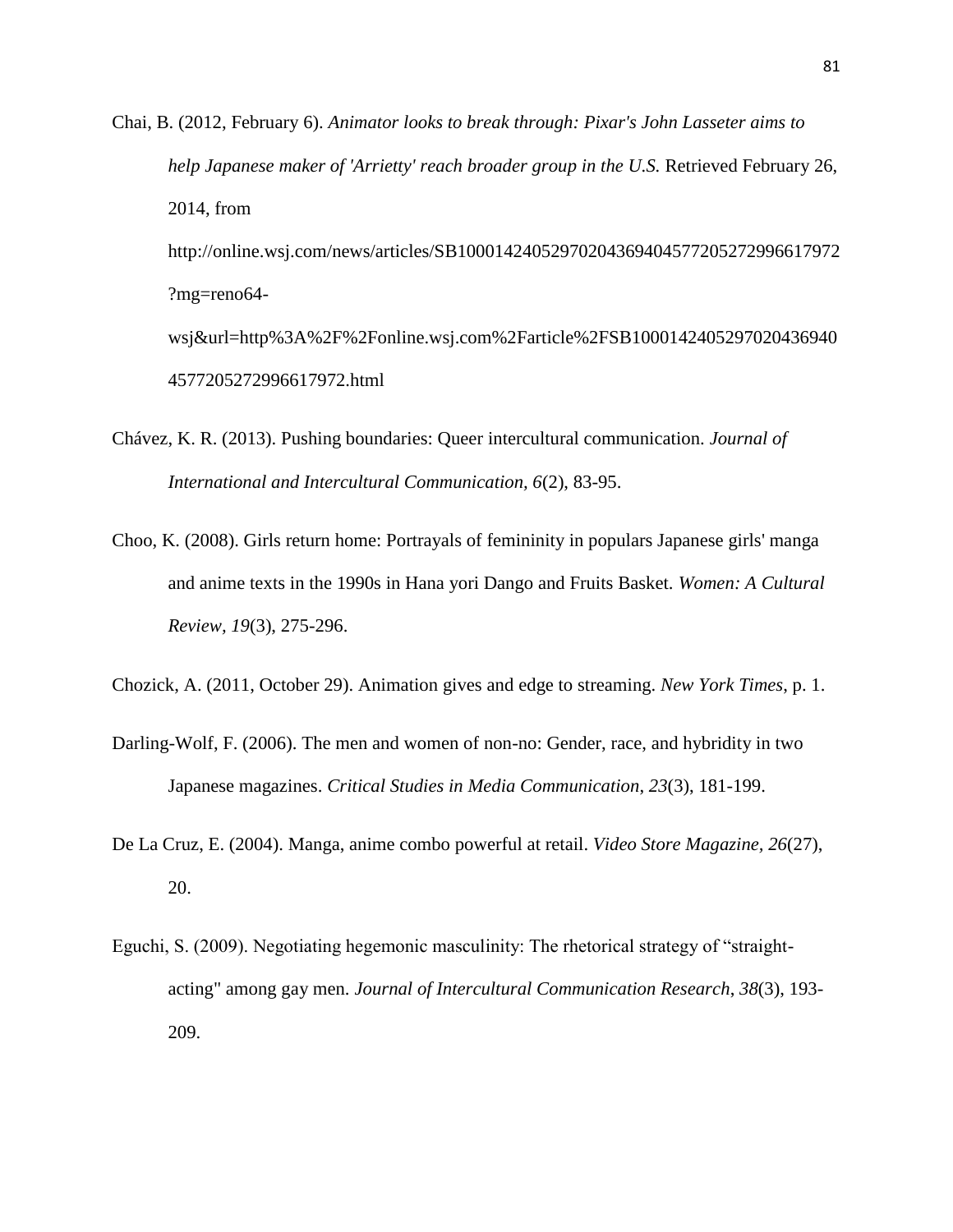- Eguchi, S. (2011). Cross-National identity transformations: Becoming a gay "Asian-American" man. *Sexuality & Culture, 15* (1), 19-40.
- Eguchi, S. (2013). Revisiting Asiacentricity: Toward thinking dialectically about Asian American identities and negotiation. *Howard Journal of Communications*, *24* (1), 95-115.
- Eguchi, S. (2014). Disidentifications from the West(ern): An autoethnography of becoming an *Other*. *Cultural Studies↔Critical Methodologies*, *14* (4), 279-285. DOI: 10.1177/1532708614527562
- Eguchi, S., & Starosta, W. (2012). Negotiating the model minority image: Performative aspects of college-educated Asian American professional men. *Qualitative Research Reports in Communication, 13*(1), 88-97.
- Eguchi, S., Calafell, B. M., & Files-Thompson, N. (2014, in press). Intersectionality and quare theory: Fantasizing African American same-sex relationships in *Noah's Arc: Jumping the Broom*. *Communication, Culture, & Critique, 7*(3).
- Eng, D. L. (2010). *The feeling of kinship: Queer liberalism and the racialization of intimacy.* Durham: Duke.
- Fennell, D., Liberato, A. S., Hayden, B., & Fujino, Y. (2012). Consuming anime. *Television New Media, 14*(5), 440-456.
- Ferguson, R. A. (2013). Introduction: Queer of color critique, historical materialism, and canonical sociology. In D. E. Hall & A. Jagose (Eds.), *The routledge queer studies reader* (pp. 119-133). New York: Routledge.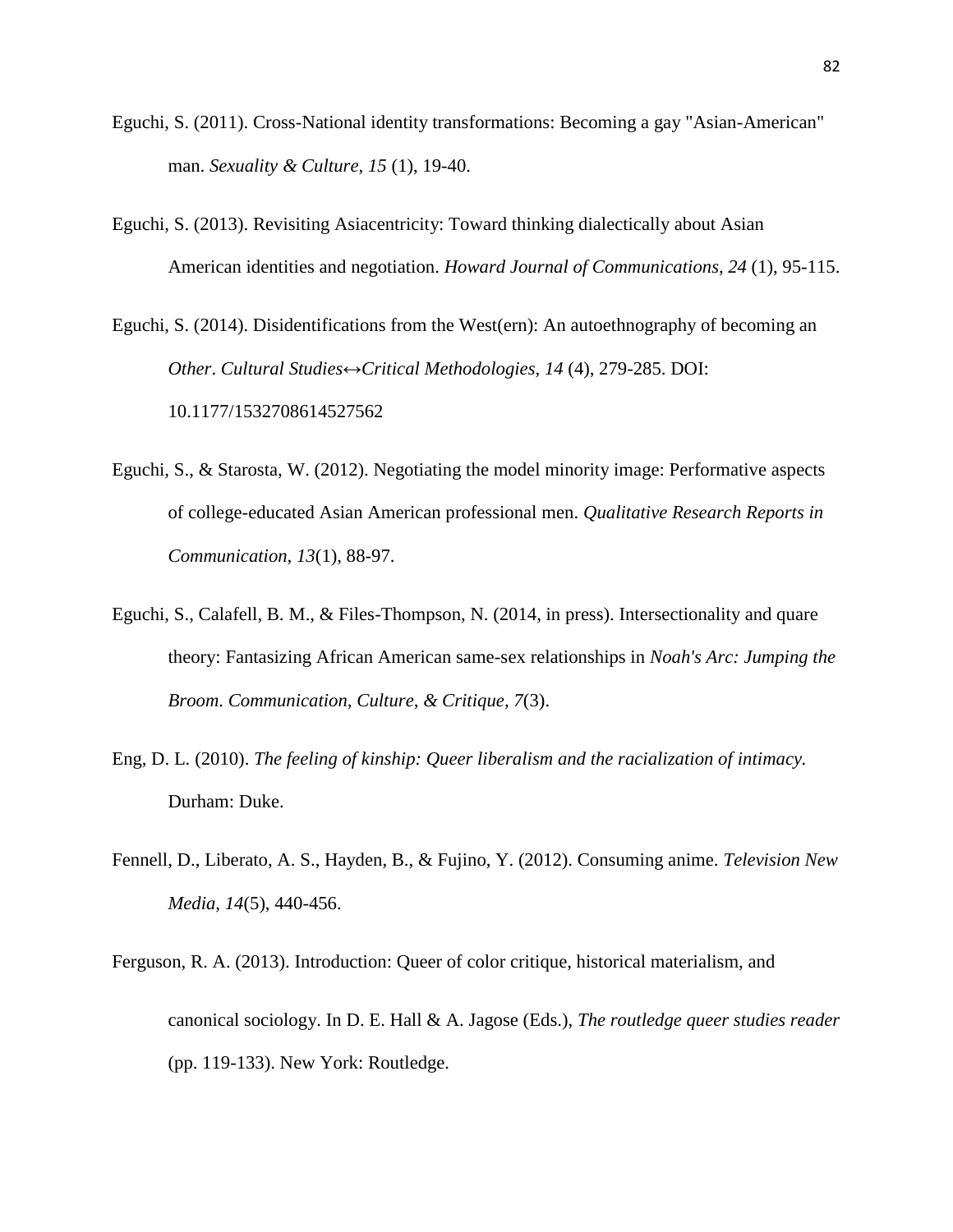- Ferguson, R. A. (2012). *The reorder of things: The university and its pedagogies of minority difference.* Minneapolis: University of Minnesota Press.
- Fukunaga, N. (2006). "Those anime students": Foreign language literacy development through Japanese popular culture. *Journal of Adolescent & Adult Literacy, 50*(3), 206-222.
- FUNimation. (n.d.). *FUNimation*. Retrieved from About us: http://www.funimation.com/aboutus
- Gibson, A. (2012). Atomic pop! *Astro Boy*, the dialectic of enlightenment, and machine modes of being. *Cultural Critique, 80*, 183-204.
- Halberstam, J. (2011). *The queer art of failure.* Durham: Duke University Press.
- Halualani, R. T., & Nakayama, T. K. (2010). *The handbook of critical intercultural communication.* West Sussex: Wiley-Blackwell.
- Henrickson, E. (2007, January 25). Nick pushes anime-inspired 'Avatar' online. *Detroit News: The Blogs (MI)*.
- Henshall, K. (1999). *A history of Japan.* NY: St. Martin's Press.
- Hidaka, T. (2010). *Salaryman mascilinity: The continuity of and change of hegemonic masculinity in Japan.* Boston: Brill.
- Hiramoto, M. (2013). Hey, you're a girl?: Gendered expressions in the popular anime *Cowboy Bebop*. *Multilingua-Journal Of Cross-Cultural And Interlanguage Communication*, *32*(1), 51-78.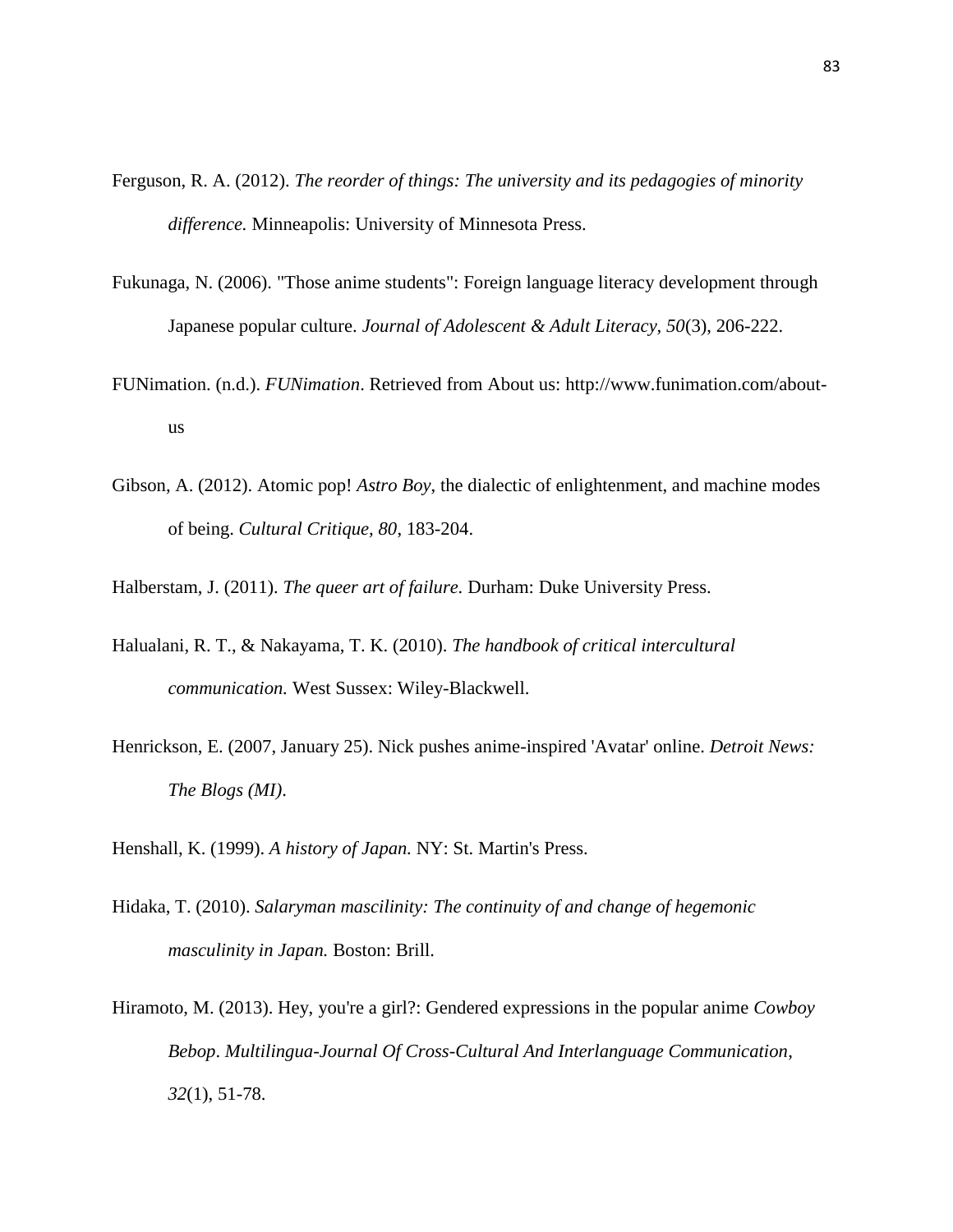- Hong, G. K. (2006). *Ruptures of American capital: Women of color feminism and the culture of immigrant labor.* Minneapolis: University of Minnesota Press.
- Hu, T.G. (2010). *Frames of anime: Culture and image-building.* Hong Kong: Hong Kong University Press.
- Hudson, M. (2007). Japanese beginnings. In W. Tsutsui, *A companion to Japanese History* (pp. 13-29). Malden: Blackwell.

Ikeda, M. (Director). (2004). *Inuyasha* [Motion Picture].

- Inaba, M. (2012). Robert Lockwood, Jr. (1915-2006): A bridge between Delta and Japan. *Arkansas Reviews: A Journal of Delta Studies*, *43*(3), 147-163.
- Iwabuchi, K. (2001). Becoming ''culturally proximate'': The a/scent of Japanese idol dramas in Taiwan. In B. Moeran, *Asian media productions* (pp. 54-74). Honolulu: Hawaii University i Press.
- Jeffries, L. (2007). *Textual construction of the female body.* New York: Palgrave Macmillan.

Jhally, S. (Director). (1995). *Dream worlds II* [Motion Picture].

- Johnson, E. P. (2005). "Quare" studies or (almost) everything I know about queer studies I learned from my grandmother. In E. P. Johnson, *Black Queer Studies: A Critical Anthology* (pp. 124-157). Durham: Duke University Press.
- Johnson, J. R. (2013). Cisgender privilege, intersectionality, and the criminalization of CeCe McDonald: Why intercultural communication needs transgender studies. *The Journal of International and Intercultural Communication, 6*(2), 135-144.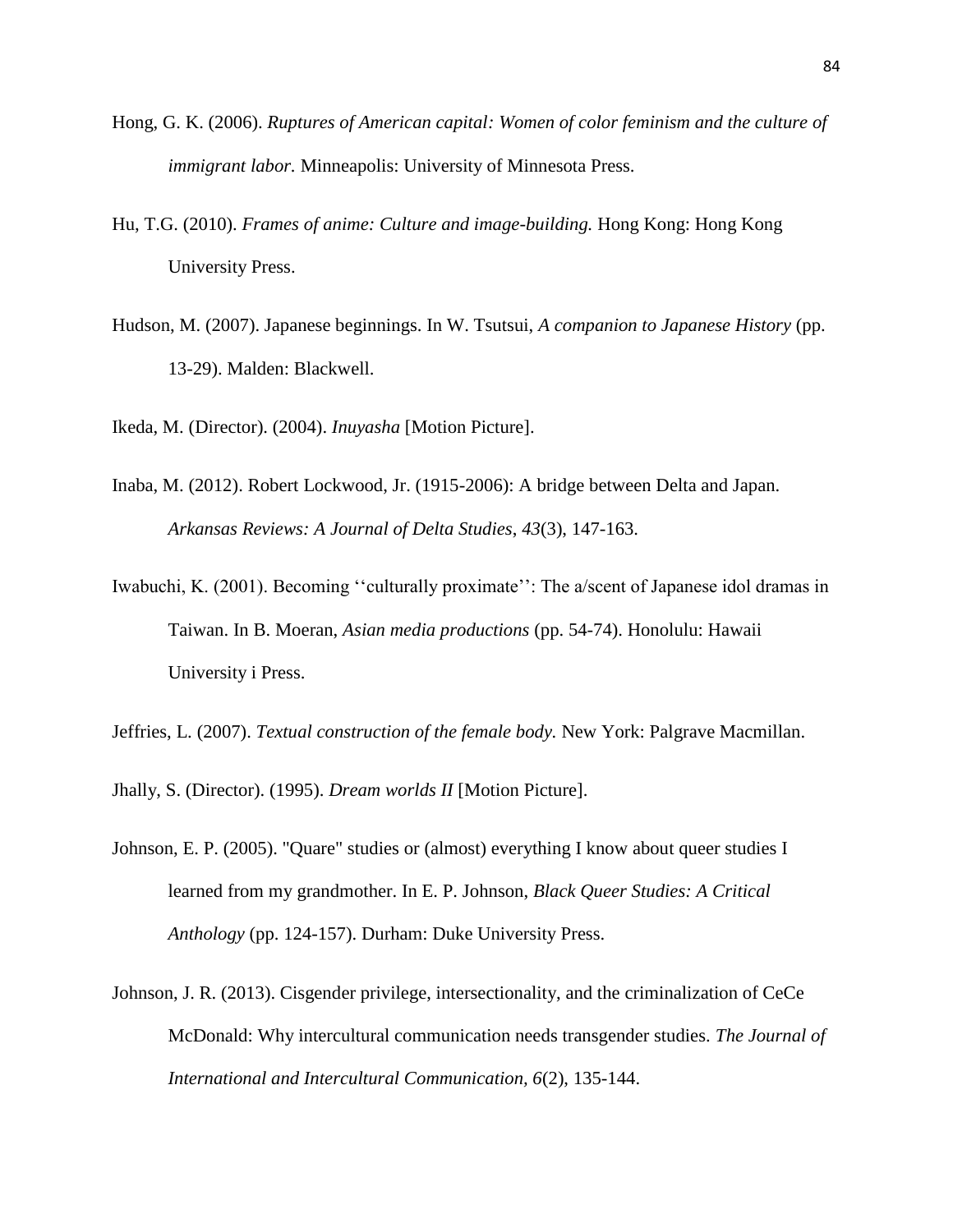- Kang, L. H. (1993). The desiring of Asian female bodies: Interracial romance and the cinematicsubjection. *Visual Antropolgy Review, 9*(1), 5-21.
- Kawai, Y. (2005). Stereotyping Asian Americans: The dialectic of the model minority and the yellow peril. *Howard Journal of Communications*, *16*(2), 109-130.

Kodoma, K. (Director). (2011). *Kekkaishi* [Motion Picture].

- Kowner, R., & Daliot-Bul, M. (2008). Japanese: The dialectical relationship between 'Westernness' and 'Japaneseness' as reflected in English loan words. *Multilingual Matters*(140), 250-275.
- LaymanIX. (2011, April 4). *4Kids hates riceballs.* Retrieved February 26, 2014, from YouTube: http://www.youtube.com/watch?v=jjphanrGEKQ
- Lee, R. (1976). *The origin of Chinese immigration to the United States.* San Francisco: Chinese Historical Society of America.
- LightEcoJack. (2013, February 8). *The decline of Cartoon Network.* Retrieved March 8, 2014, from IGN.
- Lu, A. S. (2008). The many faces of internationalization in Japanese anime. *Animation, 3*(2), 169-187.
- Lu, A. S. (2009). What race do they represent and does mine have anything to do with it? Perceived racial categories of anime characters. *Animation: An Interdisciplinary Journal*, *4*(2), 169-190.
- Manes, K. (2005, May 21). Orange Anime. *The Daily Yomiuri*.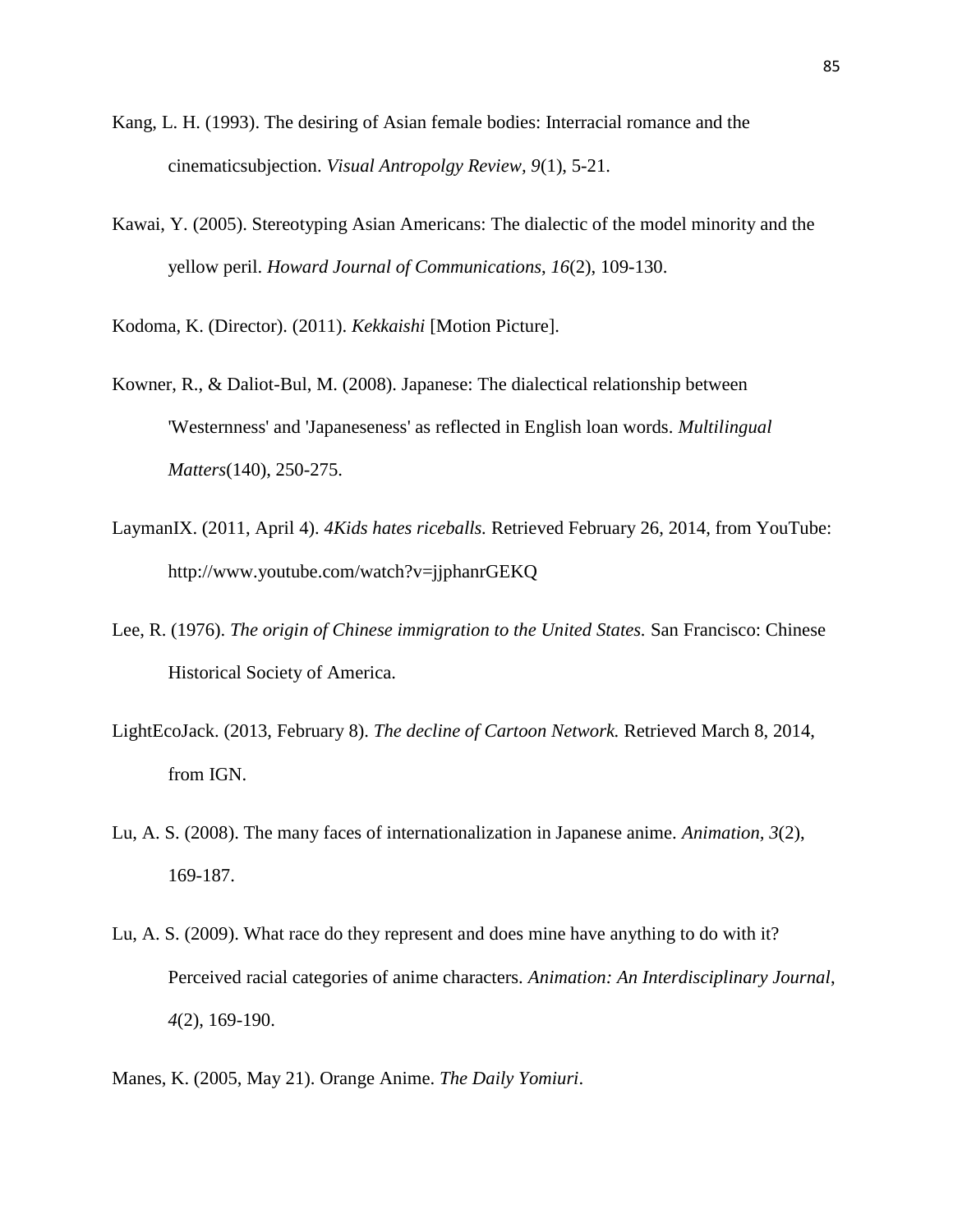- Marketwired. (2013, May 21). Crunchyroll Launches e-commerce platform for simultaneous "video streaming and shopping" experience. *Marketwired*.
- Martin, J., & Nakayama, T. K. (2004). *Intercultural communication in contexts.* NY: McGraw-Hill.
- Miike, Y. (2007). An Asiacentric reflection on Eurocentric bias in communication theory. *Communication Monographs*, *74*(2), 272-278.
- Miyake, T. (2013). Doing Occidentalism in contemporary Japan: Nation anthropomorphism and sexualized parody in *Axis Powers Hetalia*. *Transformative Works & Cultures, 12,* 1.

Miyazaki, H. (Director). (1984). *Nausicaa of the valley of the wind* [Motion Picture].

Miyazaki, H. (Director). (2003). *Spirited Away* [Motion Picture].

Miyazaki, H. (Director). (2008). *Ponyo* [Motion Picture].

- Moon, D. (2008). Concepts of "culture": Implications for intercultural communication research. In M. Asante, Y. Miike, & J. Yin, *The global intercultural communication reader* (pp. 11-26). NY: Routledge.
- Moseley, A. (2008, November 16). *Should Adult Swim be forgiven.* Retrieved from Damage Control: http://www.theicecave.org/damage\_control/2008/11/should-adult-swim-beforgiven.html
- Mowatt, R. A., French, B. H., & Malebranche, D. A. (2013). Black/Female/Body hypervisibilty and invisibilty:A Black feminist augmentation of feminist leisure research. *Journal of Leisure Research, 45*(5), 644-662.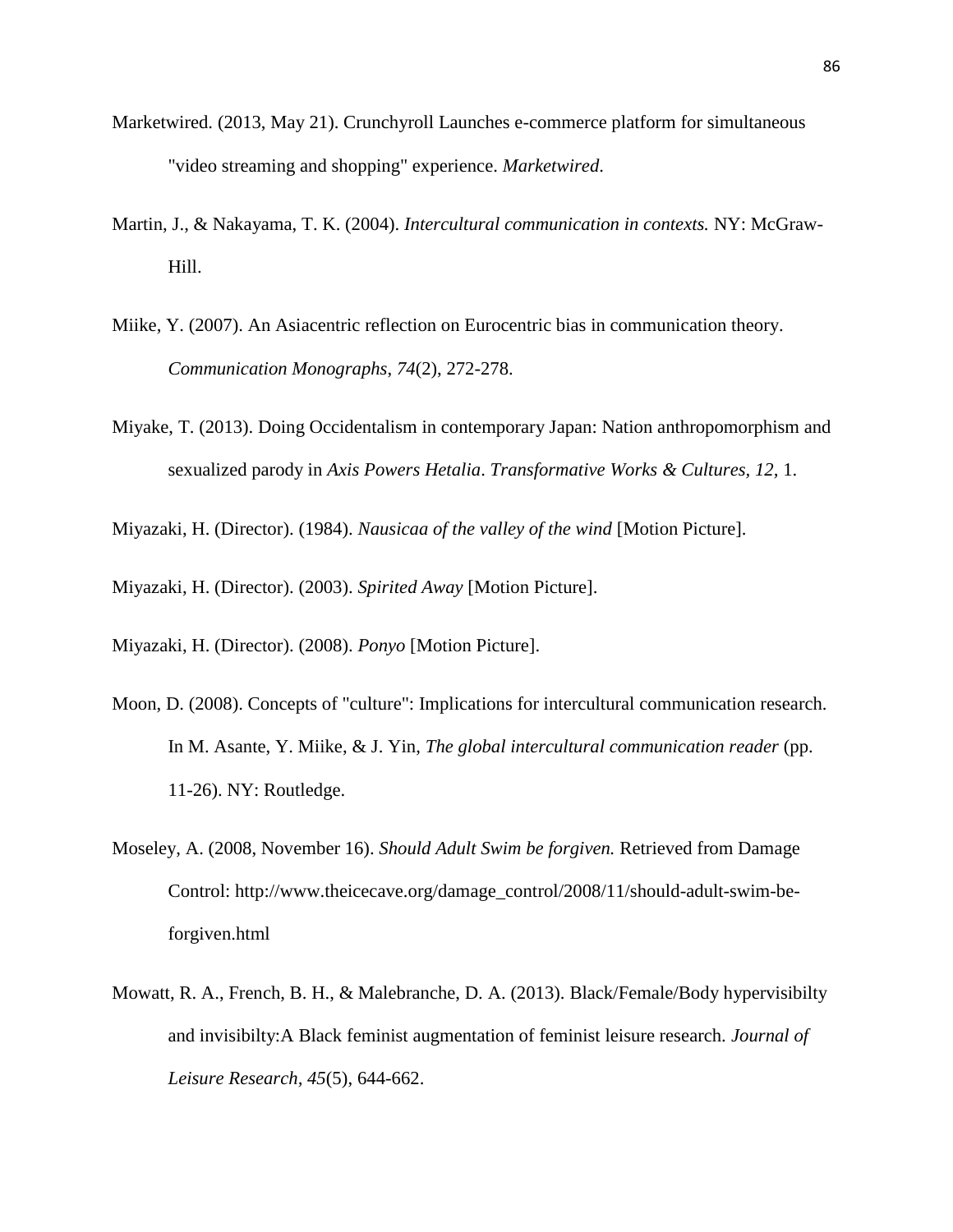Muñoz, J. E. (1999). *Disidentifications: Queers of color and the performance of politics. .* Minneapolis: University of Minnesota Press.

Murakami, G. (2012, July 15). Five seasons of Murakanime. (B. Walko, Interviewer)

Nagahama, H. (Director). (2007). *Mushishi* [Motion Picture].

- Nakayama, T. (2002). Framing Asian Americans. In C. Mann, & M. Catz, *Images of color: Images of crime* (pp. 92-99). Los Angeles: Roxbury.
- Napier, S. J. (2001). *Anime from Akira to Princess Mononoke: Experiencing contemporary Japanese animation.* New York: Palgrave Macmillan.
- O'Hagan, M., & Mangiron, C. (2013). *Game localization:Translating for the global digital entertainment industry.* Philadelphia: John Benjamins B.V.
- Omori, T. (Director). (2008). *Natsume Yuujinchou* [Motion Picture].
- Osella, F. (2012). Malabar secrets: South Indian Muslim men's (homo)sociality across the Indian Ocean. *Asian Studies Review*, *36* (4), 531-549.
- Papp, Z. (2010). *Traditional monster imagery in manga, anime, and Japanese cinema.* Folkstone: Global Oriental.
- Payne, C. (2003). Burying the past: Nihinjinron and the representation of Japanese society in Itami's The Funeral. *Graduate Journal of Asia-Pacific Studies*, *1*(1), 13-20.
- Poitras, G. (2001). *Anime essentials: Everything a fan needs to know.* New York: Stone Bridge Press.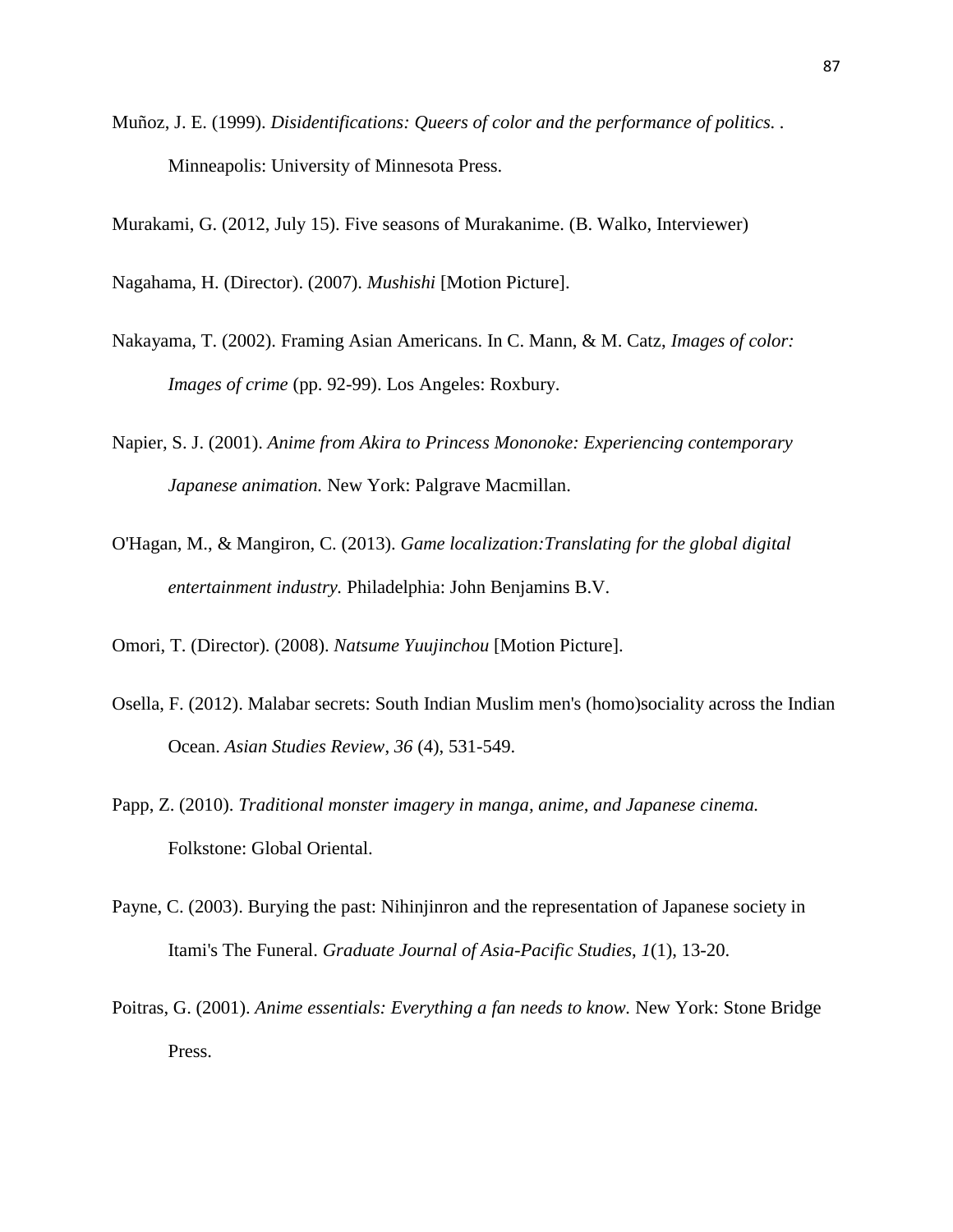- Price, S. (2001). Cartoons from another planet: Japanese animation as cross-cultural communication. *Journal of American and Comparative Cultures, 24*, 153-169.
- Ramasubramanian, S., & Kornfield, S. (2012). Japanese anime heroines as role models for U.S. youths: Wishful identification, parasocial interaction, and intercultural entertainment effects. *Journal of International and Intercultural Communication, 5*(3), 189-207.

Rhyne, R. (2004). Racializing White drag. *Journal of Homosexuality, 46* (3-4), 181-194.

- Romano, T. (2011, May 16). *The fall of Cartoon Network.* Retrieved March 8, 2014, from The Mary Sue: http://www.themarysue.com/the-fall-of-cartoon-network/
- Rose, G. (2012). *Visual methodologies: An introduction to researching with visual elements.* Thousan Oaks: Sage Publications.
- Scheiner-Fishera, C., & Russell III, W. B. (2012). Using historical films to promote gender equity in the history curriculum. *The Social Studies, 103*(6), 221-225.

Schodt, F. L. (2007). *The Astro Boy essays.* Berkeley: Stone Bridge Press.

- Sharon. (n.d.). *Japanese loan words*. Retrieved from Daily Writing Tips: http://www.dailywritingtips.com/japanese-loan-words/
- Shome, R., & Hegde, R. S. (2002). Postcolonial approaches to communication: Charting the terrain, engaging the intersections. *Communication Theory*, *12*(3), 249-270.
- Solomon, C. (2003, June 1). Inspired by the film they inspired; Anime influenced the 'Matrix' films. Now the live-action series spawns 'Animatrix.' They share not only a style but also a disturbing vision of the future. *Los Angeles Times [serial online]*.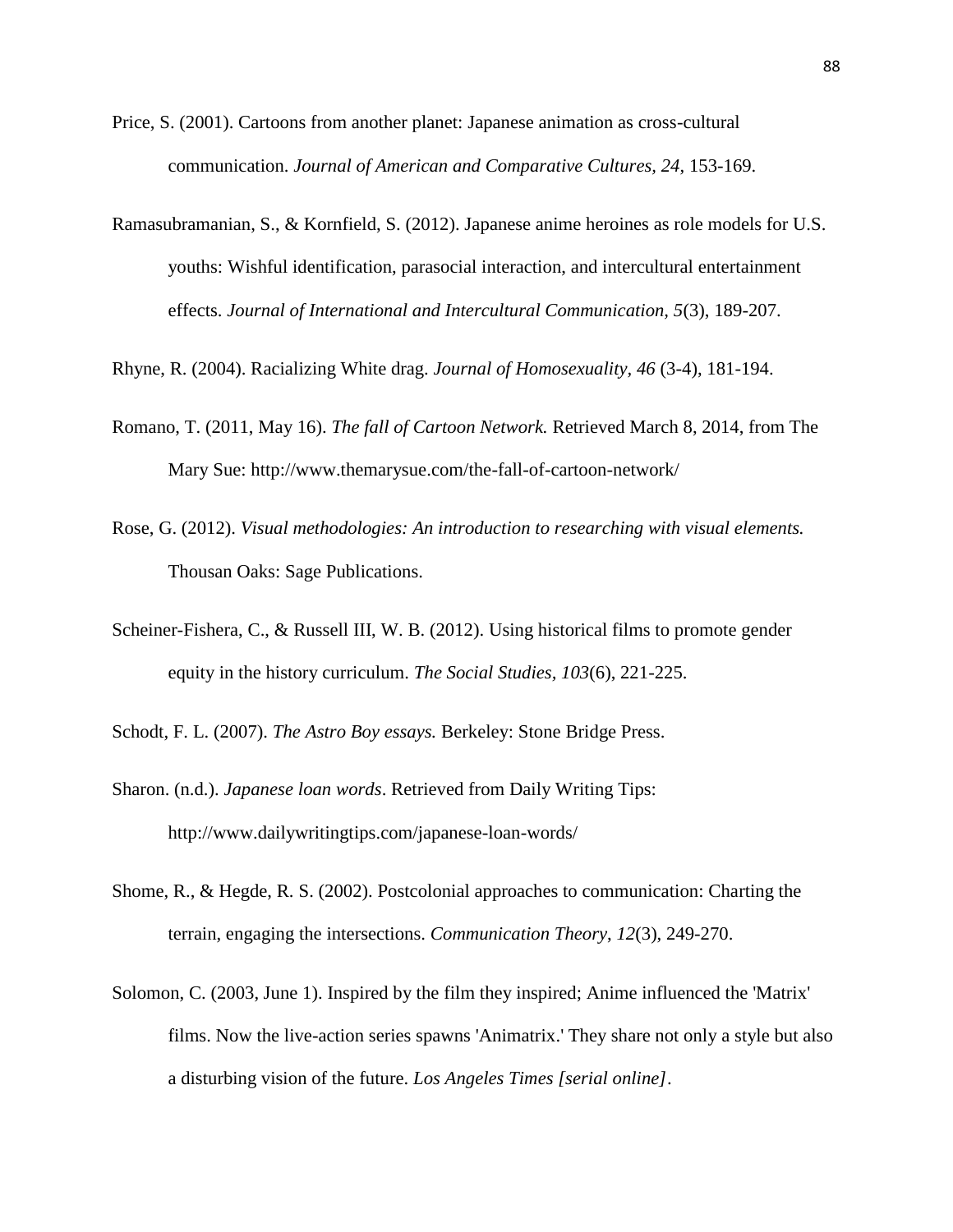- Stanlaw, J. (1992). *Re-made in Japan: Everyday life and consumer taste in a changing society.* New Haven: Yale University Press.
- Suzuki, B. H. (2002). Revisiting the model minority stereotype: Implications for student affairs. *New Directions in Student Service*, *97*, 21-32.
- Tajima, R. (1989). Lotus blossoms don't bleed. In A. W. California, *Making waves: An anthology of writings by and about Asian American* (pp. 308-318). Boston: Beacon Press.

Takahata, I. (Director). (1988). *Grave of the fireflies* [Motion Picture].

Takahata, I. (Director). (1999). *My neighbors the Yamadas* [Motion Picture].

Totman, C. (2005). *A history of Japan.* Malden: Blackwell.

- Treat, J. (1996). Introduction: Japanese studies into cultural studies. In J. Treat, *Contemporary Japan and popular culture* (pp. 1-14). Honolulu: University of Hawai'i Press.
- Toyosaki, S. (2011). Critical complete-member ethnography: Theorizing dialectics of consensus and conflict in intercultural communication. Journal of International and Intercultural Communication, 4(1), 62-80.
- Tung, L. L. (2010). Commodifying culture and ethnicity: Chinese New Year parade and the Chinatown tourism industry in New York city. *The International Journal of the Humanities*, *8*(6), 11-19.
- Wahab, J. A., Anuar, M. K., & Farhani. (2012). Global media product and construction of "Japanese identity": A case study of anime in Malaysian television. *Malaysian Journal of Communication, 28*(2), 1-19.